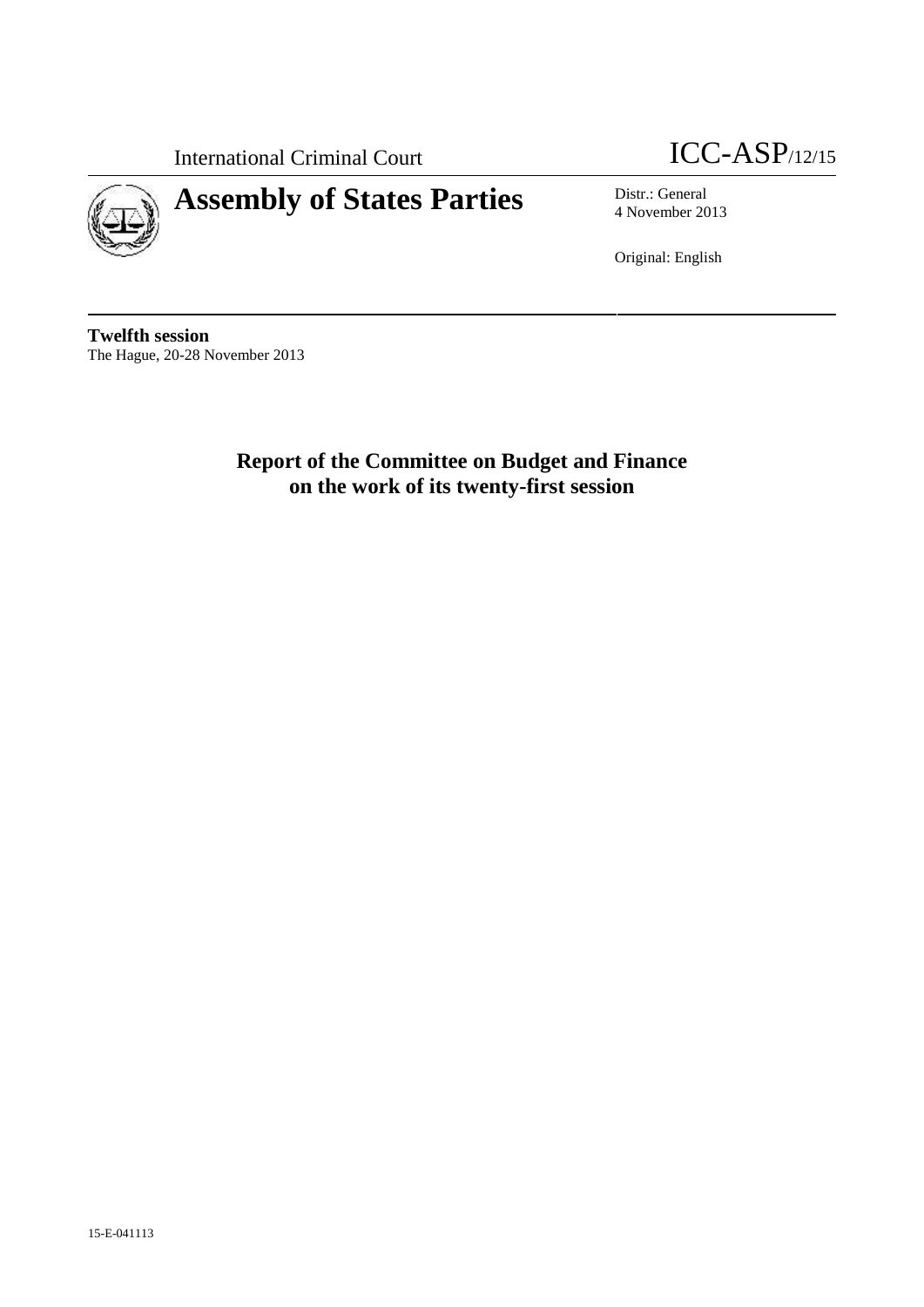|                |     |                                                                                               | Paragraph Page |                |
|----------------|-----|-----------------------------------------------------------------------------------------------|----------------|----------------|
|                |     |                                                                                               | $1 - 12$       | 4              |
| A.             |     |                                                                                               | $7 - 11$       | $\overline{4}$ |
| Β.             |     |                                                                                               | 12             | 6              |
|                |     |                                                                                               |                | 6              |
| A.             |     |                                                                                               | 13-95          | 6              |
|                | 1.  |                                                                                               | $13 - 14$      | 6              |
|                | 2.  |                                                                                               | $15-16$        | 6              |
|                | 3.  |                                                                                               | 17-21          | 6              |
|                | 4.  |                                                                                               | 22-27          | 7              |
|                | 5.  |                                                                                               | 28-34          | 8              |
|                | 6.  |                                                                                               | 35-36          | 8              |
|                | 7.  |                                                                                               | 37-38          | 9              |
|                | 8.  |                                                                                               | 39-42          | 9              |
|                | 9.  |                                                                                               | $43 - 54$      | 10             |
|                | 10. |                                                                                               | 55-95          | 11             |
|                |     | (a)                                                                                           | 55             | 11             |
|                |     | (b)                                                                                           | 56-58          | 11             |
|                |     | (c)                                                                                           | 59-61          | 11             |
|                |     | (d)                                                                                           | 62-95          | 11             |
|                |     | i.                                                                                            | 62-66          | 11             |
|                |     | ii.                                                                                           | 67-78          | 12             |
|                |     | iii.                                                                                          | 79-85          | 14             |
|                |     | Major Programme IV: Secretariat of the Assembly of States Parties<br>iv.                      | 86-91          | 15             |
|                |     | Major Programme VII-5: Independent Oversight Mechanism (IOM)<br>v.                            | 92-95          | 16             |
| В.             |     |                                                                                               |                | 16             |
|                | 1.  |                                                                                               |                | 16             |
|                | 2.  |                                                                                               | 101            | 17             |
|                | 3.  |                                                                                               |                | 17             |
|                | 4.  |                                                                                               |                | 17             |
|                | 5.  |                                                                                               |                | 18             |
| $\mathbf{C}$ . |     |                                                                                               |                | 18             |
|                | 1.  |                                                                                               |                | 18             |
|                |     | Financial statements of the Court for the period 1 January to 31 December 2012 110-123<br>(a) |                | 18             |
|                |     |                                                                                               |                | 19             |
|                |     | Financial statements of the Trust Fund for Victims for the period 1 January<br>(b)            |                | 20             |
|                |     | Report of the Office of Internal Audit (OIA) and the Audit Committee  126-132<br>(c)          |                | 20             |
| D.             |     |                                                                                               |                | 21             |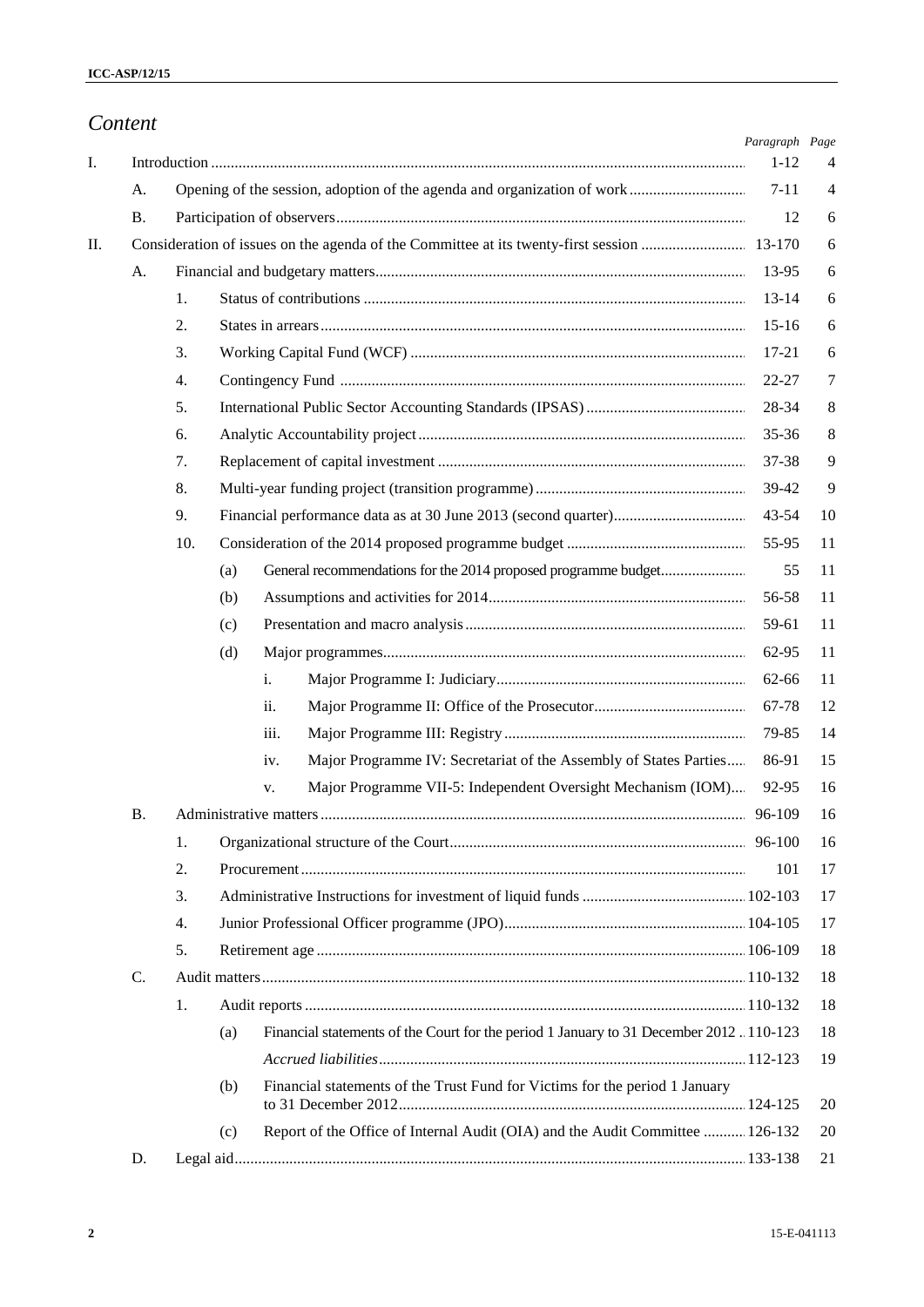|            |                  |                                                                                         | Paragraph Page |    |
|------------|------------------|-----------------------------------------------------------------------------------------|----------------|----|
| E.         |                  |                                                                                         |                | 21 |
|            | 1.               |                                                                                         |                | 21 |
|            | 2.               |                                                                                         | 142            | 22 |
|            | 3.               |                                                                                         | 143            | 22 |
|            | $\overline{4}$ . |                                                                                         |                | 22 |
|            |                  |                                                                                         | 144            | 22 |
|            |                  |                                                                                         | 145            | 22 |
|            |                  |                                                                                         | 145            | 22 |
|            |                  |                                                                                         | 146            | 23 |
|            |                  |                                                                                         | 147            | 23 |
|            |                  |                                                                                         | 148            | 23 |
|            | 5.               |                                                                                         |                | 23 |
|            | 6.               |                                                                                         |                | 24 |
|            |                  |                                                                                         | 152            | 24 |
|            |                  |                                                                                         | 153            | 24 |
|            |                  |                                                                                         | 154            | 24 |
|            | 7.               |                                                                                         | 155            | 24 |
|            | 8.               |                                                                                         |                | 24 |
|            |                  |                                                                                         | 156            | 24 |
|            |                  |                                                                                         | 157            | 25 |
|            |                  |                                                                                         | 158            | 25 |
|            |                  |                                                                                         | 159            | 25 |
|            |                  |                                                                                         | 160            | 25 |
|            |                  |                                                                                         |                | 25 |
| F.         |                  |                                                                                         |                | 26 |
|            | 1.               |                                                                                         |                | 26 |
|            |                  |                                                                                         |                |    |
| G.         |                  |                                                                                         |                | 26 |
|            | 1.               |                                                                                         |                | 26 |
|            | 2.               |                                                                                         | 169            | 26 |
|            | 3.               |                                                                                         | 170            | 26 |
| Annex I:   |                  |                                                                                         |                | 27 |
| Annex II:  |                  |                                                                                         |                | 28 |
| Annex III: |                  | List of potential developments which could impact on the 2014 proposed programme budget |                | 32 |
| Annex IV:  |                  |                                                                                         |                | 33 |
| Annex V:   |                  | Budgetary implications of the implementation of the recommendations of the Committee    |                | 34 |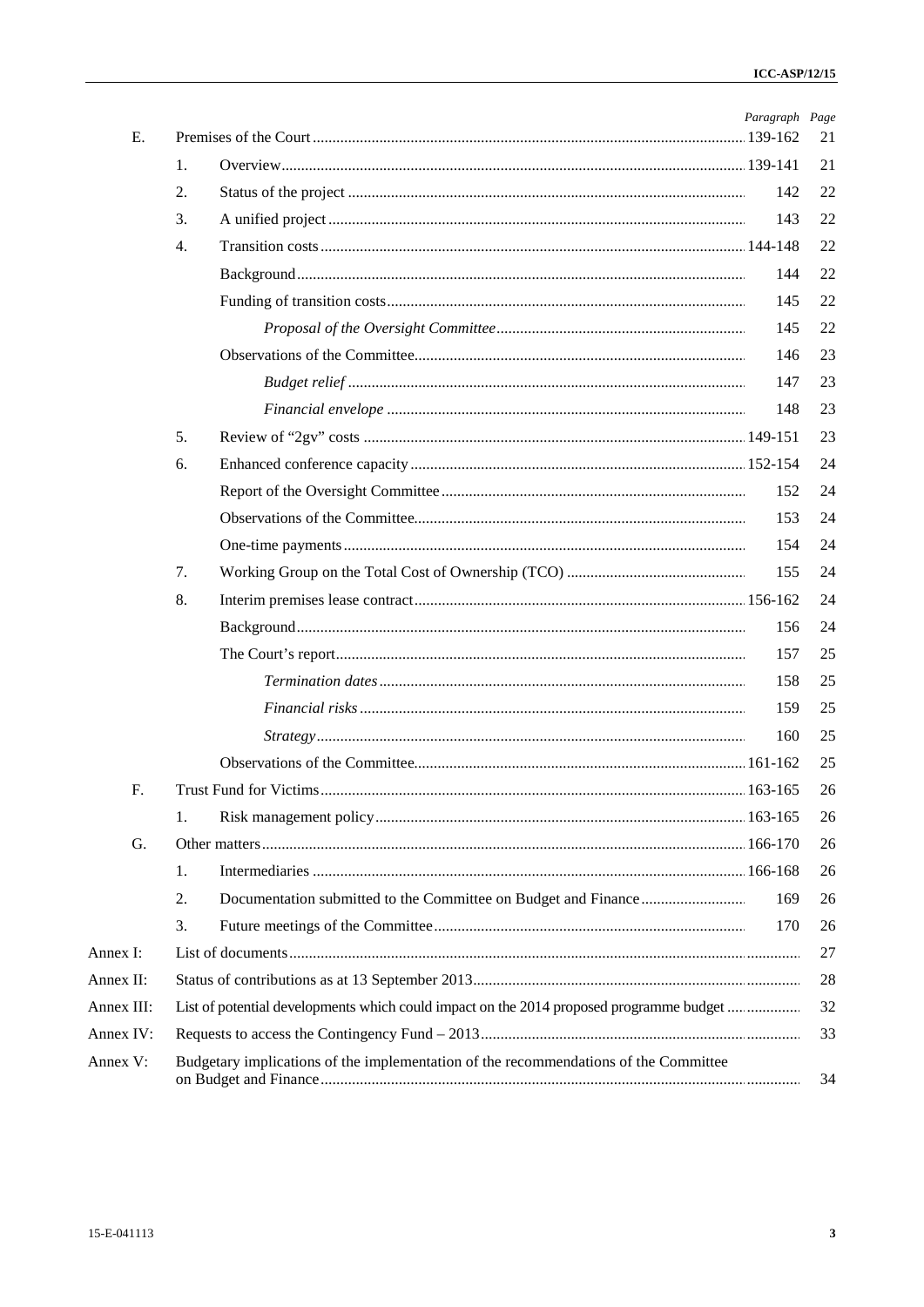# **I. Introduction**

1. The Committee on Budget and Finance ("the Committee") conducted its examination of the 2014 proposed programme budget on the basis of the general principle of budgetary integrity.

2. The Committee recalled that, for the 2013 budget year, the Assembly of States Parties ("the Assembly") at its eleventh session had approved appropriations totalling €115.62 million, of which €115.12 million for the regular budget and €0.50 million to replenish the Contingency Fund.<sup>1</sup>

3. The Committee noted that, up until August 2013, it had received seven notifications from the International Criminal Court ("the Court") to access the Contingency Fund, for amounts totalling €7.21 million.

4. The Committee noted that the 2014 proposed programme budget represented an increase of  $\epsilon$ 10.95 million (9.5 per cent) over the 2013 approved budget.

5. After reviewing the 2014 proposed programme budget and the justifications provided, the Committee concluded that total additional savings could be achieved in the amount of €4.52 million. If approved, the adjusted 2014 proposed programme budget would then amount to €121.55 million.

6. The budgetary implications, calculated by the Court, of implementing the Committee's recommendations are set out in annex V.

### **A. Opening of the session, adoption of the agenda and organization of work**

7. The twenty-first session of the Committee was convened in accordance with the decision of the Assembly taken at the  $8<sup>th</sup>$  plenary meeting, on 21 November 2012, of its eleventh session, from 14 to 22 November 2012, and the further decision of the Committee on its dates, taken on 26 April 2013. The session, comprising 20 meetings, was held from 9 to 19 September 2013. The President of the Court, Judge Sang-Hyun Song, delivered welcoming remarks at the opening of the session.

8. In accordance with rule 13 of the Rules of Procedure of the Committee, the Committee appointed Mr. Hugh Adsett (Canada) as Rapporteur. The Secretariat of the Assembly of States Parties ("the Secretariat") provided the substantive servicing for the Committee, and the Executive Secretary to the Committee on Budget and Finance, Mr. Fakhri Dajani, acted as the Secretary of the Committee.

- 9. The following members attended the twenty-first session of the Committee:
	- 1) Hugh Adsett (Canada)
	- 2) David Banyanka (Burundi)
	- 3) Carolina María Fernández Opazo (Mexico)
	- 4) Gilles Finkelstein (France)
	- 5) Fawzi A. Gharaibeh (Jordan)
	- 6) Samuel P.O. Itam (Sierra Leone)
	- 7) Juhani Lemmik (Estonia)
	- 8) Mónica Sánchez (Ecuador)
	- 9) Gerd Saupe (Germany)
	- 10) Ugo Sessi (Italy)
	- 11) Elena Sopková (Slovakia)
	- 12) Masatoshi Sugiura (Japan)

<sup>1</sup> *Official Records of the Assembly of States Parties to the Rome Statute of the International Criminal Court, Eleventh session, The Hague, 14-22 November 2012* (ICC-ASP/11/20), vol. I, part III, ICC-ASP/11/Res.1, section E.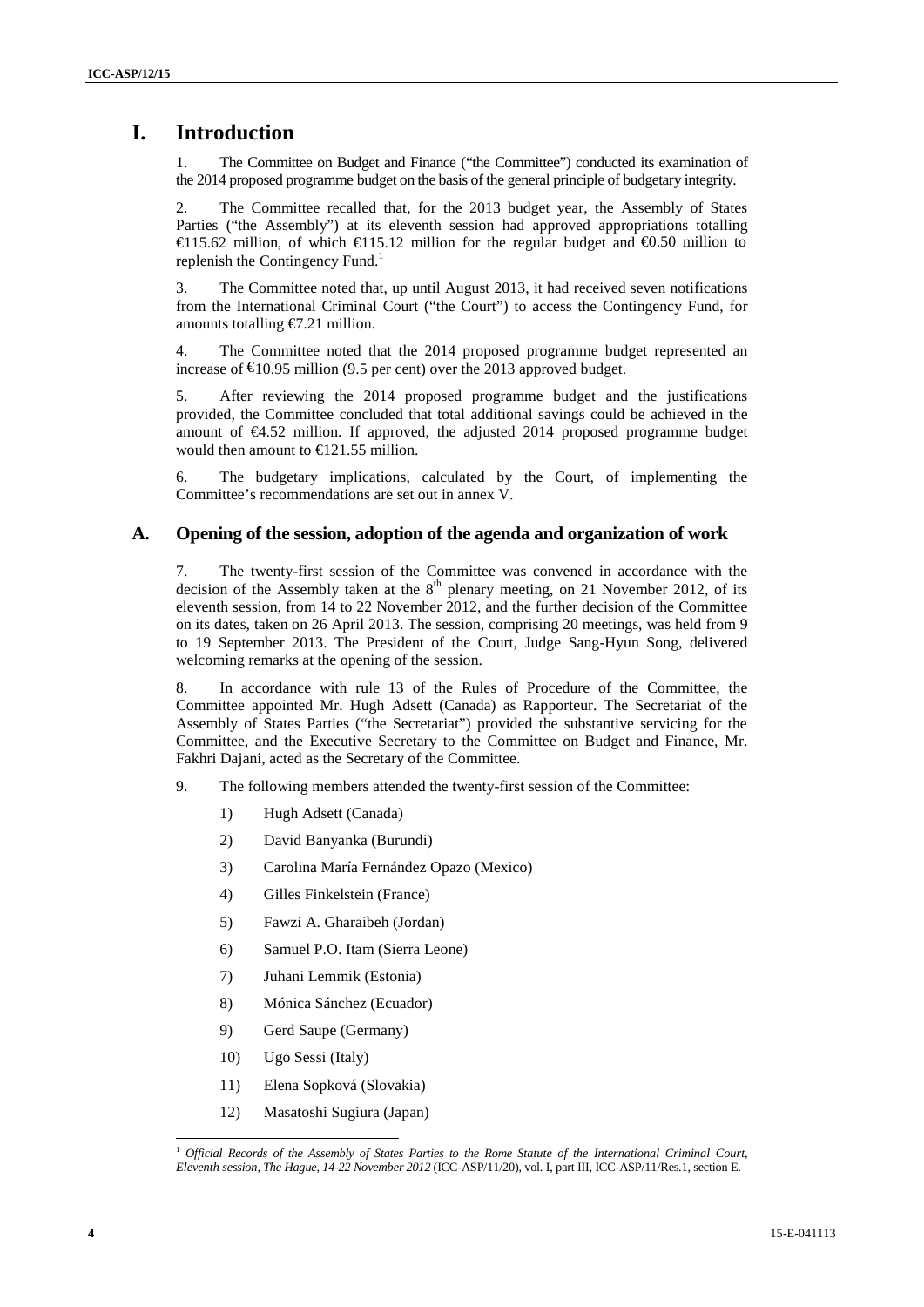- 10. At its  $1<sup>st</sup>$  meeting, the Committee adopted the following agenda (CBF/21/1):
	- 1) Opening of the session, adoption of the agenda and organization of work
	- 2) Participation of officials and observers
	- 3) Financial and budgetary matters:
		- (a) States in arrears
		- (b) Working Capital Fund
		- (c) Contingency Fund
		- (d) International Public Sector Accounting Standards
		- (e) Replacement of capital investment
		- (f) Multi-year funding project (transition programme)
		- (g) Financial performance data as of 30 June 2013
		- (h) Consideration of the 2014 proposed programme budget
	- 4) Administrative matters:
		- (a) Organizational structure
		- (b) Procurement
		- (c) Administrative Instruction for investment of liquid funds
		- (d) Junior Professional Officer programme
		- (e) Retirement age
	- 5) Audit matters:
		- (a) Audit reports:
			- (i) Financial statements of the International Criminal Court for the period 1 January to 31 December 2012
			- (ii) Financial statements of the Trust Fund for Victims for the period 1 January to 31 December 2012
			- (iii) Report of the Office of Internal Audit
		- (b) Audit Committee.
	- 6) Legal aid
	- 7) Premises of the Court:
		- (a) Transition programme
		- (b) Total Cost of Ownership
		- (c) Review of 2gv costs
		- (d) Interim premises lease contract
	- 8) Trust Fund for Victims:
		- (a) Risk management policy
	- 9) Other matters:
		- (a) Intermediaries
		- (b) Organization of the Secretariat
		- (c) Future meetings of the Committee

11. The following major programmes of the Court were invited to participate in the meetings of the Committee to introduce the reports: the Presidency, the Office of the Prosecutor (OTP), the Registry and the Trust Fund for Victims. Furthermore, the budget facilitator, Ambassador Werner Druml (Austria) and the legal aid facilitator, Ambassador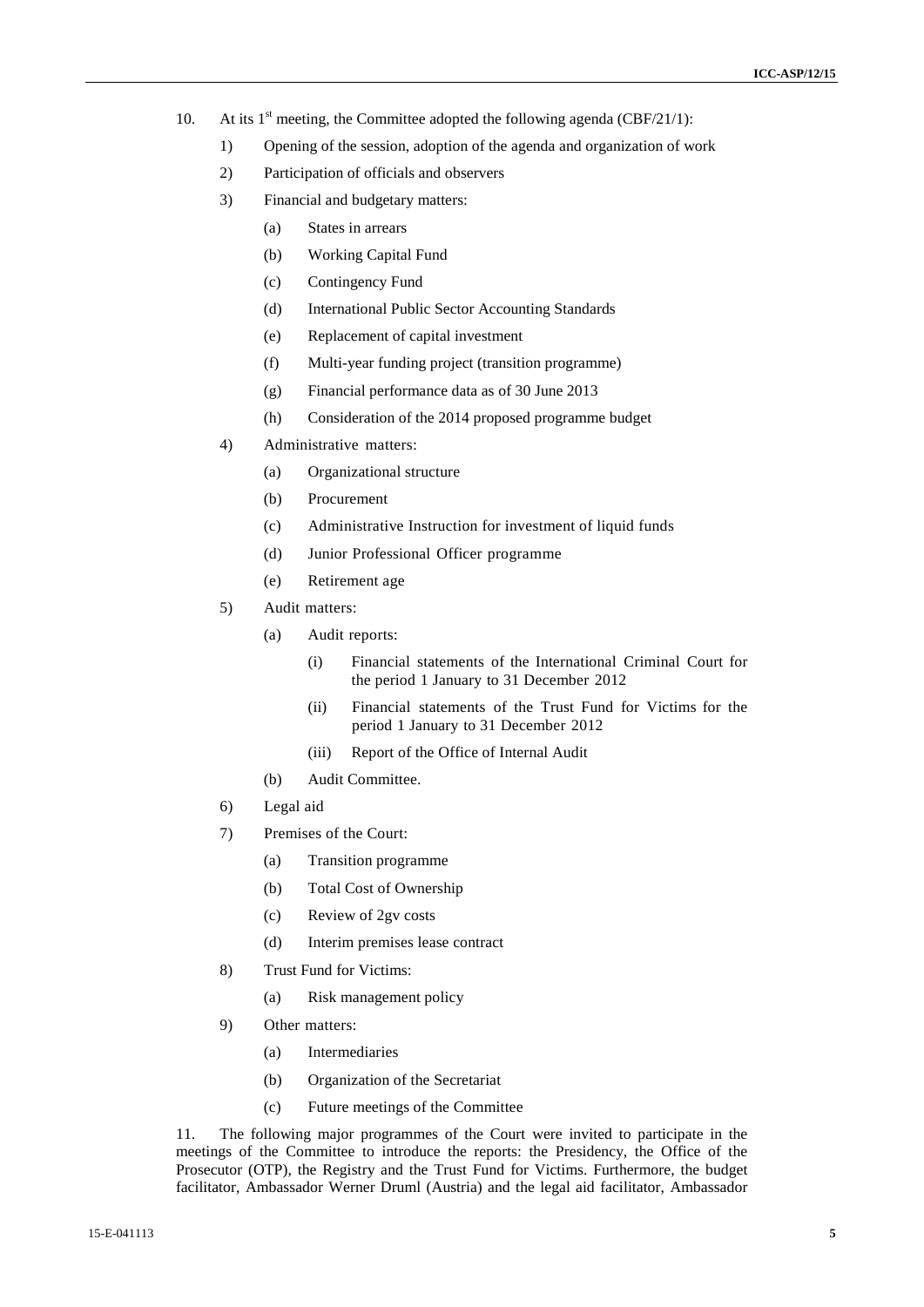Gyula Sümeghy (Hungary) of The Hague Working Group of the Bureau of the Assembly and the Chairman of the Oversight Committee on Permanent Premises ("Oversight Committee") Mr. Roberto Bellelli, made presentations to the Committee. The Committee expressed its appreciation for the presentations.

### **B. Participation of observers**

12. The Committee decided to accept the request of the Coalition for the International Criminal Court to make a presentation to the Committee. The Committee expressed its appreciation for the presentation.

# **II. Consideration of issues on the agenda of the Committee at its twenty-first session**

### **A. Financial and budgetary matters**

### **1. Status of contributions**

13. The Committee reviewed the status of contributions as at 13 September 2013 (annex-II) and noted that  $\text{E}102,882,641$  had been paid for the regular budget, and  $\text{E}449,537$ had been paid for the replenishment of the Contingency Fund pursuant to resolution ICC- ASP/11/Res.1, section F. At the same date, outstanding contributions from previous years stood at  $\text{\textsterling}36,025$ , outstanding contributions for 2013 at  $\text{\textsterling}9,157,083$ , and outstanding contributions for the replenishment of the Contingency Fund at  $\epsilon$ 50,463, making a total of €9,543,571 in outstanding contributions.

14. In addition, the Committee noted with appreciation that, as at 13 September 2013, 91.82 per cent of contributions due in 2013 had been paid, recalling that at the same date in 2012, only 78.1 per cent had been paid and just 68 States had fully paid all their contributions. **The Committee urged all States Parties to make best efforts to ensure that the Court had sufficient funds throughout the year, in accordance with regulation 5.6 of the Financial Regulations and Rules (FRR).**

### **2. States in arrears**

15. According to article 112, paragraph 8 of the Rome Statute, "a State Party which is in arrears in the payment of its financial contributions toward the costs of the Court shall have no vote in the Assembly and in the Bureau if the amount of its arrears equals or exceeds the amount of the contributions due from it for the preceding two full years."

16. The Committee recognised that, as at 13 September 2013, nine States Parties were in arrears in an amount equal to or exceeding two full years of contributions and were therefore ineligible to vote. The Committee noted that the Secretariat had informed the States Parties in arrears on 27 June 2013 of the minimum payment required to avoid application of article 112, paragraph 8 of the Rome Statute, and of the procedure for requesting an exemption from the loss of voting rights. **The Committee requested the Secretariat to notify again States Parties in arrears. The Committee recommended that all States Parties in arrears settle their accounts with the Court as soon as possible.**

### **3. Working Capital Fund (WCF)**

17. The WCF was established in accordance with Regulation 6.2 of the FRR of the Court to ensure sufficient capital for the Court to meet short-term liquidity problems pending receipt of assessed contributions. Since 2008, the amount of the WCF has been fixed at  $\epsilon$ 7.4 million.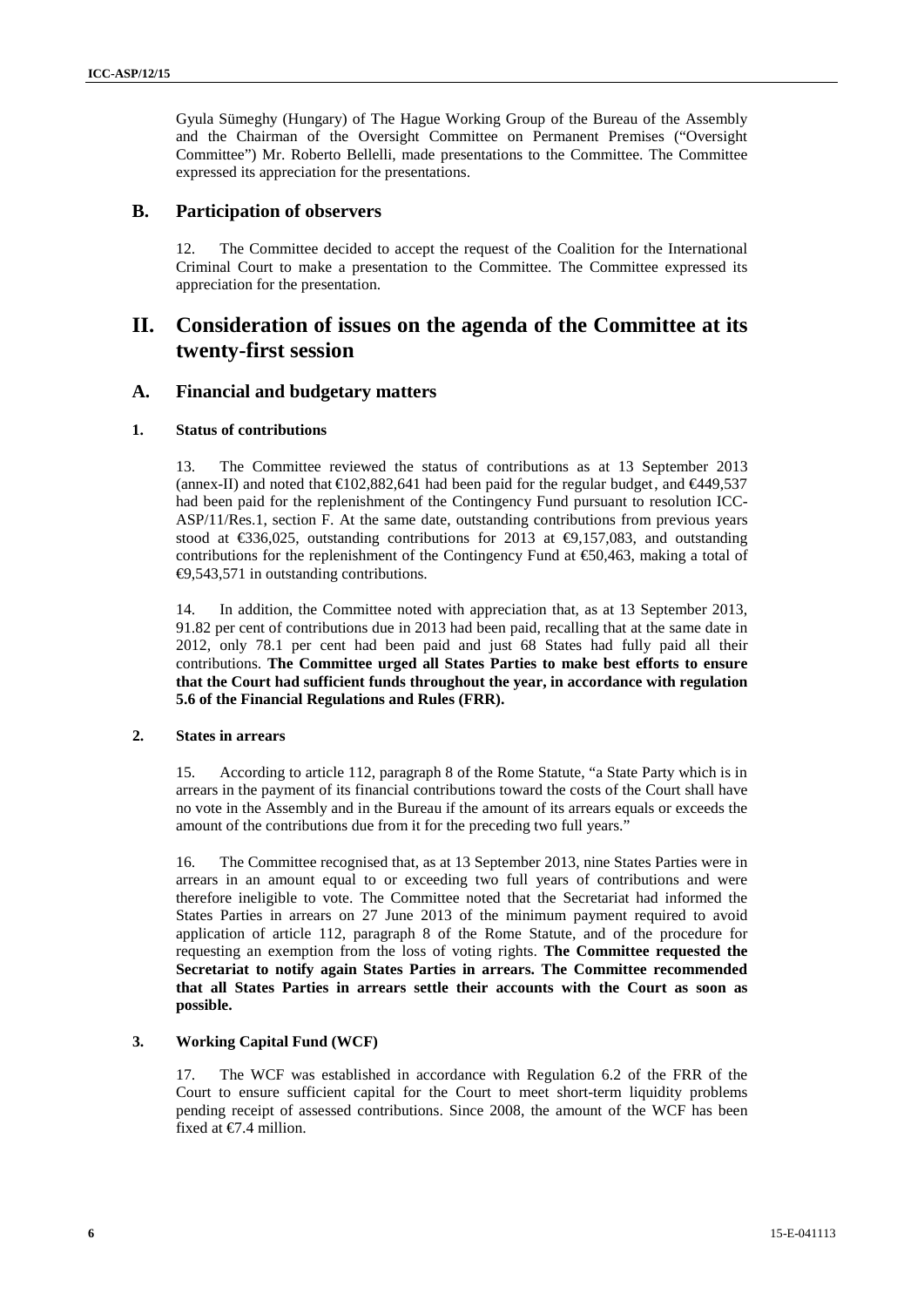18. In its report to the Committee, the Court again drew attention to the fact that this amount would be insufficient to cover its day-to-day operations<sup>2</sup> if there should be a repeat of the 2011 situation and a significant delay in the receipt of contributions.<sup>3</sup>

19. The Committee examined monthly cash balances over the period from 2011 to 2013. It noted that the Court recognized that cash balance variations were mainly driven by incoming contributions, as the majority of the Court's expenses were linear (reflecting monthly payroll costs) and thus do not have an unpredictable effect on cash flow.

20. The Committee noted that, according to the information currently before it, the Court had never had to draw on the WCF. The Committee considered that the Court had the necessary resources to cover its liquidity needs. The Committee recalled its earlier recommendation that the Court, when entering into a contractual relationship, look into the possibility of postponing any financial obligations until later in the financial year, in order to lower the liquidity risks during the first months of the year.<sup>4</sup>

21. **The Committee recommended that the Assembly maintain the WCF at its current level.**

### **4. Contingency Fund**

22. As at 1 January 2013, the opening balance of the Contingency Fund stood at  $\epsilon$ 7.5 million. Pursuant to the Assembly resolution ICC-ASP/11/Res.1, the fund was replenished with €500,000.

23. Up until the end of August 2013, the Court submitted seven notifications to access the Contingency Fund to cover expenditure in various situations, as shown in annex IV, for a revised total amount of  $\epsilon$ 7.21 million.

24. An overview of requests made in 2013 showed that out of the  $\epsilon/221$  million requested, only  $\epsilon 2.03$  million or 28.1 per cent had been spent as at 17 September 2013.<sup>5</sup>

25. The spending rate for request III pertaining to the opening of the situation in Mali was even lower, at only 14.6 per cent ( $\epsilon$ 3.24 million) of the appropriations requested, as at 17 September 2013, though this might be explained by changes to the schedule initially decided upon by the Court.<sup>6</sup>

26. **The Committee recommended that the Court submit a table to it at each session of the Committee, showing a breakdown of the requested funds into categories of expenditure.<sup>7</sup> It reiterated its request that the Court, as a matter of course, should send a report to the Committee within 60 calendar days following notification.<sup>8</sup>**

27. **The Committee stressed once again that use of the Contingency Fund must only be considered when the event giving rise to the request could not have been foreseen or could not be accurately estimated when the budget was drawn up. Such events would include the opening of a new situation or unforeseeable developments in a current case. The Committee urged the Court to maintain very strict budgetary discipline when requests. Furthermore, the Committee encouraged the Court to make every effort to absorb all unforeseen expenditure in the regular budget.**

<sup>&</sup>lt;sup>2</sup> According to the Court, its operational expenses amount to approximately  $\Theta$  million per month. See CBF/21/6, para. 6. <sup>3</sup> According to the Court, delay in receiving contributions relating to its 2010 budget, particularly one of the larger contributions, meant that by year end in 2010 the Court had received only 78 per cent of its contributions, resulting in larger invoices being put on hold until such time as delayed contributions were received. See CBF/21/6, para. 5.

 $^5$   $\text{6391,800}$  for MP I;  $\text{643,400}$  for MP II; and  $\text{6994,300}$  for MP III.  $^6$  Due to the elections in Mali.

<sup>7</sup> Cost of judges, staff expenditure, temporary assistance (for meetings or other requirements), travel, counsel for defence or victims, other running costs, supplies, materials.

<sup>8</sup> *Official Records … Eleventh session … 2012* (ICC-ASP/11/20), vol. II, part B.2, para. 29.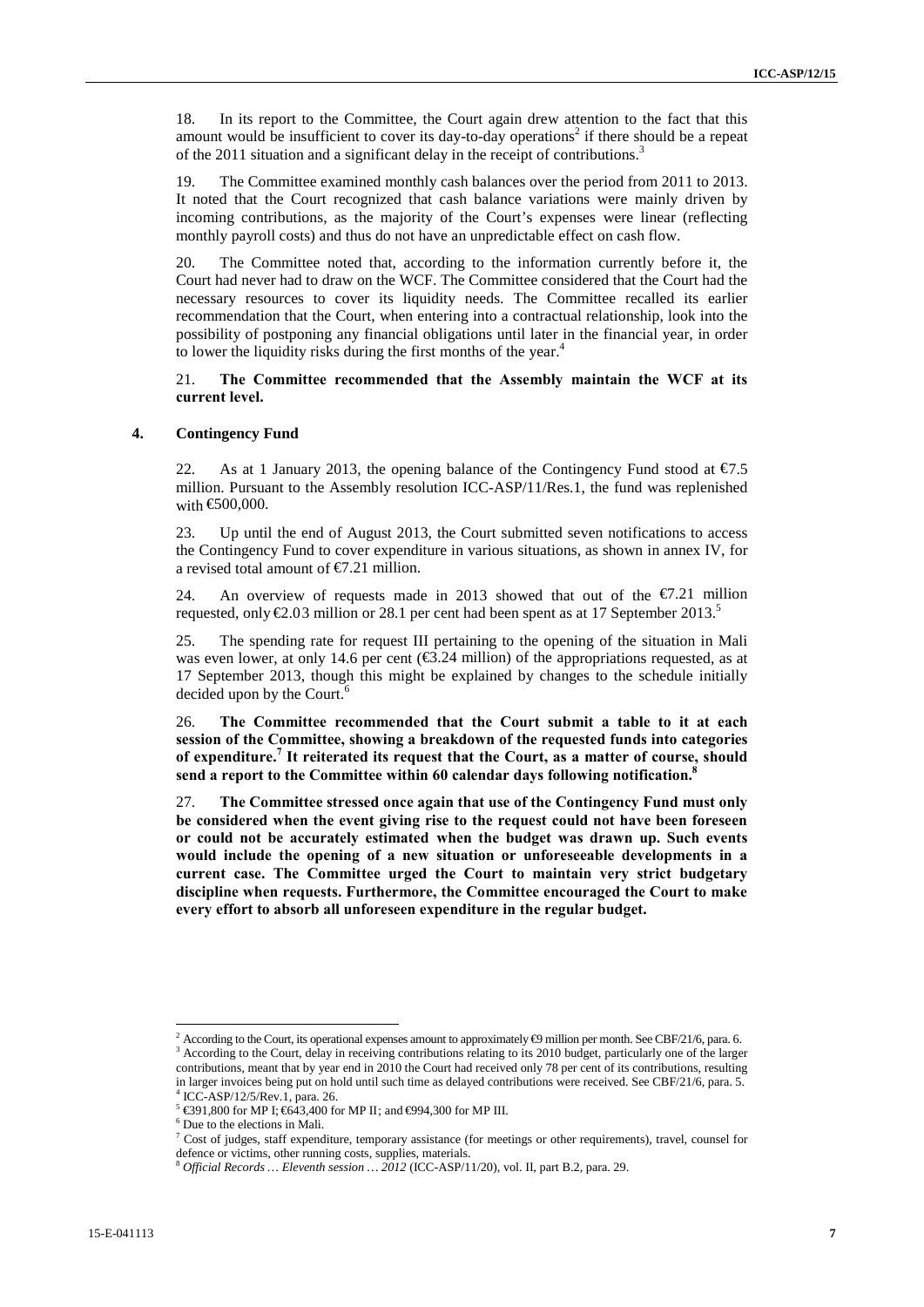### **5. International Public Sector Accounting Standards (IPSAS)**

28. At its seventh session, the Assembly decided that the Court would work towards implementation of IPSAS in the period from 2011 to 2016.<sup>9</sup>

29. The total amount approved for this multi-year project was €1,917,550. The overall project funding was distributed for the duration of the project on a yearly basis, based on the activities planned in the respective years.

30. The Committee was informed that the expected cumulative expenditure for 2011 to 2013 would be  $\bigoplus$ , 398, 600, and that the Court would be in a position to "go live" with all aspects of IPSAS in January 2014. The Committee welcomed the conclusion that the project would thus be completed on time and within budget.

31. At its twentieth session, the Committee was informed of the Court´s proposal to reallocate the resources approved for 2013 between two consecutive years and between items of expenditure, due to adjustments in the timing of training activities. The timing of training activities had been adjusted so that training would take place closer to the actual implementation date of IPSAS, as well as in the post-implementation period, as this having been recognized as best practice by other IPSAS implementers in the United Nations system. This amendment to the project meant that only about 50 per cent of the €600,200 approved would be utilized, resulting in an estimated overall surplus of  $\epsilon$ 290,000 at the end of 2013.

32. In the 2014 proposed programme budget, the Court had requested a total of €345,300 for activities relating to IPSAS implementation. **The Committee noted that the estimated surplus of €290,000 in 2013 would be needed for the planned implementation of IPSAS in 2014 and should therefore remain available to fund these activities in 2014. As a result, the total amount of €345,300 requested for IPSAS implementation in the 2014 proposed budget would, in fact, be offset by the surplus of €290,000, meaning that only about €55,300 would have to be assessed for States Parties' contributions in 2014.**

33. At its eleventh session, the Assembly approved the amendments to the FRR that were required for the implementation of IPSAS and requested the Court to submit through the Committee any further amendments to the FRR which might be necessary.<sup>10</sup>

34. The Committee was informed that no further amendments to the FRR had been so far identified for the implementation of IPSAS. However, the Court agreed with the External Auditors that a special purpose audit of the financial statements for 2013, restated to complying with IPSAS, would be performed under a separate mandate, which would also include consideration of amendments to the FRR. **The Committee recommended that, if any further amendments to the FRR were identified, the Court report thereon to the Committee at its twenty-third session. The Committee also requested that it be informed at its twenty-second session of the actual implementation of IPSAS against the project schedule, and of budget utilisation.**

### **6. Analytic Accountability project**

35. The Committee took note of the update on the status of the Analytic Accountability project. It was informed that the Project remained within the initial timeline, which would allow analytical financial data on 2012 expenditures to be presented by the end of 2013, and to use it to analyze the provisional 2013 financial data in early 2014.

36. The Committee reiterated its view that analytical data should be available to trace the costs for each situation, case or trial phase on a periodic basis (e.g. six months); they would thus become an important input into forecasting for each year's proposed programme budget of the Court. **The Committee requested the Court to present the results of the Analytic Accountability project and the way forward at its twenty second session.**

 $^9$  Official Records ... Seventh session ... 2008 (ICC-ASP/7/20), vol. I, part I, para.34.<br><sup>10</sup> Official Records ... Eleventh session ... 2012 (ICC-ASP/11/20), vol. I, part III, ICC-ASP/11/Res.1, annex.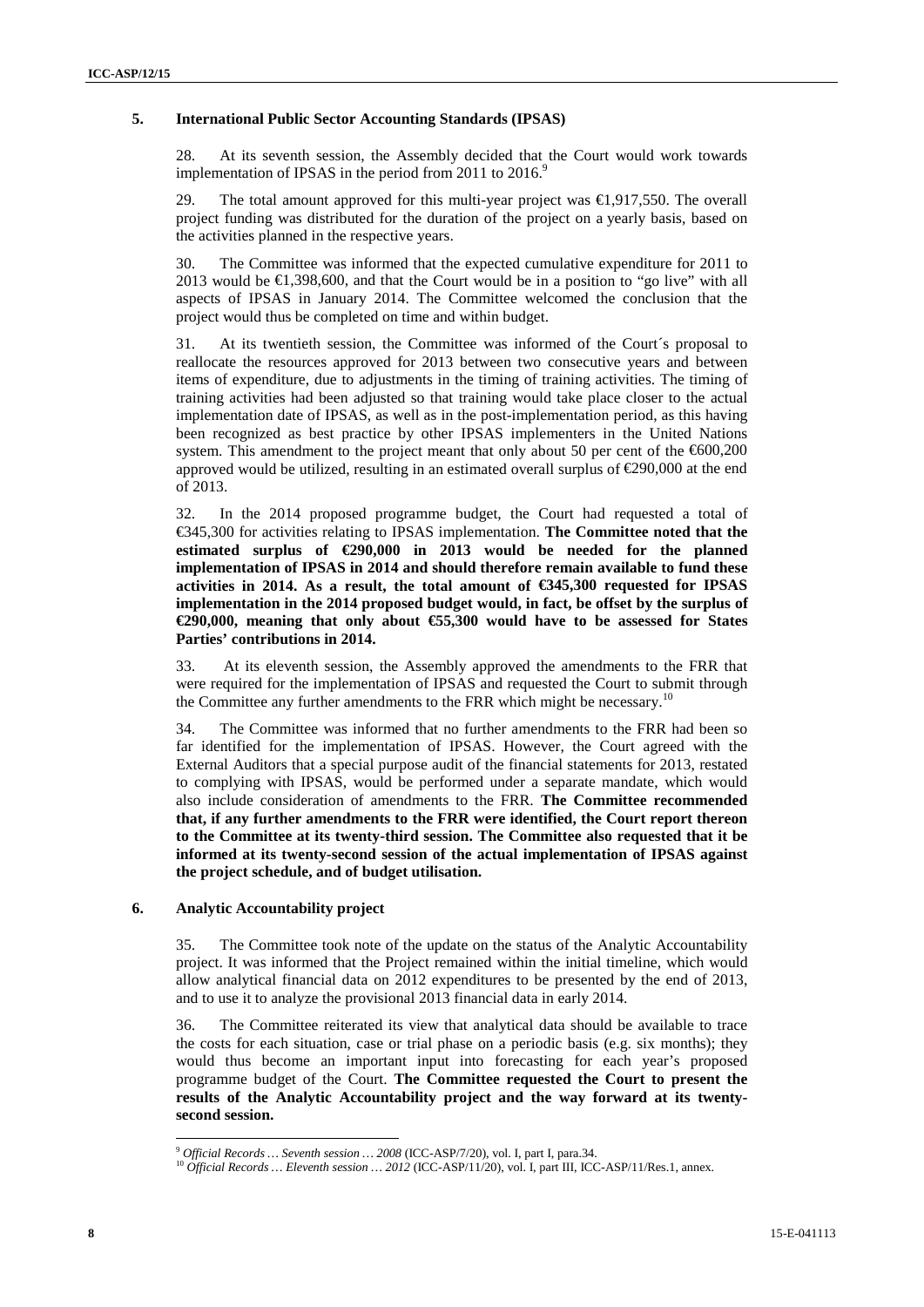### **7. Replacement of capital investment**

37. The Committee considered the "Second report of the Court on the assessment and review of asset replacement and write-off policies."<sup>11</sup> In its report, the Court noted that, according to external consultants, the asset management policies and procedures in place at the Court were in line with accepted practice in both the private and public sectors. The Court indicated that it was performing an extensive review of its documentation and communication on asset management, in response to various recommendations of the external consultant, Price Waterhouse Cooper (PwC), and in preparation for implementation of IPSAS. The Court also indicated that it was considering a cost-benefit analysis exercise in regard to some measures proposed by PwC, as some of the proposed measures would require additional resources, which would need to be balanced against potential future gains.

38. **The Committee took note of the report and requested the Court to submit a report to it at its twenty-second session on the consequences of its review and on the impact of the new IPSAS accounting rules.**

### **8. Multi-year funding project (transition programme)**

39. The Court presented an updated report on the funding of multi-year projects.<sup>12</sup> The Committee took note of the report and reiterated its position that there was a need for clearly defined rules to govern multi-year projects.

40. The Committee acknowledged that both the Permanent Premises project and the transition programme appeared to have the characteristics of typical multi-year projects. Since they had a common objective to provide the Court with custom-made purpose-fit premises, their closer linkage seemed to be justified. Therefore, the Committee welcomed the proposal to place both construction and transition projects under the managerial authority of the Project Director's office and fund both components under an overall financial envelope.

41. **The Committee noted that the new premises project was not the first multi-year project, as the IPSAS project had also been presented as such. Based on this experience, the Committee was of the view that several important elements should be put in place to govern such projects in line with the applicable FRR. It requested the Court to address the following elements in a report to be submitted at its twenty second session:**

**a) clearly defined objectives and budgets for the whole duration of the project;**

**b) accountability arrangements for both attainment of the objectives and resources expenditure; and**

**c) budgeting arrangements which would:**

**i) allow unspent funds to be carried over from one year to another instead of having the year-end balance returned to States Parties; and**

**ii) allow the "borrowing"of funds against the overall project budget upfront if some activities needed to be carried out earlier than originally envisaged, and savings could be achieved in other parts of the Court's regular budget.**

42. **The Committee recommended that the accounts for multi-year funding projects be reported separately from the others, so that revenue sources and annual expenditures could be recorded transparently and the necessary adjustments made upon project completion (i.e. surrendering the surplus and assessing any deficit amounts to State Parties) based on the scales of assessment for the year to which the respective revenues and expenditures belonged.**

 $11$  CBF/21/9.

<sup>&</sup>lt;sup>12</sup> ICC-ASP/12/22.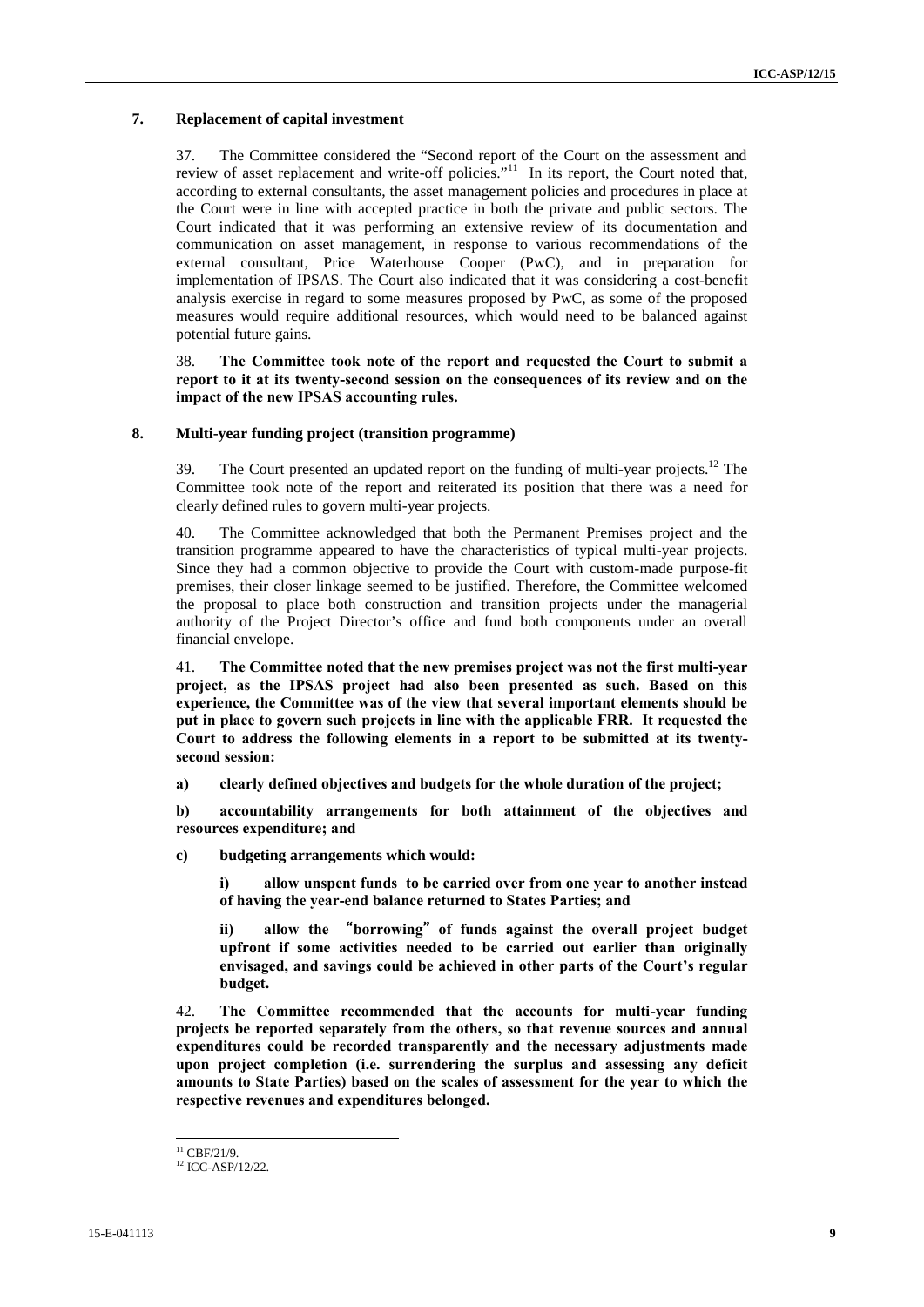### **9. Financial performance data as at 30 June 2013 (second quarter)**

43. The Committee had before it the Report on budget performance of the International Criminal Court as at 30 June 2013.<sup>13</sup> The Committee noted that the implementation rate was 54.0 per cent, or  $62.19$  million, against the 2013 approved budget of  $\epsilon$  15.12 million. That represented an increase of 3.4 per cent compared to the previous year's implementation rate of 50.6 per cent as at 30 June 2012. The Court forecasted an implementation rate of 98.4 per cent or  $\in$  13.29 million at year-end for the 2013 approved budget.

44. With regard to forecast expenditure for 2013 year-end per item of expenditure, the Court estimated implementation rates of 98.6 and 98.8 per cent for staff costs and non-staff costs respectively. The Committee noted that the implementation rate for established posts was 47.0 per cent as at 30 June 2013. With a spot vacancy rate of 9.1 per cent as at 30 June 2013, 692 of 766 approved posts had been filled.

45. As to the budget implementation status as at 30 June 2013 and forecast expenditure for 2013 year-end per major programme, the implementation rate for the Judiciary as at 30 June 2013 was 47.0 per cent and the forecast for the 2013 year-end was 90.0 per cent.

46. The OTP implementation rate stood at 49.1 per cent and forecasted 100.0 per cent implementation at 2013 year-end.

47. The Registry had implemented 54.4 per cent of its 2013 approved budget and was expecting to achieve full implementation of its approved budget of  $64.52$  million at 2013 year-end.

48. The Secretariat had implemented 49.3 per cent and forecasted that at 2013 year-end it would have implemented 95.8 per cent of its 2013 approved budget.

49. The Secretariat of the Trust Fund for Victims (TFV) had implemented 45.9 per cent and expected at 2013 year-end to implement 99.2 per cent of its 2013 approved budget.

50. The Project Director's Office (permanent premises) forecasted 80.4 per cent budget implementation at 2013 year-end, although it had implemented only 30.7 per cent as at 30 June 2013.

51. The forecast implementation of the Independent Oversight Mechanism (IOM) for the 2013 year-end was only 65.8 per cent because the IOM was not expected to be fully operational until the respective decision had been taken by the Assembly, and therefore most of the allocation for non-staff costs would not be used.

52. The Committee noted that the Contingency Fund notifications had been revised twice and reduced to  $\epsilon/21$  million, a decrease of  $\epsilon/25$  million from the original amount of €8.46 million.

53. As at 30 June 2013, the Court had implemented 12.7 per cent or  $\epsilon 0.92$  million against total revised notifications of  $E.21$  million. The Court indicated that the forecast implementation rate at 2013 year end was 86.6 per cent or €6.24 million.

54. **The Committee recommended that the Court, to the fullest extent possible, include its expenses in its regular budget, and limit its requests to draw upon the Contingency Fund to only what is strictly necessary. The Committee also requested the Court to provide**<sup>14</sup> **an updated forecast to the Assembly that would include actual expenditure of both the regular budget and the Contingency Fund notifications up to the end of October 2013.**

<sup>13</sup> ICC-ASP/12/24.

<sup>&</sup>lt;sup>14</sup> Through the Committee pursuant to regulations 6.7 and 6.8 of the Financial Regulations and Rules.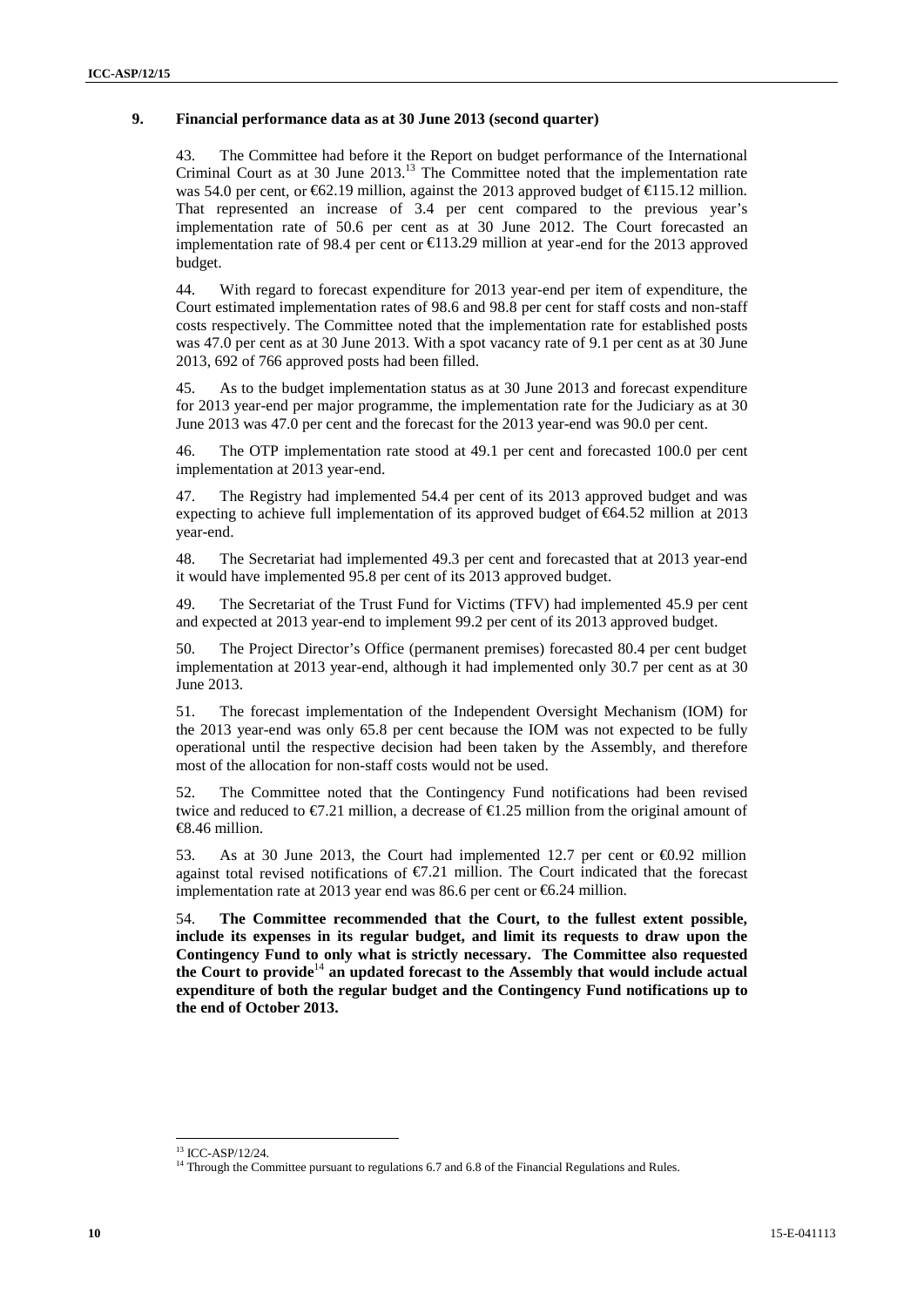### **10. Consideration of the 2014 proposed programme budget**

### **(a) General recommendations for the 2014 proposed programme budget**

55. The Court had proposed a budget of  $E$ 126.07 million for 2014, representing an increase of €10.95 million or 9.5 per cent over the 2013 approved budget level. The Court identified the main causes of the increase as an increase in the number of situations, the volume of prosecutorial and judicial activities and corresponding services required, implementation of the new OTP strategy, forward commitments and United Nations common system costs.

### **(b) Assumptions and activities for 2014**

56. The Committee also had before it the "Report of the Court on Judicial decisions with significant financial implications in 2012<sup>" 15</sup> and noted the impact that judicial decisions could have on the budget of the Court.

57. The Court's judicial (includes prosecutorial) and investigative activity was expected to increase in 2014. The OTP envisaged that it would conduct investigations in eight situations in 2014 (compared to seven provided for in the 2013 regular budget), namely five full investigations (seven in 2013) and 13 hibernated and trial support related investigations (compared to nine residual investigations in 2013). Preliminary examinations were envisaged in eight situations (also eight in 2013).

58. The Presidency considered that five cases would potentially be on trial followed in two cases by enforcement of sentences and reparations in case of a conviction. Further, there would be three final appeals including appeals regarding reparations. At least two cases would be at the pre-trial stage. The Court budgeted for consecutive trials, but there might be a need to resort to a simultaneous hearing schedule with further consequences for the budget, not currently provided for.

### **(c) Presentation and macro analysis**

59. The Committee noted the overall improvement in explanations provided in support of the proposed budget. However, it also noted that there was still room for improvement in regard to overall presentation and macro-analysis of the budget.

60. The Committee was informed that the budget submission was based on assumptions made at the end of June 2013, which were likely to be amended before the end of the current budget year if not before, in most cases triggering the Contingency Fund notifications.

61. **The Committee requested the Court to provide a list of potential developments with budgetary impacts, for the information of the Assembly and the Committee. The Court presented the list (annex III), dividing the potential developments into three categories based on their relative probability and their impact on the activities of the Court. The Committee welcomed the information and felt that such information should in future be annexed to the budget submission, and updated before the autumn session of the Committee and the session of the Assembly.**

### **(d) Major programmes**

i. Major Programme I: Judiciary

62. The Committee noted that despite extensive judicial activities in 2014 the overall MP I 2014 proposed budget was €483,000 lower than the 2013 approved budget.

63. The Committee observed that there were two reasons for the significant decrease in the resources required for judges' salaries: First, only 16 judges would be in full-time

<sup>15</sup> CBF21/09P01.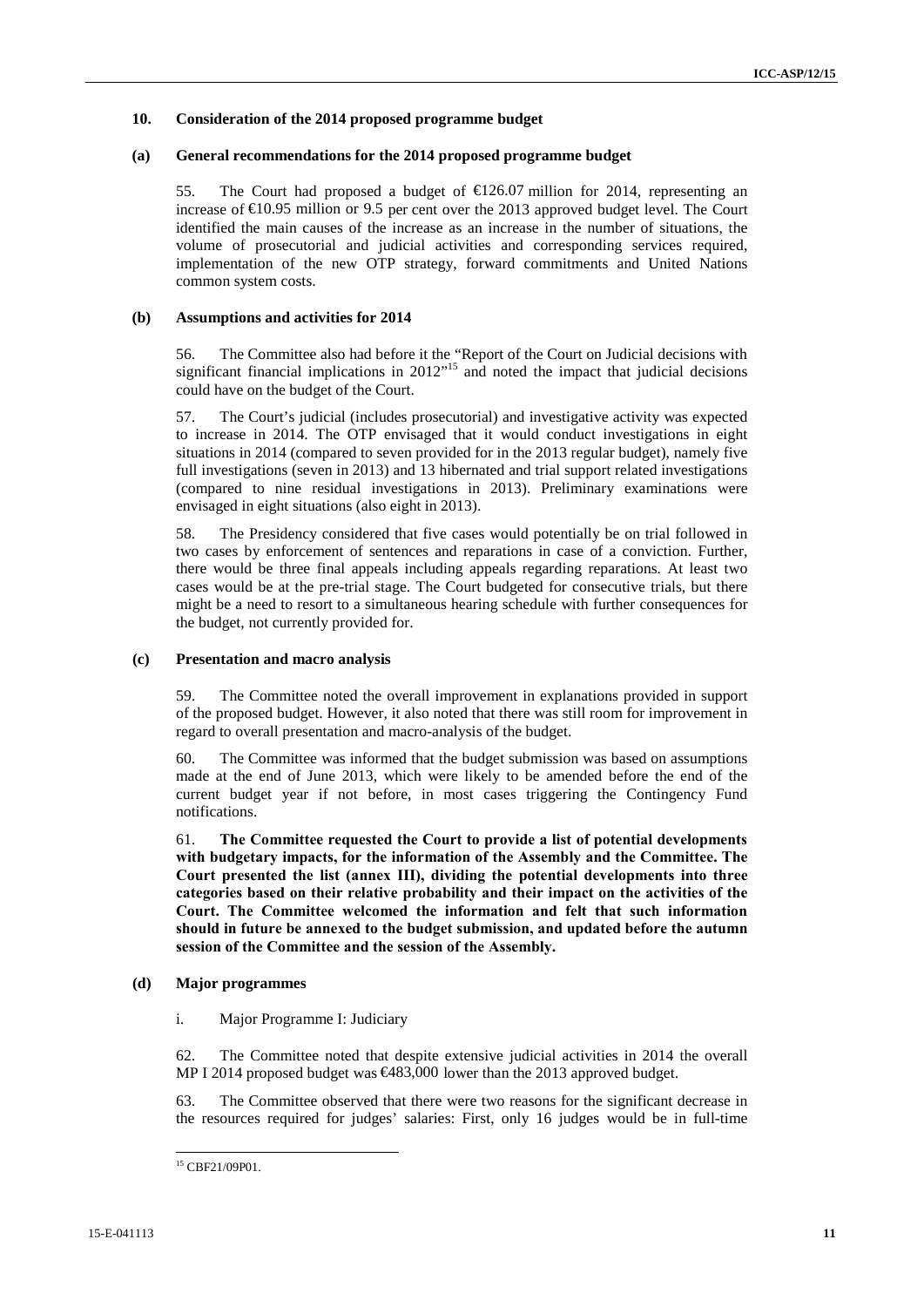service.<sup>16</sup> Second, the decrease was related to the pension scheme for judges, involving three factors: 1) introduction of a new, cheaper pension scheme for newly elected judges; 2) pension contributions for judges serving longer than nine years cease after the judge has completed nine years of service; and 3) the insurer has started to repay the Court for judges who have stayed at the Court for longer than nine years, as it was not required to pay their pensions at the time previously envisaged. This has resulted in a €853,800 decrease in judges' cost in the 2014 proposed programme budget compared with the 2013 approved budget. The Committee was informed, however, that it was not yet possible to predict when the last two elected judges would need to be called in for full-time service, which would result in a need for additional resources.

64. The Committee noted that the 2014 proposed budget for salary and entitlements for judges included accruals for annual leave, repatriation and relocation of judges in the amount of  $\epsilon$ 232,600. As salaries and entitlements were subject to different regulations, which were approved by the Assembly at its third session,<sup>17</sup> the Committee recommended **that the resources requested for this purpose be approved, and requested the Court to provide to the Committee, at its twenty-second session, comprehensive information on the methodology for calculating accruals for annual leave, repatriation and relocation**.

65. **The Committee considered the request for GTA resources for MP I and, after consideration of the workload indicators and assumptions of judicial developments, recommended the resources requested to fund one P-2 for six months and one P-3 for six months not be approved.** In this regard, the Committee recalled its recommendation at its nineteenth session<sup>18</sup> that the Court meet the workload requirements of the Judiciary through the redeployment of approved resources among divisions, to the extent possible, before accessing the Contingency Fund.

66. **The Committee recommended that hospitality in 2014 be approved at the level of the 2013 approved budget.**

ii. Major Programme II: Office of the Prosecutor

67. The 2014 proposed programme budget submitted by the OTP amounted to  $\text{\textsterling}35.74$ million, which represented an increase of 26.5 per cent over the 2013 approved budget.

68. The OTP explained to the Committee that it was now dealing with 18 cases in eight different situations. For 2014, the OTP planned to place greater focus on a limited number of cases, with investigations being reduced from seven to five. The aim was to mobilize sufficient resources for investigations and legal proceedings, including article 70 investigations (offences against the administration of justice), while also assigning the necessary minimum resources to maintain other cases. Eight preliminary examinations were also envisaged. In relation to activities in the areas of jurisdiction, complementarity and cooperation, the Prosecutor indicated that further resources were needed to address these eight preliminary examinations. She pointed out, moreover, that preliminary examinations played a key role in decision-making, and could have a preventive impact in relation to subsequent proceedings before the Court.

69. In support of her requests, the Prosecutor stated that from now on quality and efficiency would be the key concepts in a new strategic plan for the period from 2013 to 2017. There would be a gradual increase in resources based on a modification of the rotational model, on greater resources for investigations, on Chambers' expectations, on improved information management and on the need to maintain a certain level of investigation in non-active cases. The OTP envisaged a phased-in annual increase in resources spread over four years: 26.5 per cent in 2014, 15.4 per cent in 2015, 9.4 per cent in 2016 and 6.3 per cent in 2017, totalling about €20 million more in 2017 than in 2013. The OTP would continue to seek efficiency gains through cooperation with the Registry. It

<sup>&</sup>lt;sup>16</sup> Pursuant to Article 36(10) and 39(3) of the Statute, the term of office of a judge may be extended in order to complete the trial.<br><sup>17</sup> Official Records ... Third session ... 2004 (ICC-ASP/3/25), part III, ICC-ASP/3/Res.3, annex.<br><sup>18</sup> Official Records ... Eleventh session ... 2012(ICC-ASP/11/20), vol. II, part B.2, para. 125.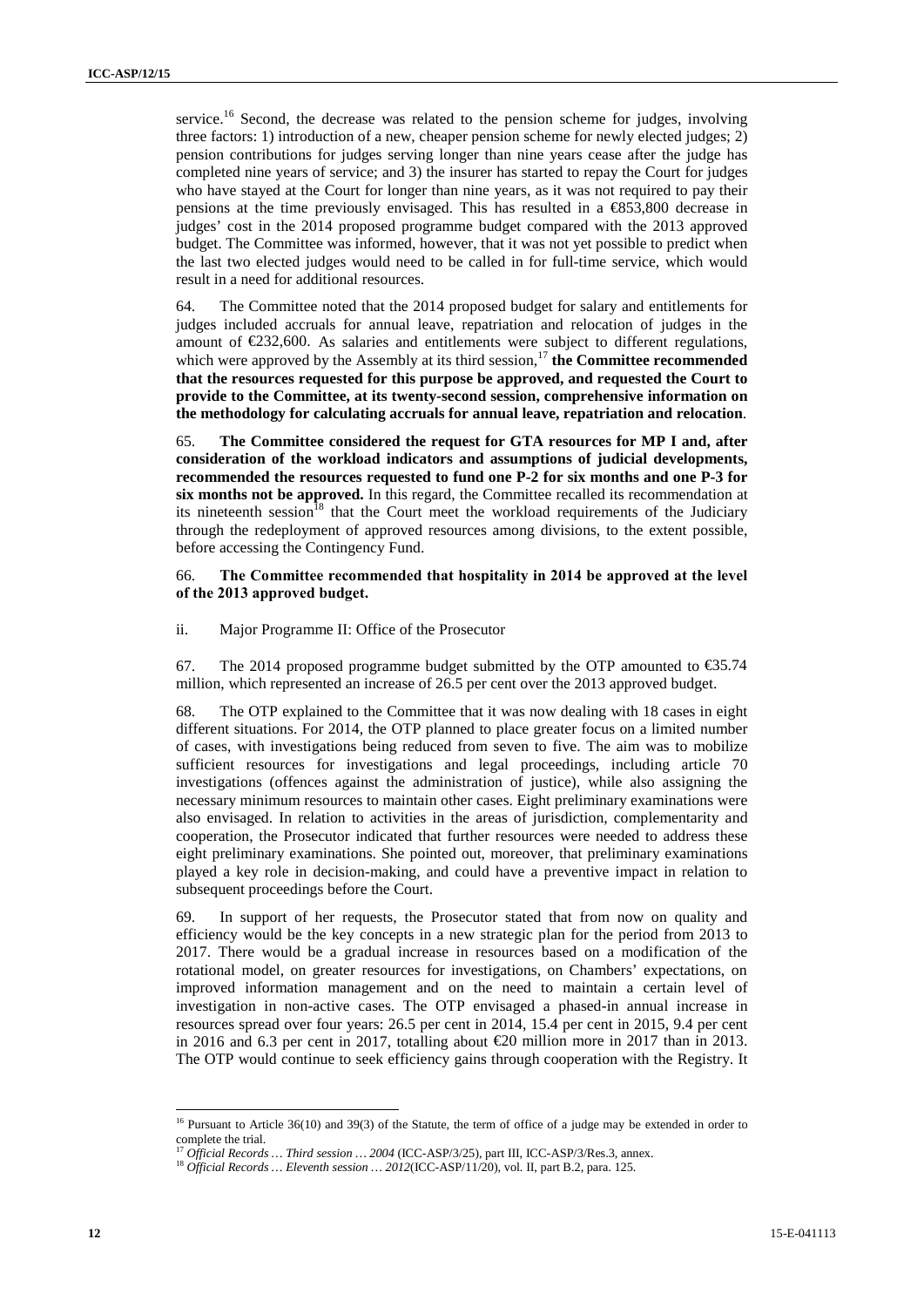would likewise seek to improve the quality of its work in the various phases of the proceedings.

70. The Committee noted the report on the OTP produced by a consulting firm, which contained three series of proposals: strengthening the OTP's organizational structure and chart, improving the performance of the Joint Teams and Executive Committee and, lastly, increasing staff resources.

71. The Committee took note of the launch of a new prosecutorial strategy by the OTP. **The Committee noted that the strategy was in its formative stage, and recommended that the OTP take steps to spell out the details of its strategy more fully, including, for example, describing the way in which the increase in the number of investigators would enhance the quality of investigations, and requested the Court to report to the Committee at its twenty-second session. This would assist in developing well justified projections for the expected cost and results of the proposed multi-year "ramp up" of the strategy, and would enable the Committee to better review the potential impact of the strategy on the resources of the Court.**

72. The Committee noted that successful implementation of the strategy would need to be accompanied by a well-developed "change management" plan, as the transition from the previous approach was expected to require significant additional resources over several years. The Committee was doubtful whether the OTP had the capacity to absorb large numbers of additional personnel at short notice.

73. Detailed examination of the 2014 proposed programme budget for MP II revealed a significant demand for staff resources in all areas of activity, and particularly in the Investigation Division.<sup>19</sup> **Although it was understood that, in general terms, the demand was driven by the desire to meet the objectives of the strategy presented by the Prosecutor, and by new cases in Mali, the Committee was of the view that the strategic plan presented to it did not support an increase of this magnitude in investigation capabilities. Similarly, the Committee had seen no evidence to show that the establishment of new investigation standards would justify such an increase in staffing levels. The Committee therefore recommended that not all of the requested additional positions for 2014 be approved, but that they should be restricted to half of the additional number proposed, namely 16 positions.**

74. As the link between the OTP strategy and resource requirements required further clarification, the Committee concluded that it would be necessary to conduct a macroeconomic analysis of the OTP budget request for 2014. In order to establish a baseline for its analysis, the Committee carried out a detailed examination and concluded that the average cost per case was  $\epsilon 1.31$  million.

75. The Committee noted that the OTP proposed to take on the same number of cases (18) in 2014 as in 2013. The Committee also noted that two of the cases would be new cases. The Committee noted that the actual distribution of available resources amongst various cases would be at the discretion of the Prosecutor, bearing in mind her duties under the Rome Statute, including her responsibility for the efficient management of her office. At the same time, given the absence of a document setting out a strategic plan for future years, and pending the establishment of new investigation standards, it was necessary for the Committee to establish a benchmark against which the request for additional resources in 2014 could be measured.

76. **The Committee therefore decided to apply the average cost per case of €1.31 million to the 16 ongoing cases, in order to determine an appropriate baseline amount for 2014. The Committee concluded that the requested increase of nearly 20 per cent<sup>20</sup> in the average cost for these cases between the 2013 approved budget and 2014 proposed programme budget had not been fully justified, and therefore recommended the proposed budget be reduced by €2.2 million.**

<sup>&</sup>lt;sup>19</sup> In 2013, 42.0 FTE were approved for a total of 504.0 months. Requests for access to the Contingency Fund in respect of two situations added an additional 41.8 FTE for 501.6 months. In the 2014 proposed programme budget, the OTP considered that, in seven situations, it would also need a further 32.0 FTE for 384.0 months.

<sup>&</sup>lt;sup>20</sup>Represents the increase in average cost per case; i.e.,  $\in$  31 million in 2013, and  $\in$  55 million in 2014.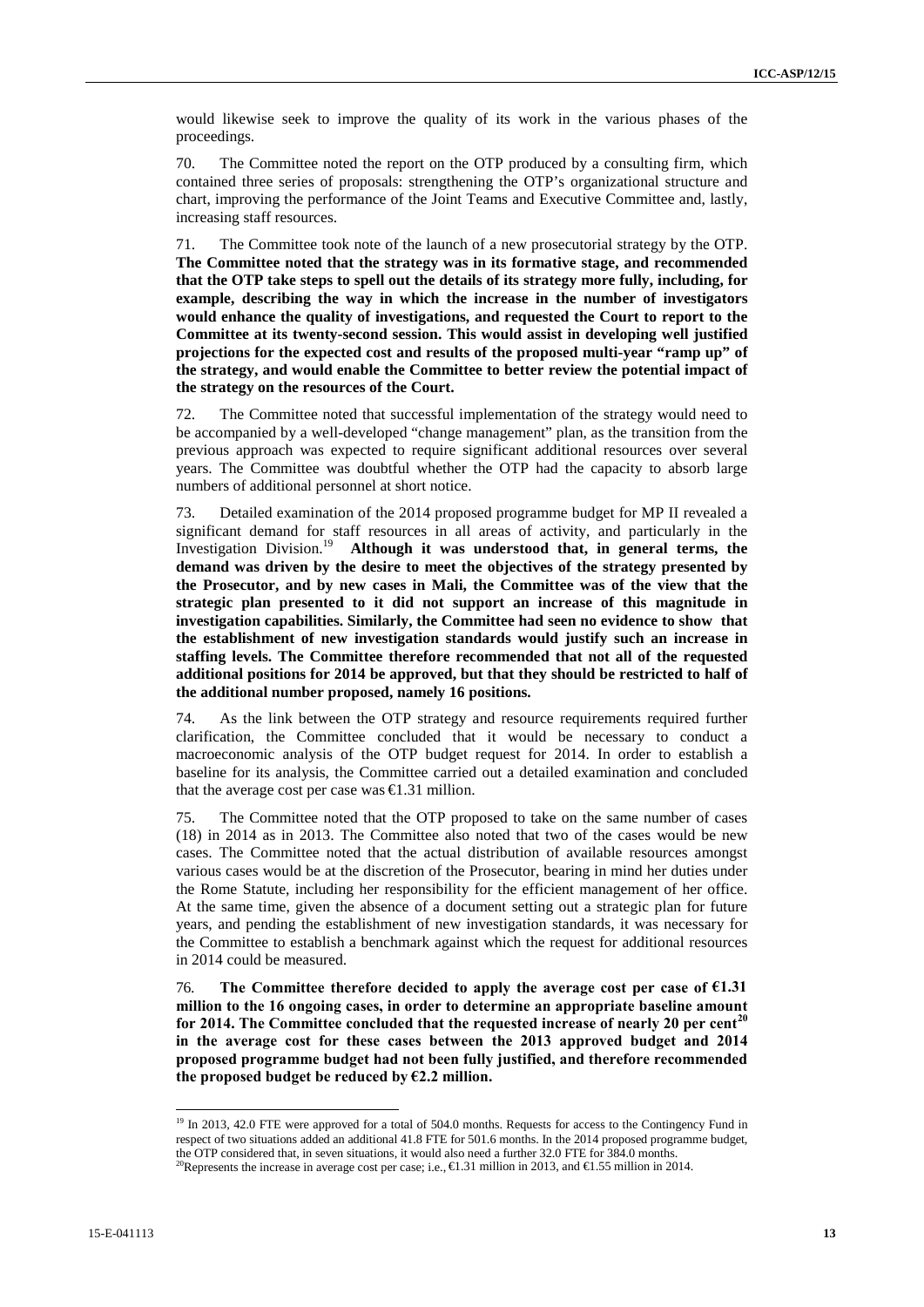| russie re culturation of the recommended reduced suaget |                    |                                                                                       |
|---------------------------------------------------------|--------------------|---------------------------------------------------------------------------------------|
| Description                                             | Amount in millions | <b>Note</b>                                                                           |
| 2014 proposed programme budget                          | €35.74             | ( $\epsilon$ 27.9 million* for 18 cases +<br>$\epsilon$ 7.84 million for other items) |
| *Costs of 18 cases                                      | $E$ 7.9            |                                                                                       |
| Costs of the new two cases                              | $(\epsilon 4.8)$   |                                                                                       |
| Costs of the current 16 cases                           | $\epsilon$ 23.1    |                                                                                       |
| Average cost per case is $\bigoplus$ 31 million x 16    | (€20.9)            |                                                                                       |
| <b>Excess amount requested for 2014</b>                 | $\epsilon$ 2.2     |                                                                                       |

| Table 1: Calculation of the recommended reduced budget |  |
|--------------------------------------------------------|--|
|--------------------------------------------------------|--|

77. **At the same time, the Committee acknowledged that 2014 would provide the OTP with the first opportunity to apply its new strategy from the beginning of a case. The Committee recommended the approval of the OTP's request for €4.8 million<sup>21</sup> for the new cases, noting that the actual allocation of resources to particular cases would be at the discretion of the Prosecutor, in the exercise of her responsibilities under the Rome Statute.**

78. **The Committee recommended that hospitality in 2014 be approved at the same level as the 2013 budget.**

### iii. Major Programme III: Registry

79. The 2014 proposed programme budget submitted by the Registrar amounted to €68.11 million, which represented an increase of 5.6 per cent over the 2013 approved budget. The Registrar explained to the Committee that an expected substantial increase in the Court's judicial and prosecutorial activities for 2014, in comparison to 2013, and the OTP's intention to enhance the quality and efficiency of its investigative and prosecutorial activities would inevitably bring about a substantial increase in demand on the Registry, as the service provider to the other organs of the Court, in addition to forward commitments, such as common system costs.

80. The Committee welcomed the efforts made by the Registrar to identify a reduction of approximately  $\epsilon$ 3.5 million as a result of efficiency gains and careful allocation, redeployment and reprioritization of resources. The Committee noted that the Registry, as a result of these savings, had proposed an increase of  $\epsilon$ 3.6 million against the anticipated  $\epsilon$ 7 million increase.

81. Having recommended a reduction of  $\epsilon_{2,2}$  million in the budget of the OTP, the Committee reviewed the requirements for the Registry as the service provider to the OTP. **The Committee noted that, historically, the ratio of budget requested by the OTP to meet the needs for a new situation or case to the budget requested by the Registry was about 2:1. The Committee therefore recommended a reduction of €1.1 million in the 2014 proposed budget of the Registry.**

82. The Committee also noted and welcomed the intention of the Registrar to optimize the organizational structure of the Registry with a view to enhancing its efficiency and improving the services provided, which would lead to further savings. The Registrar requested the flexibility to begin his ambitious plan in 2014 under the oversight of the Committee and the Assembly, without waiting for the 2015 budget cycle.

83. **The Committee recommended that the Registrar be granted the authority to reorganize and streamline the Registry on a provisional basis, within the limits of the approved budget and the maximum number of established posts and approved**

<sup>&</sup>lt;sup>21</sup> ICC-ASP/12/10, table 18.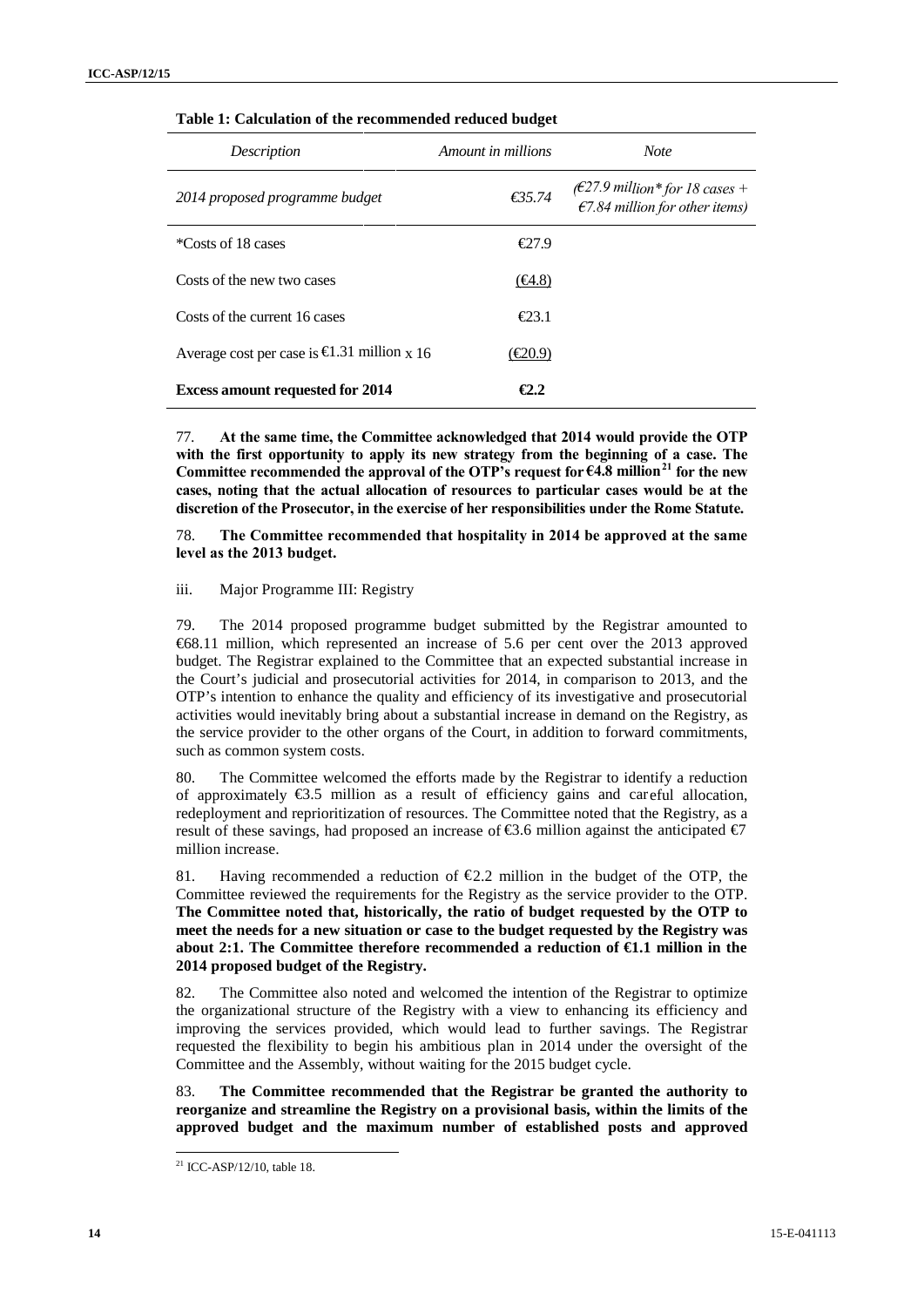**positions. The Committee also recommended that the Registrar be invited to set a tentative target of 3 per cent savings in his plan, and requested the Registrar to report on the measures taken and proposals to be considered, together with the realized and anticipated improvements and savings, to the Committee at its twenty-second and twenty-third sessions. The Committee further invited the Registrar to consider additional savings and efficiencies that could be achieved through synergies with other major programmes.**

84. **With regard to Sub-programme 3260 (Information and Communication Technologies Section), the Committee recommended cutting the proposed increase of €41,100 as there was no justification for it. It called upon the Court, under future proposed programme budgets to present its ICT projects together with a short narrative on their objectives, justifications and time-line.**

85. **With regard to Sub-programmes 3740 (Office of Public Counsel for the Defence) and 3750 (Office of Public Counsel for Victims), the Committee noted that the staff requirements did not correspond to the workload indicators provided by the Court. The Committee called upon the Court to include, in their 2015 proposed budget, a clearer explanation of the actual workload of the offices and the staffing levels necessary to ensure their proper functioning.**

iv. Major Programme IV: Secretariat of the Assembly of States Parties

86. The Committee considered the 2014 proposed programme budget from MP IV and welcomed the new format and template, which made the various components of the request easier to understand. The Committee noted the reduction of 3.9 per cent in the total amount requested in comparison to the 2013 approved budget, as a result of lower costs for organizing the thirteenth session of the Assembly in New York. While the proposal alluded to a possible increase in staff resources, no specific figures had been given.

87. The Committee further noted the steady growth in the Secretariat's workload, as a result of the great variety of tasks assigned to it.

88. The Committee considered that the Secretariat should take advantage of the forthcoming progressive reorganization of the Court, and in particular of the Registry, in order to seek ways of sharing certain resources (in particular in the area of IT), thus avoiding an artificial increase in staff numbers in this area.

89. The Committee noted that, from 2014, the Advisory Committee on Nominations (ACN) of Judges wished to have its budget borne by the Assembly. The Secretariat estimated the cost of travel to The Hague of seven members of the ACN at  $E2,834$ , the two other members being already present in The Hague**. The decision on whether to meet the ACN's operating costs is one for the Assembly alone. The Committee recommended that, if the Assembly decided in favour of the principle, it should approve the request for €22,834.**

90. The Committee would like to see the Secretariat enjoying stable staffing, so as to ensure good mutual relations over a period of steadily increasing workload. **The Committee authorized its Chairman to hold consultations with the Director of the Secretariat, in order to find a suitable organizational model. Thought should also be given to the level of resources required. A detailed report would be submitted to the twenty-second session of the Committee.**

91. **The Committee recommended that hospitality in 2014 be approved at the same level as 2013.**

v. Major Programme VII-5: Independent Oversight Mechanism (IOM)

92. Pursuant to article 112(4) of the Rome Statute, the IOM had responsibility for inspection, evaluation and investigation. The Committee recalled that the Assembly had decided that the IOM's current mandate would initially be limited to investigation. The Committee observed that operationalization of the evaluation and inspection functions would inevitably require organizational changes to the structure of the IOM.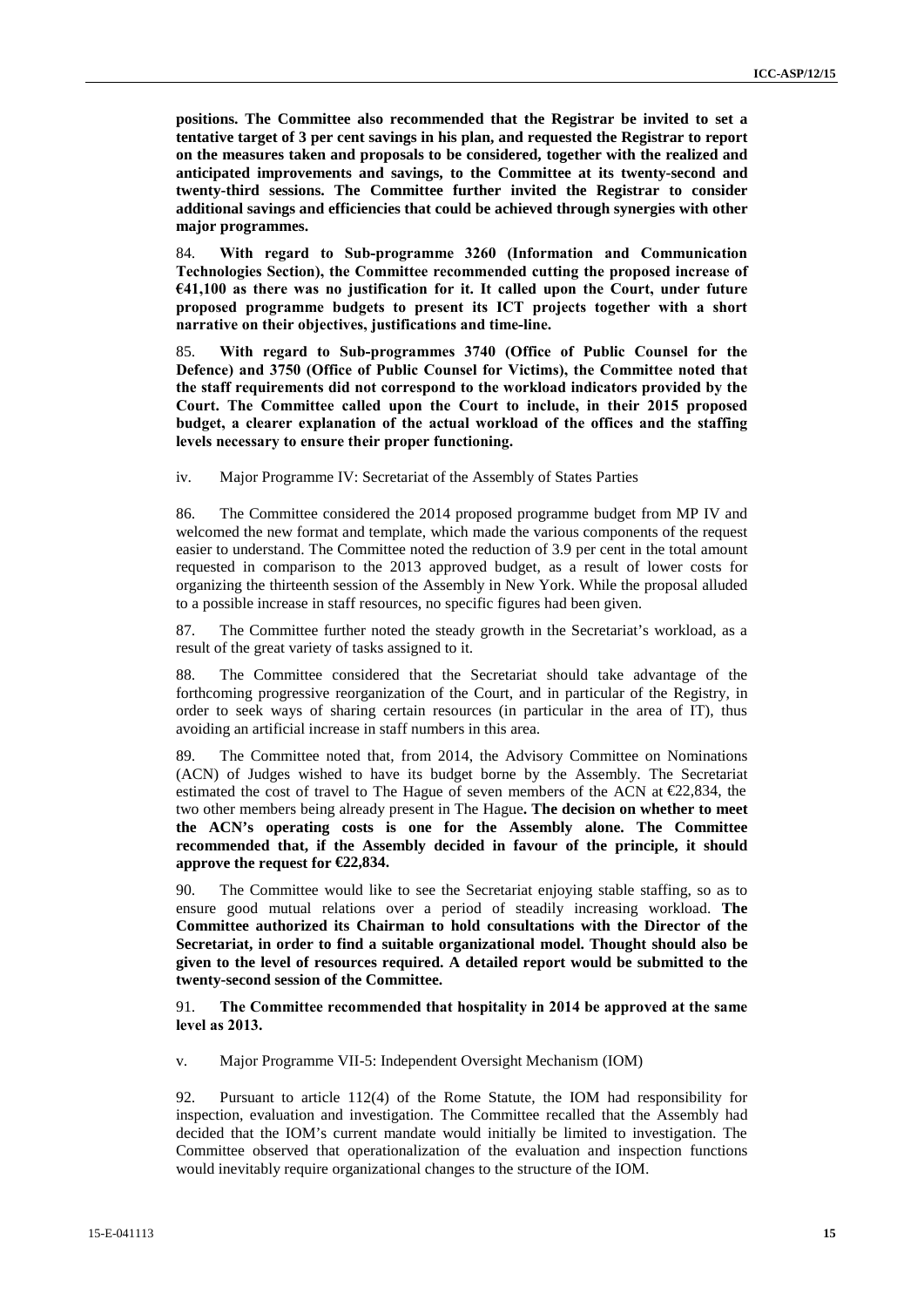93. The Committee considered that the evaluation function required further clarification; since it would undoubtedly have an impact on the work of the Court's other sections.<sup>22</sup> Further thought should also be given to the issue of overlap with existing evaluation related activities, $^{23}$  as well as the timetable for this reform, given that, at the same time, the Court, and in particular the Registry, was about to undergo reorganization.

94. At this stage, the Committee could only rely on working hypotheses. If, at its twelfth session, the Assembly was to decide to make the IOM fully operational, then, in order to ensure that it was provided with properly qualified staff, its Head would need to be given a sufficiently high grade (P-5), with a team composed of a P-4, P-2 and GSOL. By the same token, the budget of MP VII-5 would need to be increased by €255,000 in order to enable the IOM to accomplish the tasks assigned to it.

95. If, on the other hand, the Assembly decided that further discussions were necessary in order to determine the scope of the IOM's mission, then its staff should remain unchanged from the 2013 approved budget.

### **B. Administrative matters**

#### **1. Organizational structure of the Court**

96. Initially, at its eighteenth session, the Committee had recommended that the Court undertake a thorough review of its organizational structure, with a view to rationalizing reporting lines, identifying responsibilities that could be delegated and streamlining functions, processes and structures.<sup>24</sup> The Committee subsequently stated at its nineteenth session<sup>25</sup> that it was necessary to find ways of improving the Court's financial performance, remove unnecessary complexity and duplications, and ensure that the entire organizational system was aligned and set up to deliver on the Court's objectives.

97. At the current session, the Committee considered two reports prepared by an external consultant;<sup>26</sup> one dealing with the outcome of the review of the OTP, and the other providing a consolidated version of the various reviews of the organs of the Court.

98. The Committee noted that the external consultant's reviews sought to improve the day-to-day operations of the organs of the Court. In particular, the internal workings of each organ had been addressed with a view to enabling them to achieve greater freedom of action and carry out structural change. However, the Committee noted that no conclusions had been drawn from the reviews' findings for improving financial performance. A simple consolidated version of three reviews did not provide a directly usable, cross-cutting vision, and the Court had to therefore now consider preparing an overall synthesis. Finally, it was regrettable that some aspects of the review, particularly as regards field offices, had purely document-based.

99. The Committee observed that the Registrar had included in the 2014 proposed programme budget for MP III a report on his initial efforts to limit requests for funds. The Committee encouraged the Registrar to continue his efforts, and to draw the necessary conclusions from the reorganization, within the framework of the Rome Statute and the regulations of the Court. The Committee welcomed the fact that initial studies carried out by the Registry showed that, as a result of productivity and efficiency gains, MP III could be maintained at a stable level, notwithstanding the impact of the Court's judicial activities (MP I and MP II). The Committee anticipated that costs savings would result from this process.

100. **The Committee recommended that, at its twenty-second session, the Court submit to it a synthesis report clearly setting out the position of the organs of the Court on the recommendations contained in the consultant's reports. It further recommended that the Court provide it with particulars of the impact of the new strategies of the Court's organs on human resources, finance and the Court's internal**

 $^{22}$  In particular the Office of Internal Audit.<br> $^{23}$  The Office of Internal Audit, the External Auditor, and the Committee on Budget and Finance all contribute, in various ways, to the evaluation function.

 $^{24}$  *Official Records… Eleventh session…* 2012<br>(ICC-ASP/11/20), vol. II, part B.1, para. 29.  $^{25}$  Ibid., part B.2, paras. 70 and 72.

<sup>&</sup>lt;sup>26</sup> CBF/21/18 and CBF/21/24.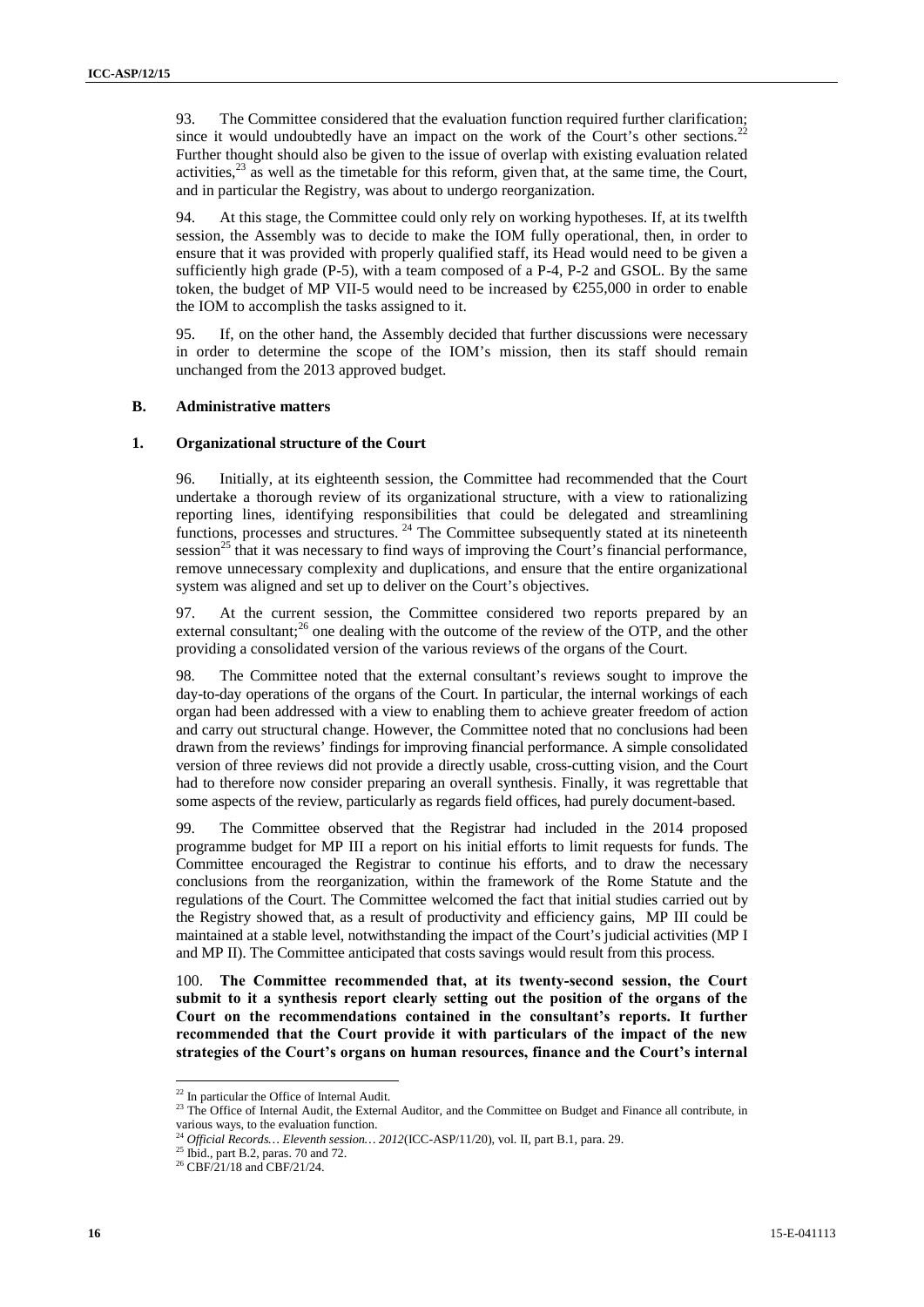**procedures. Finally, the Committee encouraged the Registrar to continue with his efforts to reorganize the Registry, with a view to achieving operational rationalization and greater long-term financial transparency, and requested to be kept informed.**

### **2. Procurement**

101. **The Committee welcomed the efforts undertaken by the Court towards cooperation in joint procurement activities with other international organizations and local government agencies, and recommended that the Procurement Unit continue to carry out these activities in accordance with rule 110.18 of the FRR, and report thereon to it at its twenty-second session. The Committee took note of the efforts made to involve private sector partners, and encouraged the Procurement Unit to continue keeping this commercial option under review.**

### **3. Administrative Instructions for investment of liquid funds**

102. The Committee had before it the Report of the Court on its Administrative Instruction regarding liquid funds,<sup>27</sup> explaining the changes made by the Court in 2012 to the Administrative Instruction on the Investment of Surplus Funds. The Court explained that the 2012 changes were made in response to the continuing global financial crisis, which affected many banks in Europe, and the downgrading of many European banks from AA to single A. It was the view of the Court's Investment Review Committee that the previous Administrative Instruction did not provide sufficient flexibility to allow immediate action to be taken if one or more banks unexpectedly became riskier than previously predicted. The Court also stated that, although no banks in The Netherlands had a long-term investment rating above single A, the Court's funds were concentrated in short-term investments, and there had been no change in the investment rating for short-term investments.

103. The Committee took note of the report, including the Court's indication that it would inform the Committee if any substantial changes were made to the Administrative Instruction.

#### **4. Junior Professional Officer programme (JPO)**

104. The Committee considered the report of the Court on the establishment of a JPO programme.<sup>28</sup> The issue had been on the Committee's agenda since 2009, and the Committee had repeatedly expressed two major potential concerns with the programme: first, that the programme might result in an unfair advantage for young professionals from donor countries, who might be fast-tracked in recruitment exercises, thereby affecting geographical representation within the institution; and second, that all costs associated with the programme might not be fully recovered from the sponsor countries, with additional financial implications for the Court.

105. The revised report presented by the Court addressed these concerns. According to the Court, it had the capacity to accommodate at least 20 JPOs. **With some minor modifications of the draft guidelines and the sample memorandum of understanding between the Court and the donor country, the Committee recommended that the JPO programme be introduced to the Court on a trial basis, taking full account of the concerns raised by the Committee, in particular the possible impact on geographical representation, and subject to a comprehensive review in 2017.**

### **5. Retirement age**

106. The Committee considered the report of the Court on implementation of the increased age of separation for staff members.<sup>29</sup> In its report on the work of its twentieth session,<sup>30</sup> the Committee had expressed the view that the Court should follow the decision

<sup>&</sup>lt;sup>27</sup> CBF/21/5.<br><sup>28</sup> ICC-ASP/12/52.

 $29$  CBF/21/22.

<sup>&</sup>lt;sup>30</sup> ICC-ASP/12/5/Rev.1.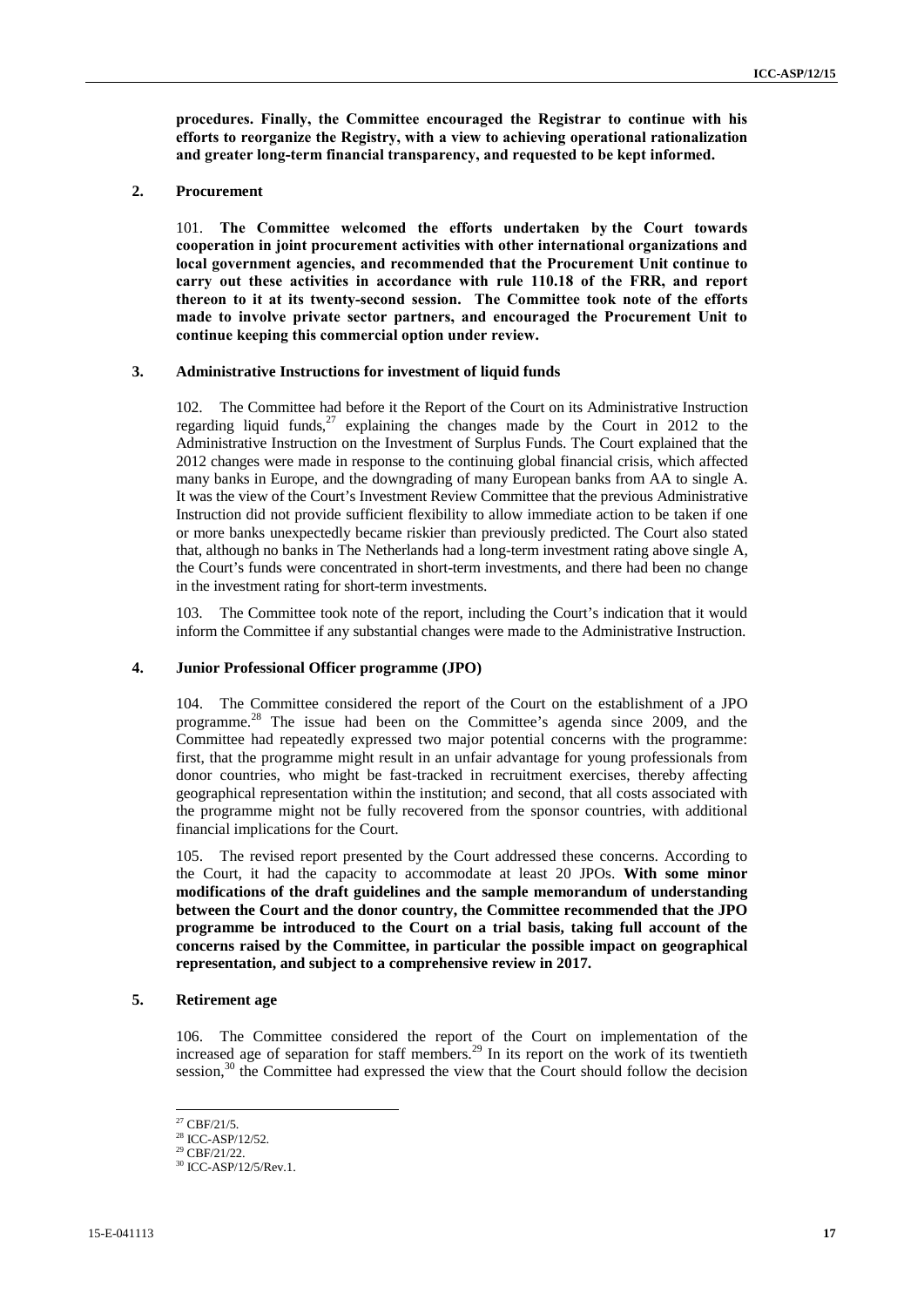of the United Nations General Assembly. The Committee noted that the United Nations General Assembly had decided to increase the mandatory age of separation for all staff joining the organization on or after 1 January 2014.

### 107. **The Committee recommended that the Court raise the mandatory age of separation to the age of 65 for new staff members joining the Court on or after 1 January 2014.**

108. The Committee noted that the International Civil Service Commission had recommended that the General Assembly raise the mandatory age of separation for current United Nations staff members to the age of 65, with effect from 1 January 2016, and noted that the General Assembly would consider the proposal at its sixty-eighth session (the session beginning on 23 September 2013). **Therefore, the Committee was of the view that it should consider the mandatory age of separation for current staff members after receipt of a proposal from the Court and relevant information from other international organizations on their approach, including possible** General Assembly **decisions. The Committee therefore requested the Court to submit a report thereon to its twenty-second session for its consideration.**

109. **In the meantime, pending a decision by the Assembly at its thirteenth session on the forthcoming recommendations of the Committee, the Committee recommended that the Court grant extensions up to the end of 2014 to any staff who reached the age of 62 in 2014 and would like to continue service with the Court, unless the staff member was subject to separation due to reasons other than age, in compliance with the Staff Regulations and Rules of the Court.**

### **C. Audit matters**

### **1. Audit reports**

### **(a) Financial statements of the Court for the period 1 January to 31 December 2012**

110. The Committee noted the need for the Court to improve its monitoring of outstanding unliquidated obligations (ULOs) in order to reduce the level of cancellations of prior period obligations. It appeared that the amount of cancelled ULOs was in the range of €1.5 million, only appearing in the records 12 months after the end of the financial year to which they related, as provided for in regulation 4.4 of the FRR.

111. **The Committee therefore recommended that the Court prepare an annex to the regular year-end report on financial performance, indicating the total number of ULOs and the total amount due as at 31 December of the financial year, and the updated figures for the same period as at 31 December of the prior year, together with an update on the situation regarding the desired decrease in the number of cancelled ULOs.**

### *Accrued liabilities:*

112. The Committee noted that, in respect of employee benefits, the Court had accumulated a provision of €10.91 million as at 31 December 2012 to cover accrued annual leave, repatriation grants and other separation benefits.

113. The Court informed the Committee that a firm of auditors Deloitte Pension Advisory BV had carried out an actuarial study of the Court's liabilities. The Court's total liability in respect of employee benefits was evaluated by the auditors at  $\epsilon 0.71$  million (including expenditure relating to judges) as at 31 December 2012, namely  $\epsilon$ 5.13 million for accrued annual leave, and  $\epsilon$ 5.58 million for repatriation grants and other separation benefits. The auditors had also informed the Court that its potential health insurance liability amounted to €5.93 million.

114. The Court stated that this liability represented its present obligations, which were expected to result in an outflow of resources in the future, and said that it was a recommended practice in other organisations to have funds available to meet liabilities as they fell due.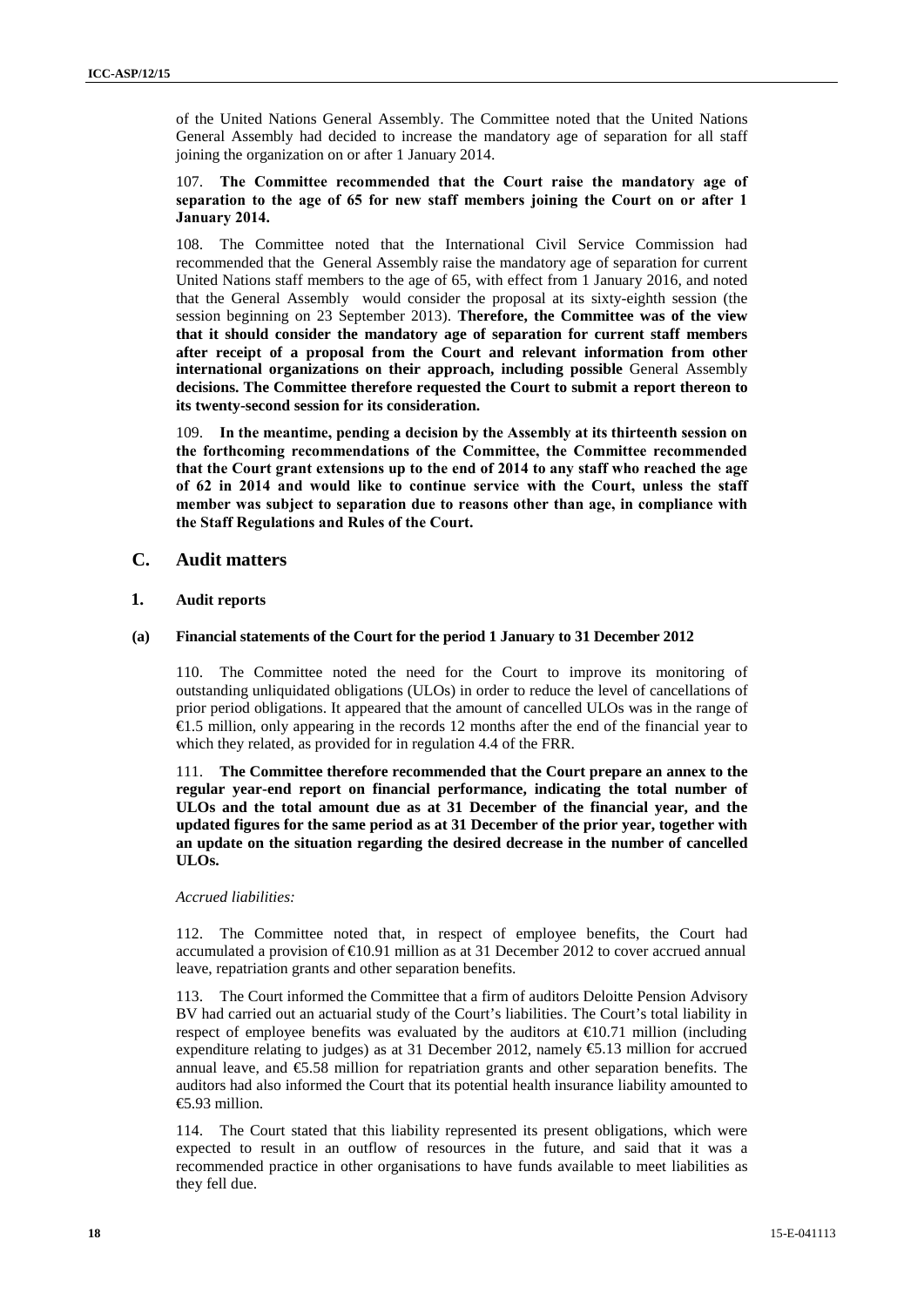115. In its 2014 proposed programme budget, all staff benefits were budgeted under staff costs, which were broken down into salary costs and all other staff benefits. The Court explained that the latter included elements budgeted on an accrual basis, as disclosed in annex V (d) to the 2014 proposed programme budget. Staff costs were estimated on the basis of the United Nations salary scales, while other staff benefits were budgeted by estimating a ratio of common staff costs to salary costs and adding this to the salary costs. For 2014, the ratio used by the Court was 44.35 per cent.

116. Accruals were thus estimated at  $\bigoplus$ .8 million for staff in the 2014 proposed programme budget.

117. The Committee considered that, in view of the fact that IPSAS standards were to be implemented with effect from the forthcoming budgetary year, the Court's provisioning policy now needed to be clearly defined.

118. The Committee observed that, while this accounting practice might represent sound management of the Court's liabilities, a provisioning policy should enable the financial calculations concerned to be better understood.

119. Furthermore, rules for the evaluation of liabilities needed to be defined by reference to clear and transparent criteria, including the following:

- A strategy to be submitted to the Assembly by the Court to cover its liabilities on a long-term basis;
- The precise nature of the benefits covered thereby; and
- Particulars of calculation methods, as well as a clear breakdown among the various component elements, in particular, as regards repatriation grants and other separation benefits.

120. According to the Court's initial calculations, including health insurance, the currently available amount of  $E$ 10.91 million covered only 66 per cent of its total liabilities  $(€16.63$  million). However, the Committee was also informed that the maximum liability paid to staff in any one year so far was  $\epsilon$ 1.7 million.

121. According to the report submitted by the Court in August  $2012$ ,<sup>31</sup>, the financial impact of subsidizing health insurance contributions would be relatively modest in the initial years. The cost was estimated at  $\text{\textsterling}27,000$  for 2015 and  $\text{\textsterling}102,000$  for 2020. The actuarial study used as basis by the Court was a long-term one, and had not been made available to the Committee. However the Committee found that, in light of the information currently available, it was not necessary to make a provision for after-retirement health insurance in the amount of  $\epsilon$ 5.93 million in 2014.

122. **The Committee recommended that, at its twenty-second session, the Court provide it with a detailed report on its practice in regard to provisioning for its liability in respect of staff benefits, as well as a policy statement covering all aspects of such provisioning.**

123. **It further recommended that the provision of €0.8 million in the 2014 proposed programme budget not be approved, pending submission of an overall policy document to the Assembly through the Committee at its twenty-second session.**

### **(b) Financial statements of the Trust Fund for Victims for the period 1 January to 31 December 2012**

124. Introducing his reports on the financial statements of the Court<sup>32</sup> and of the TFV,  $33$ the External Auditor informed the Committee that the statements were free of material misstatement and presented fairly the financial position of the Court and of the TFV and that he was able to offer an unqualified audit opinion.

 $31$  CBF/19/13, para. 8.<br> $32$  ICC-ASP/12/12.

<sup>33</sup> ICC-ASP/12/13.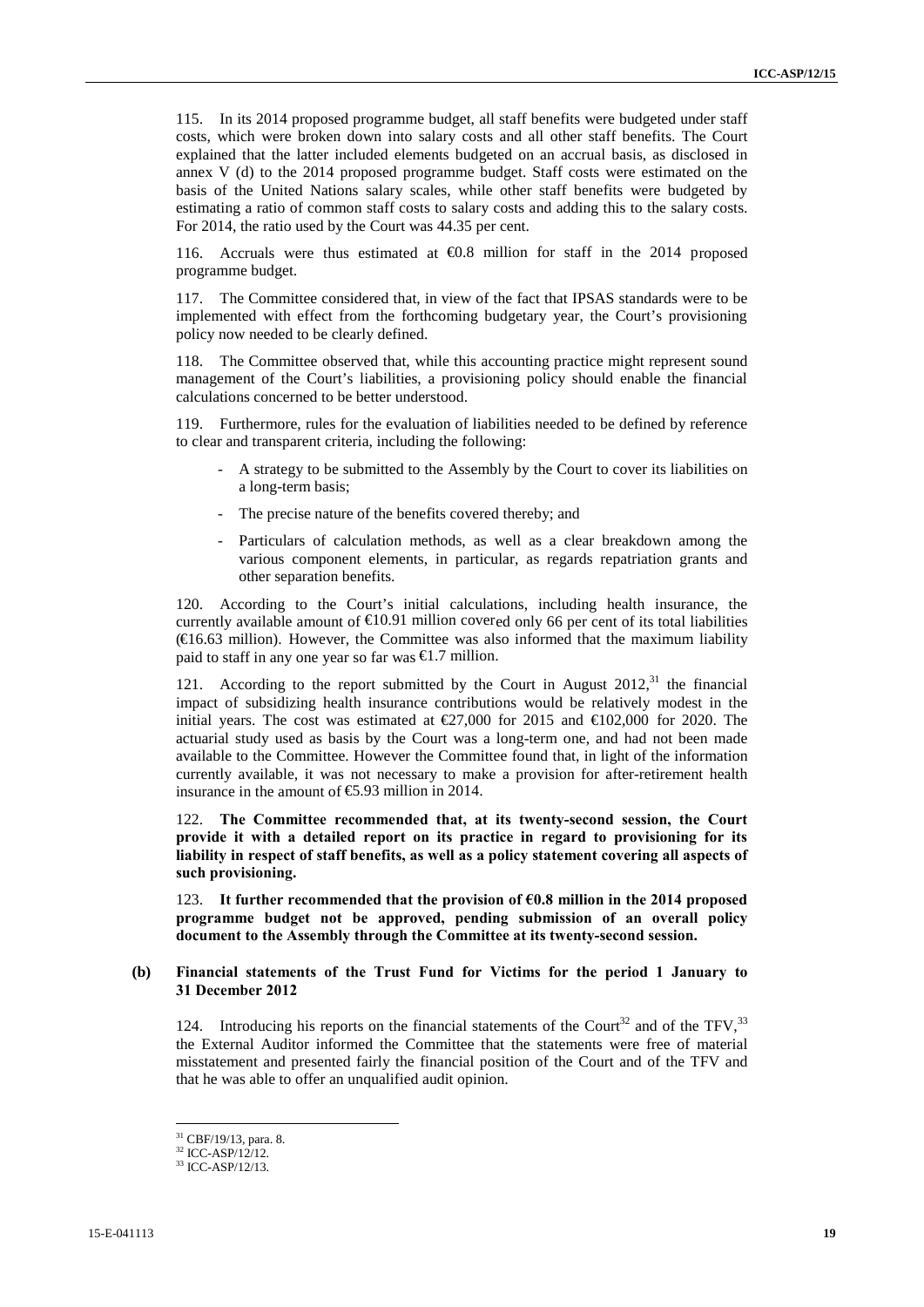125. The Committee welcomed the presentation by the External Auditor and expressed its appreciation for the quality of work provided by him.

### **(c) Report of the Office of Internal Audit (OIA) and the Audit Committee**

126. The Committee received and analysed seven reports containing information on the activities of the OIA and the Audit Committee and on the action taken to implement their recommendations.

127. The Committee noted that the mandates of certain external members of the Audit Committee had been extended, but that the Audit Committee had not met since June 2012. As a result, the audit plan of the OIA for 2013 had not been approved.

### 128. **The Committee recommended that the Court conduct an in-depth review of the Audit Committee, including terms of reference, composition and appointments, taking into consideration, in particular, regional distribution balance, as well as reporting lines and remuneration, and to report to it thereon at its twenty-second session.**

129. Since the action plan of the OIA for 2013 had not been approved, the Committee was unable to review its implementation. It was informed orally of the OIA's action plan for the second semester of 2013.

130. **The Committee considered that the best way of monitoring implementation of the work plan for the OIA would be to align the plan on the calendar year. That is to say, at the Committee's April session in Year N (the April session being devoted principally to administrative matters) the Committee would be presented with the results of all of the Office's activities during Year N-1, together with its preliminary audit plan for Year N+1. In other words, for twenty-second session of the Committee, in April 2014, the OIA would submit to the Committee an account of all of its work done in 2013, and of the programme of work that it envisaged for 2015. At the twentythird session of the Committee in September 2014, the Office would present its report for purposes of its budget request for the following year.**

131. The Committee expressed its appreciation of all the information it had received in various documents from the OIA, and hoped that the change in the way the OIA interacted with the Committee would enable the OIA to prepare a transparent document containing all information relevant to its activities.

132. **The Committee noted the information regarding implementation of the OIA's recommendations and observed that one year after the audit, the implementation rate had been a somewhat modest 51 per cent. The Committee recommended that managers in the various sections each be made responsible for implementation of the audit recommendations concerning them, and that information on the implementation of recommendations be included in the OIA's annual report.**

### **D. Legal aid**

133. The Committee took note of the Registry's reports on monitoring and assessing the implementation performance of legal aid up until the end of August 2013. The Committee noted that the new arrangements implemented on 1 April 2012 and the application of resolution ICC- ASP/11/Res.1 had already generated overall savings of over  $\epsilon$ 440,000, although it was aware that the reform in question was entering into effect only gradually. The Committee was also pleased that the Registry was continuing to monitor the new legal aid system.

134. The Committee was of the view that it was now necessary to wait until the first judicial cycles draw to a close to learn all the necessary lessons from the reform and to adopt a holistic approach to the issue.

135. Finally, the Committee also considered that two sets of events might well have a direct impact on the amount of appropriations available for legal aid.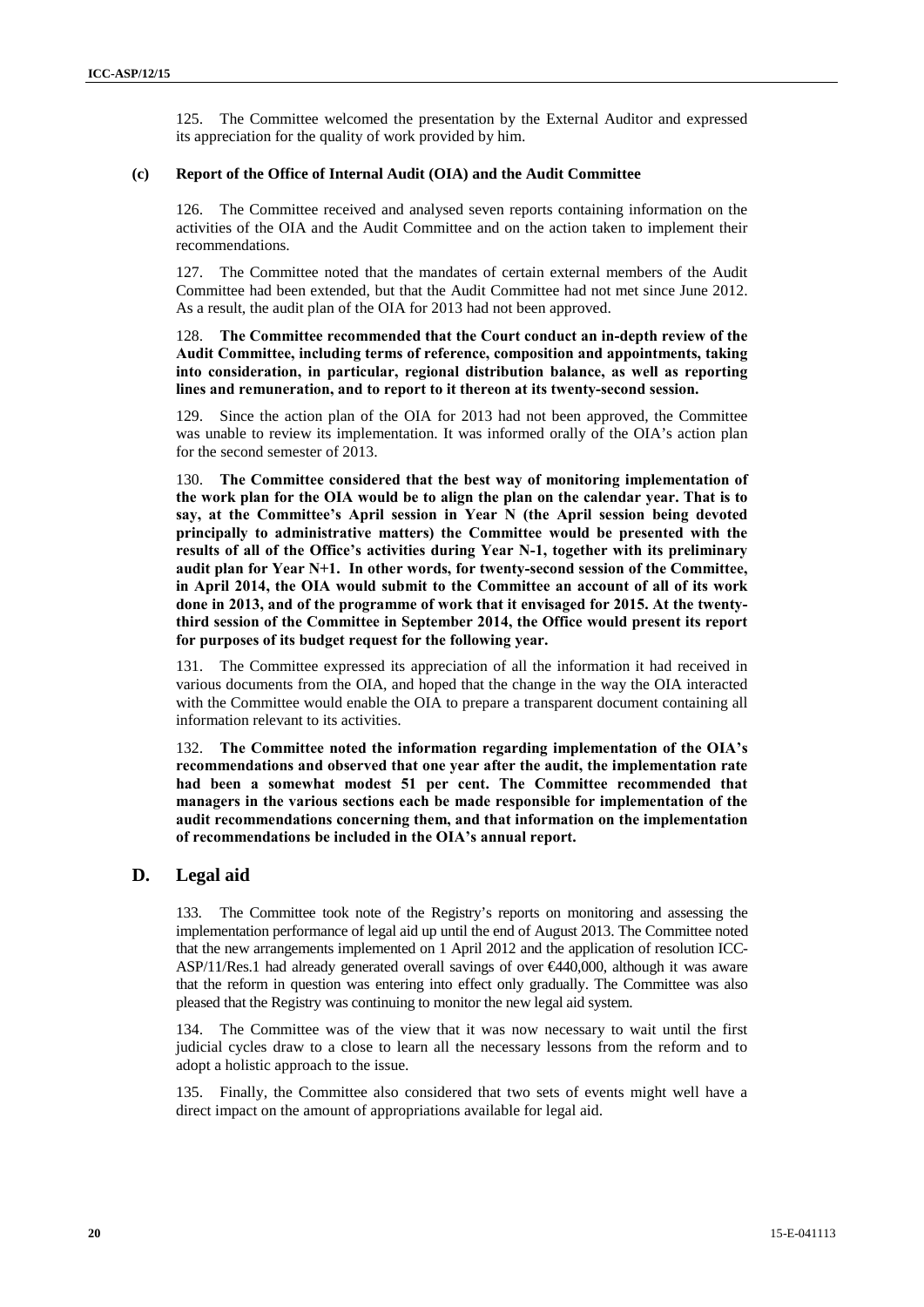136. First, there was a financial link between the total appropriations allocated to legal aid and the judicial decisions of the Court.<sup>34</sup> Thus, in 2012, seven decisions were rendered which had a direct impact on the budget of the Registry. Obviously the decisions in question fell within the power of the judges alone. The Committee stressed once again that it believed it was almost impossible, to assess the financial repercussions in the 2014 proposed programme budget.

137. **Nevertheless, the Committee recommended that the Registry conduct a study, based on key decisions already rendered, to identify common themes in the various judgments. The Registry could then identify ways to improve existing procedures, and this would make it easier to quantify financial requirements. The Committee requested that a report be submitted to the Committee at its twenty-second session.**

138. **Second, cases currently at the appeals stage should soon draw to a close and the Court might then be required to consider the payment of reparations, if and where applicable. This innovative procedure had no equivalent in this field and therefore a preliminary financial approach was impossible. In light of the legal texts, the Committee called on the Court to initiate joint reflection on the rules to be observed, and to report to the Committee at its twenty-second session.**

### **E. Premises of the Court**

### **1. Overview**

139. The Chairman of the Oversight Committee briefed the Committee on the status of the construction and transition projects. He presented a funding mechanism proposed by the Oversight Committee to finance the transition of the Court to the new premises. The Committee had before it the Oversight Committee's progress report.<sup>35</sup> The Oversight Committee sought the Committee`s advice. The Project Director provided additional explanations. Mr. Peter Timmermanns from the Dutch consultancy Brink Groep gave an update on the progress of the Working Group on the Total Cost of Ownership.

140. The Committee acknowledged the progress achieved in several areas. It discussed the continuing challenges and outstanding issues. The discussion focused on the review of the transition costs and the proposed mechanism for funding them.

141. The Committee noted that an amount of €595,500 had been requested for services rendered by the relevant sections of the Court to the permanent premises project upon the establishment of service agreements with the sections concerned. A fixed fee for the services rendered had been agreed for the next three years. In to render transparent the utilization of these resources, the Committee requested that it be provided with information on the implementation and allocation of these resources in the budget performance report for 2013 and during the first trimester of 2014, at the Committee's twenty-second session.

### **2. Status of the project**

142. Following the start of construction in March 2013, the permanent premises project is still within the approved budget of  $\bigoplus$ 90 million and the agreed timelines. In fact, savings of €6.3 million have been achieved. Risks are covered and being monitored. The project remains on target for delivery of the premises to the Court in September 2015, with full availability for use by December 2015.

### **3. A unified project**

143. Recognizing the pressing need for coordination to ensure greater efficiency, the Oversight Committee and the Court reviewed the governance of the project. They agreed to unite the construction and transition projects into a single permanent premises project, managed by the Project Director who will report to the Oversight Committee and to the Registrar. In conformity with the relevant Assembly resolutions, the Oversight Committee

<sup>34</sup> CBF/21/09P01.

<sup>35</sup> CBF/21/20.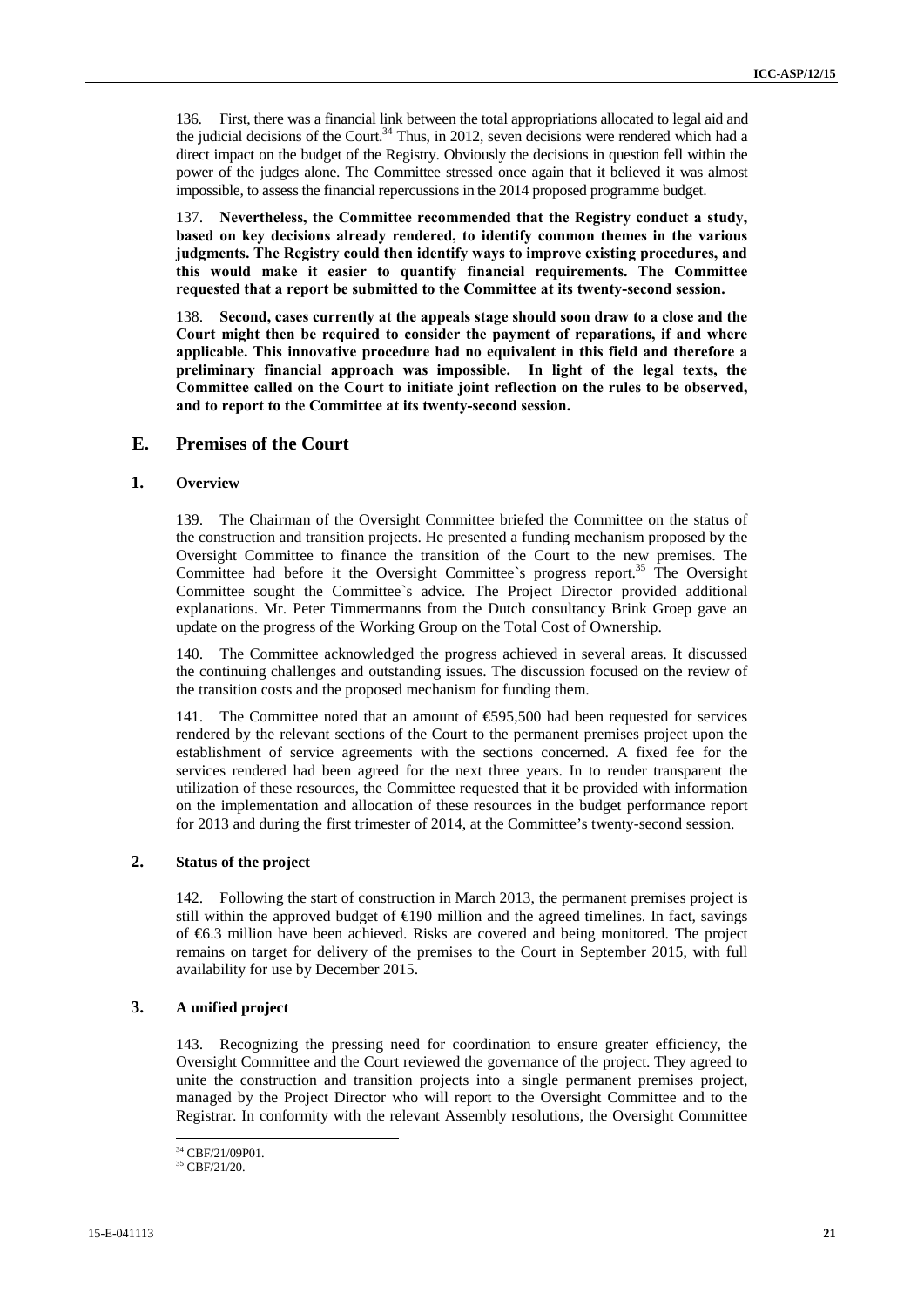revised the governance accordingly. Following the merger of the projects, an overall financial envelope of a maximum of  $\in$ 195.7 million was adopted for the permanent premises project, comprising both construction and transition activities. The Committee welcomed the new governance arrangement as it would help to ensure that the strategies for construction and transition were fully aligned with each other.

### **4. Transition costs**

#### Background

144. The construction costs were set by the Assembly at no more than  $\in$  90 million at 2014 price levels. This did not include the costs of the transition of the Court to the new premises. The Court's revised estimate in April 2013 put total transition costs at €18.5 million, including the cost of non-integrated user equipment (so-called "2gv" costs). Based on a cost review by the Project Director, the Oversight Committee, in agreement with the Registrar, revised the cost estimate down to  $\in$  1.3 million (excluding the Court staff costs, which in April had been put at  $\text{\textsterling}3.2$  million within the  $\text{\textsterling}18.5$  million estimate, and which will now remain in the regular budget at the reduced overall level of €1.5 million spread out over 2014, 2015 and 2016). This amount of €11.3 million for the transition will now have to be financed under the overall budget provision of  $\bigoplus$ 95.7 million for the permanent premises.

### Funding of transition costs

#### *Proposal of the Oversight Committee*

145. The Oversight Committee proposed a funding mechanism aimed at ensuring that further assessed contributions from States Parties, if any, are delayed until 2017. Accordingly, the amount of  $\epsilon$ 1.3 million would be financed by making sequential use of the following instruments:

(a)  $\qquad \qquad \text{6.6 million from savings on the construction cost.}$ 

- The Project Director confirmed that these savings could be safely released.

(b) This would leave an outstanding amount of  $65.7$  million, which the Oversight Committee proposed could be financed from:

1) Surpluses from the 2012 to 2014 budgets, which, under the FRR would be surrendered between 2014 and 2016 following auditing of the respective accounts.

- The Court noted that the use of surplus funds for the transition project was a technically viable option. The Assembly would need to approve it through a resolution or an amendment to the FRR. The Court also confirmed that surplus funds for 2012, likely to amount to  $\epsilon$ 2.5 million, would be available in 2014. Past experience suggested that further surpluses could be expected in 2015 and 2016, although such projections were still uncertain.

2) Temporary advances from Court cash reserves (2014 - 2015) until such surpluses were available.

- The Court noted that cash reserves had been established to cover for current and future liabilities. It confirmed that it would be prepared to consider prudent recourse to its reserves provided this was a measure of last resort, of a temporary nature, for a limited amount and with an agreed schedule for restitution.

3) Temporary advances from the WCF, if necessary.

- The Court strongly advised against recourse to the WCF. The WCF must be kept intact as a vital financial cushion to meet short-term liquidity problems pending receipt of assessed contributions while implementing its regular budget.

4) Any shortfall remaining upon project completion will be met out of 2017 assessed contribution.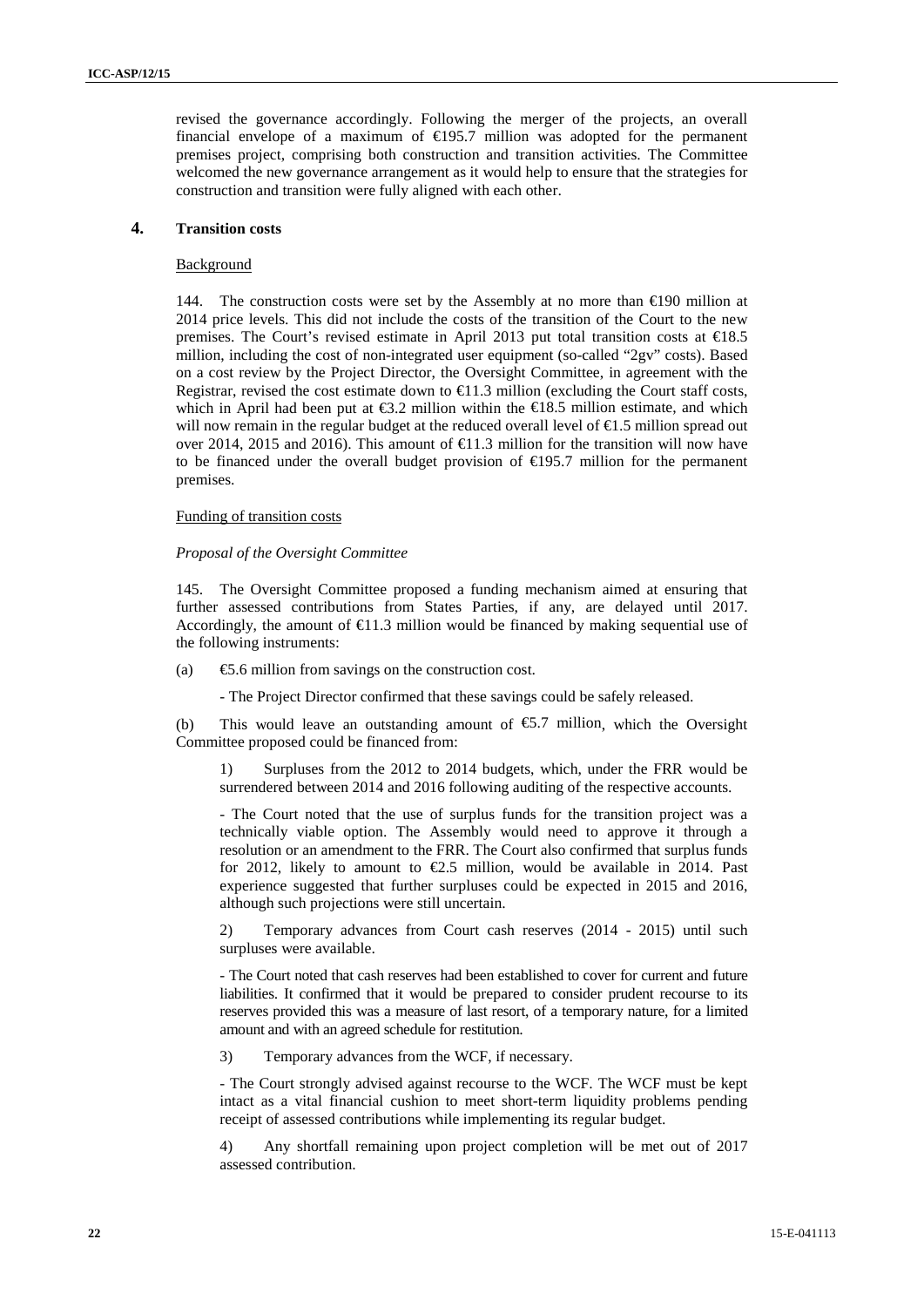### Observations of the Committee

146. In the Committee's view, the funding scheme of the Oversight Committee is a viable option for the Assembly to consider.

### *Budget relief*

147. Based on the current estimate of transition expenditure, the Oversight Committee's funding scheme would reduce the burden on the Court's regular budget by €3.33 million for 2014 and by  $\text{€13.52}$  million for 2015, giving a combined total of  $\text{€16.85}$  million.

### *Financial envelope*

148. As proposed by the Oversight Committee, the overall financial envelope for construction and transition should not exceed €195.7 million; there should be a cost review mechanism consisting of (i) a periodic target review every six months until project completion, and (ii) a review aimed at reducing the cost to no more than  $\bigoplus$ 93.7 million by early June 2014. **The Committee recommended that the Project Director identify and report separately on the spending on construction and transition activities. The Committee called upon the Court to examine, when appropriate, the scope for the prudent use of cash reserves, should this become necessary as a temporary measure of last resort. However, it agreed with the Court that using the WCF for the transition costs should not be considered, as this Fund constituted an essential element of the financial security of the Court. Any remaining financing needs for 2015, as well as the appropriate mix of financing instruments in 2015, could be reviewed towards the end of 2014, and a report thereon submitted to the Committee at its twenty-third session.**

### **5. Review of "2gv" costs**

149. The Committee noted that, as the Oversight Committee had recalled, a verification of the transition requirements list had yet to be submitted. It concurred with the Oversight Committee that a meaningful review of the list should be conducted against the following background: (i) complete inventories of the Court's assets, including their value and status; (ii) short and medium-term procurement plans, including opportunities for joint procurement; and (iii) an extension of the useful life of assets. The Committee also recalled the request from the Assembly at its eleventh session, to explore "new options for reducing the 2gv elements, including the suitability and extended use of existing equipment".<sup>36</sup>

150. In a similar vein, the External Auditor had also recommended that the Court prepare a financial report in respect of all 2gv items, which would improve project management by providing States Parties with an overview of these costs.<sup>37</sup>

151. The Committee appreciated the recent downward revision made by the Project Director and his ongoing efforts to achieve further economies. At the same time, it agreed with the Oversight Committee that, under the new governance structure, the Project Director had now been given the managerial authority for implementing the recommendations above.

### **6. Enhanced conference capacity**

### Report of the Oversight Committee

152. The Oversight Committee informed the Committee that it had approved a change in the design of the new premises, so as to create the capacity for large-scale conference events, including possible meetings of the Assembly. It had also approved the use of up to €0.7 million to be financed from savings on the construction costs. The choice of venue would, as before, be at the discretion of the Assembly.

<sup>36</sup> ICC-ASP/12/5/Rev.1, paras. 98 and 99.

 $37$  ICC-ASP/12/12, recommendation 1.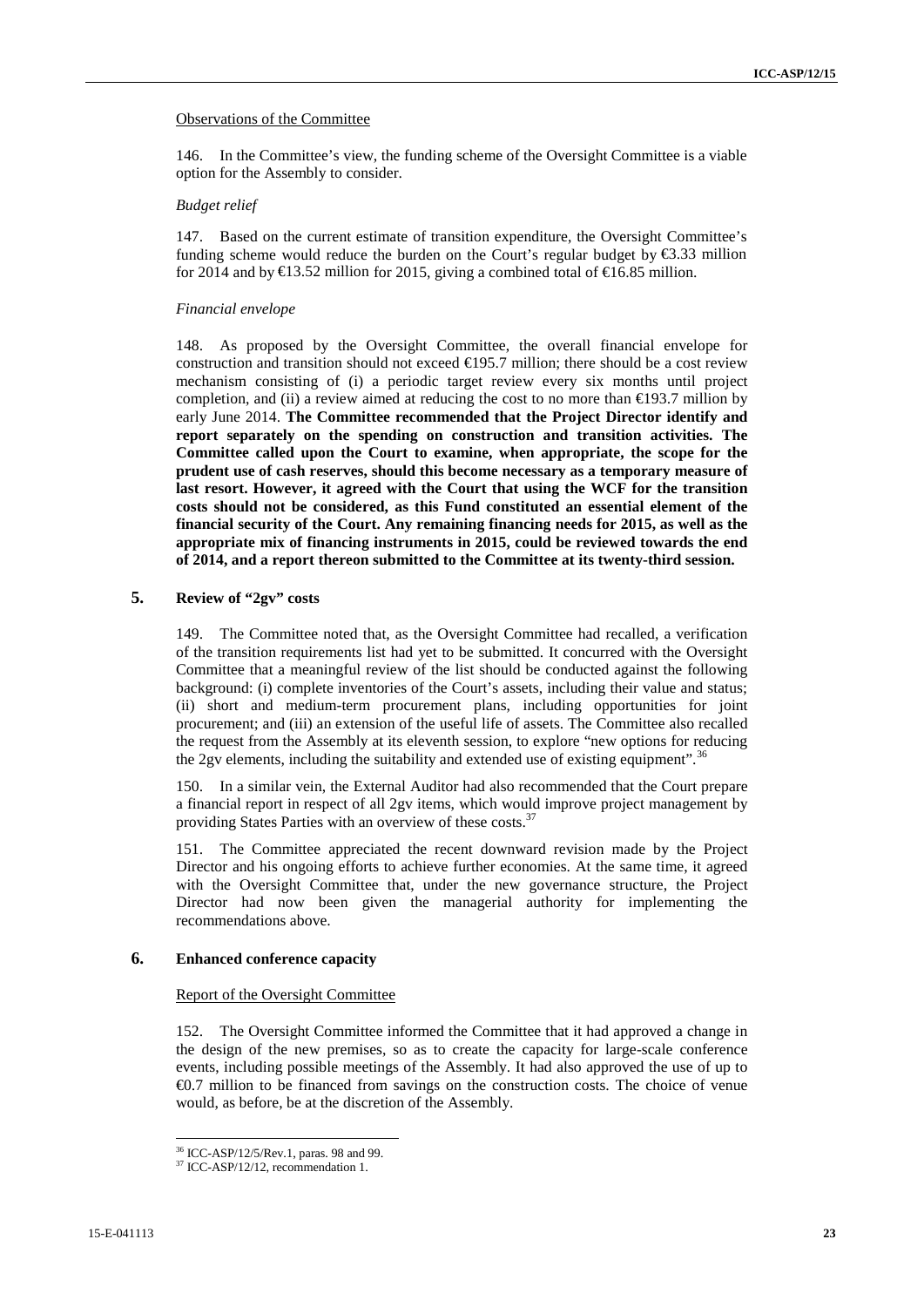### Observations of the Committee

153. From the technical and financial perspective which fell within its remit, the Committee noted that the Oversight Committee and the Project Director had established a sound business case. Holding an Assembly meeting at the new premises rather than at the convention centre in The Hague would yield substantial savings. These would amortize the initial investment after less than three such meetings. The design change would facilitate the flexible, cost-efficient use of the premises throughout their lifetime.

### One-time payments

154. The Oversight Committee informed the Committee that, by the beginning of September 2013, 43 States Parties had opted for advance payments in the amount of  $\epsilon 42.3$ million. Several other States Parties had also expressed an interest in potentially paying their contributions up-front before the deadline in June 2015.

### **7. Working Group on the Total Cost of Ownership (TCO)**

155. The Oversight Committee informed the Committee that the Working Group, set up in March 2013 and headed by the Project Director, was considering the different approaches for funding the TCO, which comprised all the future costs of using and owning the new premises. The costs, estimated at between  $\in$ 1.5 million and  $\in$ 12.8 million, were expected to impact on the annual budget from 2016 onwards. The Working Group aimed to present an update on progress by the twelfth session of the Assembly in November 2013, and the final results by the thirteenth session of the Assembly in 2014.

### **8. Interim premises lease contract**

### Background

156. At its twentieth session in April 2013, the Committee had noted that, as the Oversight Committee had observed, the Court's lease contracts for its current interim premises appeared to run into the year 2016. However, it was anticipated that the Court would have moved into its new permanent premises by the end of December 2015. Hence, the Court risked being obliged to pay rent even after it had vacated the interim premises, although some flexibility in case of unexpected delays would be convenient. The Committee had called on the Oversight Committee and the Court to come up with a strategy on how to proceed. Also, it had requested the Court to submit an analysis of all its current lease agreements, showing the termination arrangements and the ensuing financial risks, and to report at its twenty-first session.

### The Court's report

157. The Committee had before it the Report of the Court on its current lease agreements for the interim premises.<sup>38</sup> The report provided particulars of its current lease agreements for the interim premises, an overview of the termination arrangements and possible financial risks, as well as proposals for its future strategy.

### *Termination dates*

158. The earliest termination date for the Haagseveste premises is 30 June 2016, with 15 months' notice of termination required by 31 March 2015. The lease of the Arc building at Saturnusstraat expired initially in 2012. Following decisions of the Assembly, the Court entered into negotiations with the Dutch Housing and Construction Ministry (RGD) about the renewal of the lease. At the time when the Committee met, this lease had not been signed, since discussions between RGD and the Court on the legal terms of the contract had

<sup>38</sup> ICC-ASP/12/54.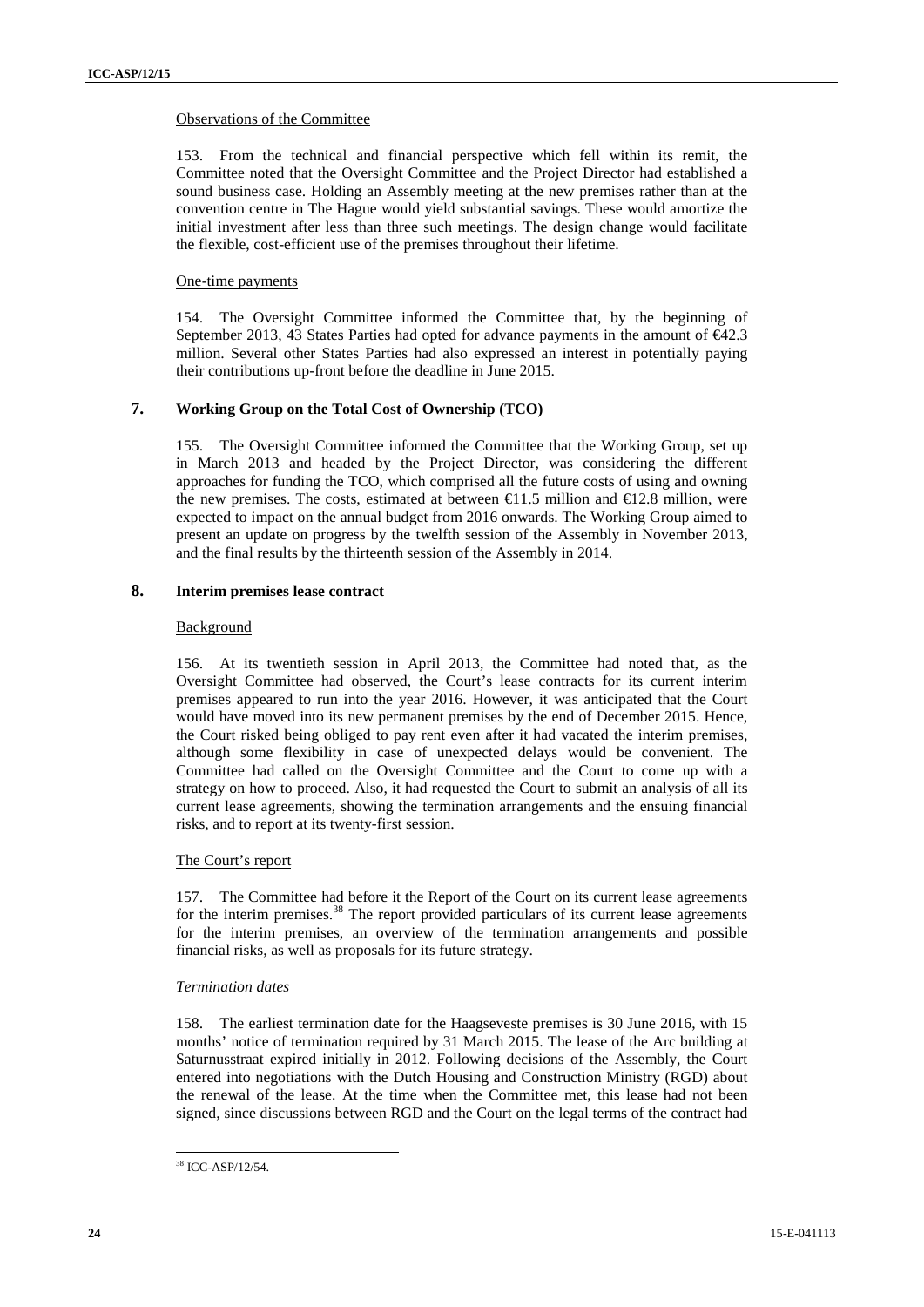only just been concluded. Under these terms, the renewed contract would expire on 31 March 2016, subject to 13 months' notice of termination. The Court did, however, state, that the lease was ready for signature. The Court did not explain how it intended to proceed.

#### *Financial risks*

159. The continuation of the leases up to their terminations dates in 2016 would entail costs of up to  $\in$ 1.9 million.<sup>39</sup>

### *Strategy*

160. The Court suggested that re-negotiating the terms of the leases with the building owners would be difficult through normal commercial channels. It proposed that States Parties might liaise directly with the host State. The Court also intended to liaise with RGD and the host State with a view to having the latter take over the leases prior to their official termination dates, so that refurbishment works might commence earlier than planned. For details, see chapters III and V of the report.

#### Observations of the Committee

161. The proposed contacts at State Party level are based on political considerations beyond the Committee's ambit.

162. From the financial perspective, however, the Committee agreed with the observation made by the Oversight Committee in April 2013 that the matter was urgent, as the outcome of the negotiations might depend on their early initiation. Also, the length of the notice periods of up to 15 months should be taken into account. It was not clear from the report to what extent the matter had moved forward to date. In fact, it appeared that the negotiations concerning the lease renewal for Saturnusstraat with the termination date at the end of March 2016 had been concluded while the possible conflict with the earlier target date for the Court's relocation to the new premises had come to the fore. **The Committee invited the Court and the Oversight Committee to come back at its twenty-second session with a progress report identifying, where appropriate, issues of a financial or technical nature on which they might be seeking the Committee's advice.**

### **F. Trust Fund for Victims**

### **1. Risk management policy**

163. The Committee had before it the Report of the Court and the Secretariat of the Trust Fund for Victims on the Management of Exchange Rate Risks.<sup>40</sup> The Committee recalled its earlier concerns that the TFV would be exposed to unpredictable losses, resulting from exchange rate swings. The Committee noted that the TFV's risk prioritization workshop had identified the likelihood of currency risk in the "high-risk" range, while impact and vulnerability were identified in the medium-risk range.

164. The Committee took note of the policy and mitigation measures identified by the TFV in order to address this issue, including establishing a "risk appetite" for each currency in which the TFV operates, and encouraged the TFV to implement these measures effectively as part of its risk management strategy. **The Committee requested the TFV to provide a progress report on the management of currency exchange rate risks to the Committee at its twenty-second session.**

165. The Committee was informed that Trial Chamber I, in its decision in the Lubanga case had assigned significant roles and responsibilities to the TFV in the development and implementation of appropriate reparations awards. It was noted that, pending the outcome of the appeals proceedings in the case, the potential costs to the TFV Secretariat could not yet be quantified or addressed.

<sup>39</sup> Ibid., para. 15.

<sup>40</sup> CBF/21/21.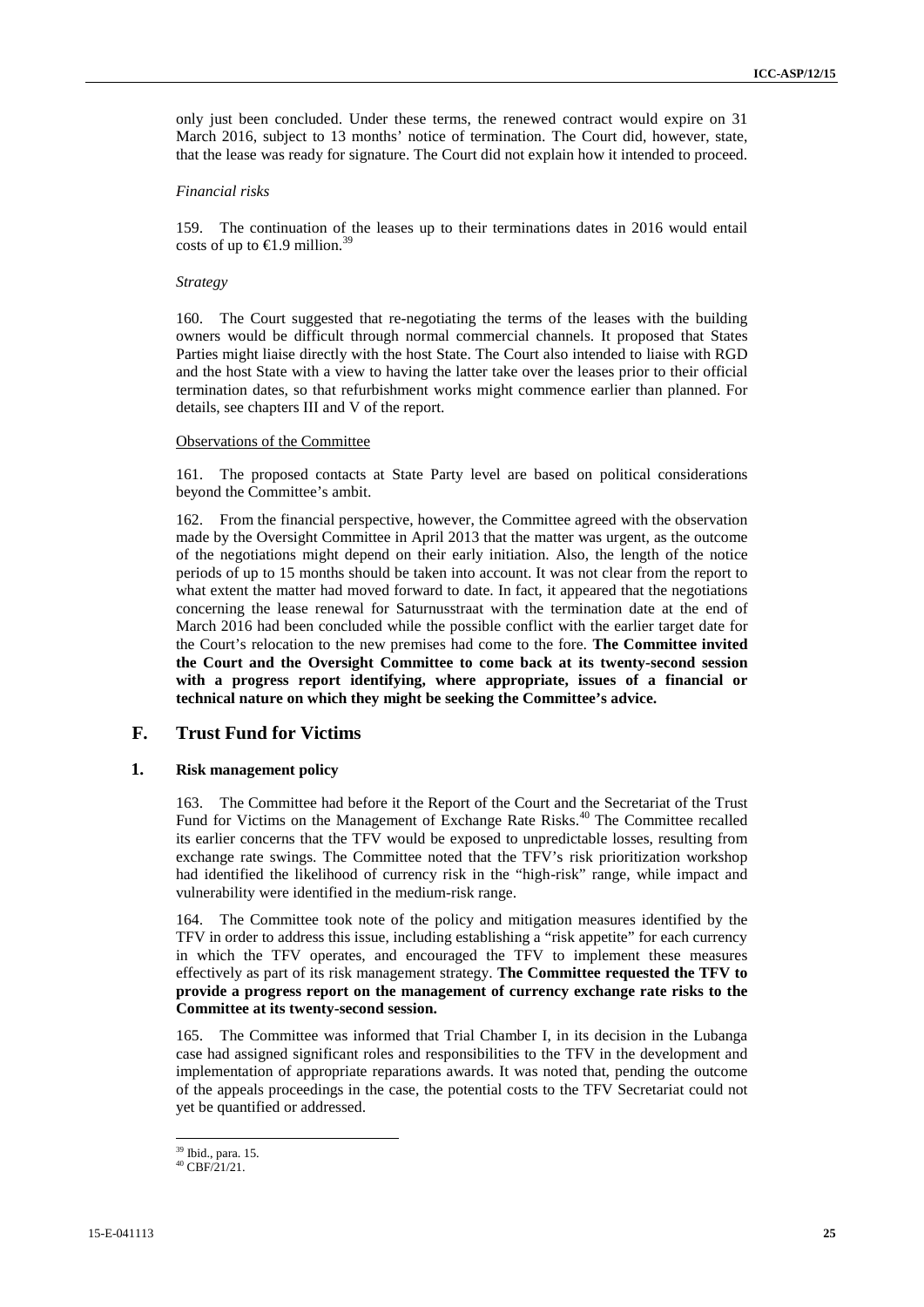## **G. Other matters**

### **1. Intermediaries**

166. The Committee received the Second report of the Court on the financial implications of the draft Guidelines governing the relations between the Court and intermediaries.<sup>41</sup> At its previous session in April 2013, the Committee had taken note of the policy proposed by the Court in relation to the use of intermediaries.

167. The Committee pointed out that, on the Court's own admission, the data supplied by it were only partial, and that, at the present time, the relevant costs could not readily be identified. Three Registry sections were stated to be involved.<sup>42</sup> For its part, the OTP estimated its costs in this regard, for 2012, at  $\epsilon$ 5,490, but expected this amount to rise in 2013.

168. The Committee welcomed these draft Guidelines and considered that they should now be discussed by the Assembly. Their adoption would undoubtedly enhance the security of the Court's proceedings if intermediaries were utilized with prudence and in a way that was clearly understandable by the parties.

### **2. Documentation submitted to the Committee on Budget and Finance**

169. The Committee noted that the Court continued to submit some documents after the deadline. The Committee reiterated the importance of the timely submission of all documents requested for each session if it was to do its work in an effective manner. **The Committee recommended that the Court provide all the documents and papers requested from the Court at least 45 days prior to a session of the Committee.**

### **3. Future meetings of the Committee**

170. The Committee decided, tentatively, to hold its twenty-second and twenty-third sessions in The Hague, from 28 April to 2 May 2014, and from 7 to 17 October 2014, respectively.

<sup>41</sup> ICC-ASP/12/53.

<sup>&</sup>lt;sup>42</sup> Victims Participation and Reparations section, Victims and Witnesses Unit, Security and Safety Section.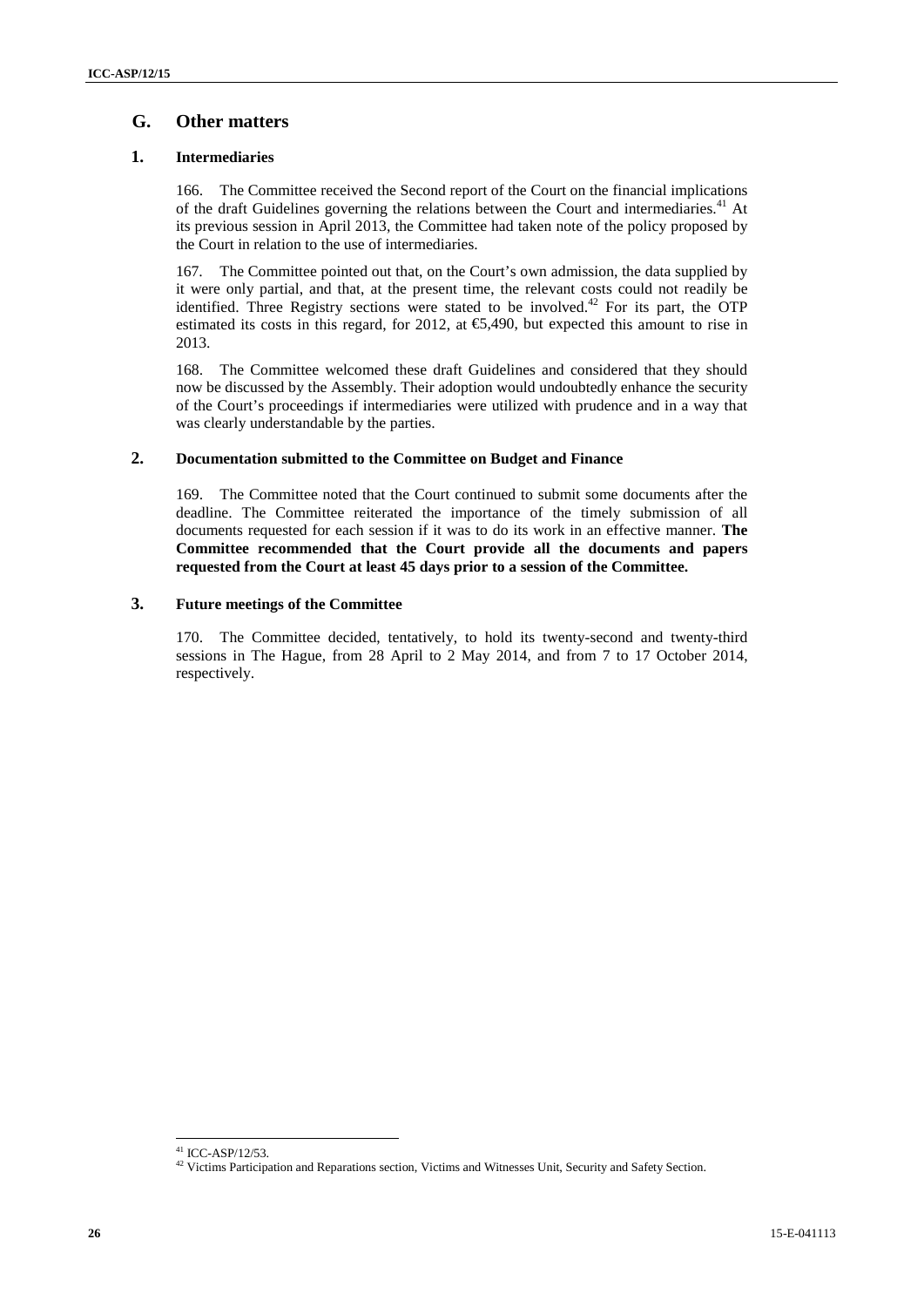# **Annex I**

# **List of documents**

| <b>CBF</b> document<br>symbol | Title                                                                                                                                                                                    | <b>CBF</b> document<br>symbol was<br>converted to |
|-------------------------------|------------------------------------------------------------------------------------------------------------------------------------------------------------------------------------------|---------------------------------------------------|
| CBF/21/1                      | Provisional agenda                                                                                                                                                                       |                                                   |
| CBF/21/1/Add.1                | Annotated list of items included in the provisional agenda                                                                                                                               |                                                   |
| CBF/21/2                      | Registry's second quarterly report on monitoring and assessing the implementation<br>performance of legal aid                                                                            | ICC-ASP/12/50                                     |
| CBF/21/3                      | Refined report of the Court on Junior Professional Officer programme                                                                                                                     | $ICC-ASP/12/52$                                   |
| CBF/21/4                      | Report of the Court on Procurement                                                                                                                                                       |                                                   |
| CBF/21/5                      | Report of the Court on its Administrative Instruction regarding liquid funds                                                                                                             |                                                   |
| CBF/21/6                      | Report of the Court on its Working Capital Fund                                                                                                                                          |                                                   |
| CBF/21/7                      | Report of the Court on the amendments to the Financial Regulations and Rules necessitated by<br>IPSAS implementation                                                                     | ICC/ASP/12/18                                     |
| CBF/21/8                      | Second Report of the Court on the financial implications of the draft Guidelines governing the<br>relations between the Court and Intermediaries                                         | ICC-ASP/12/53                                     |
| CBF/21/9                      | Second report of the Court on the assessment and review of asset replacement and write-off policies                                                                                      |                                                   |
| CBF/21/10                     | Report on the composition and rules governing the Audit Committee                                                                                                                        |                                                   |
| CBF/21/11                     | Annual Report of the Office of Internal Audit - 2nd half of 2012                                                                                                                         |                                                   |
| CBF/21/12                     | Annual report of the Office of Internal Audit - 1st semester 2013                                                                                                                        |                                                   |
| CBF/21/13                     | Annual report of the Office of Internal Audit - Implementation of audit recommendations:<br>situation as of 30/06/13                                                                     |                                                   |
| CBF/21/14                     | Report on the procedure for closing the recommendations of the Office of Internal Audit - June 2013                                                                                      |                                                   |
| CBF/21/15                     | Office of Internal Audit - 2014-2015 IT Audit Strategy Plan & 2013 IT Audit Plan                                                                                                         |                                                   |
| CBF/21/16                     | Report of the Office of Internal Audit on its activities for 2014                                                                                                                        |                                                   |
| CBF/21/17                     | Report of the Court on the funding of multi-year projects                                                                                                                                | $ICC-ASP/12/22$                                   |
| CBF/21/18                     | Report on the organizational structure of the Court                                                                                                                                      |                                                   |
| CBF/21/19                     | Third Quarterly Report of the Registry on monitoring and assessing the implementation<br>performance of legal aid from the time the amendments came into force to the end of August 2013 | $ICC-ASP/12/51$                                   |
| CBF/21/20                     | Second interim report on the activities of the Oversight Committee                                                                                                                       |                                                   |
| CBF/21/21                     | Report of the Court and the Secretariat of the Trust Fund for Victims on the Management of<br><b>Exchange Rate Risks</b>                                                                 |                                                   |
| CBF/21/22                     | Report of the Court on implementation of the increased age of separation for staff members<br>joining on or after 1 January 2014 and for existing staff members                          |                                                   |
| CBF/21/23                     | Report of the Court on its current lease agreements for the interim premises                                                                                                             | $ICC-ASP/12/54$                                   |
| CBF/21/24                     | Comprehensive report on the organizational structure of the Court                                                                                                                        |                                                   |
| $ICC-ASP/12/10$               | Proposed Programme Budget for 2014 of the International Criminal Court                                                                                                                   |                                                   |
| $ICC-ASP/12/11$               | Report of the Court on the impact of measures                                                                                                                                            |                                                   |
| $ICC-ASP/12/12$               | Financial statements for the period 1 January to 31 December 2012                                                                                                                        |                                                   |
| $ICC-ASP/12/13$               | Trust Fund for Victims: Financial statements for the period 1 January to 31 December 2012                                                                                                |                                                   |
| $ICC-ASP/12/14$               | Report to the Assembly of States Parties on the projects and the activities of the Board of<br>Directors of the Trust Fund for Victims for the period 1 July 2011 to 30 June 2013        |                                                   |
| ICC-ASP/12/24                 | Report on Budget Performance of the ICC as at 30 June 2013                                                                                                                               |                                                   |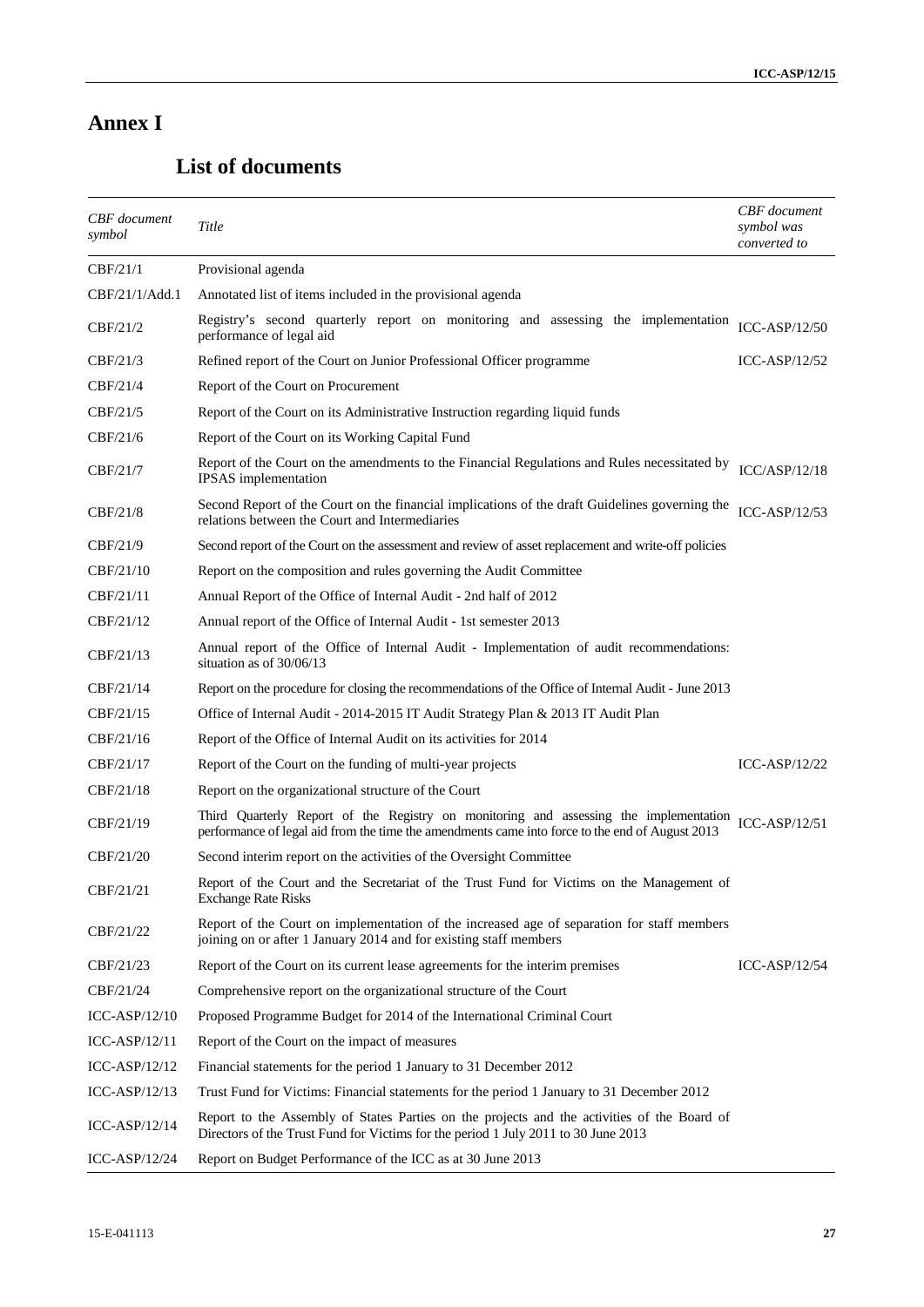# **Annex II**

# **Status of contributions as at 13 September 2013** (in euros)

|                | <b>States</b><br>Parties                      | Prior Years' Prior Years'<br>Assessed | Receipts   | Prior Years'<br>Outstanding | 2013<br>Assessed<br>Contributions and Credits Contributions Contributions and Credits Contributions | 2013<br>Receipts         | Outstanding              | Outstanding<br>2013 contributions | Total<br>Contingency Outstanding<br>Fund contributions |
|----------------|-----------------------------------------------|---------------------------------------|------------|-----------------------------|-----------------------------------------------------------------------------------------------------|--------------------------|--------------------------|-----------------------------------|--------------------------------------------------------|
| $\mathbf{1}$   | Afghanistan                                   | 31,598                                | 31,598     |                             | 8,851                                                                                               | 8,851                    |                          | $\overline{\phantom{a}}$          |                                                        |
| 2              | Albania                                       | 94,584                                | 94,584     |                             | 17,814                                                                                              | 17,814                   |                          |                                   |                                                        |
| 3              | Andorra                                       | 90,707                                | 90,707     |                             | 14,229                                                                                              | 14,229                   |                          |                                   |                                                        |
| $\overline{4}$ | Antigua and<br>Barbuda                        | 31,602                                | 26,205     | 5,397                       | 3,585                                                                                               |                          | 3,585                    | 92                                | 9,074                                                  |
| 5              | Argentina                                     | 7,297,111                             | 7,297,111  | $\overline{\phantom{a}}$    | 769,264                                                                                             | 769,264                  |                          | $\blacksquare$                    |                                                        |
| 6              | Australia                                     | 24,387,158                            | 24,387,158 | $\blacksquare$              | 3,693,161                                                                                           | 3,693,161                |                          |                                   |                                                        |
| 7              | Austria                                       | 11,963,213                            | 11,963,213 |                             | 1,420,998                                                                                           | 1,420,998                |                          |                                   |                                                        |
| 8              | Bangladesh                                    | 40,473                                | 40,473     |                             | 11,204                                                                                              | 11,204                   |                          |                                   |                                                        |
| 9              | <b>Barbados</b>                               | 121,142                               | 121,142    |                             | 14,229                                                                                              | 13,354                   | 875                      | 64                                | 939                                                    |
| 10             | Belgium                                       | 14,924,036                            | 14,924,036 | $\overline{\phantom{a}}$    | 1,777,060                                                                                           | 1,777,060                | $\overline{\phantom{a}}$ | $\overline{\phantom{a}}$          |                                                        |
| 11             | Belize                                        | 13,762                                | 13,762     |                             | 1,793                                                                                               | 1,679                    | 114                      | 8                                 | 122                                                    |
| 12             | Benin                                         | 27,832                                | 23,035     | 4,797                       | 5,378                                                                                               |                          | 5,378                    | 24                                | 10,199                                                 |
| 13             | <b>Bolivia</b><br>(Plurinational<br>State of) | 100,740                               | 100,740    |                             | 16,022                                                                                              |                          | 16,022                   | 72                                | 16,094                                                 |
| 14             | Bosnia and<br>Herzegovina                     | 106,610                               | 106,610    |                             | 30,251                                                                                              | 30,251                   |                          |                                   |                                                        |
| 15             | <b>Botswana</b>                               | 200,811                               | 200,811    |                             | 30,251                                                                                              | 30,073                   | 178                      | 135                               | 313                                                    |
| 16             | <b>Brazil</b>                                 | 19,030,288                            | 19,030,288 |                             | 5,224,519                                                                                           | $\blacksquare$           | 5,224,519                | 23,316                            | 5,247,835                                              |
| 17             | Bulgaria                                      | 343,088                               | 343,088    |                             | 83,694                                                                                              | 83,694                   |                          |                                   |                                                        |
| 18             | Burkina Faso                                  | 29,876                                | 25,045     | 4,831                       | 5,378                                                                                               | $\overline{\phantom{a}}$ | 5,378                    | 56                                | 10,265                                                 |
| 19             | Burundi                                       | 12,138                                | 12,138     |                             | 1,793                                                                                               | 1,684                    | 109                      | 8                                 | 117                                                    |
| 20             | Cambodia                                      | 27,832                                | 27,832     |                             | 7,171                                                                                               | 7,171                    | $\blacksquare$           | $\overline{\phantom{a}}$          |                                                        |
| 21             | Canada                                        | 41,126,985                            | 41,126,985 | $\blacksquare$              | 5,313,478                                                                                           | 5,313,478                |                          |                                   |                                                        |
| 22             | Cape Verde                                    | 1,610                                 | 1,603      | 7                           | 1,793                                                                                               |                          | 1,793                    | 8                                 | 1,808                                                  |
| 23             | Central<br>African<br>Republic                | 13,762                                | 11,744     | 2,018                       | 1,793                                                                                               |                          | 1,793                    | 46                                | 3,857                                                  |
| 24             | Chad                                          | 13,750                                | 13,750     | $\overline{\phantom{a}}$    | 3,585                                                                                               | 46                       | 3,539                    | 16                                | 3,555                                                  |
| 25             | Chile                                         | 1,183,118                             | 1,183,118  | $\overline{\phantom{a}}$    | 594,706                                                                                             | 297,249                  | 297,457                  | 2,654                             | 300,111                                                |
| 26             | Colombia                                      | 1,872,973                             | 1,872,973  | $\overline{\phantom{a}}$    | 461,155                                                                                             | 461,155                  | $\overline{\phantom{a}}$ | $\blacksquare$                    |                                                        |
| 27             | Comoros                                       | 9,332                                 | 605        | 8,727                       | 1,793                                                                                               |                          | 1,793                    | 46                                | 10,566                                                 |
| 28             | Congo                                         | 21,877                                | 17,046     | 4,831                       | 8,851                                                                                               | $\overline{\phantom{a}}$ | 8,851                    | 73                                | 13,755                                                 |
| 29             | Cook Islands                                  | 6,452                                 | 6,452      |                             | 1,793                                                                                               | 1,664                    | 129                      | 8                                 | 137                                                    |
| 30             | Costa Rica                                    | 434,224                               | 434,224    | $\overline{\phantom{a}}$    | 67,672                                                                                              | 59,910                   | 7,762                    | 302                               | 8,064                                                  |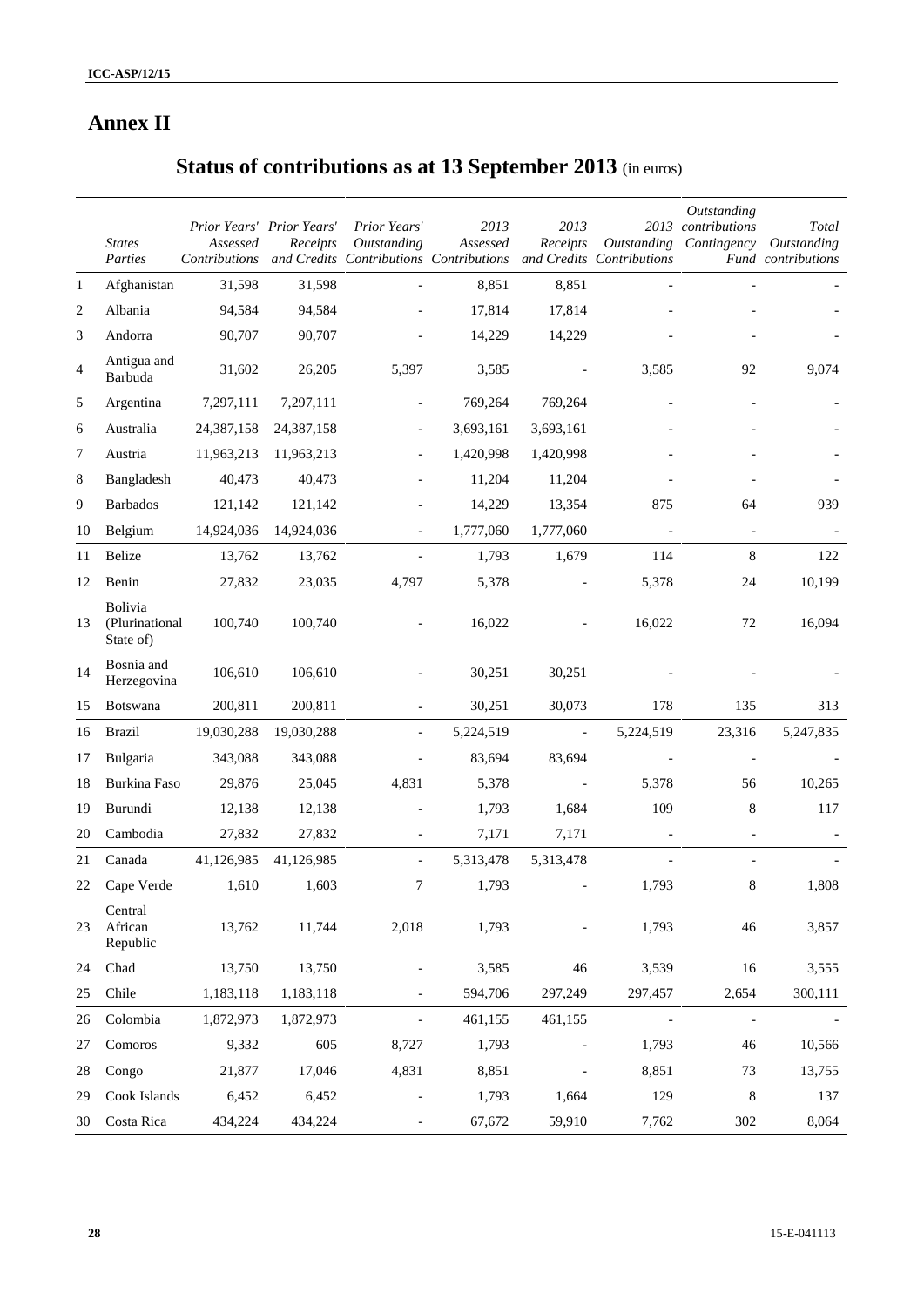|    | <b>States</b><br>Parties               | Prior Years' Prior Years'<br>Assessed<br>Contributions | Receipts   | Prior Years'<br>Outstanding | 2013<br>Assessed<br>and Credits Contributions Contributions and Credits Contributions | 2013<br>Receipts         | Outstanding              | Outstanding<br>2013 contributions | Total<br>Contingency Outstanding<br>Fund contributions |
|----|----------------------------------------|--------------------------------------------------------|------------|-----------------------------|---------------------------------------------------------------------------------------|--------------------------|--------------------------|-----------------------------------|--------------------------------------------------------|
| 31 | Côte d'Ivoire                          |                                                        |            |                             | 12,436                                                                                | 12,436                   |                          |                                   |                                                        |
| 32 | Croatia                                | 848,674                                                | 848,674    |                             | 224,415                                                                               | 224,415                  |                          |                                   |                                                        |
| 33 | Cyprus                                 | 590,852                                                | 590,852    |                             | 83,694                                                                                | 83,694                   |                          |                                   |                                                        |
| 34 | Czech<br>Republic                      | 1,736,583                                              | 1,736,583  |                             | 687,363                                                                               | 687,363                  |                          |                                   |                                                        |
| 35 | Democratic<br>Republic of<br>the Congo | 41.904                                                 | 41,904     |                             | 5,378                                                                                 | 65                       | 5,313                    | 24                                | 5,337                                                  |
| 36 | Denmark                                | 10,078,459                                             | 10,078,459 | $\blacksquare$              | 1,201,961                                                                             | 1,201,961                |                          |                                   |                                                        |
| 37 | Djibouti                               | 13,566                                                 | 5,245      | 8,321                       | 1,793                                                                                 |                          | 1,793                    | 46                                | 10,160                                                 |
| 38 | Dominica                               | 13,762                                                 | 9,368      | 4,394                       | 1,793                                                                                 |                          | 1,793                    | 46                                | 6,233                                                  |
| 39 | Dominican<br>Republic                  | 378,099                                                | 250,093    | 128,006                     | 80,108                                                                                |                          | 80,108                   | 1,955                             | 210,069                                                |
| 40 | Ecuador                                | 372,412                                                | 372,412    |                             | 78,316                                                                                | 426                      | 77,890                   | 350                               | 78,240                                                 |
| 41 | Estonia                                | 312,702                                                | 312,702    |                             | 71,257                                                                                | 71,257                   | $\blacksquare$           | $\overline{\phantom{a}}$          |                                                        |
| 42 | Fiji                                   | 50,679                                                 | 50,679     |                             | 5,378                                                                                 | 2,641                    | 2,737                    | 24                                | 2,761                                                  |
| 43 | Finland                                | 7,620,082                                              | 7,620,082  |                             | 924,215                                                                               | 924,215                  |                          |                                   |                                                        |
| 44 | France                                 | 84,892,253                                             | 84,892,253 |                             | 9,959,312                                                                             | 9,959,312                |                          |                                   |                                                        |
| 45 | Gabon                                  | 146,018                                                | 73,928     | 72,090                      | 35,629                                                                                | $\overline{\phantom{a}}$ | 35,629                   | 691                               | 108,410                                                |
| 46 | Gambia                                 | 13,762                                                 | 13,762     |                             | 1,793                                                                                 | 1,793                    |                          |                                   |                                                        |
| 47 | Georgia                                | 53,693                                                 | 53,693     |                             | 12,436                                                                                | 12,436                   |                          |                                   |                                                        |
| 48 | Germany                                | 116,522,250 116,522,250                                |            |                             | 12,715,822                                                                            | 12,715,822               |                          |                                   |                                                        |
| 49 | Ghana                                  | 65,048                                                 | 55,376     | 9,672                       | 24,985                                                                                |                          | 24,985                   | 178                               | 34,835                                                 |
| 50 | Greece                                 | 8,344,460                                              | 8,344,460  | $\overline{\phantom{a}}$    | 1,136,082                                                                             | 21,647                   | 1,114,435                | 5,070                             | 1,119,505                                              |
| 51 | Grenada                                | 2,251                                                  |            | 2,251                       | 1,793                                                                                 |                          | 1,793                    | 24                                | 4,068                                                  |
| 52 | Guatemala                              | 22,565                                                 |            |                             | 48,065                                                                                | 45,691                   | 2,374                    | 215                               | 2,589                                                  |
| 53 | Guinea                                 | 27,137                                                 | 21,100     | 6,037                       | 1,793                                                                                 | $\blacksquare$           | 1,793                    | 84                                | 7,914                                                  |
| 54 | Guyana                                 | 12,138                                                 | 12,138     |                             | 1,793                                                                                 | 1,793                    |                          |                                   |                                                        |
| 55 | Honduras                               | 82,721                                                 | 82,721     |                             | 14,229                                                                                | 9,488                    | 4,741                    | 64                                | 4,805                                                  |
| 56 | Hungary                                | 3,020,742                                              | 3,020,742  | $\frac{1}{2}$               | 473,703                                                                               | 473,703                  | $\overline{\phantom{a}}$ | $\blacksquare$                    |                                                        |
| 57 | Iceland                                | 517,976                                                | 517,976    | $\overline{\phantom{a}}$    | 48,065                                                                                | 48,065                   |                          |                                   |                                                        |
| 58 | Ireland                                | 5,892,756                                              | 5,892,756  |                             | 744,279                                                                               | 744,279                  |                          |                                   |                                                        |
| 59 | Italy                                  | 68,734,639                                             | 68,734,639 |                             | 7,920,415                                                                             | 7,920,415                |                          |                                   |                                                        |
| 60 | Japan                                  | 104,685,721 104,685,721                                |            |                             | 19,290,082                                                                            | 19,290,082               |                          |                                   |                                                        |
| 61 | Jordan                                 | 167,985                                                | 167,985    |                             | 39,214                                                                                | $\blacksquare$           | 39,214                   | 175                               | 39,389                                                 |
| 62 | Kenya                                  | 121,688                                                | 121,688    |                             | 23,192                                                                                | 23,192                   |                          | $\overline{\phantom{0}}$          | $\overline{\phantom{a}}$                               |
| 63 | Latvia                                 | 324,321                                                | 324,321    |                             | 83,694                                                                                | 62,100                   | 21,594                   | 374                               | 21,968                                                 |
| 64 | Lesotho                                | 13,762                                                 | 13,762     |                             | 1,793                                                                                 | 1,685                    | 108                      | $\,8$                             | 116                                                    |
| 65 | Liberia                                | 12,138                                                 | 6,527      | 5,611                       | 1,793                                                                                 | $\overline{\phantom{a}}$ | 1,793                    | 46                                | 7,450                                                  |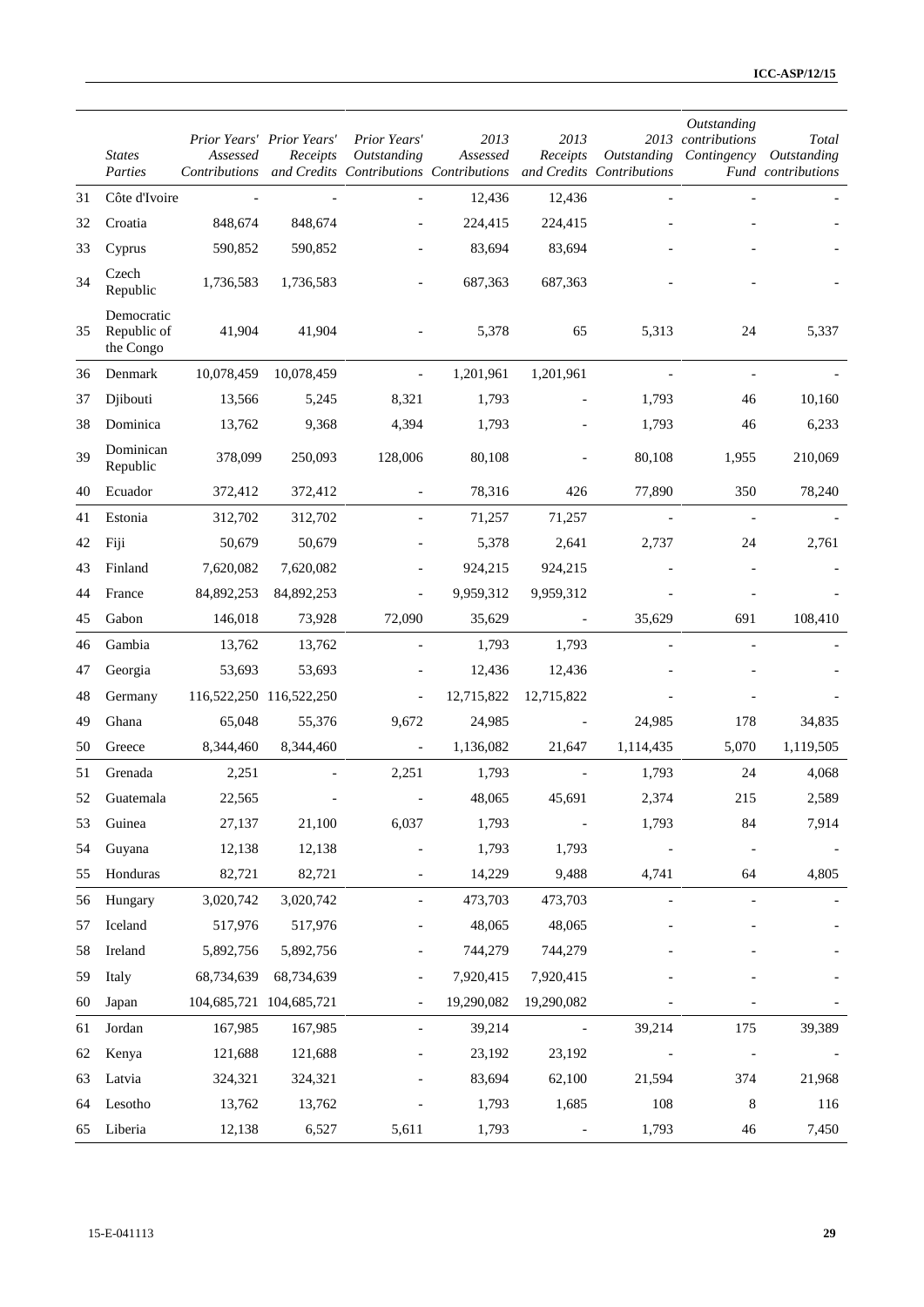|    | <b>States</b><br>Parties            | Prior Years' Prior Years'<br>Assessed | Receipts   | Prior Years'<br>Outstanding<br>Contributions and Credits Contributions Contributions | 2013<br>Assessed | 2013<br>Receipts         | Outstanding<br>and Credits Contributions | Outstanding<br>2013 contributions<br>Contingency | Total<br>Outstanding<br>Fund contributions |
|----|-------------------------------------|---------------------------------------|------------|--------------------------------------------------------------------------------------|------------------|--------------------------|------------------------------------------|--------------------------------------------------|--------------------------------------------|
| 66 | Liechtenstein                       | 110,071                               | 110,071    |                                                                                      | 16,022           | 16,022                   |                                          |                                                  |                                            |
| 67 | Lithuania                           | 541,601                               | 541,601    |                                                                                      | 129,966          | 129,966                  |                                          |                                                  |                                            |
| 68 | Luxembourg                          | 1,157,592                             | 1,157,592  |                                                                                      | 144,195          | 144,195                  |                                          |                                                  |                                            |
| 69 | Madagascar                          | 18,488                                | 13,574     | 4,914                                                                                | 5,378            |                          | 5,378                                    | 138                                              | 10,430                                     |
| 70 | Malawi                              | 14,143                                | 12,533     | 1,610                                                                                | 3,585            | $\overline{\phantom{a}}$ | 3,585                                    | 26                                               | 5,221                                      |
| 71 | Maldives                            | 1,738                                 | 1,738      |                                                                                      | 1,793            | 1,793                    | $\blacksquare$                           | $\overline{\phantom{a}}$                         |                                            |
| 72 | Mali                                | 27,832                                | 27,832     |                                                                                      | 7,171            | 4,820                    | 2,351                                    | 32                                               | 2,383                                      |
| 73 | Malta                               | 217,553                               | 217,553    |                                                                                      | 28,458           | 28,458                   |                                          |                                                  |                                            |
| 74 | Marshall Islands                    | 13,762                                | 8,445      | 5,317                                                                                | 1,793            |                          | 1,793                                    | 46                                               | 7,156                                      |
| 75 | Mauritius                           | 151,400                               | 151,400    | $\overline{\phantom{a}}$                                                             | 23,192           | 18,045                   | 5,147                                    | 104                                              | 5,251                                      |
| 76 | Mexico                              | 23,937,199                            | 23,937,199 |                                                                                      | 3,279,959        | 3,279,959                |                                          |                                                  |                                            |
| 77 | Mongolia                            | 18,447                                | 18,447     |                                                                                      | 5,378            | 5,378                    |                                          |                                                  |                                            |
| 78 | Montenegro                          | 24,067                                | 24,067     |                                                                                      | 8,851            | 8,851                    |                                          |                                                  |                                            |
| 79 | Namibia                             | 92,571                                | 92,571     |                                                                                      | 17,814           | 17,814                   |                                          |                                                  |                                            |
| 80 | Nauru                               | 13,762                                | 13,762     |                                                                                      | 1,793            | 1,708                    | 85                                       | 8                                                | 93                                         |
| 81 | Netherlands                         | 24,866,342                            | 24,866,342 |                                                                                      | 2,945,185        | 2,945,185                |                                          |                                                  |                                            |
| 82 | New Zealand                         | 3,451,359                             | 3,451,359  | $\overline{\phantom{a}}$                                                             | 450,511          | 450,511                  |                                          |                                                  |                                            |
| 83 | Niger                               | 18,447                                | 7,943      | 10,504                                                                               | 3,585            |                          | 3,585                                    | 92                                               | 14,181                                     |
| 84 | Nigeria                             | 787,256                               | 787,256    |                                                                                      | 160,217          | 117,399                  | 42,818                                   | 715                                              | 43,533                                     |
| 85 | Norway                              | 10,676,869                            | 10,676,869 | $\overline{\phantom{a}}$                                                             | 1,515,336        | 1,515,336                |                                          |                                                  |                                            |
| 86 | Panama                              | 292,466                               | 292,466    |                                                                                      | 46,272           | 46,272                   |                                          |                                                  |                                            |
| 87 | Paraguay                            | 113,545                               | 113,545    |                                                                                      | 17,814           | 17,713                   | 101                                      | 80                                               | 181                                        |
| 88 | Peru                                | 1,211,776                             | 1,211,776  |                                                                                      | 208,394          | 163,311                  | 45,083                                   | 930                                              | 46,013                                     |
| 89 | Philippines                         | 168,138                               | 168,138    |                                                                                      | 274,273          | 274,273                  |                                          |                                                  |                                            |
| 90 | Poland                              | 8,179,920                             | 8,179,920  | $\overline{\phantom{a}}$                                                             | 1,640,036        | 1,640,036                |                                          |                                                  |                                            |
| 91 | Portugal                            | 6,906,175                             | 6,906,175  |                                                                                      | 843,994          | 16,104                   | 827,890                                  | 3,767                                            | 831,657                                    |
| 92 | Republic of<br>Korea                | 28,214,381                            | 28,214,381 |                                                                                      | 3,550,647        | 3,550,647                |                                          |                                                  |                                            |
| 93 | Republic of<br>Moldova              | 6,295                                 | 6,295      |                                                                                      | 5,378            | 5,378                    |                                          |                                                  |                                            |
| 94 | Romania                             | 1,417,014                             | 1,417,014  |                                                                                      | 402,446          | 288,373                  | 114,073                                  | 1,796                                            | 115,869                                    |
| 95 | Saint Kitts and<br>Nevis            | 9,332                                 | 9,332      |                                                                                      | 1,793            | 1,793                    |                                          | $\overline{a}$                                   |                                            |
| 96 | Saint Lucia                         | 3,404                                 |            | 3,404                                                                                | 1,793            | $\overline{\phantom{a}}$ | 1,793                                    | 46                                               | 5,243                                      |
| 97 | Saint Vincent and<br>the Grenadines | 13,566                                | 11,956     | 1,610                                                                                | 1,793            |                          | 1,793                                    | 11                                               | 3,414                                      |
| 98 | Samoa                               | 13,644                                | 13,644     |                                                                                      | 1,793            | 1,793                    |                                          |                                                  |                                            |
| 99 | San Marino                          | 40,668                                | 40,668     |                                                                                      | 5,378            | 5,378                    |                                          |                                                  |                                            |
|    | 100 Senegal                         | 69,128                                | 59,524     | 9,604                                                                                | 10,644           | $\overline{a}$           | 10,644                                   | 48                                               | 20,296                                     |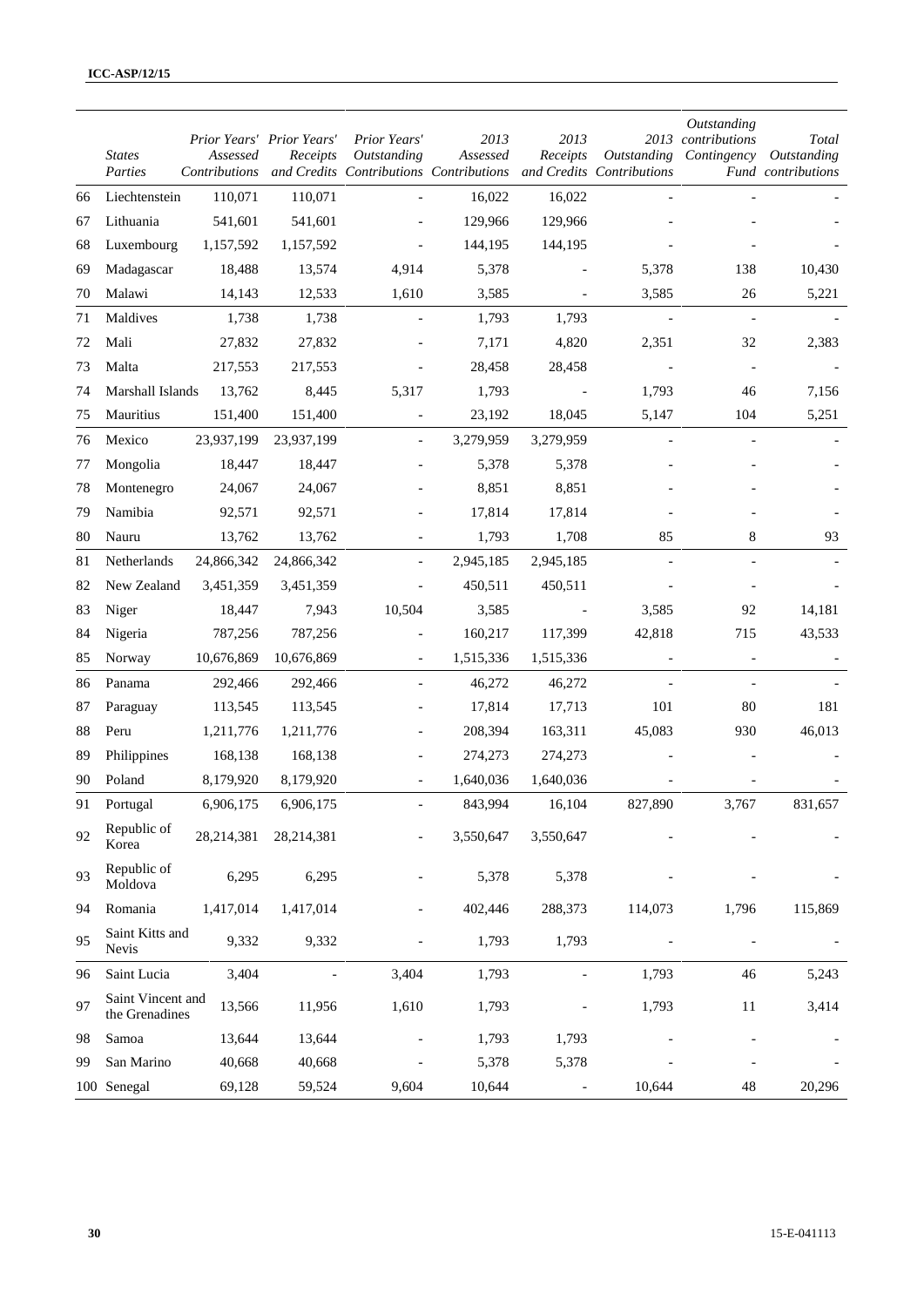|     | <b>States</b><br>Parties                                             | Assessed<br>Contributions | Prior Years' Prior Years'<br>Receipts | Prior Years'<br>Outstanding<br>and Credits Contributions Contributions | 2013<br>Assessed        | 2013<br>Receipts | Outstanding<br>and Credits Contributions | Outstanding<br>2013 contributions<br>Contingency | Total<br>Outstanding<br>Fund contributions |
|-----|----------------------------------------------------------------------|---------------------------|---------------------------------------|------------------------------------------------------------------------|-------------------------|------------------|------------------------------------------|--------------------------------------------------|--------------------------------------------|
|     | 101 Serbia                                                           | 355,264                   | 355,264                               |                                                                        | 71,257                  | 71,257           |                                          |                                                  |                                            |
|     | 102 Seychelles                                                       | 6,808                     | 6,808                                 |                                                                        | 1,793                   | 1,793            |                                          |                                                  |                                            |
|     | 103 Sierra Leone                                                     | 13,762                    | 9,367                                 | 4,395                                                                  | 1,793                   |                  | 1,793                                    | 46                                               | 6,234                                      |
|     | 104 Slovakia                                                         | 1,176,147                 | 1,176,147                             |                                                                        | 304,524                 | 304,524          |                                          |                                                  |                                            |
|     | 105 Slovenia                                                         | 1,287,707                 | 1,287,707                             | $\overline{\phantom{a}}$                                               | 178,031                 | 178,031          |                                          | $\overline{\phantom{a}}$                         |                                            |
|     | 106 South Africa                                                     | 4,518,268                 | 4,518,268                             |                                                                        | 662,378                 | 662,378          |                                          |                                                  |                                            |
|     | 107 Spain                                                            | 39,727,262                | 39,727,262                            |                                                                        | 5,293,983               | 5,293,983        |                                          |                                                  |                                            |
|     | 108 Suriname                                                         | 15,825                    | 15,825                                | $\overline{\phantom{0}}$                                               | 7,171                   | 4,816            | 2,355                                    | 32                                               | 2,387                                      |
|     | 109 Sweden                                                           | 14,383,826                | 14,383,826                            |                                                                        | 1,709,500               | 1,709,500        |                                          |                                                  |                                            |
|     | 110 Switzerland                                                      | 16,291,293                | 16,291,293                            |                                                                        | 1,864,339               | 1,864,339        |                                          |                                                  |                                            |
|     | 111 Tajikistan                                                       | 18,447                    | 18,447                                | $\overline{\phantom{0}}$                                               | 5,378                   | 3,213            | 2,165                                    | 24                                               | 2,189                                      |
| 112 | The former<br>Yugoslav<br>Republic of<br>Macedonia                   | 82,889                    | 82,889                                |                                                                        | 14,229                  | 11,549           | 2,680                                    | 64                                               | 2,744                                      |
|     | 113 Timor-Leste                                                      | 13,644                    | 13,603                                | 41                                                                     | 3,585                   |                  | 3,585                                    | 16                                               | 3,642                                      |
| 114 | Trinidad and<br>Tobago                                               | 424,114                   | 424,114                               |                                                                        | 78,316                  | 78,316           |                                          |                                                  |                                            |
|     | 115 Tunisia                                                          | 63,738                    | 63,738                                |                                                                        | 64,087                  | 49,602           | 14,485                                   | 286                                              | 14,771                                     |
|     | 116 Uganda                                                           | 68,829                    | 68,829                                |                                                                        | 10,644                  | 51               | 10,593                                   | $\sqrt{48}$                                      | 10,641                                     |
|     | United<br>Kingdom of<br>117 Great Britain<br>and Northern<br>Ireland | 88,460,083                | 88,460,083                            |                                                                        | 9,222,092               | 9,222,092        |                                          |                                                  |                                            |
| 118 | United Republic<br>of Tanzania                                       | 90,401                    | 65,966                                | 24,435                                                                 | 11,204                  |                  | 11,204                                   | 354                                              | 35,993                                     |
|     | 119 Uruguay                                                          | 490,180                   | 488,459                               | 1,721                                                                  | 92,545                  |                  | 92,545                                   | 413                                              | 94,679                                     |
|     | 120 Vanuatu                                                          | 1,480                     |                                       | 1,480                                                                  | 1,793                   |                  | 1,793                                    | 8                                                | 3,281                                      |
|     | Venezuela<br>121 (Bolivarian<br>Republic of)                         | 3,174,062                 | 3,174,062                             | $\overline{\phantom{0}}$                                               | 1,116,475               | 176,721          | 939,754                                  | 4,983                                            | 944,737                                    |
|     | 122 Zambia                                                           | 32,134                    | 32,134                                |                                                                        | 10,644                  |                  | 10,644                                   | 48                                               | 10,692                                     |
|     | Rounding diff.                                                       |                           |                                       |                                                                        | $-124$                  |                  |                                          |                                                  |                                            |
|     |                                                                      |                           | 822,788,596 822,430,006               | 336,025                                                                | 112,039,600 102,882,641 |                  | 9,157,083                                | 50,463                                           | 9,543,571                                  |

Note: *The table includes outstanding assessed programme budget contributions and outstanding contributions to replenishments of the Contingency Fund; it does not include outstanding advances to the Working Capital Fund.*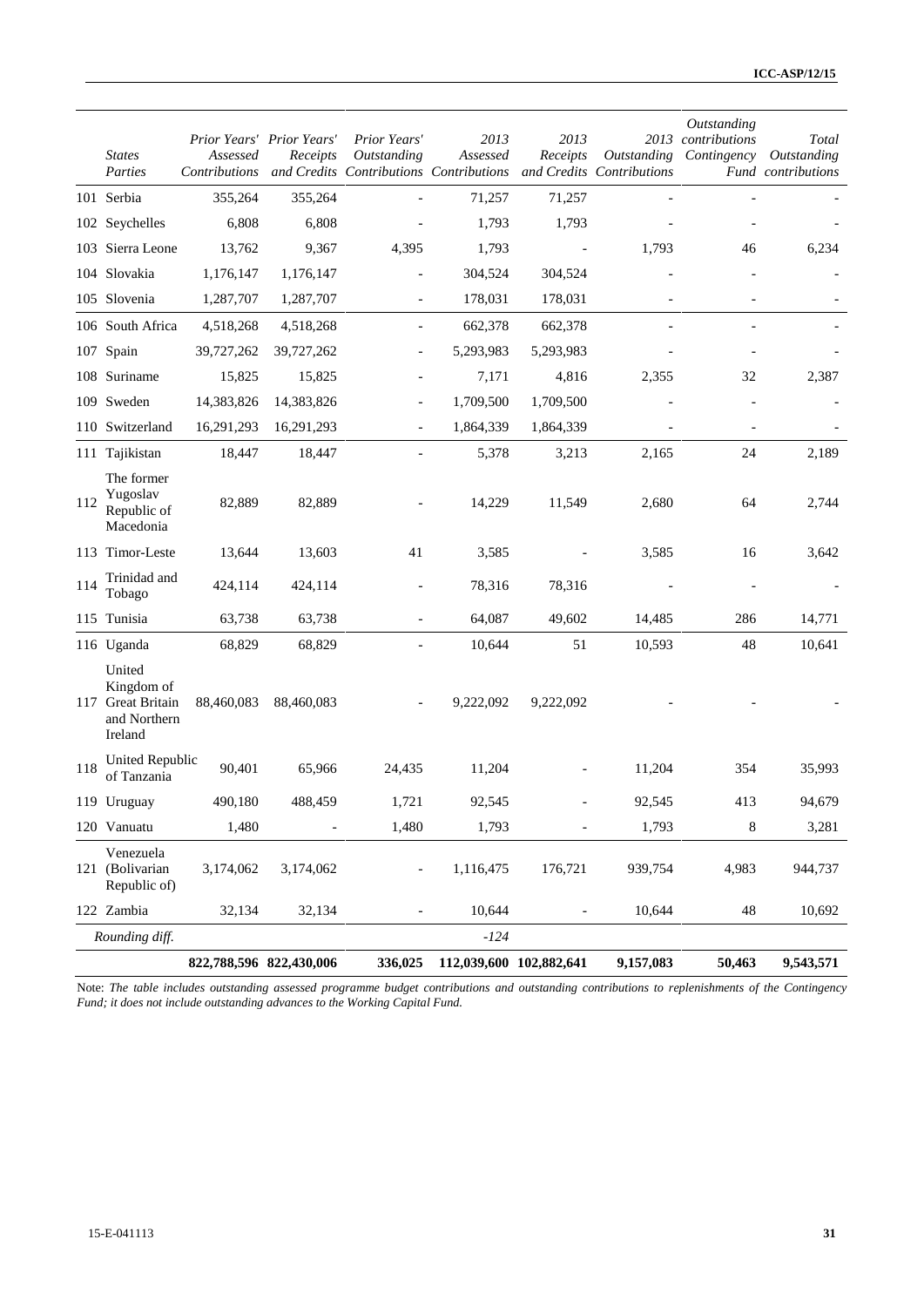## **Annex III**

**List of potential developments which could impact on the 2014 proposed programme budget**

# **I. Procedural developments provided for by the Rome Statute but not yet certain**

a) *Gbagbo* trial preparation following the confirmation of charges: July – December 2014 (possible financial implications: €640,000)

b) *Ntaganda* trial preparation following the confirmation of charges: July – December 2014 (possible financial implications: €640,000)

# **II. Procedural developments leading to delays in on-going proceedings**

a) Delays in proceedings due to unexpected evidentiary obstacles (example: (temporary) unavailability of witnesses)

b) Delays in proceedings due to health issues of the accused (example: Pre-Trial Proceedings in 2012 in the *Gbagbo* case)

c) Katanga: possibility that Defence requests further witnesses to be called for final determination of the mode of liability, leading to an extension of proceedings into early 2014

d) Issues subject to interlocutory appeals before the Appeals Chamber: any interlocutory appeals (requiring suspensive effect) in cases on trial, slowing down progress in proceedings on the merits

## **III. Procedural developments currently unforeseeable**

a) United Nations Security Council referral of a situation to the Court;

b) State Party referral

c) Prosecutor opening a *proprio motu* investigation in a new situation (after having sought and obtained permission to do so by the Pre-Trial Chamber)

d) Arrest or surrender to the Court of persons sought with an arrest warrant (example: Bosco Ntaganda earlier this year)

e) Surrender to the Court of persons sought with an arrest warrant and already detained in other countries (examples: Simone Gbagbo; Saif Al-Islam Gaddafi; Abdullah Al-Senussi

f) (Temporary) unavailability of a judge or other key party to the proceedings due to serious illness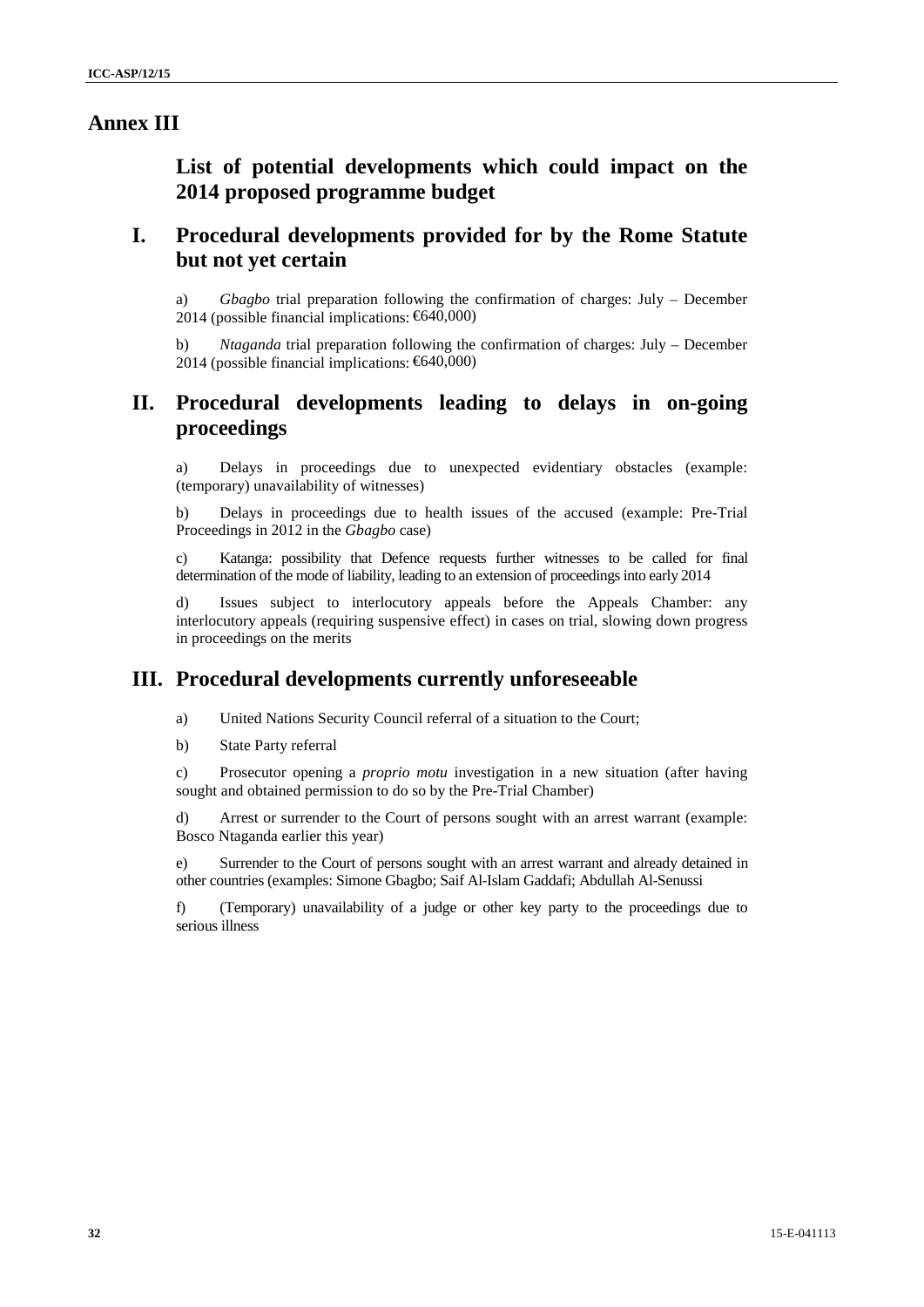# **Annex IV**

# **Requests to access the Contingency Fund – 2013**

| No | Date       | Description of the request                                                                                                                                                                                                                                                                       | <b>Initial</b><br>amount | First<br>review    | Second<br>review     |
|----|------------|--------------------------------------------------------------------------------------------------------------------------------------------------------------------------------------------------------------------------------------------------------------------------------------------------|--------------------------|--------------------|----------------------|
| 1  | 17/12/2012 | Extension<br>of<br>judges<br>for<br>Democratic Republic of the<br>Congo<br>and<br>the<br>related<br>requirements<br>for<br>additional<br>legal aid for the defence team<br>in the case of The Prosecutor v.<br>Germain Katanga and Mathieu<br>Ngudjolo Chui.                                     | € $311,087$              | €244,800           | €244,800             |
| 2  |            | Continuation<br>of<br>Pre-trial<br>proceedings in the case of The<br>17/12/2012 Prosecutor v. Laurent Gbagbo<br>in the first seven months of<br>2013.                                                                                                                                            | € $09,100$               | €366,900           | €66,900              |
| 3  | 09/04/2013 | To meet unavoidable cost for<br>the Mali situation.                                                                                                                                                                                                                                              | €4,279,200               | €3,791,200         | €3,241,200           |
| 4  |            | Unavoidable costs in the case<br>of The Prosecutor v. Germain<br>Katanga in the situation of the<br>Democratic Republic of the<br>15/04/2013 Congo, namely the need to<br>further extend the mandates of<br>Trial<br>two judges<br>of<br>the<br>Chamber II beyond<br>their<br>extended mandates. | <del>€</del> 414,500     | €414,500           | <del>€4</del> 14,500 |
| 5  | 18/04/2013 | Unavoidable unexpected costs<br>relating to the transfer of<br>suspects to the seat of the<br>Court.                                                                                                                                                                                             | €124,554                 | $\bigoplus 24,554$ | € $124,554$          |
| 6  | 12/06/2013 | Unavoidable costs in the case<br>of The Prosecutor v. Jean-<br>Pierre Bemba Gombo.                                                                                                                                                                                                               | €230,500                 | $\epsilon$ 230,500 | $\bigoplus 30,500$   |
| 7  | 18/06/2013 | Unavoidable costs in the case<br>of The Prosecutor v. Bosco<br>Ntaganda in the situation of the<br>Democratic Republic of the<br>Congo.                                                                                                                                                          | €2,588,600               | €2,588,600         | €2,588,600           |
|    |            | <b>Total amount of notifications</b>                                                                                                                                                                                                                                                             | $\text{68,457,541}$      | €7,761,054         | €7,211,054           |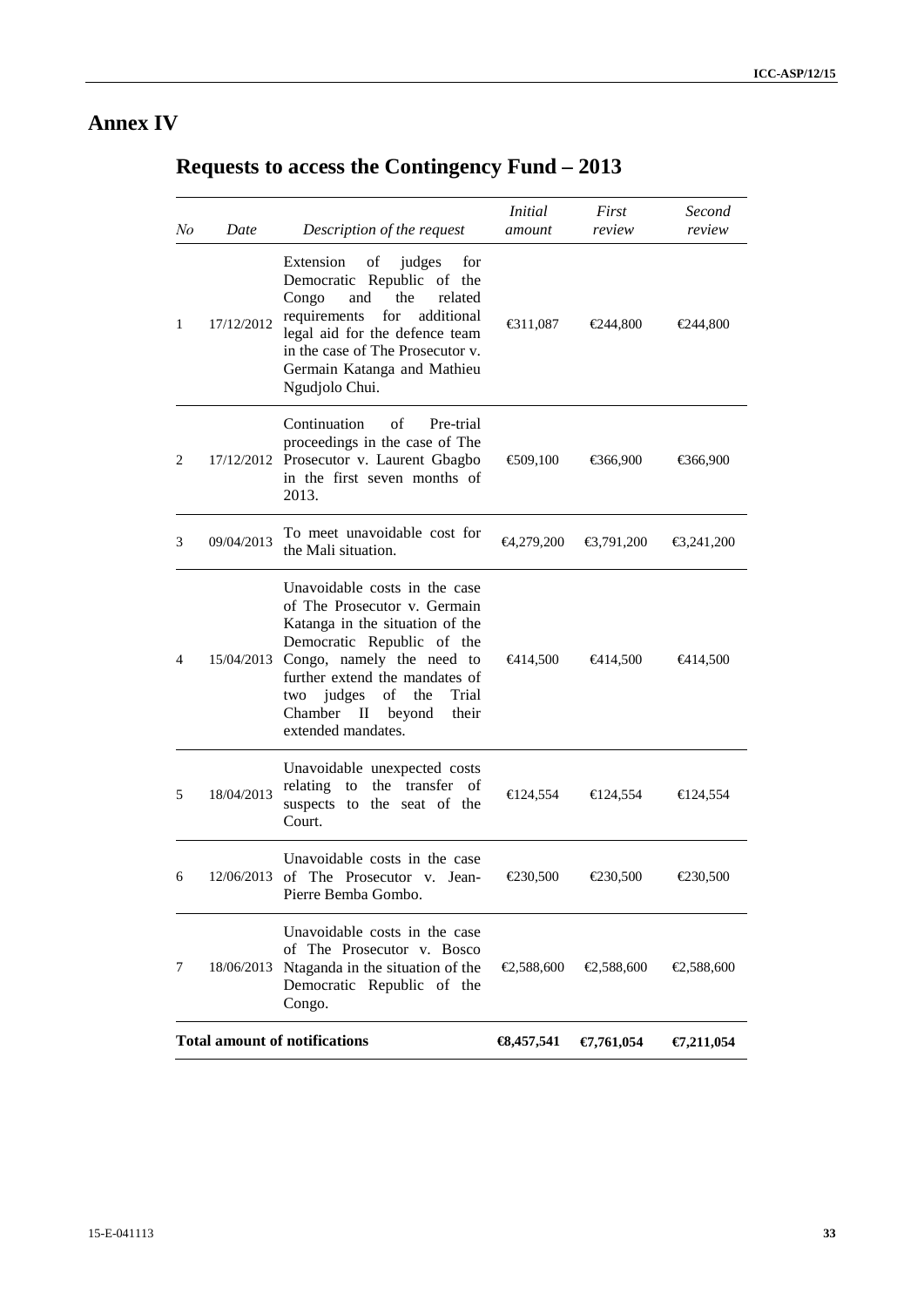# **Annex V**

# **Budgetary implications of the implementation of the recommendations of the Committee on Budget and Finance**

**Comparison of proposed budget and the recommendations of the Committee on Budget and Finance (thousands of euros)**

|                                      |                                   | Proposed Budget 2014  |           |                           | Proposed Budget 2014  |           |                                | <b>Difference</b>     |            |
|--------------------------------------|-----------------------------------|-----------------------|-----------|---------------------------|-----------------------|-----------|--------------------------------|-----------------------|------------|
| <b>Total ICC</b>                     | <b>Before CBF</b> recommendations |                       |           | After CBF recommendations |                       |           | <b>Before CBF vs After CBF</b> |                       |            |
|                                      | <b>Basic</b>                      | Situation-<br>related | Total     | Basic                     | Situation-<br>related | Total     | Basic                          | Situation-<br>related | Total      |
| Judges                               | 3,835.6                           |                       | 3,835.6   | 3,835.6                   |                       | 3,835.6   |                                |                       |            |
| Professional staff                   | 20,945.8                          | 21,946.5              | 42,892.3  | 20,739.8                  | 21,732.8              | 42,472.6  | $-206.0$                       | $-213.7$              | $-419.7$   |
| General Service staff                | 11,885.6                          | 9,547.4               | 21,433.0  | 11,768.1                  | 9,470.3               | 21,238.4  | $-117.5$                       | $-77.1$               | $-194.6$   |
| Subtotal staff                       | 32,831.4                          | 31,493.9              | 64,325.3  | 32,507.9                  | 31,203.1              | 63,711.0  | $-323.5$                       | $-290.8$              | $-614.3$   |
| General temporary assistance         | 3,125.3                           | 16,896.7              | 20,022.0  | 2,823.4                   | 14,200.7              | 17,024.1  | $-301.9$                       | $-2,696.0$            | $-2,997.9$ |
| Temporary assistance for<br>meetings | 474.7                             | 68.8                  | 543.5     | 474.7                     | 68.8                  | 543.5     |                                |                       |            |
| Overtime                             | 260.4                             | 141.6                 | 402.0     | 260.4                     | 98.1                  | 358.5     |                                | $-43.5$               | $-43.5$    |
| Consultants                          | 34.6                              | 244.0                 | 278.6     | 33.4                      | 240.3                 | 273.7     | $-1.2$                         | $-3.7$                | $-4.9$     |
| Subtotal other staff                 | 3,895.0                           | 17,351.1              | 21,246.1  | 3,591.9                   | 14,607.9              | 18,199.8  | $-303.1$                       | $-2,743.2$            | $-3,046.3$ |
| Travel                               | 1,135.7                           | 4,338.5               | 5,474.2   | 1,127.7                   | 4,056.9               | 5,184.6   | $-8.0$                         | $-281.6$              | $-289.6$   |
| Hospitality                          | 40.0                              |                       | 40.0      | 31.0                      |                       | 31.0      | $-9.0$                         |                       | $-9.0$     |
| Contractual services                 | 2,349.3                           | 2,145.1               | 4,494.4   | 2,305.1                   | 2,100.0               | 4,405.1   | $-44.2$                        | $-45.1$               | $-89.3$    |
| Training                             | 473.9                             | 255.0                 | 728.9     | 473.9                     | 229.9                 | 703.8     |                                | $-25.1$               | $-25.1$    |
| <b>Counsel for Defence</b>           |                                   | 2,866.4               | 2,866.4   |                           | 2,866.4               | 2,866.4   |                                |                       |            |
| <b>Counsel for Victims</b>           |                                   | 3,000.7               | 3,000.7   |                           | 3,000.7               | 3,000.7   |                                |                       |            |
| General operating expenses           | 12,200.6                          | 5,745.3               | 17,945.9  | 12,188.6                  | 5,395.2               | 17,583.8  | $-12.0$                        | $-350.1$              | $-362.1$   |
| Supplies and materials               | 721.4                             | 294.0                 | 1,015.4   | 721.4                     | 294.0                 | 1,015.4   |                                |                       |            |
| Furniture and equipment              | 625.9                             | 472.9                 | 1,098.8   | 584.8                     | 428.2                 | 1,013.0   | $-41.1$                        | $-44.7$               | $-85.8$    |
| Subtotal non-staff                   | 17,546.8                          | 19,117.9              | 36,664.7  | 17,432.5                  | 18,371.3              | 35,803.8  | $-114.3$                       | $-746.6$              | $-860.9$   |
| <b>Total</b>                         | 58,108.8                          | 67,962.9              | 126,071.7 | 57,367.9                  | 64,182.3              | 121,550.2 | $-740.9$                       | $-3,780.6$            | $-4,521.5$ |

| <b>Total of all Major Programmes</b><br>Table 1: |
|--------------------------------------------------|
|--------------------------------------------------|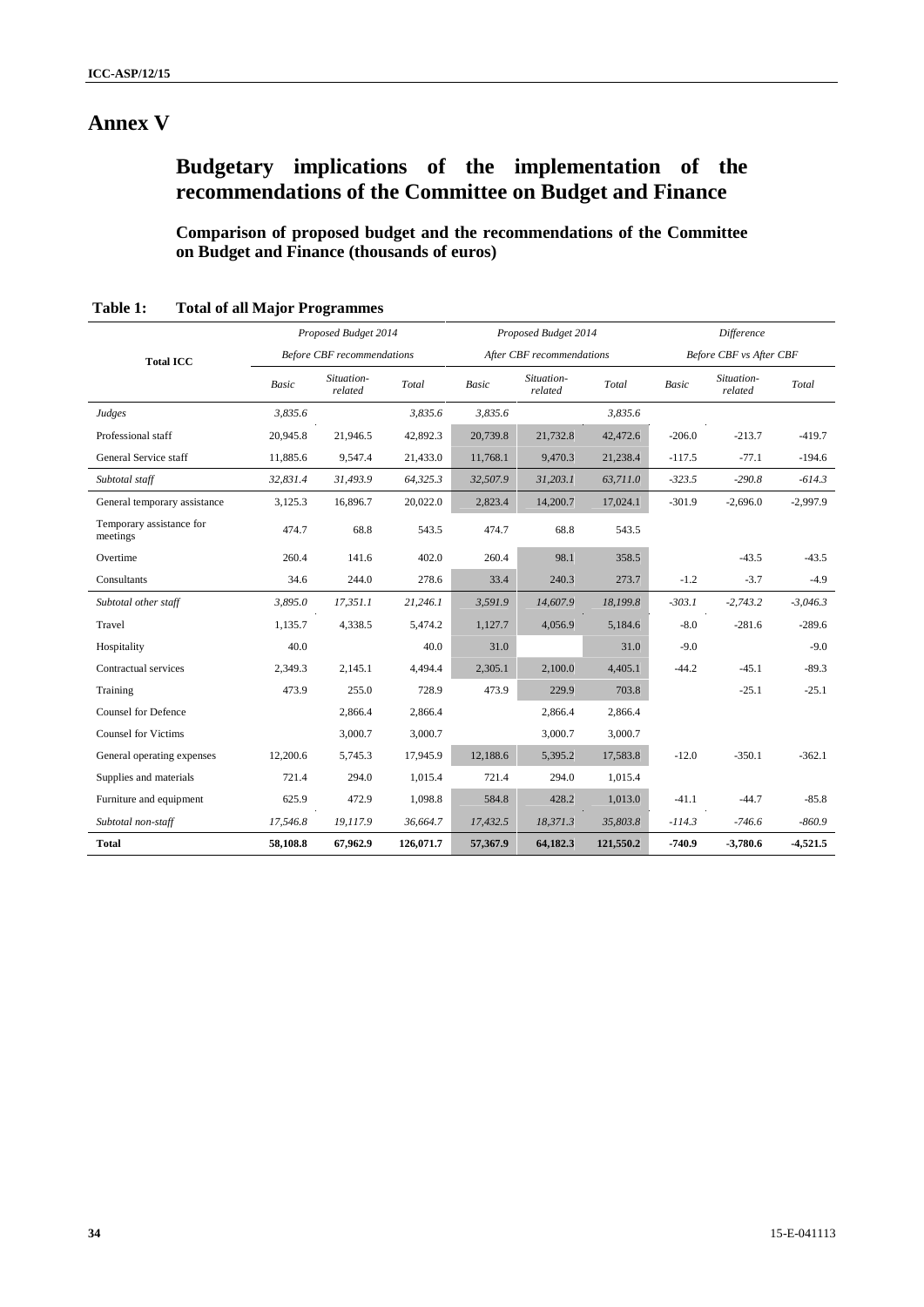|                                      |         | Proposed Budget 2014              |          |         | Proposed Budget 2014      |          | Difference   |                         |          |
|--------------------------------------|---------|-----------------------------------|----------|---------|---------------------------|----------|--------------|-------------------------|----------|
| <b>Major Programme I</b>             |         | <b>Before CBF</b> recommendations |          |         | After CBF recommendations |          |              | Before CBF vs After CBF |          |
| <b>Judiciary</b>                     | Basic   | Situation-<br>related             | Total    | Basic   | Situation-<br>related     | Total    | <b>Basic</b> | Situation-<br>related   | Total    |
| Judges                               | 3,835.6 |                                   | 3,835.6  | 3,835.6 |                           | 3,835.6  |              |                         |          |
| Professional staff                   | 3,119.1 | 516.0                             | 3,635.1  | 3,088.3 | 511.0                     | 3,599.3  | $-30.8$      | $-5.0$                  | $-35.8$  |
| General Service staff                | 898.5   | 204.2                             | 1,102.7  | 889.8   | 202.1                     | 1,091.9  | $-8.7$       | $-2.1$                  | $-10.8$  |
| Subtotal staff                       | 4,017.6 | 720.2                             | 4,737.8  | 3,978.1 | 713.1                     | 4,691.2  | $-39.5$      | $-7.1$                  | $-46.6$  |
| General temporary assistance         | 115.4   | 1,225.2                           | 1,340.6  | 114.2   | 1,108.9                   | 1,223.1  | $-1.2$       | $-116.3$                | $-117.5$ |
| Temporary assistance for<br>meetings |         |                                   |          |         |                           |          |              |                         |          |
| Overtime                             |         |                                   |          |         |                           |          |              |                         |          |
| Consultants                          | 15.0    |                                   | 15.0     | 15.0    |                           | 15.0     |              |                         |          |
| Subtotal other staff                 | 130.4   | 1,225.2                           | 1,355.6  | 129.2   | 1,108.9                   | 1,238.1  | $-1.2$       | $-116.3$                | $-117.5$ |
| Travel                               | 167.5   |                                   | 167.5    | 167.5   |                           | 167.5    |              |                         |          |
| Hospitality                          | 17.0    |                                   | 17.0     | 12.0    |                           | 12.0     | $-5.0$       |                         | $-5.0$   |
| Contractual services                 | 5.0     |                                   | 5.0      | 5.0     |                           | 5.0      |              |                         |          |
| Training                             | 24.0    |                                   | 24.0     | 24.0    |                           | 24.0     |              |                         |          |
| General operating expenses           | 67.4    |                                   | 67.4     | 67.4    |                           | 67.4     |              |                         |          |
| Supplies and materials               | 5.0     |                                   | 5.0      | 5.0     |                           | 5.0      |              |                         |          |
| Furniture and equipment              |         |                                   |          |         |                           |          |              |                         |          |
| Subtotal non-staff                   | 285.9   |                                   | 285.9    | 280.9   |                           | 280.9    | $-5.0$       |                         | $-5.0$   |
| <b>Total</b>                         | 8,269.5 | 1,945.4                           | 10,214.9 | 8,223.8 | 1,822.0                   | 10,045.8 | $-45.7$      | $-123.4$                | $-169.1$ |

# **Table 2: Major Programme I: Judiciary**

## **Table 3: Programme 1100: The Presidency**

|                                      |         | Proposed Budget 2014              |         |         | Proposed Budget 2014      |         | Difference |                         |         |  |
|--------------------------------------|---------|-----------------------------------|---------|---------|---------------------------|---------|------------|-------------------------|---------|--|
| 1100                                 |         | <b>Before CBF</b> recommendations |         |         | After CBF recommendations |         |            | Before CBF vs After CBF |         |  |
| <b>The Presidency</b>                | Basic   | Situation-<br>related             | Total   | Basic   | Situation-<br>related     | Total   | Basic      | Situation-<br>related   | Total   |  |
| Judges                               | 28.0    |                                   | 28.0    | 28.0    |                           | 28.0    |            |                         |         |  |
| Professional staff                   | 798.8   |                                   | 798.8   | 790.9   |                           | 790.9   | $-7.9$     |                         | $-7.9$  |  |
| General Service staff                | 289.5   |                                   | 289.5   | 286.7   |                           | 286.7   | $-2.8$     |                         | $-2.8$  |  |
| Subtotal staff                       | 1.088.3 |                                   | 1,088.3 | 1,077.6 |                           | 1,077.6 | $-10.7$    |                         | $-10.7$ |  |
| General temporary assistance         | 115.4   |                                   | 115.4   | 114.2   |                           | 114.2   | $-1.2$     |                         | $-1.2$  |  |
| Temporary assistance for<br>meetings |         |                                   |         |         |                           |         |            |                         |         |  |
| Overtime                             |         |                                   |         |         |                           |         |            |                         |         |  |
| Consultants                          | 5.0     |                                   | 5.0     | 5.0     |                           | 5.0     |            |                         |         |  |
| Subtotal other staff                 | 120.4   |                                   | 120.4   | 119.2   |                           | 119.2   | $-1.2$     |                         | $-1.2$  |  |
| Travel                               | 159.9   |                                   | 159.9   | 159.9   |                           | 159.9   |            |                         |         |  |
| Hospitality                          | 15.0    |                                   | 15.0    | 10.0    |                           | 10.0    | $-5.0$     |                         | $-5.0$  |  |
| Contractual services                 |         |                                   |         |         |                           |         |            |                         |         |  |
| Training                             | 6.0     |                                   | 6.0     | 6.0     |                           | 6.0     |            |                         |         |  |
| General operating expenses           |         |                                   |         |         |                           |         |            |                         |         |  |
| Supplies and materials               |         |                                   |         |         |                           |         |            |                         |         |  |
| Furniture and equipment              |         |                                   |         |         |                           |         |            |                         |         |  |
| Subtotal non-staff                   | 180.9   |                                   | 180.9   | 175.9   |                           | 175.9   | $-5.0$     |                         | $-5.0$  |  |
| <b>Total</b>                         | 1,417.6 |                                   | 1,417.6 | 1,400.7 |                           | 1,400.7 | $-16.9$    |                         | $-16.9$ |  |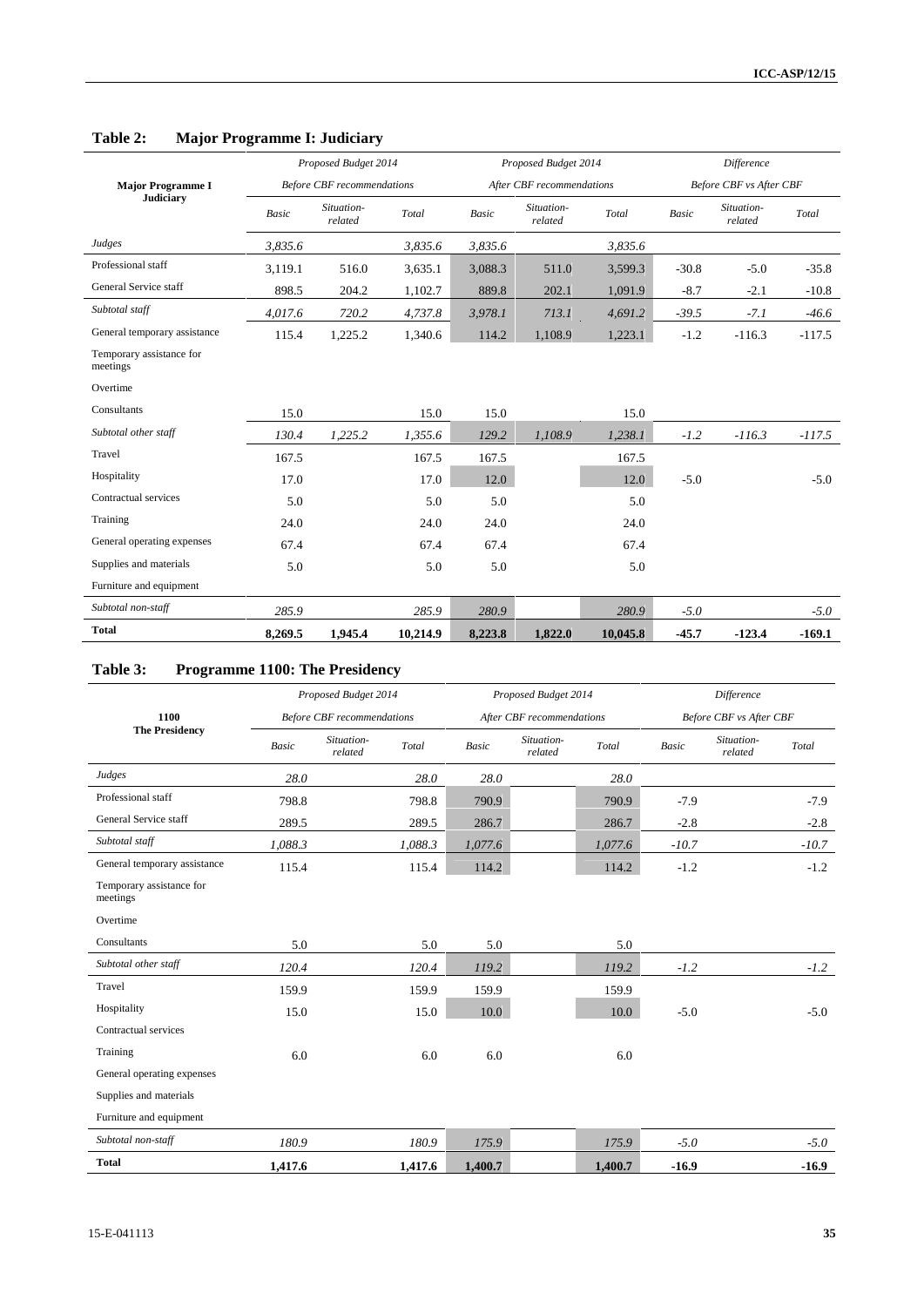|                                      |              | Proposed Budget 2014              |         |              | Proposed Budget 2014      |         | <b>Difference</b> |                         |          |  |
|--------------------------------------|--------------|-----------------------------------|---------|--------------|---------------------------|---------|-------------------|-------------------------|----------|--|
| 1200                                 |              | <b>Before CBF</b> recommendations |         |              | After CBF recommendations |         |                   | Before CBF vs After CBF |          |  |
| <b>Chambers</b>                      | <b>Basic</b> | Situation-<br>related             | Total   | <b>Basic</b> | Situation-<br>related     | Total   | Basic             | Situation-<br>related   | Total    |  |
| Judges                               | 3,807.6      |                                   | 3,807.6 | 3,807.6      |                           | 3,807.6 |                   |                         |          |  |
| Professional staff                   | 2,150.4      | 516.0                             | 2,666.4 | 2,129.2      | 511.0                     | 2,640.2 | $-21.2$           | $-5.0$                  | $-26.2$  |  |
| General Service staff                | 544.4        | 204.2                             | 748.6   | 539.1        | 202.1                     | 741.2   | $-5.3$            | $-2.1$                  | $-7.4$   |  |
| Subtotal staff                       | 2,694.8      | 720.2                             | 3,415.0 | 2,668.3      | 713.1                     | 3,381.4 | $-26.5$           | $-7.1$                  | $-33.6$  |  |
| General temporary assistance         |              | 1,225.2                           | 1,225.2 |              | 1,108.9                   | 1,108.9 |                   | $-116.3$                | $-116.3$ |  |
| Temporary assistance for<br>meetings |              |                                   |         |              |                           |         |                   |                         |          |  |
| Overtime                             |              |                                   |         |              |                           |         |                   |                         |          |  |
| Consultants                          | 10.0         |                                   | 10.0    | 10.0         |                           | 10.0    |                   |                         |          |  |
| Subtotal other staff                 | 10.0         | 1,225.2                           | 1,235.2 | 10.0         | 1,108.9                   | 1,118.9 |                   | $-116.3$                | $-116.3$ |  |
| Travel                               |              |                                   |         |              |                           |         |                   |                         |          |  |
| Hospitality                          | 1.0          |                                   | 1.0     | 1.0          |                           | 1.0     |                   |                         |          |  |
| Contractual services                 |              |                                   |         |              |                           |         |                   |                         |          |  |
| Training                             | 18.0         |                                   | 18.0    | 18.0         |                           | 18.0    |                   |                         |          |  |
| General operating expenses           |              |                                   |         |              |                           |         |                   |                         |          |  |
| Supplies and materials               |              |                                   |         |              |                           |         |                   |                         |          |  |
| Furniture and equipment              |              |                                   |         |              |                           |         |                   |                         |          |  |
| Subtotal non-staff                   | 19.0         |                                   | 19.0    | 19.0         |                           | 19.0    |                   |                         |          |  |
| <b>Total</b>                         | 6,531.4      | 1,945.4                           | 8,476.8 | 6,504.9      | 1,822.0                   | 8,326.9 | $-26.5$           | $-123.4$                | $-149.9$ |  |

## **Table 4: Programme 1200: Chambers**

## **Table 5: Sub-programme 1310: New York Liaison Office**

|                                      |              | Proposed Budget 2014              |       |       | Proposed Budget 2014      |       |        | Difference              |        |
|--------------------------------------|--------------|-----------------------------------|-------|-------|---------------------------|-------|--------|-------------------------|--------|
| 1310                                 |              | <b>Before CBF</b> recommendations |       |       | After CBF recommendations |       |        | Before CBF vs After CBF |        |
| <b>New York Liaison Office</b>       | <b>Basic</b> | Situation-<br>related             | Total | Basic | Situation-<br>related     | Total | Basic  | Situation-<br>related   | Total  |
| Judges                               |              |                                   |       |       |                           |       |        |                         |        |
| Professional staff                   | 169.9        |                                   | 169.9 | 168.2 |                           | 168.2 | $-1.7$ |                         | $-1.7$ |
| General Service staff                | 64.6         |                                   | 64.6  | 64.0  |                           | 64.0  | $-0.6$ |                         | $-0.6$ |
| Subtotal staff                       | 234.5        |                                   | 234.5 | 232.2 |                           | 232.2 | $-2.3$ |                         | $-2.3$ |
| General temporary assistance         |              |                                   |       |       |                           |       |        |                         |        |
| Temporary assistance for<br>meetings |              |                                   |       |       |                           |       |        |                         |        |
| Overtime                             |              |                                   |       |       |                           |       |        |                         |        |
| Consultants                          |              |                                   |       |       |                           |       |        |                         |        |
| Subtotal other staff                 |              |                                   |       |       |                           |       |        |                         |        |
| Travel                               | 7.6          |                                   | 7.6   | 7.6   |                           | 7.6   |        |                         |        |
| Hospitality                          | 1.0          |                                   | 1.0   | 1.0   |                           | 1.0   |        |                         |        |
| Contractual services                 | 5.0          |                                   | 5.0   | 5.0   |                           | 5.0   |        |                         |        |
| Training                             |              |                                   |       |       |                           |       |        |                         |        |
| General operating expenses           | 67.4         |                                   | 67.4  | 67.4  |                           | 67.4  |        |                         |        |
| Supplies and materials               | 5.0          |                                   | 5.0   | 5.0   |                           | 5.0   |        |                         |        |
| Furniture and equipment              |              |                                   |       |       |                           |       |        |                         |        |
| Subtotal non-staff                   | 86.0         |                                   | 86.0  | 86.0  |                           | 86.0  |        |                         |        |
| <b>Total</b>                         | 320.5        |                                   | 320.5 | 318.2 |                           | 318.2 | $-2.3$ |                         | $-2.3$ |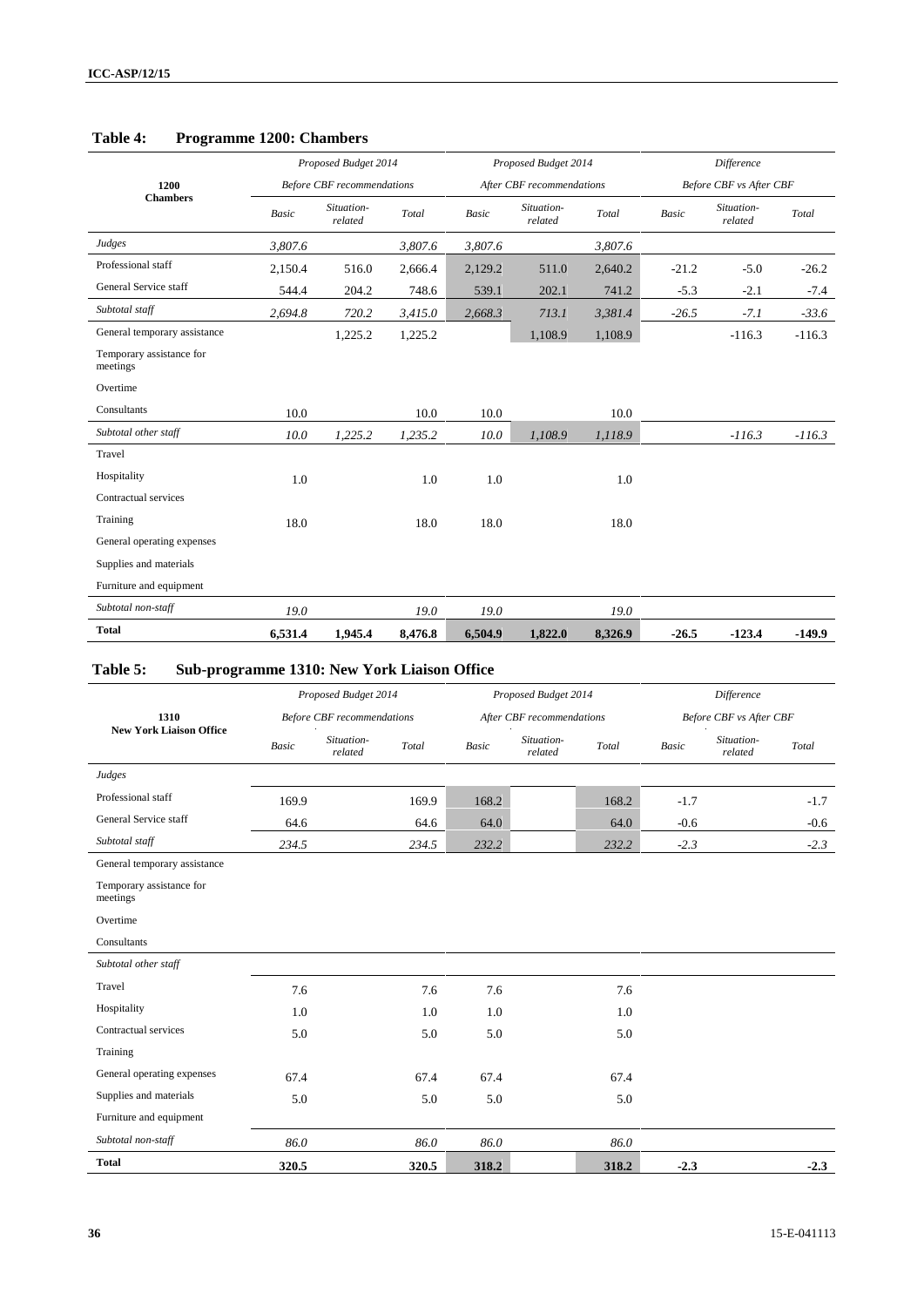|                                      |         | Proposed Budget 2014              |          |              | Proposed Budget 2014      |          |              | <b>Difference</b>       |            |
|--------------------------------------|---------|-----------------------------------|----------|--------------|---------------------------|----------|--------------|-------------------------|------------|
| <b>Major Programme II</b>            |         | <b>Before CBF</b> recommendations |          |              | After CBF recommendations |          |              | Before CBF vs After CBF |            |
| <b>Office of The Prosecutor</b>      | Basic   | Situation-<br>related             | Total    | <b>Basic</b> | Situation-<br>related     | Total    | <b>Basic</b> | Situation-<br>related   | Total      |
| Professional staff                   | 4,159.8 | 12,533.0                          | 16,692.8 | 4,118.9      | 12,409.7                  | 16,528.6 | $-40.9$      | $-123.3$                | $-164.2$   |
| General Service staff                | 1,071.2 | 2,955.2                           | 4,026.4  | 1,060.7      | 2,927.5                   | 3,988.2  | $-10.5$      | $-27.7$                 | $-38.2$    |
| Subtotal staff                       | 5,231.0 | 15,488.2                          | 20,719.2 | 5,179.6      | 15,337.2                  | 20,516.8 | $-51.4$      | $-151.0$                | $-202.4$   |
| General temporary assistance         | 93.5    | 11,702.3                          | 11,795.8 | 92.5         | 9,627.5                   | 9,720.0  | $-1.0$       | $-2,074.8$              | $-2,075.8$ |
| Temporary assistance for<br>meetings |         |                                   |          |              |                           |          |              |                         |            |
| Overtime                             |         |                                   |          |              |                           |          |              |                         |            |
| Consultants                          |         | 86.9                              | 86.9     |              | 86.9                      | 86.9     |              |                         |            |
| Subtotal other staff                 | 93.5    | 11,789.2                          | 11,882.7 | 92.5         | 9,714.4                   | 9,806.9  | $-1.0$       | $-2,074.8$              | $-2,075.8$ |
| Travel                               | 278.9   | 1,960.2                           | 2,239.1  | 248.1        | 1,747.7                   | 1,995.8  | $-30.8$      | $-212.5$                | $-243.3$   |
| Hospitality                          | 8.0     |                                   | 8.0      | 5.0          |                           | 5.0      | $-3.0$       |                         | $-3.0$     |
| Contractual services                 | 25.0    | 347.5                             | 372.5    | 25.0         | 347.5                     | 372.5    |              |                         |            |
| Training                             | 35.0    | 65.0                              | 100.0    | 35.0         | 65.0                      | 100.0    |              |                         |            |
| General operating expenses           |         | 315.0                             | 315.0    |              | 315.0                     | 315.0    |              |                         |            |
| Supplies and materials               | 38.0    | 20.0                              | 58.0     | 38.0         | 20.0                      | 58.0     |              |                         |            |
| Furniture and equipment              |         | 50.0                              | 50.0     |              | 50.0                      | 50.0     |              |                         |            |
| Subtotal non-staff                   | 384.9   | 2,757.7                           | 3,142.6  | 351.1        | 2,545.2                   | 2,896.3  | $-33.8$      | $-212.5$                | $-246.3$   |
| <b>Total</b>                         | 5,709.4 | 30,035.1                          | 35,744.5 | 5,623.2      | 27,596.8                  | 33,220.0 | $-86.2$      | $-2,438.3$              | $-2,524.5$ |

**Table 6: Major Programme II: Office of the Prosecutor**

l.

## **Table 7: Programme 2100: The Prosecutor**

|                                      |         | Proposed Budget 2014              |         |         | Proposed Budget 2014      |         |         | Difference                     |          |
|--------------------------------------|---------|-----------------------------------|---------|---------|---------------------------|---------|---------|--------------------------------|----------|
| 2100                                 |         | <b>Before CBF</b> recommendations |         |         | After CBF recommendations |         |         | <b>Before CBF vs After CBF</b> |          |
| <b>The Prosecutor</b>                | Basic   | Situation-<br>related             | Total   | Basic   | Situation-<br>related     | Total   | Basic   | Situation-<br>related          | Total    |
| Professional staff                   | 2,239.4 | 450.1                             | 2,689.5 | 2,217.4 | 445.7                     | 2,663.1 | $-22.0$ | $-4.4$                         | $-26.4$  |
| General Service staff                | 675.8   | 724.9                             | 1,400.7 | 669.2   | 717.8                     | 1,387.0 | $-6.6$  | $-7.1$                         | $-13.7$  |
| Subtotal staff                       | 2,915.2 | 1,175.0                           | 4,090.2 | 2,886.6 | 1,163.5                   | 4,050.1 | $-28.6$ | $-11.5$                        | $-40.1$  |
| General temporary assistance         | 93.5    | 2,405.3                           | 2,498.8 | 92.5    | 2,381.3                   | 2,473.8 | $-1.0$  | $-24.0$                        | $-25.0$  |
| Temporary assistance for<br>meetings |         |                                   |         |         |                           |         |         |                                |          |
| Overtime                             |         |                                   |         |         |                           |         |         |                                |          |
| Consultants                          |         | 86.9                              | 86.9    |         | 86.9                      | 86.9    |         |                                |          |
| Subtotal other staff                 | 93.5    | 2,492.2                           | 2,585.7 | 92.5    | 2,468.2                   | 2,560.7 | $-1.0$  | $-24.0$                        | $-25.0$  |
| Travel                               | 119.6   | 358.2                             | 477.8   | 103.3   | 323.2                     | 426.5   | $-16.3$ | $-35.0$                        | $-51.3$  |
| Hospitality                          | 8.0     |                                   | 8.0     | 5.0     |                           | 5.0     | $-3.0$  |                                | $-3.0$   |
| Contractual services                 | 25.0    | 237.5                             | 262.5   | 25.0    | 237.5                     | 262.5   |         |                                |          |
| Training                             | 35.0    | 65.0                              | 100.0   | 35.0    | 65.0                      | 100.0   |         |                                |          |
| General operating expenses           |         | 30.0                              | 30.0    |         | 30.0                      | 30.0    |         |                                |          |
| Supplies and materials               | 38.0    | 20.0                              | 58.0    | 38.0    | 20.0                      | 58.0    |         |                                |          |
| Furniture and equipment              |         | 50.0                              | 50.0    |         | 50.0                      | 50.0    |         |                                |          |
| Subtotal non-staff                   | 225.6   | 760.7                             | 986.3   | 206.3   | 725.7                     | 932.0   | $-19.3$ | $-35.0$                        | $-54.3$  |
| <b>Total</b>                         | 3,234.3 | 4.427.9                           | 7.662.2 | 3,185.4 | 4,357.4                   | 7.542.8 | $-48.9$ | $-70.5$                        | $-119.4$ |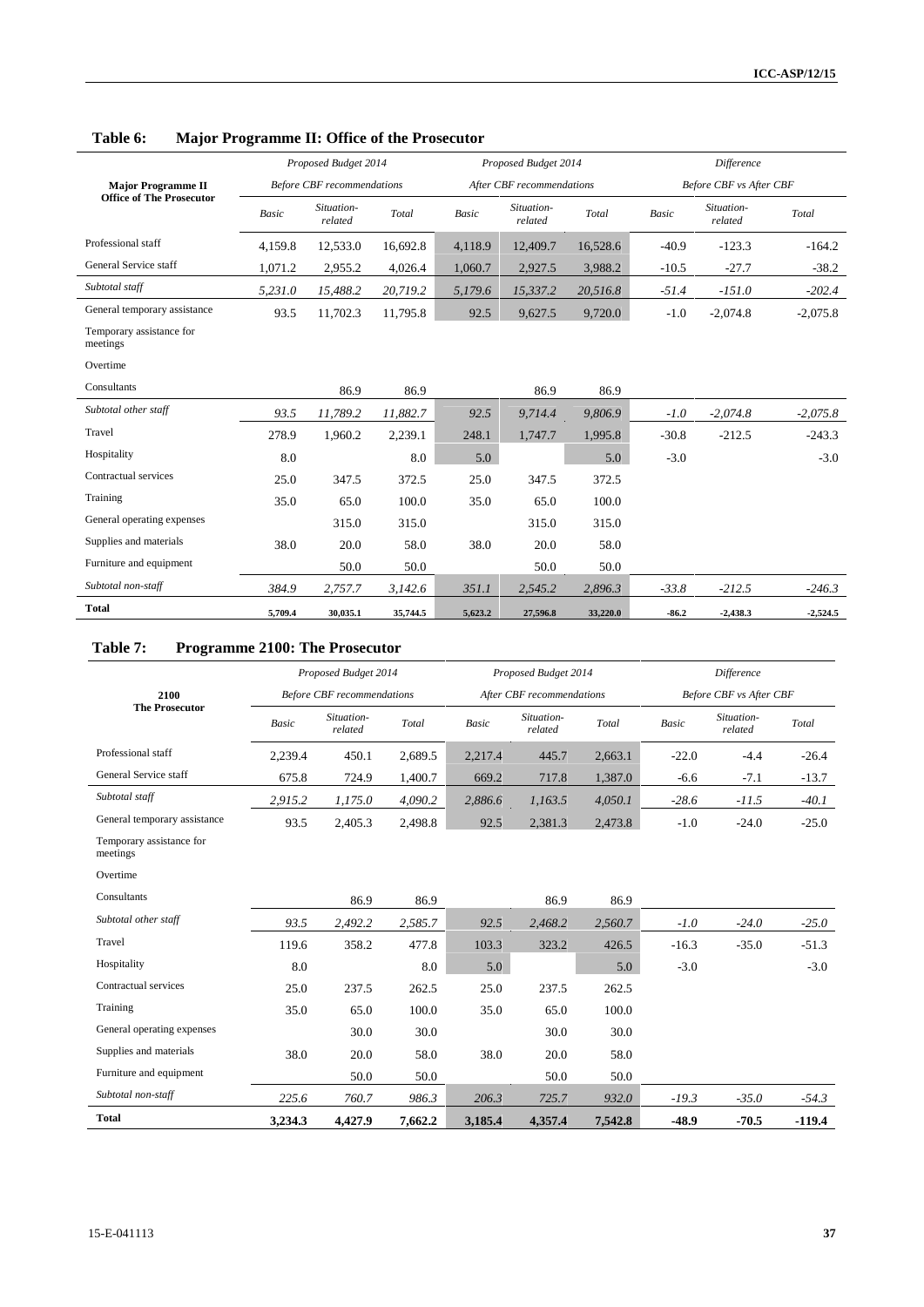|                                        |              | Proposed Budget 2014              |         |              | Proposed Budget 2014      |         | Difference   |                         |         |
|----------------------------------------|--------------|-----------------------------------|---------|--------------|---------------------------|---------|--------------|-------------------------|---------|
| 2110<br><b>Immediate Office of the</b> |              | <b>Before CBF</b> recommendations |         |              | After CBF recommendations |         |              | Before CBF vs After CBF |         |
| <b>Prosecutor</b>                      | <b>Basic</b> | Situation-<br>related             | Total   | <b>Basic</b> | Situation-<br>related     | Total   | <b>Basic</b> | Situation-<br>related   | Total   |
| Professional staff                     | 1,094.2      |                                   | 1,094.2 | 1,083.5      |                           | 1,083.5 | $-10.7$      |                         | $-10.7$ |
| General Service staff                  | 346.3        |                                   | 346.3   | 342.9        |                           | 342.9   | $-3.4$       |                         | $-3.4$  |
| Subtotal staff                         | 1,440.5      |                                   | 1,440.5 | 1,426.4      |                           | 1,426.4 | $-14.1$      |                         | $-14.1$ |
| General temporary assistance           | 93.5         | 82.9                              | 176.4   | 92.5         | 82.1                      | 174.6   | $-1.0$       | $-0.8$                  | $-1.8$  |
| Temporary assistance for<br>meetings   |              |                                   |         |              |                           |         |              |                         |         |
| Overtime                               |              |                                   |         |              |                           |         |              |                         |         |
| Consultants                            |              | 86.9                              | 86.9    |              | 86.9                      | 86.9    |              |                         |         |
| Subtotal other staff                   | 93.5         | 169.8                             | 263.3   | 92.5         | 169.0                     | 261.5   | $-1.0$       | $-0.8$                  | $-1.8$  |
| Travel                                 | 81.2         | 84.6                              | 165.8   | 67.9         | 70.8                      | 138.7   | $-13.3$      | $-13.8$                 | $-27.1$ |
| Hospitality                            | 8.0          |                                   | 8.0     | 5.0          |                           | 5.0     | $-3.0$       |                         | $-3.0$  |
| Contractual services                   |              | 50.0                              | 50.0    |              | 50.0                      | 50.0    |              |                         |         |
| Training                               | 35.0         | 65.0                              | 100.0   | 35.0         | 65.0                      | 100.0   |              |                         |         |
| General operating expenses             |              |                                   |         |              |                           |         |              |                         |         |
| Supplies and materials                 |              |                                   |         |              |                           |         |              |                         |         |
| Furniture and equipment                |              |                                   |         |              |                           |         |              |                         |         |
| Subtotal non-staff                     | 124.2        | 199.6                             | 323.8   | 107.9        | 185.8                     | 293.7   | $-16.3$      | $-13.8$                 | $-30.1$ |
| <b>Total</b>                           | 1,658.2      | 369.4                             | 2,027.6 | 1,626.8      | 354.8                     | 1,981.6 | $-31.4$      | $-14.6$                 | $-46.0$ |

## **Table 8: Sub-programme 2110: Immediate Office of the Prosecutor**

## **Table 9: Sub-programme 2120: Services Section**

|                                      |              | Proposed Budget 2014              |         |              | Proposed Budget 2014      |         |         | Difference              |         |
|--------------------------------------|--------------|-----------------------------------|---------|--------------|---------------------------|---------|---------|-------------------------|---------|
| 2120                                 |              | <b>Before CBF</b> recommendations |         |              | After CBF recommendations |         |         | Before CBF vs After CBF |         |
| <b>Services Section</b>              | <b>Basic</b> | Situation-<br>related             | Total   | <b>Basic</b> | Situation-<br>related     | Total   | Basic   | Situation-<br>related   | Total   |
| Professional staff                   | 1,145.2      | 450.1                             | 1,595.3 | 1,133.9      | 445.7                     | 1,579.6 | $-11.3$ | $-4.4$                  | $-15.7$ |
| General Service staff                | 329.5        | 724.9                             | 1,054.4 | 326.3        | 717.8                     | 1,044.1 | $-3.2$  | $-7.1$                  | $-10.3$ |
| Subtotal staff                       | 1,474.7      | 1,175.0                           | 2,649.7 | 1,460.2      | 1,163.5                   | 2,623.7 | $-14.5$ | $-11.5$                 | $-26.0$ |
| General temporary assistance         |              | 2,322.4                           | 2,322.4 |              | 2,299.2                   | 2,299.2 |         | $-23.2$                 | $-23.2$ |
| Temporary assistance for<br>meetings |              |                                   |         |              |                           |         |         |                         |         |
| Overtime                             |              |                                   |         |              |                           |         |         |                         |         |
| Consultants                          |              |                                   |         |              |                           |         |         |                         |         |
| Subtotal other staff                 |              | 2,322.4                           | 2,322.4 |              | 2,299.2                   | 2,299.2 |         | $-23.2$                 | $-23.2$ |
| Travel                               | 38.4         | 273.6                             | 312.0   | 35.4         | 252.4                     | 287.8   | $-3.0$  | $-21.2$                 | $-24.2$ |
| Hospitality                          |              |                                   |         |              |                           |         |         |                         |         |
| Contractual services                 | 25.0         | 187.5                             | 212.5   | 25.0         | 187.5                     | 212.5   |         |                         |         |
| Training                             |              |                                   |         |              |                           |         |         |                         |         |
| General operating expenses           |              | 30.0                              | 30.0    |              | 30.0                      | 30.0    |         |                         |         |
| Supplies and materials               | 38.0         | 20.0                              | 58.0    | 38.0         | 20.0                      | 58.0    |         |                         |         |
| Furniture and equipment              |              | 50.0                              | 50.0    |              | 50.0                      | 50.0    |         |                         |         |
| Subtotal non-staff                   | 101.4        | 561.1                             | 662.5   | 98.4         | 539.9                     | 638.3   | $-3.0$  | $-21.2$                 | $-24.2$ |
| <b>Total</b>                         | 1,576.1      | 4,058.5                           | 5,634.6 | 1,558.6      | 4,002.6                   | 5,561.2 | $-17.5$ | $-55.9$                 | $-73.4$ |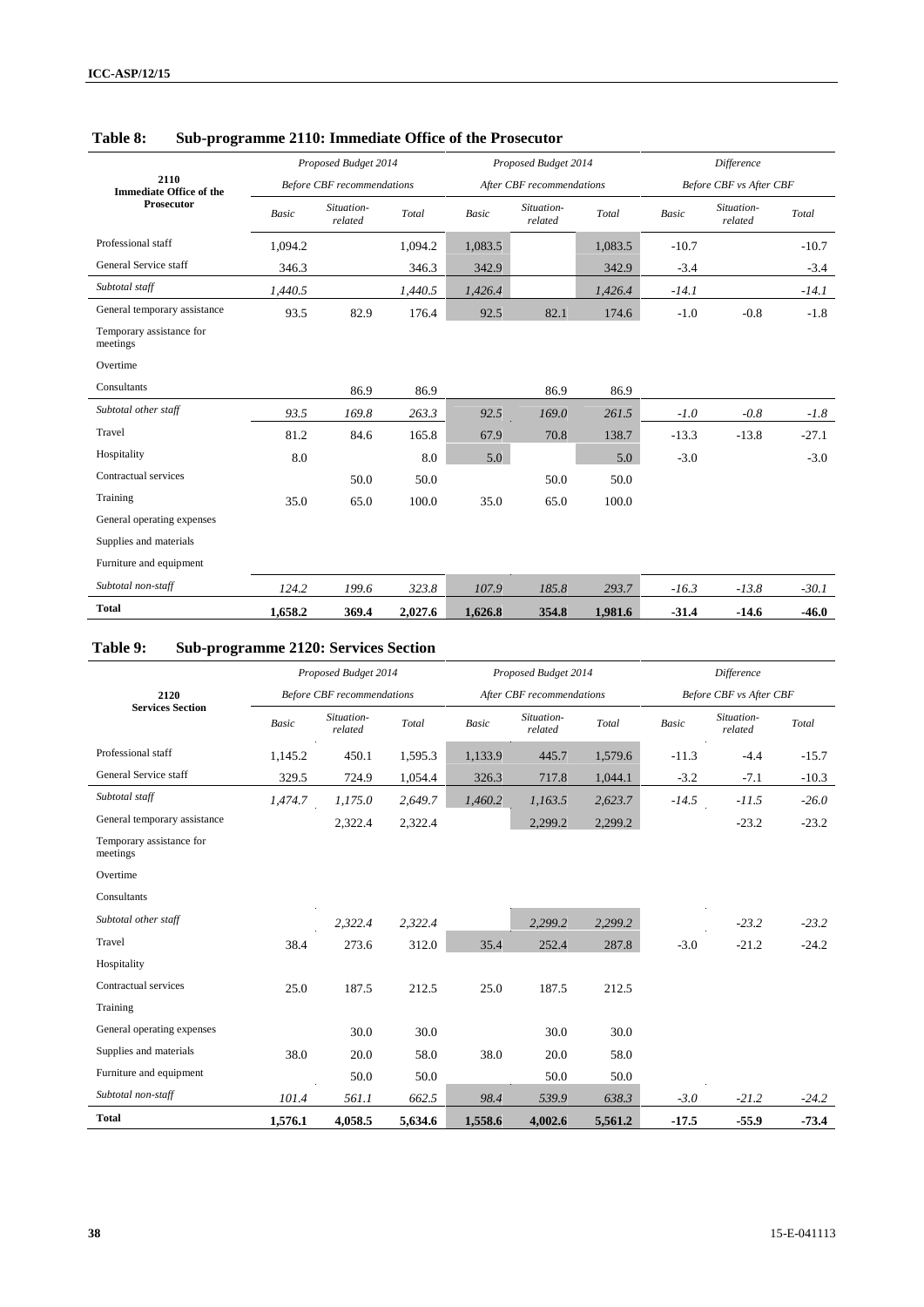|                                              |         | Proposed Budget 2014              |         |                          | Proposed Budget 2014      |         |         | <b>Difference</b>              |          |
|----------------------------------------------|---------|-----------------------------------|---------|--------------------------|---------------------------|---------|---------|--------------------------------|----------|
| 2200<br><b>Jurisdiction, Complementarity</b> |         | <b>Before CBF</b> recommendations |         |                          | After CBF recommendations |         |         | <b>Before CBF vs After CBF</b> |          |
| and Cooperation Division                     | Basic   | Situation-<br>related             | Total   | $\label{eq:basic} Basic$ | Situation-<br>related     | Total   | Basic   | Situation-<br>related          | Total    |
| Professional staff                           | 781.0   | 947.9                             | 1,728.9 | 773.3                    | 938.6                     | 1,711.9 | $-7.7$  | $-9.3$                         | $-17.0$  |
| General Service staff                        | 131.8   |                                   | 131.8   | 130.5                    |                           | 130.5   | $-1.3$  |                                | $-1.3$   |
| Subtotal staff                               | 912.8   | 947.9                             | 1,860.7 | 903.8                    | 938.6                     | 1,842.4 | $-9.0$  | $-9.3$                         | $-18.3$  |
| General temporary assistance                 |         | 1,086.0                           | 1,086.0 |                          | 960.8                     | 960.8   |         | $-125.2$                       | $-125.2$ |
| Temporary assistance for<br>meetings         |         |                                   |         |                          |                           |         |         |                                |          |
| Overtime                                     |         |                                   |         |                          |                           |         |         |                                |          |
| Consultants                                  |         |                                   |         |                          |                           |         |         |                                |          |
| Subtotal other staff                         |         | 1,086.0                           | 1,086.0 |                          | 960.8                     | 960.8   |         | $-125.2$                       | $-125.2$ |
| Travel                                       | 144.3   | 313.3                             | 457.6   | 131.5                    | 285.4                     | 416.9   | $-12.8$ | $-27.9$                        | $-40.7$  |
| Hospitality                                  |         |                                   |         |                          |                           |         |         |                                |          |
| Contractual services                         |         |                                   |         |                          |                           |         |         |                                |          |
| Training                                     |         |                                   |         |                          |                           |         |         |                                |          |
| General operating expenses                   |         |                                   |         |                          |                           |         |         |                                |          |
| Supplies and materials                       |         |                                   |         |                          |                           |         |         |                                |          |
| Furniture and equipment                      |         |                                   |         |                          |                           |         |         |                                |          |
| Subtotal non-staff                           | 144.3   | 313.3                             | 457.6   | 131.5                    | 285.4                     | 416.9   | $-12.8$ | $-27.9$                        | $-40.7$  |
| <b>Total</b>                                 | 1,057.1 | 2,347.2                           | 3,404.3 | 1,035.3                  | 2,184.8                   | 3,220.1 | $-21.8$ | $-162.4$                       | $-184.2$ |

## **Table 10: Programme 2200: Jurisdiction, Complementarity and Cooperation Division (JCCD)**

## **Table 11: Programme 2300: Investigation Division**

|                                      |              | Proposed Budget 2014              |          |       | Proposed Budget 2014      |          |        | Difference              |            |
|--------------------------------------|--------------|-----------------------------------|----------|-------|---------------------------|----------|--------|-------------------------|------------|
| 2300                                 |              | <b>Before CBF</b> recommendations |          |       | After CBF recommendations |          |        | Before CBF vs After CBF |            |
| <b>Investigation Division</b>        | <b>Basic</b> | Situation-<br>related             | Total    | Basic | Situation-<br>related     | Total    | Basic  | Situation-<br>related   | Total      |
| Professional staff                   | 305.7        | 7,616.7                           | 7,922.4  | 302.7 | 7,541.8                   | 7,844.5  | $-3.0$ | $-74.9$                 | $-77.9$    |
| General Service staff                | 131.8        | 1,769.0                           | 1,900.8  | 130.5 | 1,752.8                   | 1,883.3  | $-1.3$ | $-16.2$                 | $-17.5$    |
| Subtotal staff                       | 437.5        | 9,385.7                           | 9,823.2  | 433.2 | 9,294.6                   | 9,727.8  | $-4.3$ | $-91.1$                 | $-95.4$    |
| General temporary assistance         |              | 4,592.3                           | 4,592.3  |       | 3,261.4                   | 3,261.4  |        | $-1,330.9$              | $-1,330.9$ |
| Temporary assistance for<br>meetings |              |                                   |          |       |                           |          |        |                         |            |
| Overtime                             |              |                                   |          |       |                           |          |        |                         |            |
| Consultants                          |              |                                   |          |       |                           |          |        |                         |            |
| Subtotal other staff                 |              | 4,592.3                           | 4,592.3  |       | 3,261.4                   | 3,261.4  |        | $-1,330.9$              | $-1,330.9$ |
| Travel                               |              | 1,075.4                           | 1,075.4  |       | 949.9                     | 949.9    |        | $-125.5$                | $-125.5$   |
| Hospitality                          |              |                                   |          |       |                           |          |        |                         |            |
| Contractual services                 |              | 110.0                             | 110.0    |       | 110.0                     | 110.0    |        |                         |            |
| Training                             |              |                                   |          |       |                           |          |        |                         |            |
| General operating expenses           |              | 285.0                             | 285.0    |       | 285.0                     | 285.0    |        |                         |            |
| Supplies and materials               |              |                                   |          |       |                           |          |        |                         |            |
| Furniture and equipment              |              |                                   |          |       |                           |          |        |                         |            |
| Subtotal non-staff                   |              | 1,470.4                           | 1,470.4  |       | 1,344.9                   | 1,344.9  |        | $-125.5$                | $-125.5$   |
| <b>Total</b>                         | 437.5        | 15,448.4                          | 15,885.9 | 433.2 | 13,900.9                  | 14,334.1 | $-4.3$ | $-1,547.5$              | $-1,551.8$ |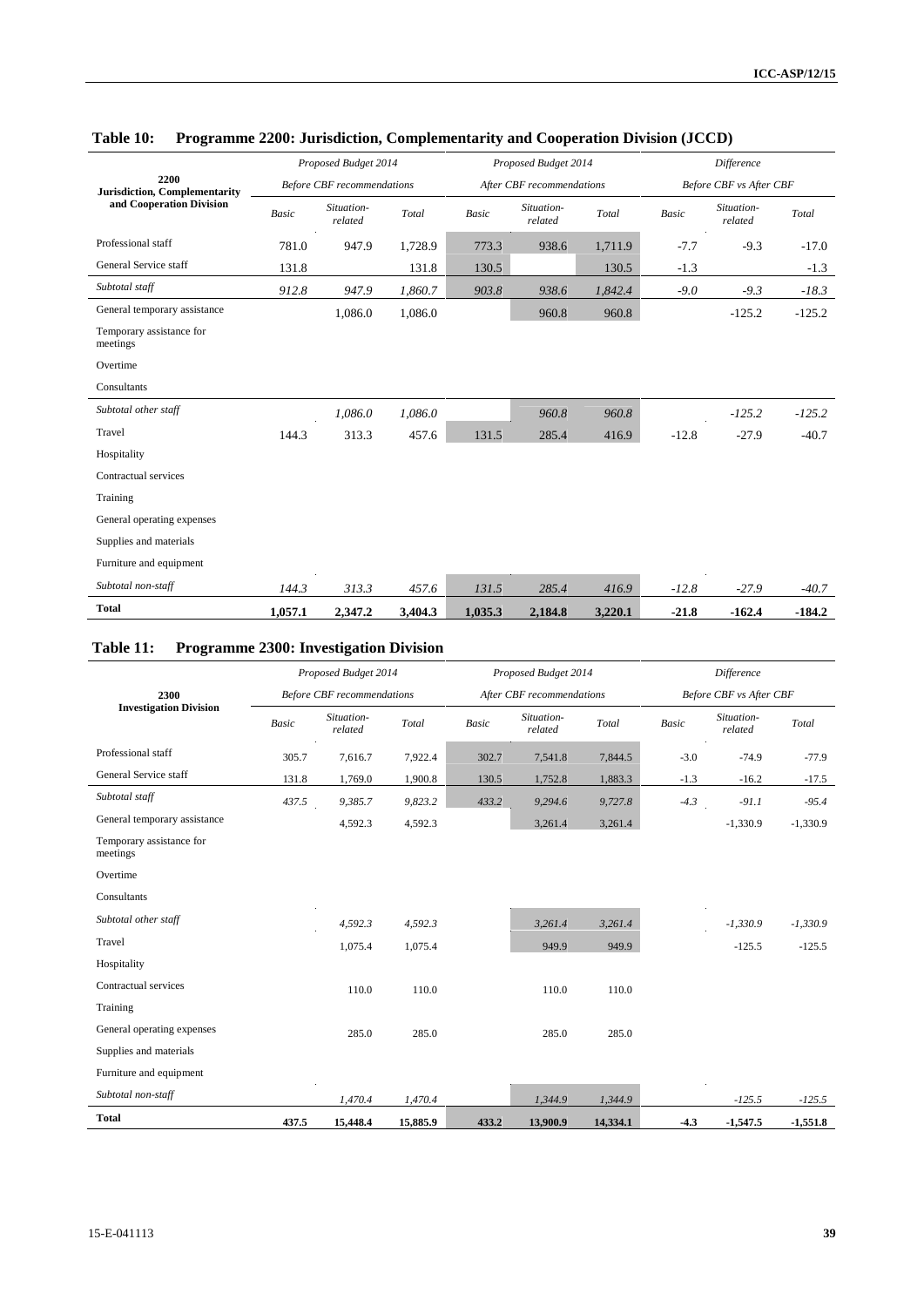|                                        |       | Proposed Budget 2014              |         |              | Proposed Budget 2014      |         |              | <b>Difference</b>       |          |
|----------------------------------------|-------|-----------------------------------|---------|--------------|---------------------------|---------|--------------|-------------------------|----------|
| 2320<br><b>Planning and Operations</b> |       | <b>Before CBF</b> recommendations |         |              | After CBF recommendations |         |              | Before CBF vs After CBF |          |
| <b>Section</b>                         | Basic | Situation-<br>related             | Total   | <b>Basic</b> | Situation-<br>related     | Total   | <b>Basic</b> | Situation-<br>related   | Total    |
| Professional staff                     | 305.7 | 3,160.7                           | 3,466.4 | 302.7        | 3,129.9                   | 3,432.6 | $-3.0$       | $-30.8$                 | $-33.8$  |
| General Service staff                  | 131.8 | 1,439.5                           | 1,571.3 | 130.5        | 1,426.5                   | 1,557.0 | $-1.3$       | $-13.0$                 | $-14.3$  |
| Subtotal staff                         | 437.5 | 4,600.2                           | 5,037.7 | 433.2        | 4,556.4                   | 4,989.6 | $-4.3$       | $-43.8$                 | $-48.1$  |
| General temporary assistance           |       | 2,020.6                           | 2,020.6 |              | 1,986.8                   | 1,986.8 |              | $-33.8$                 | $-33.8$  |
| Temporary assistance for<br>meetings   |       |                                   |         |              |                           |         |              |                         |          |
| Overtime                               |       |                                   |         |              |                           |         |              |                         |          |
| Consultants                            |       |                                   |         |              |                           |         |              |                         |          |
| Subtotal other staff                   |       | 2,020.6                           | 2,020.6 |              | 1,986.8                   | 1,986.8 |              | $-33.8$                 | $-33.8$  |
| Travel                                 |       | 290.8                             | 290.8   |              | 263.1                     | 263.1   |              | $-27.7$                 | $-27.7$  |
| Hospitality                            |       |                                   |         |              |                           |         |              |                         |          |
| Contractual services                   |       | 110.0                             | 110.0   |              | 110.0                     | 110.0   |              |                         |          |
| Training                               |       |                                   |         |              |                           |         |              |                         |          |
| General operating expenses             |       |                                   |         |              |                           |         |              |                         |          |
| Supplies and materials                 |       |                                   |         |              |                           |         |              |                         |          |
| Furniture and equipment                |       |                                   |         |              |                           |         |              |                         |          |
| Subtotal non-staff                     |       | 400.8                             | 400.8   |              | 373.1                     | 373.1   |              | $-27.7$                 | $-27.7$  |
| <b>Total</b>                           | 437.5 | 7,021.6                           | 7,459.1 | 433.2        | 6,916.3                   | 7,349.5 | $-4.3$       | $-105.3$                | $-109.6$ |

## **Table 12: Sub-programme 2320: Planning and Operations Section**

# **Table 13: Sub-programme 2330: Investigation Teams**

|                                      |              | Proposed Budget 2014              |         |              | Proposed Budget 2014      |         |       | Difference              |            |
|--------------------------------------|--------------|-----------------------------------|---------|--------------|---------------------------|---------|-------|-------------------------|------------|
| 2330                                 |              | <b>Before CBF</b> recommendations |         |              | After CBF recommendations |         |       | Before CBF vs After CBF |            |
| <b>Investigation Teams</b>           | <b>Basic</b> | Situation-<br>related             | Total   | <b>Basic</b> | Situation-<br>related     | Total   | Basic | Situation-<br>related   | Total      |
| Professional staff                   |              | 4,456.0                           | 4,456.0 |              | 4,411.9                   | 4,411.9 |       | $-44.1$                 | $-44.1$    |
| General Service staff                |              | 329.5                             | 329.5   |              | 326.3                     | 326.3   |       | $-3.2$                  | $-3.2$     |
| Subtotal staff                       |              | 4,785.5                           | 4,785.5 |              | 4,738.2                   | 4,738.2 |       | $-47.3$                 | $-47.3$    |
| General temporary assistance         |              | 2,571.7                           | 2,571.7 |              | 1,274.6                   | 1,274.6 |       | $-1,297.1$              | $-1,297.1$ |
| Temporary assistance for<br>meetings |              |                                   |         |              |                           |         |       |                         |            |
| Overtime                             |              |                                   |         |              |                           |         |       |                         |            |
| Consultants                          |              |                                   |         |              |                           |         |       |                         |            |
| Subtotal other staff                 |              | 2,571.7                           | 2,571.7 |              | 1,274.6                   | 1,274.6 |       | $-1,297.1$              | $-1,297.1$ |
| Travel                               |              | 784.6                             | 784.6   |              | 686.8                     | 686.8   |       | $-97.8$                 | $-97.8$    |
| Hospitality                          |              |                                   |         |              |                           |         |       |                         |            |
| Contractual services                 |              |                                   |         |              |                           |         |       |                         |            |
| Training                             |              |                                   |         |              |                           |         |       |                         |            |
| General operating expenses           |              | 285.0                             | 285.0   |              | 285.0                     | 285.0   |       |                         |            |
| Supplies and materials               |              |                                   |         |              |                           |         |       |                         |            |
| Furniture and equipment              |              |                                   |         |              |                           |         |       |                         |            |
| Subtotal non-staff                   |              | 1,069.6                           | 1,069.6 |              | 971.8                     | 971.8   |       | $-97.8$                 | $-97.8$    |
| <b>Total</b>                         |              | 8,426.8                           | 8,426.8 |              | 6,984.6                   | 6,984.6 |       | $-1.442.2$              | $-1,442.2$ |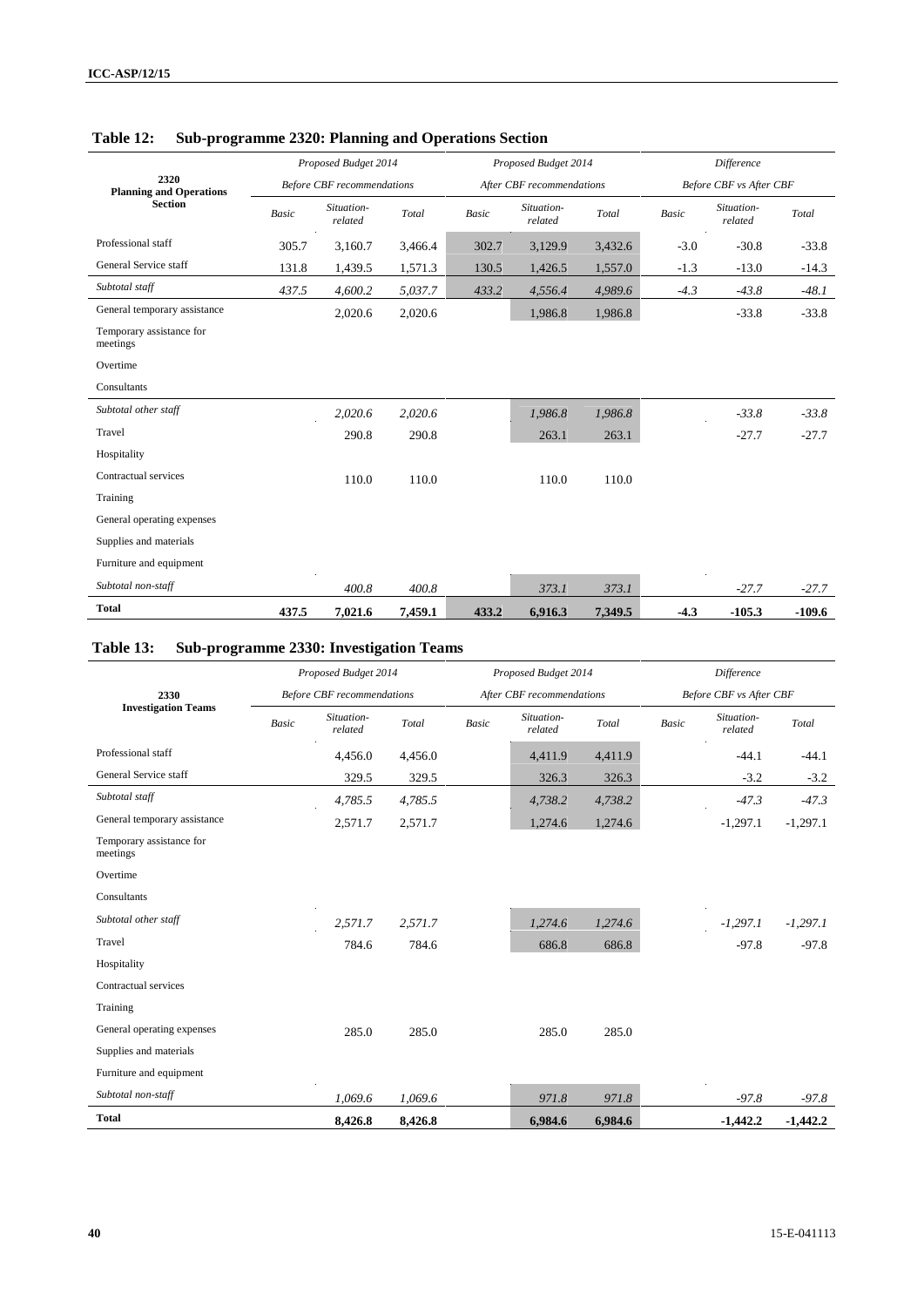|                                      |              | Proposed Budget 2014              |         |       | Proposed Budget 2014      |         | Difference |                         |          |  |
|--------------------------------------|--------------|-----------------------------------|---------|-------|---------------------------|---------|------------|-------------------------|----------|--|
| 2400                                 |              | <b>Before CBF</b> recommendations |         |       | After CBF recommendations |         |            | Before CBF vs After CBF |          |  |
| <b>Prosecution Division</b>          | <b>Basic</b> | Situation-<br>related             | Total   | Basic | Situation-<br>related     | Total   | Basic      | Situation-<br>related   | Total    |  |
| Professional staff                   | 833.7        | 3,518.3                           | 4,352.0 | 825.5 | 3,483.6                   | 4,309.1 | $-8.2$     | $-34.7$                 | $-42.9$  |  |
| General Service staff                | 131.8        | 461.3                             | 593.1   | 130.5 | 456.9                     | 587.4   | $-1.3$     | $-4.4$                  | $-5.7$   |  |
| Subtotal staff                       | 965.5        | 3,979.6                           | 4,945.1 | 956.0 | 3,940.5                   | 4,896.5 | $-9.5$     | $-39.1$                 | $-48.6$  |  |
| General temporary assistance         |              | 3,618.7                           | 3,618.7 |       | 3,024.0                   | 3,024.0 |            | $-594.7$                | $-594.7$ |  |
| Temporary assistance for<br>meetings |              |                                   |         |       |                           |         |            |                         |          |  |
| Overtime                             |              |                                   |         |       |                           |         |            |                         |          |  |
| Consultants                          |              |                                   |         |       |                           |         |            |                         |          |  |
| Subtotal other staff                 |              | 3,618.7                           | 3,618.7 |       | 3,024.0                   | 3,024.0 |            | $-594.7$                | $-594.7$ |  |
| Travel                               | 15.0         | 213.3                             | 228.3   | 13.3  | 189.2                     | 202.5   | $-1.7$     | $-24.1$                 | $-25.8$  |  |
| Hospitality                          |              |                                   |         |       |                           |         |            |                         |          |  |
| Contractual services                 |              |                                   |         |       |                           |         |            |                         |          |  |
| Training                             |              |                                   |         |       |                           |         |            |                         |          |  |
| General operating expenses           |              |                                   |         |       |                           |         |            |                         |          |  |
| Supplies and materials               |              |                                   |         |       |                           |         |            |                         |          |  |
| Furniture and equipment              |              |                                   |         |       |                           |         |            |                         |          |  |
| Subtotal non-staff                   | 15.0         | 213.3                             | 228.3   | 13.3  | 189.2                     | 202.5   | $-1.7$     | $-24.1$                 | $-25.8$  |  |
| <b>Total</b>                         | 980.5        | 7,811.6                           | 8,792.1 | 969.3 | 7,153.7                   | 8,123.0 | $-11.2$    | $-657.9$                | $-669.1$ |  |

## **Table 14: Programme 2400: Prosecution Division**

# **Table 15: Major Programme III: The Registry**

|                                      |              | Proposed Budget 2014              |          |          | Proposed Budget 2014      |          | Difference |                         |            |  |
|--------------------------------------|--------------|-----------------------------------|----------|----------|---------------------------|----------|------------|-------------------------|------------|--|
| <b>Major Programme III</b>           |              | <b>Before CBF</b> recommendations |          |          | After CBF recommendations |          |            | Before CBF vs After CBF |            |  |
| <b>The Registry</b>                  | <b>Basic</b> | Situation-<br>related             | Total    | Basic    | Situation-<br>related     | Total    | Basic      | Situation-<br>related   | Total      |  |
| Professional staff                   | 12,199.2     | 8,460.0                           | 20,659.2 | 12,079.3 | 8,378.8                   | 20,458.1 | $-119.9$   | $-81.2$                 | $-201.1$   |  |
| General Service staff                | 9,496.2      | 6,323.5                           | 15,819.7 | 9,402.2  | 6,276.9                   | 15,679.1 | $-94.0$    | $-46.6$                 | $-140.6$   |  |
| Subtotal staff                       | 21,695.4     | 14,783.5                          | 36,478.9 | 21,481.5 | 14,655.7                  | 36,137.2 | $-213.9$   | $-127.8$                | $-341.7$   |  |
| General temporary assistance         | 2,158.3      | 3,900.1                           | 6,058.4  | 1,866.1  | 3,395.2                   | 5,261.3  | $-292.2$   | $-504.9$                | $-797.1$   |  |
| Temporary assistance for<br>meetings | 254.7        | 68.8                              | 323.5    | 254.7    | 68.8                      | 323.5    |            |                         |            |  |
| Overtime                             | 222.4        | 141.6                             | 364.0    | 222.4    | 98.1                      | 320.5    |            | $-43.5$                 | $-43.5$    |  |
| Consultants                          | 19.6         | 47.1                              | 66.7     | 18.4     | 43.4                      | 61.8     | $-1.2$     | $-3.7$                  | $-4.9$     |  |
| Subtotal other staff                 | 2,655.0      | 4,157.6                           | 6,812.6  | 2,361.6  | 3,605.5                   | 5,967.1  | $-293.4$   | $-552.1$                | $-845.5$   |  |
| Travel                               | 196.0        | 2,252.3                           | 2,448.3  | 196.0    | 2,183.2                   | 2,379.2  |            | $-69.1$                 | $-69.1$    |  |
| Hospitality                          | 4.0          |                                   | 4.0      | 4.0      |                           | 4.0      |            |                         |            |  |
| Contractual services                 | 835.3        | 1,717.6                           | 2,552.9  | 791.1    | 1,672.5                   | 2,463.6  | $-44.2$    | $-45.1$                 | $-89.3$    |  |
| Training                             | 389.3        | 174.4                             | 563.7    | 389.3    | 149.3                     | 538.6    |            | $-25.1$                 | $-25.1$    |  |
| <b>Counsel for Defence</b>           |              | 2,866.4                           | 2,866.4  |          | 2,866.4                   | 2,866.4  |            |                         |            |  |
| <b>Counsel for Victims</b>           |              | 3,000.7                           | 3,000.7  |          | 3,000.7                   | 3,000.7  |            |                         |            |  |
| General operating expenses           | 6,028.8      | 5,420.3                           | 11,449.1 | 6.016.8  | 5,070.2                   | 11,087.0 | $-12.0$    | $-350.1$                | $-362.1$   |  |
| Supplies and materials               | 649.2        | 274.0                             | 923.2    | 649.2    | 274.0                     | 923.2    |            |                         |            |  |
| Furniture and equipment              | 593.9        | 417.9                             | 1,011.8  | 552.8    | 373.2                     | 926.0    | $-41.1$    | $-44.7$                 | $-85.8$    |  |
| Subtotal non-staff                   | 8.696.5      | 16,123.6                          | 24,820.1 | 8,599.2  | 15,589.5                  | 24,188.7 | $-97.3$    | $-534.1$                | $-631.4$   |  |
| <b>Total</b>                         | 33,046.9     | 35,064.7                          | 68,111.6 | 32,442.3 | 33,850.7                  | 66,293.0 | $-604.6$   | $-1,214.0$              | $-1,818.6$ |  |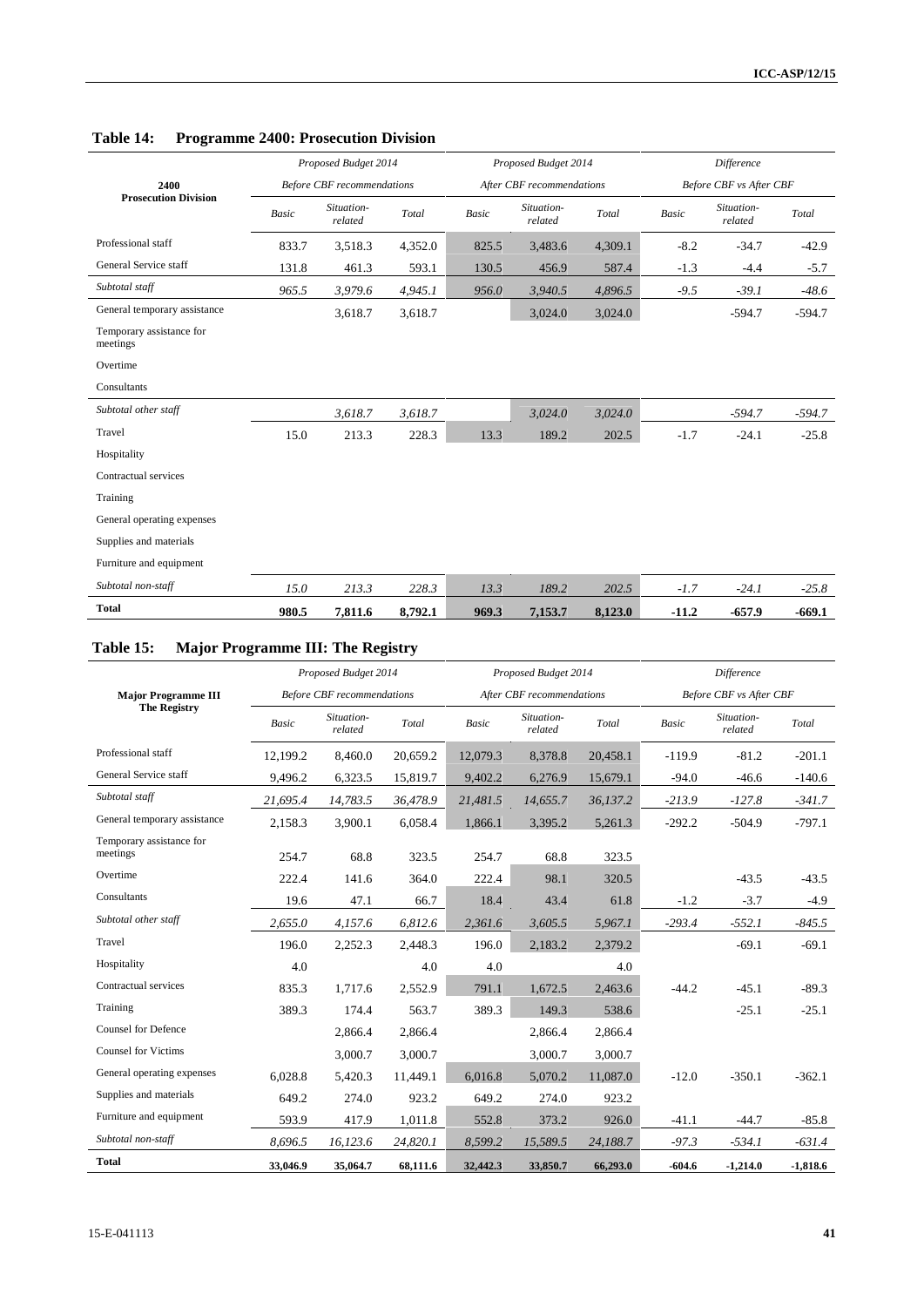|                                      |         | Proposed Budget 2014              |                                             |         | Proposed Budget 2014      |          | Difference   |                         |          |  |
|--------------------------------------|---------|-----------------------------------|---------------------------------------------|---------|---------------------------|----------|--------------|-------------------------|----------|--|
| 3100                                 |         | <b>Before CBF</b> recommendations |                                             |         | After CBF recommendations |          |              | Before CBF vs After CBF |          |  |
| <b>Office of the Registrar</b>       | Basic   | Situation-<br>related             | $\operatorname{\mathcal{T}\!\mathit{otal}}$ | Basic   | Situation-<br>related     | Total    | <b>Basic</b> | Situation-<br>related   | Total    |  |
| Professional staff                   | 2,588.7 | 1,623.4                           | 4,212.1                                     | 2,563.3 | 1,608.1                   | 4,171.4  | $-25.4$      | $-15.3$                 | $-40.7$  |  |
| General Service staff                | 2,676.0 | 2,091.0                           | 4,767.0                                     | 2,649.9 | 2,079.1                   | 4,729.0  | $-26.1$      | $-11.9$                 | $-38.0$  |  |
| Subtotal staff                       | 5,264.7 | 3,714.4                           | 8,979.1                                     | 5,213.2 | 3,687.2                   | 8,900.4  | $-51.5$      | $-27.2$                 | $-78.7$  |  |
| General temporary assistance         | 1,082.4 | 607.5                             | 1,689.9                                     | 1,082.4 | 587.1                     | 1,669.5  |              | $-20.4$                 | $-20.4$  |  |
| Temporary assistance for<br>meetings |         |                                   |                                             |         |                           |          |              |                         |          |  |
| Overtime                             | 124.4   | 50.3                              | 174.7                                       | 124.4   | 50.3                      | 174.7    |              |                         |          |  |
| Consultants                          |         |                                   |                                             |         |                           |          |              |                         |          |  |
| Subtotal other staff                 | 1.206.8 | 657.8                             | 1,864.6                                     | 1,206.8 | 637.4                     | 1,844.2  |              | $-20.4$                 | $-20.4$  |  |
| Travel                               | 37.5    | 637.5                             | 675.0                                       | 37.5    | 629.8                     | 667.3    |              | $-7.7$                  | $-7.7$   |  |
| Hospitality                          | 4.0     |                                   | 4.0                                         | 4.0     |                           | 4.0      |              |                         |          |  |
| Contractual services                 | 112.0   | 463.9                             | 575.9                                       | 107.0   | 418.8                     | 525.8    | $-5.0$       | $-45.1$                 | $-50.1$  |  |
| Training                             | 97.2    | 108.1                             | 205.3                                       | 97.2    | 108.1                     | 205.3    |              |                         |          |  |
| <b>Counsel for Defence</b>           |         | 2,866.4                           | 2,866.4                                     |         | 2,866.4                   | 2,866.4  |              |                         |          |  |
| <b>Counsel for Victims</b>           |         | 3,000.7                           | 3,000.7                                     |         | 3,000.7                   | 3,000.7  |              |                         |          |  |
| General operating expenses           | 165.0   | 563.5                             | 728.5                                       | 165.0   | 563.5                     | 728.5    |              |                         |          |  |
| Supplies and materials               | 63.3    | 159.8                             | 223.1                                       | 63.3    | 159.8                     | 223.1    |              |                         |          |  |
| Furniture and equipment              | 0.9     | 1.8                               | 2.7                                         | 0.9     | 1.8                       | 2.7      |              |                         |          |  |
| Subtotal non-staff                   | 479.9   | 7,801.7                           | 8,281.6                                     | 474.9   | 7,748.9                   | 8,223.8  | $-5.0$       | $-52.8$                 | $-57.8$  |  |
| <b>Total</b>                         | 6,951.4 | 12,173.9                          | 19,125.3                                    | 6,894.9 | 12,073.5                  | 18,968.4 | $-56.5$      | $-100.4$                | $-156.9$ |  |

## **Table 16: Programme 3100: Office of the Registrar**

# **Table 17: Sub-programme 3110: Immediate Office of the Registrar**

|                                        |              | Proposed Budget 2014              |         |              | Proposed Budget 2014      |         | Difference |                         |        |  |
|----------------------------------------|--------------|-----------------------------------|---------|--------------|---------------------------|---------|------------|-------------------------|--------|--|
| 3110<br><b>Immediate Office of the</b> |              | <b>Before CBF</b> recommendations |         |              | After CBF recommendations |         |            | Before CBF vs After CBF |        |  |
| Registrar                              | <b>Basic</b> | Situation-<br>related             | Total   | <b>Basic</b> | Situation-<br>related     | Total   | Basic      | Situation-<br>related   | Total  |  |
| Professional staff                     | 958.1        |                                   | 958.1   | 948.7        |                           | 948.7   | $-9.4$     |                         | $-9.4$ |  |
| General Service staff                  | 207.8        |                                   | 207.8   | 207.8        |                           | 207.8   |            |                         |        |  |
| Subtotal staff                         | 1,165.9      |                                   | 1,165.9 | 1,156.5      |                           | 1,156.5 | $-9.4$     |                         | $-9.4$ |  |
| General temporary assistance           |              |                                   |         |              |                           |         |            |                         |        |  |
| Temporary assistance for<br>meetings   |              |                                   |         |              |                           |         |            |                         |        |  |
| Overtime                               |              |                                   |         |              |                           |         |            |                         |        |  |
| Consultants                            |              |                                   |         |              |                           |         |            |                         |        |  |
| Subtotal other staff                   |              |                                   |         |              |                           |         |            |                         |        |  |
| Travel                                 | 21.4         | 32.5                              | 53.9    | 21.4         | 32.5                      | 53.9    |            |                         |        |  |
| Hospitality                            | 4.0          |                                   | 4.0     | 4.0          |                           | 4.0     |            |                         |        |  |
| Contractual services                   |              |                                   |         |              |                           |         |            |                         |        |  |
| Training                               |              |                                   |         |              |                           |         |            |                         |        |  |
| General operating expenses             |              |                                   |         |              |                           |         |            |                         |        |  |
| Supplies and materials                 |              |                                   |         |              |                           |         |            |                         |        |  |
| Furniture and equipment                |              |                                   |         |              |                           |         |            |                         |        |  |
| Subtotal non-staff                     | 25.4         | 32.5                              | 57.9    | 25.4         | 32.5                      | 57.9    |            |                         |        |  |
| <b>Total</b>                           | 1,191.3      | 32.5                              | 1,223.8 | 1,181.9      | 32.5                      | 1,214.4 | $-9.4$     |                         | $-9.4$ |  |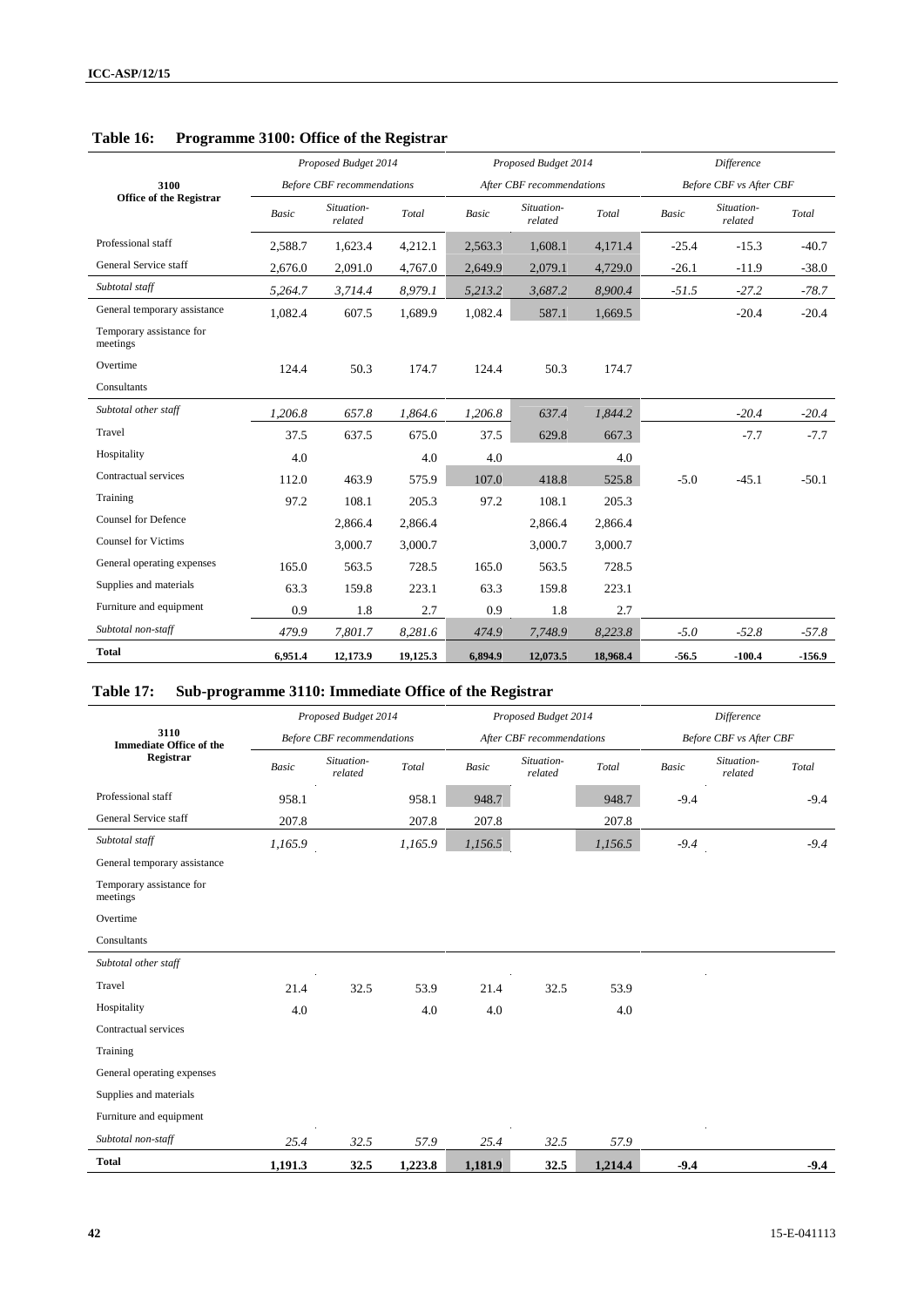|                                        |       | Proposed Budget 2014              |       |              | Proposed Budget 2014      |       | Difference |                         |        |
|----------------------------------------|-------|-----------------------------------|-------|--------------|---------------------------|-------|------------|-------------------------|--------|
| 3130<br><b>Legal Advisory Services</b> |       | <b>Before CBF</b> recommendations |       |              | After CBF recommendations |       |            | Before CBF vs After CBF |        |
| <b>Section</b>                         | Basic | Situation-<br>related             | Total | <b>Basic</b> | Situation-<br>related     | Total | Basic      | Situation-<br>related   | Total  |
| Professional staff                     | 592.7 |                                   | 592.7 | 586.9        |                           | 586.9 | $-5.8$     |                         | $-5.8$ |
| General Service staff                  | 128.9 |                                   | 128.9 | 127.7        |                           | 127.7 | $-1.2$     |                         | $-1.2$ |
| Subtotal staff                         | 721.6 |                                   | 721.6 | 714.6        |                           | 714.6 | $-7.0$     |                         | $-7.0$ |
| General temporary assistance           |       |                                   |       |              |                           |       |            |                         |        |
| Temporary assistance for<br>meetings   |       |                                   |       |              |                           |       |            |                         |        |
| Overtime                               |       |                                   |       |              |                           |       |            |                         |        |
| Consultants                            |       |                                   |       |              |                           |       |            |                         |        |
| Subtotal other staff                   |       |                                   |       |              |                           |       |            |                         |        |
| Travel                                 |       |                                   |       |              |                           |       |            |                         |        |
| Hospitality                            |       |                                   |       |              |                           |       |            |                         |        |
| Contractual services                   | 17.5  |                                   | 17.5  | 17.5         |                           | 17.5  |            |                         |        |
| Training                               |       |                                   |       |              |                           |       |            |                         |        |
| General operating expenses             |       |                                   |       |              |                           |       |            |                         |        |
| Supplies and materials                 |       |                                   |       |              |                           |       |            |                         |        |
| Furniture and equipment                |       |                                   |       |              |                           |       |            |                         |        |
| Subtotal non-staff                     | 17.5  |                                   | 17.5  | 17.5         |                           | 17.5  |            |                         |        |
| <b>Total</b>                           | 739.1 |                                   | 739.1 | 732.1        |                           | 732.1 | $-7.0$     |                         | $-7.0$ |

## **Table 18: Sub-programme 3130: Legal Advisory Services Section**

## **Table 19: Sub-programme 3140: Security and Safety Section**

|                                      |              | Proposed Budget 2014              |         |              | Proposed Budget 2014      |         | Difference |                         |         |  |
|--------------------------------------|--------------|-----------------------------------|---------|--------------|---------------------------|---------|------------|-------------------------|---------|--|
| 3140                                 |              | <b>Before CBF</b> recommendations |         |              | After CBF recommendations |         |            | Before CBF vs After CBF |         |  |
| <b>Security and Safety Section</b>   | <b>Basic</b> | Situation-<br>related             | Total   | <b>Basic</b> | Situation-<br>related     | Total   | Basic      | Situation-<br>related   | Total   |  |
| Professional staff                   | 592.7        | 557.2                             | 1,149.9 | 586.9        | 552.0                     | 1,138.9 | $-5.8$     | $-5.2$                  | $-11.0$ |  |
| General Service staff                | 2,208.4      | 1,423.2                           | 3,631.6 | 2,186.7      | 1,413.9                   | 3,600.6 | $-21.7$    | $-9.3$                  | $-31.0$ |  |
| Subtotal staff                       | 2,801.1      | 1,980.4                           | 4,781.5 | 2,773.6      | 1,965.9                   | 4,739.5 | $-27.5$    | $-14.5$                 | $-42.0$ |  |
| General temporary assistance         | 1,082.4      | 208.0                             | 1,290.4 | 1,082.4      | 206.1                     | 1,288.5 |            | $-1.9$                  | $-1.9$  |  |
| Temporary assistance for<br>meetings |              |                                   |         |              |                           |         |            |                         |         |  |
| Overtime                             | 124.4        | 50.3                              | 174.7   | 124.4        | 50.3                      | 174.7   |            |                         |         |  |
| Consultants                          |              |                                   |         |              |                           |         |            |                         |         |  |
| Subtotal other staff                 | 1.206.8      | 258.3                             | 1,465.1 | 1,206.8      | 256.4                     | 1,463.2 |            | $-1.9$                  | $-1.9$  |  |
| Travel                               | 9.5          | 390.5                             | 400.0   | 9.5          | 390.5                     | 400.0   |            |                         |         |  |
| Hospitality                          |              |                                   |         |              |                           |         |            |                         |         |  |
| Contractual services                 | 94.5         | 217.2                             | 311.7   | 89.5         | 217.2                     | 306.7   | $-5.0$     |                         | $-5.0$  |  |
| Training                             | 97.2         | 100.7                             | 197.9   | 97.2         | 100.7                     | 197.9   |            |                         |         |  |
| General operating expenses           | 165.0        | 120.6                             | 285.6   | 165.0        | 120.6                     | 285.6   |            |                         |         |  |
| Supplies and materials               | 63.3         | 16.2                              | 79.5    | 63.3         | 16.2                      | 79.5    |            |                         |         |  |
| Furniture and equipment              | 0.9          | 1.8                               | 2.7     | 0.9          | 1.8                       | 2.7     |            |                         |         |  |
| Subtotal non-staff                   | 430.4        | 847.0                             | 1,277.4 | 425.4        | 847.0                     | 1,272.4 | $-5.0$     |                         | $-5.0$  |  |
| <b>Total</b>                         | 4,438.3      | 3,085.7                           | 7,524.0 | 4,405.8      | 3,069.3                   | 7,475.1 | $-32.5$    | $-16.4$                 | $-48.9$ |  |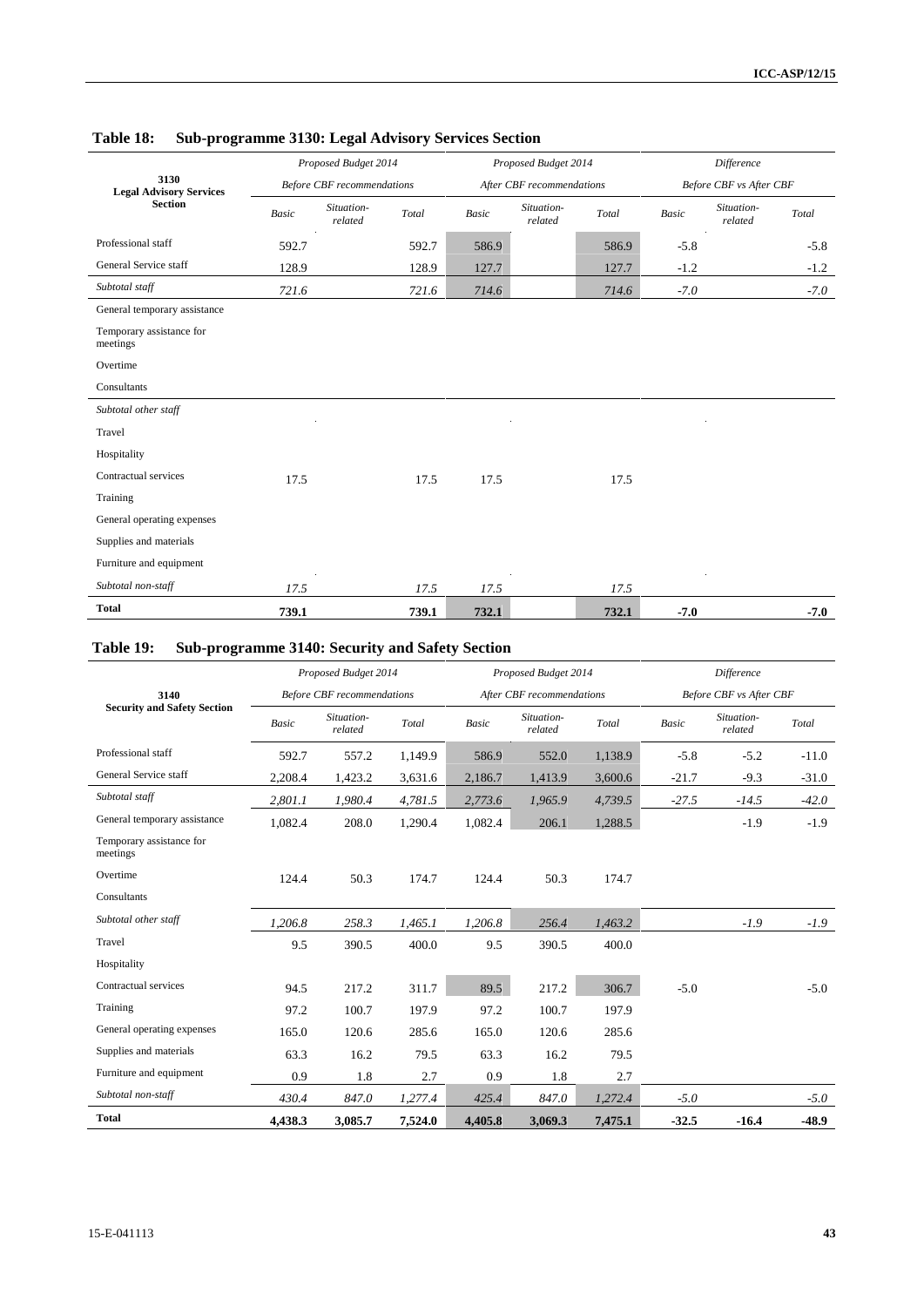|                                      |              | Proposed Budget 2014              |         |              | Proposed Budget 2014      |         |       | Difference              |         |
|--------------------------------------|--------------|-----------------------------------|---------|--------------|---------------------------|---------|-------|-------------------------|---------|
| 3180                                 |              | <b>Before CBF</b> recommendations |         |              | After CBF recommendations |         |       | Before CBF vs After CBF |         |
| <b>Field Operations Section</b>      | <b>Basic</b> | Situation-<br>related             | Total   | <b>Basic</b> | Situation-<br>related     | Total   | Basic | Situation-<br>related   | Total   |
| Professional staff                   |              | 854.3                             | 854.3   |              | 846.3                     | 846.3   |       | $-8.0$                  | $-8.0$  |
| General Service staff                |              | 603.3                             | 603.3   |              | 601.4                     | 601.4   |       | $-1.9$                  | $-1.9$  |
| Subtotal staff                       |              | 1,457.6                           | 1,457.6 |              | 1,447.7                   | 1,447.7 |       | $-9.9$                  | $-9.9$  |
| General temporary assistance         |              | 306.0                             | 306.0   |              | 303.9                     | 303.9   |       | $-2.1$                  | $-2.1$  |
| Temporary assistance for<br>meetings |              |                                   |         |              |                           |         |       |                         |         |
| Overtime                             |              |                                   |         |              |                           |         |       |                         |         |
| Consultants                          |              |                                   |         |              |                           |         |       |                         |         |
| Subtotal other staff                 |              | 306.0                             | 306.0   |              | 303.9                     | 303.9   |       | $-2.1$                  | $-2.1$  |
| Travel                               |              | 137.0                             | 137.0   |              | 137.0                     | 137.0   |       |                         |         |
| Hospitality                          |              |                                   |         |              |                           |         |       |                         |         |
| Contractual services                 |              | 246.7                             | 246.7   |              | 201.6                     | 201.6   |       | $-45.1$                 | $-45.1$ |
| Training                             |              | 7.4                               | 7.4     |              | 7.4                       | 7.4     |       |                         |         |
| General operating expenses           |              | 441.9                             | 441.9   |              | 441.9                     | 441.9   |       |                         |         |
| Supplies and materials               |              | 143.6                             | 143.6   |              | 143.6                     | 143.6   |       |                         |         |
| Furniture and equipment              |              |                                   |         |              |                           |         |       |                         |         |
| Subtotal non-staff                   |              | 976.6                             | 976.6   |              | 931.5                     | 931.5   |       | $-45.1$                 | $-45.1$ |
| <b>Total</b>                         |              | 2,740.2                           | 2,740.2 |              | 2,683.1                   | 2,683.1 |       | $-57.1$                 | $-57.1$ |

## **Table 20: Sub-programme 3180: Field Operations Section**

# **Table 21: Sub-programme 3190: Counsel Support Section**

|                                      |              | Proposed Budget 2014              |         |       | Proposed Budget 2014      |         | <b>Difference</b> |                         |         |  |
|--------------------------------------|--------------|-----------------------------------|---------|-------|---------------------------|---------|-------------------|-------------------------|---------|--|
| 3190                                 |              | <b>Before CBF</b> recommendations |         |       | After CBF recommendations |         |                   | Before CBF vs After CBF |         |  |
| <b>Counsel Support Section</b>       | <b>Basic</b> | Situation-<br>related             | Total   | Basic | Situation-<br>related     | Total   | Basic             | Situation-<br>related   | Total   |  |
| Professional staff                   | 445.2        | 211.9                             | 657.1   | 440.8 | 209.8                     | 650.6   | $-4.4$            | $-2.1$                  | $-6.5$  |  |
| General Service staff                | 128.9        | 64.5                              | 193.4   | 127.7 | 63.8                      | 191.5   | $-1.2$            | $-0.7$                  | $-1.9$  |  |
| Subtotal staff                       | 574.1        | 276.4                             | 850.5   | 568.5 | 273.6                     | 842.1   | $-5.6$            | $-2.8$                  | $-8.4$  |  |
| General temporary assistance         |              | 93.5                              | 93.5    |       | 77.1                      | 77.1    |                   | $-16.4$                 | $-16.4$ |  |
| Temporary assistance for<br>meetings |              |                                   |         |       |                           |         |                   |                         |         |  |
| Overtime                             |              |                                   |         |       |                           |         |                   |                         |         |  |
| Consultants                          |              |                                   |         |       |                           |         |                   |                         |         |  |
| Subtotal other staff                 |              | 93.5                              | 93.5    |       | 77.1                      | 77.1    |                   | $-16.4$                 | $-16.4$ |  |
| Travel                               | 6.6          | 77.5                              | 84.1    | 6.6   | 69.8                      | 76.4    |                   | $-7.7$                  | $-7.7$  |  |
| Hospitality                          |              |                                   |         |       |                           |         |                   |                         |         |  |
| Contractual services                 |              |                                   |         |       |                           |         |                   |                         |         |  |
| Training                             |              |                                   |         |       |                           |         |                   |                         |         |  |
| <b>Counsel for Defence</b>           |              | 2,866.4                           | 2,866.4 |       | 2,866.4                   | 2,866.4 |                   |                         |         |  |
| <b>Counsel for Victims</b>           |              | 3,000.7                           | 3,000.7 |       | 3,000.7                   | 3,000.7 |                   |                         |         |  |
| General operating expenses           |              | 1.0                               | 1.0     |       | 1.0                       | 1.0     |                   |                         |         |  |
| Supplies and materials               |              |                                   |         |       |                           |         |                   |                         |         |  |
| Furniture and equipment              |              |                                   |         |       |                           |         |                   |                         |         |  |
| Subtotal non-staff                   | 6.6          | 5,945.6                           | 5,952.2 | 6.6   | 5,937.9                   | 5,944.5 |                   | $-7.7$                  | $-7.7$  |  |
| <b>Total</b>                         | 580.7        | 6,315.5                           | 6,896.2 | 575.1 | 6,288.6                   | 6,863.7 | $-5.6$            | $-26.9$                 | $-32.5$ |  |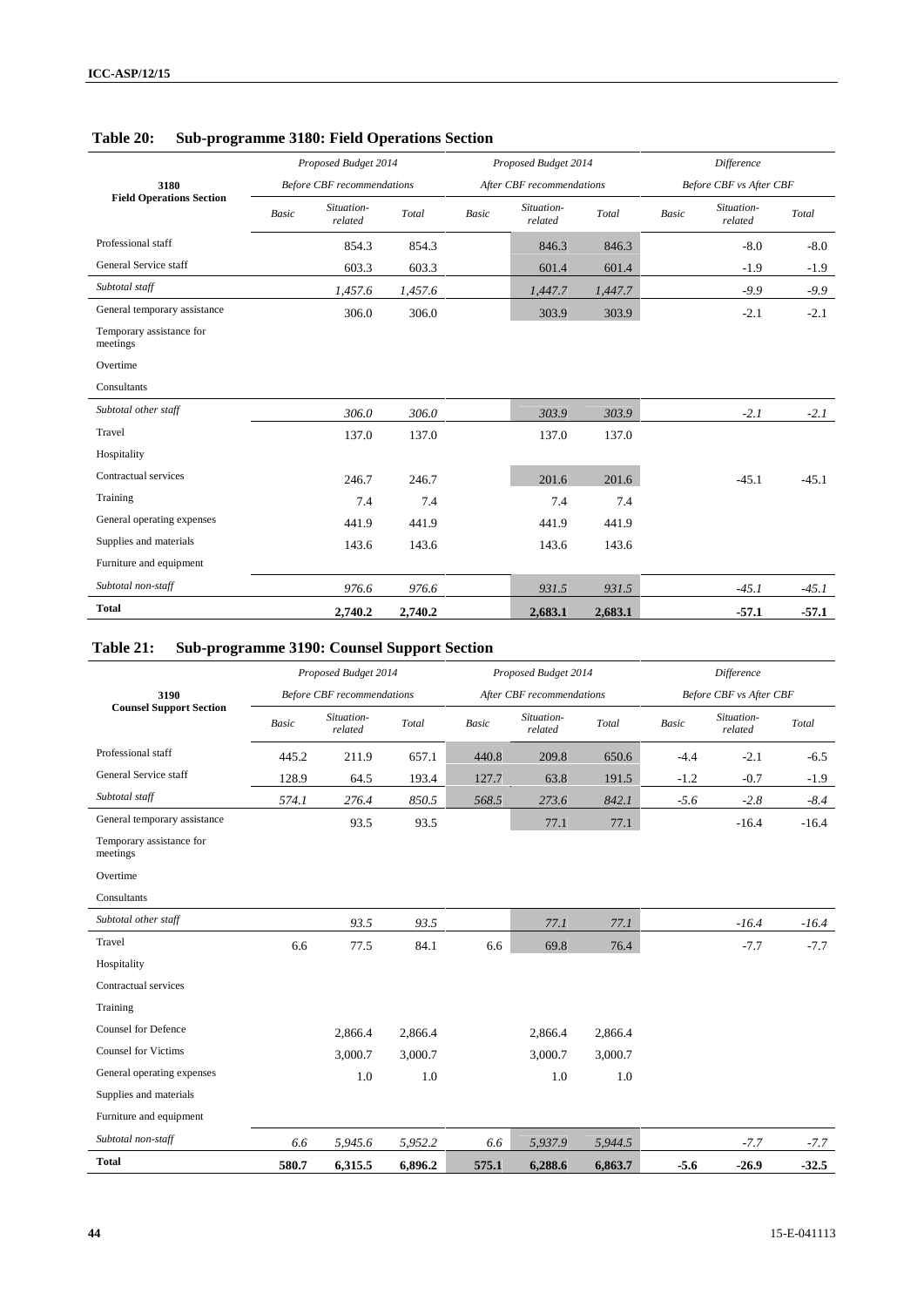|                                      |              | Proposed Budget 2014              |          |              | Proposed Budget 2014      |          | <b>Difference</b> |                                |          |  |
|--------------------------------------|--------------|-----------------------------------|----------|--------------|---------------------------|----------|-------------------|--------------------------------|----------|--|
| 3200<br><b>Common Administrative</b> |              | <b>Before CBF</b> recommendations |          |              | After CBF recommendations |          |                   | <b>Before CBF</b> vs After CBF |          |  |
| <b>Services Division</b>             | <b>Basic</b> | Situation-<br>related             | Total    | <b>Basic</b> | Situation-<br>related     | Total    | Basic             | Situation-<br>related          | Total    |  |
| Professional staff                   | 3,637.5      | 567.0                             | 4,204.5  | 3,601.7      | 561.4                     | 4,163.1  | $-35.8$           | $-5.6$                         | $-41.4$  |  |
| General Service staff                | 5,385.2      | 1,534.3                           | 6,919.5  | 5,332.0      | 1,519.4                   | 6,851.4  | $-53.2$           | $-14.9$                        | $-68.1$  |  |
| Subtotal staff                       | 9,022.7      | 2,101.3                           | 11,124.0 | 8,933.7      | 2,080.8                   | 11,014.5 | $-89.0$           | $-20.5$                        | $-109.5$ |  |
| General temporary assistance         | 812.3        | 330.0                             | 1,142.3  | 522.7        | 294.7                     | 817.4    | $-289.6$          | $-35.3$                        | $-324.9$ |  |
| Temporary assistance for<br>meetings | 20.0         |                                   | 20.0     | 20.0         |                           | 20.0     |                   |                                |          |  |
| Overtime                             | 98.0         | 32.8                              | 130.8    | 98.0         | 32.8                      | 130.8    |                   |                                |          |  |
| Consultants                          | 14.6         |                                   | 14.6     | 14.6         |                           | 14.6     |                   |                                |          |  |
| Subtotal other staff                 | 944.9        | 362.8                             | 1,307.7  | 655.3        | 327.5                     | 982.8    | $-289.6$          | $-35.3$                        | $-324.9$ |  |
| Travel                               | 74.9         | 65.0                              | 139.9    | 74.9         | 65.0                      | 139.9    |                   |                                |          |  |
| Hospitality                          |              |                                   |          |              |                           |          |                   |                                |          |  |
| Contractual services                 | 396.8        | 187.0                             | 583.8    | 357.6        | 187.0                     | 544.6    | $-39.2$           |                                | $-39.2$  |  |
| Training                             | 247.2        |                                   | 247.2    | 247.2        |                           | 247.2    |                   |                                |          |  |
| General operating expenses           | 4,410.9      | 1,698.7                           | 6,109.6  | 4,398.9      | 1,680.7                   | 6,079.6  | $-12.0$           | $-18.0$                        | $-30.0$  |  |
| Supplies and materials               | 431.7        |                                   | 431.7    | 431.7        |                           | 431.7    |                   |                                |          |  |
| Furniture and equipment              | 593.0        | 416.1                             | 1,009.1  | 551.9        | 371.4                     | 923.3    | $-41.1$           | $-44.7$                        | $-85.8$  |  |
| Subtotal non-staff                   | 6.154.5      | 2.366.8                           | 8,521.3  | 6,062.2      | 2,304.1                   | 8,366.3  | $-92.3$           | $-62.7$                        | $-155.0$ |  |
| <b>Total</b>                         | 16,122.1     | 4,830.9                           | 20,953.0 | 15,651.2     | 4,712.4                   | 20,363.6 | $-470.9$          | $-118.5$                       | -589.4   |  |

**Table 22: Programme 3200: Common Administrative Services Division**

# **Table 23: Sub-programme 3210: Office of the Director CASD**

|                                      |       | Proposed Budget 2014              |       |              | Proposed Budget 2014      |       |        | Difference                     |        |
|--------------------------------------|-------|-----------------------------------|-------|--------------|---------------------------|-------|--------|--------------------------------|--------|
| 3210                                 |       | <b>Before CBF</b> recommendations |       |              | After CBF recommendations |       |        | Before CBF vs After CBF        |        |
| <b>Office of the Director CASD</b>   | Basic | Situation-<br>related             | Total | <b>Basic</b> | Situation-<br>related     | Total | Basic  | Situation-<br>Total<br>related |        |
| Professional staff                   | 379.0 |                                   | 379.0 | 375.2        |                           | 375.2 | $-3.8$ |                                | $-3.8$ |
| General Service staff                | 64.5  |                                   | 64.5  | 63.8         |                           | 63.8  | $-0.7$ |                                | $-0.7$ |
| Subtotal staff                       | 443.5 |                                   | 443.5 | 439.0        |                           | 439.0 | $-4.5$ |                                | $-4.5$ |
| General temporary assistance         |       |                                   |       |              |                           |       |        |                                |        |
| Temporary assistance for<br>meetings |       |                                   |       |              |                           |       |        |                                |        |
| Overtime                             |       |                                   |       |              |                           |       |        |                                |        |
| Consultants                          |       |                                   |       |              |                           |       |        |                                |        |
| Subtotal other staff                 |       |                                   |       |              |                           |       |        |                                |        |
| Travel                               | 19.7  |                                   | 19.7  | 19.7         |                           | 19.7  |        |                                |        |
| Hospitality                          |       |                                   |       |              |                           |       |        |                                |        |
| Contractual services                 |       |                                   |       |              |                           |       |        |                                |        |
| Training                             |       |                                   |       |              |                           |       |        |                                |        |
| General operating expenses           |       |                                   |       |              |                           |       |        |                                |        |
| Supplies and materials               |       |                                   |       |              |                           |       |        |                                |        |
| Furniture and equipment              |       |                                   |       |              |                           |       |        |                                |        |
| Subtotal non-staff                   | 19.7  |                                   | 19.7  | 19.7         |                           | 19.7  |        |                                |        |
| <b>Total</b>                         | 463.2 |                                   | 463.2 | 458.7        |                           | 458.7 | $-4.5$ |                                | $-4.5$ |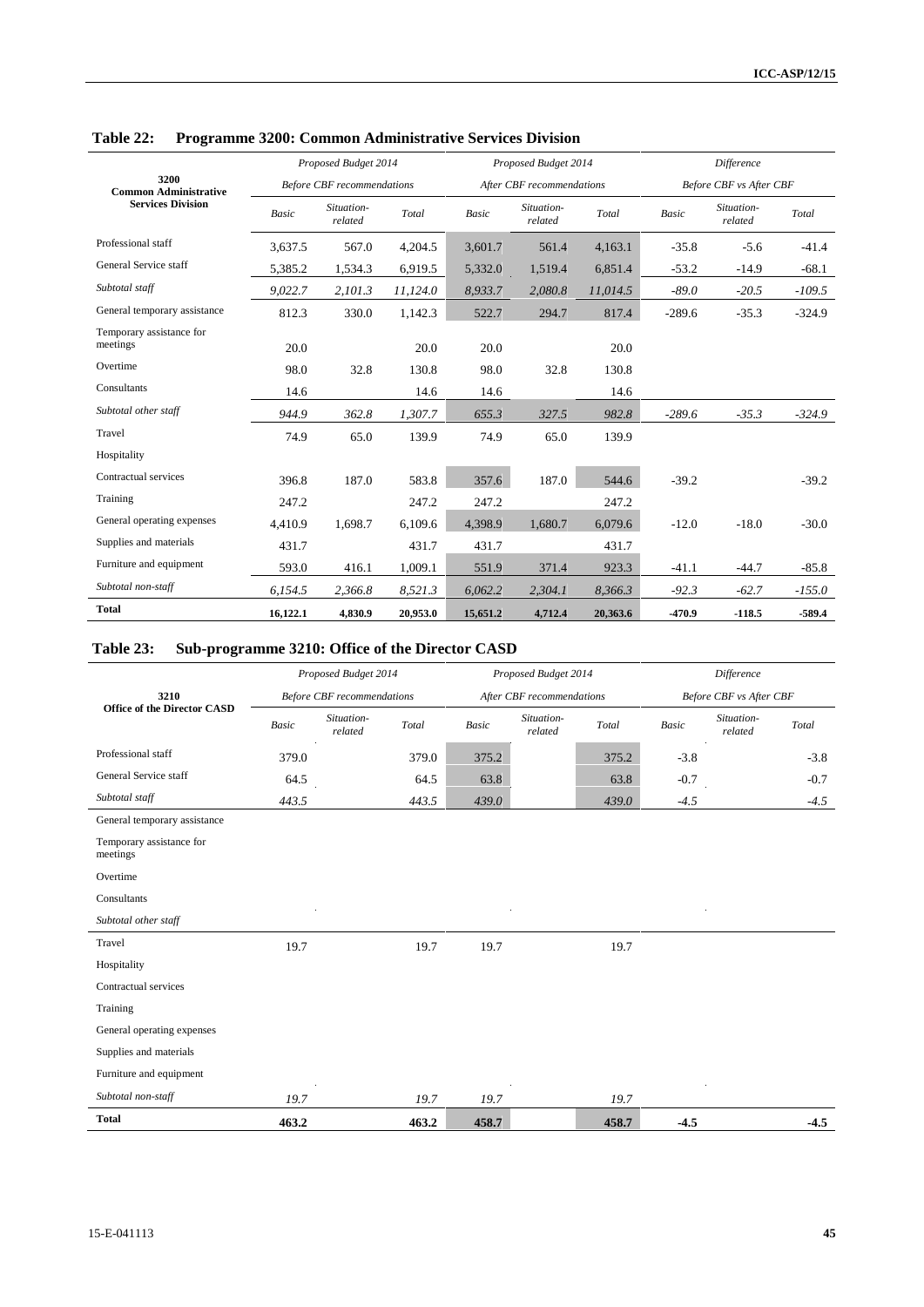|                                      |         | Proposed Budget 2014              |                                             |              | Proposed Budget 2014      |         | <b>Difference</b> |                                |         |  |
|--------------------------------------|---------|-----------------------------------|---------------------------------------------|--------------|---------------------------|---------|-------------------|--------------------------------|---------|--|
| 3220                                 |         | <b>Before CBF</b> recommendations |                                             |              | After CBF recommendations |         |                   | <b>Before CBF</b> vs After CBF |         |  |
| <b>Human Resources Section</b>       | Basic   | Situation-<br>related             | $\operatorname{\mathcal{T}\!\mathit{otal}}$ | <b>Basic</b> | Situation-<br>related     | Total   | <b>Basic</b>      | Situation-<br>related          | Total   |  |
| Professional staff                   | 800.4   |                                   | 800.4                                       | 792.5        |                           | 792.5   | $-7.9$            |                                | $-7.9$  |  |
| General Service staff                | 806.5   | 193.4                             | 999.9                                       | 798.5        | 191.5                     | 990.0   | $-8.0$            | $-1.9$                         | $-9.9$  |  |
| Subtotal staff                       | 1,606.9 | 193.4                             | 1,800.3                                     | 1,591.0      | 191.5                     | 1,782.5 | $-15.9$           | $-1.9$                         | $-17.8$ |  |
| General temporary assistance         | 322.2   |                                   | 322.2                                       | 319.1        |                           | 319.1   | $-3.1$            |                                | $-3.1$  |  |
| Temporary assistance for<br>meetings |         |                                   |                                             |              |                           |         |                   |                                |         |  |
| Overtime                             |         |                                   |                                             |              |                           |         |                   |                                |         |  |
| Consultants                          | 14.6    |                                   | 14.6                                        | 14.6         |                           | 14.6    |                   |                                |         |  |
| Subtotal other staff                 | 336.8   |                                   | 336.8                                       | 333.7        |                           | 333.7   | $-3.1$            |                                | $-3.1$  |  |
| Travel                               | 6.0     | 11.0                              | 17.0                                        | 6.0          | 11.0                      | 17.0    |                   |                                |         |  |
| Hospitality                          |         |                                   |                                             |              |                           |         |                   |                                |         |  |
| Contractual services                 | 16.7    |                                   | 16.7                                        | 16.7         |                           | 16.7    |                   |                                |         |  |
| Training                             | 160.0   |                                   | 160.0                                       | 160.0        |                           | 160.0   |                   |                                |         |  |
| General operating expenses           |         |                                   |                                             |              |                           |         |                   |                                |         |  |
| Supplies and materials               | 45.2    |                                   | 45.2                                        | 45.2         |                           | 45.2    |                   |                                |         |  |
| Furniture and equipment              |         |                                   |                                             |              |                           |         |                   |                                |         |  |
| Subtotal non-staff                   | 227.9   | 11.0                              | 238.9                                       | 227.9        | 11.0                      | 238.9   |                   |                                |         |  |
| <b>Total</b>                         | 2,171.6 | 204.4                             | 2,376.0                                     | 2,152.6      | 202.5                     | 2,355.1 | $-19.0$           | $-1.9$                         | $-20.9$ |  |

**Table 24: Sub-programme 3220: Human Resources Section**

## **Table 25: Sub-programme 3240: Budget and Finance Section**

|                                      |                          |                                   | Proposed Budget 2014 |         |         | Proposed Budget 2014      |              |         | Difference   |                                |              |          |
|--------------------------------------|--------------------------|-----------------------------------|----------------------|---------|---------|---------------------------|--------------|---------|--------------|--------------------------------|--------------|----------|
| 3240<br><b>Budget and Finance</b>    |                          | <b>Before CBF</b> recommendations |                      |         |         | After CBF recommendations |              |         |              | <b>Before CBF</b> vs After CBF |              |          |
| <b>Section</b>                       | <b>Basic</b>             | Situation-<br>related             | <b>IPSAS</b>         | Total   | Basic   | Situation-<br>related     | <b>IPSAS</b> | Total   | <b>Basic</b> | Situation-<br>related          | <b>IPSAS</b> | Total    |
| Professional staff                   | 756.7                    |                                   |                      | 756.7   | 749.3   |                           |              | 749.3   | $-7.4$       |                                |              | $-7.4$   |
| General Service staff                | 773.7                    | 338.8                             |                      | 1,112.5 | 766.0   | 335.4                     |              | 1,101.4 | $-7.7$       | $-3.4$                         |              | $-11.1$  |
| Subtotal staff                       | 1,530.<br>$\overline{4}$ | 338.8                             |                      | 1,869.2 | 1,515.3 | 335.4                     |              | 1,850.7 | $-15.1$      | $-3.4$                         |              | $-18.5$  |
| General temporary<br>assistance      | 170.0                    |                                   | 248.5                | 418.5   | 132.7   |                           |              | 132.7   | $-37.3$      |                                | $-248.5$     | $-285.8$ |
| Temporary assistance<br>for meetings |                          |                                   |                      |         |         |                           |              |         |              |                                |              |          |
| Overtime                             | 8.0                      |                                   |                      | 8.0     | 8.0     |                           |              | 8.0     |              |                                |              |          |
| Consultants                          |                          |                                   |                      |         |         |                           |              |         |              |                                |              |          |
| Subtotal other staff                 | 178.0                    |                                   | 248.5                | 426.5   | 140.7   |                           |              | 140.7   | $-37.3$      |                                | $-248.5$     | $-285.8$ |
| Travel                               | 10.2                     |                                   | 10.0                 | 20.2    | 10.2    |                           | 10.0         | 20.2    |              |                                |              |          |
| Hospitality                          |                          |                                   |                      |         |         |                           |              |         |              |                                |              |          |
| Contractual services                 | 86.1                     |                                   | 56.8                 | 142.9   | 88.4    |                           | 15.3         | 103.7   | 2.3          |                                | $-41.5$      | $-39.2$  |
| Training                             |                          |                                   | 30.0                 | 30.0    |         |                           | 30.0         | 30.0    |              |                                |              |          |
| General operating<br>expenses        | 43.2                     |                                   |                      | 43.2    | 43.2    |                           |              | 43.2    |              |                                |              |          |
| Supplies and materials               |                          |                                   |                      |         |         |                           |              |         |              |                                |              |          |
| Furniture and<br>equipment           |                          |                                   |                      |         |         |                           |              |         |              |                                |              |          |
| Subtotal non-staff                   | 139.5                    |                                   | 96.8                 | 236.3   | 141.8   |                           | 55.3         | 197.1   | 2.3          |                                | $-41.5$      | $-39.2$  |
| <b>Total</b>                         | 1,847.9                  | 338.8                             | 345.3                | 2,532.0 | 1,797.8 | 335.4                     | 55.3         | 2,188.5 | $-50.1$      | $-3.4$                         | $-290.0$     | $-343.5$ |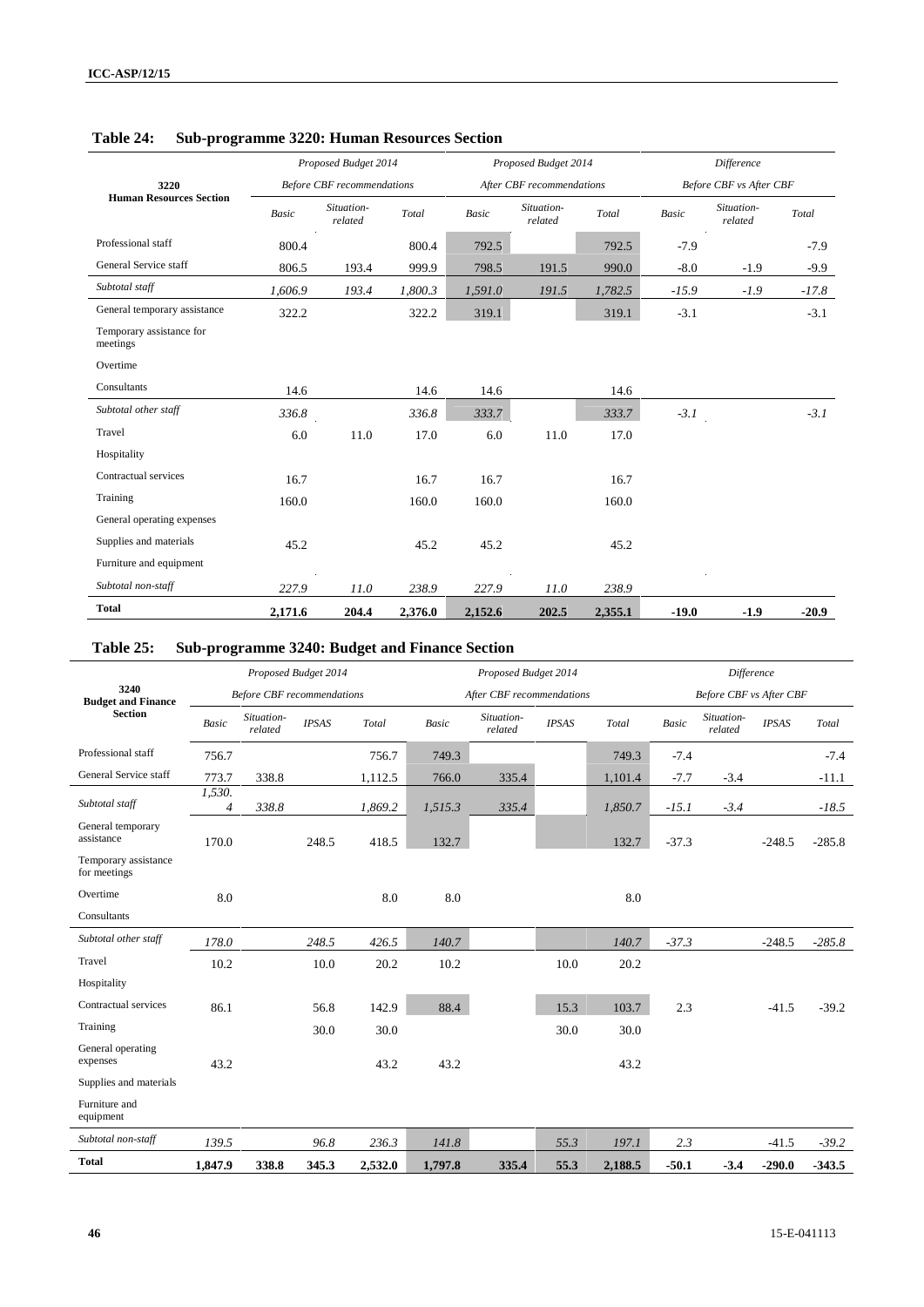|                                      |              | Proposed Budget 2014              |         |              | Proposed Budget 2014      |         |         | <b>Difference</b>              |
|--------------------------------------|--------------|-----------------------------------|---------|--------------|---------------------------|---------|---------|--------------------------------|
| 3250                                 |              | <b>Before CBF</b> recommendations |         |              | After CBF recommendations |         |         | <b>Before CBF vs After CBF</b> |
| <b>General Services Section</b>      | <b>Basic</b> | Situation-<br>related             | Total   | <b>Basic</b> | Situation-<br>related     | Total   | Basic   | Situation-<br>Total<br>related |
| Professional staff                   | 568.8        |                                   | 568.8   | 563.2        |                           | 563.2   | $-5.6$  | $-5.6$                         |
| General Service staff                | 2,370.2      |                                   | 2,370.2 | 2,346.9      |                           | 2,346.9 | $-23.3$ | $-23.3$                        |
| Subtotal staff                       | 2,939.0      |                                   | 2,939.0 | 2,910.1      |                           | 2,910.1 | $-28.9$ | $-28.9$                        |
| General temporary assistance         | 71.6         |                                   | 71.6    | 70.9         |                           | 70.9    | $-0.7$  | $-0.7$                         |
| Temporary assistance for<br>meetings |              |                                   |         |              |                           |         |         |                                |
| Overtime                             | 55.0         | 32.8                              | 87.8    | 55.0         | 32.8                      | 87.8    |         |                                |
| Consultants                          |              |                                   |         |              |                           |         |         |                                |
| Subtotal other staff                 | 126.6        | 32.8                              | 159.4   | 125.9        | 32.8                      | 158.7   | $-0.7$  | $-0.7$                         |
| Travel                               | 3.1          | 11.7                              | 14.8    | 3.1          | 11.7                      | 14.8    |         |                                |
| Hospitality                          |              |                                   |         |              |                           |         |         |                                |
| Contractual services                 | 42.0         |                                   | 42.0    | 42.0         |                           | 42.0    |         |                                |
| Training                             | 16.3         |                                   | 16.3    | 16.3         |                           | 16.3    |         |                                |
| General operating expenses           | 2,281.9      | 44.1                              | 2,326.0 | 2,281.9      | 44.1                      | 2,326.0 |         |                                |
| Supplies and materials               | 201.5        |                                   | 201.5   | 201.5        |                           | 201.5   |         |                                |
| Furniture and equipment              | 68.0         |                                   | 68.0    | 68.0         |                           | 68.0    |         |                                |
| Subtotal non-staff                   | 2,612.8      | 55.8                              | 2,668.6 | 2,612.8      | 55.8                      | 2,668.6 |         |                                |
| <b>Total</b>                         | 5,678.4      | 88.6                              | 5,767.0 | 5,648.8      | 88.6                      | 5,737.4 | $-29.6$ | $-29.6$                        |

## **Table 26: Sub-programme 3250: General Services Section**

## **Table 27: Sub-programme 3260: Information and Communication Technologies Section**

| 3260                                                |         | Proposed Budget 2014              |         |         | Proposed Budget 2014      |         |         | Difference                     |          |
|-----------------------------------------------------|---------|-----------------------------------|---------|---------|---------------------------|---------|---------|--------------------------------|----------|
| <b>Information and</b>                              |         | <b>Before CBF</b> recommendations |         |         | After CBF recommendations |         |         | <b>Before CBF</b> vs After CBF |          |
| <b>Communication Technologies</b><br><b>Section</b> | Basic   | Situation-<br>related             | Total   | Basic   | Situation-<br>related     | Total   | Basic   | Situation-<br>related          | Total    |
| Professional staff                                  | 1,132.6 | 567.0                             | 1,699.6 | 1,121.5 | 561.4                     | 1,682.9 | $-11.1$ | $-5.6$                         | $-16.7$  |
| General Service staff                               | 1,370.3 | 1,002.1                           | 2,372.4 | 1,356.8 | 992.5                     | 2,349.3 | $-13.5$ | $-9.6$                         | $-23.1$  |
| Subtotal staff                                      | 2,502.9 | 1,569.1                           | 4,072.0 | 2,478.3 | 1,553.9                   | 4,032.2 | $-24.6$ | $-15.2$                        | $-39.8$  |
| General temporary assistance                        |         | 330.0                             | 330.0   |         | 294.7                     | 294.7   |         | $-35.3$                        | $-35.3$  |
| Temporary assistance for<br>meetings                | 20.0    |                                   | 20.0    | 20.0    |                           | 20.0    |         |                                |          |
| Overtime                                            | 35.0    |                                   | 35.0    | 35.0    |                           | 35.0    |         |                                |          |
| Consultants                                         |         |                                   |         |         |                           |         |         |                                |          |
| Subtotal other staff                                | 55.0    | 330.0                             | 385.0   | 55.0    | 294.7                     | 349.7   |         | $-35.3$                        | $-35.3$  |
| Travel                                              | 25.9    | 42.3                              | 68.2    | 25.9    | 42.3                      | 68.2    |         |                                |          |
| Hospitality                                         |         |                                   |         |         |                           |         |         |                                |          |
| Contractual services                                | 195.2   | 187.0                             | 382.2   | 195.2   | 187.0                     | 382.2   |         |                                |          |
| Training                                            | 40.9    |                                   | 40.9    | 40.9    |                           | 40.9    |         |                                |          |
| General operating expenses                          | 2,085.8 | 1,654.6                           | 3,740.4 | 2,073.8 | 1,636.6                   | 3,710.4 | $-12.0$ | $-18.0$                        | $-30.0$  |
| Supplies and materials                              | 185.0   |                                   | 185.0   | 185.0   |                           | 185.0   |         |                                |          |
| Furniture and equipment                             | 525.0   | 416.1                             | 941.1   | 483.9   | 371.4                     | 855.3   | $-41.1$ | $-44.7$                        | $-85.8$  |
| Subtotal non-staff                                  | 3,057.8 | 2,300.0                           | 5,357.8 | 3,004.7 | 2,237.3                   | 5,242.0 | $-53.1$ | $-62.7$                        | $-115.8$ |
| <b>Total</b>                                        | 5,615.7 | 4,199.1                           | 9,814.8 | 5,538.0 | 4,085.9                   | 9,623.9 | $-77.7$ | $-113.2$                       | $-190.9$ |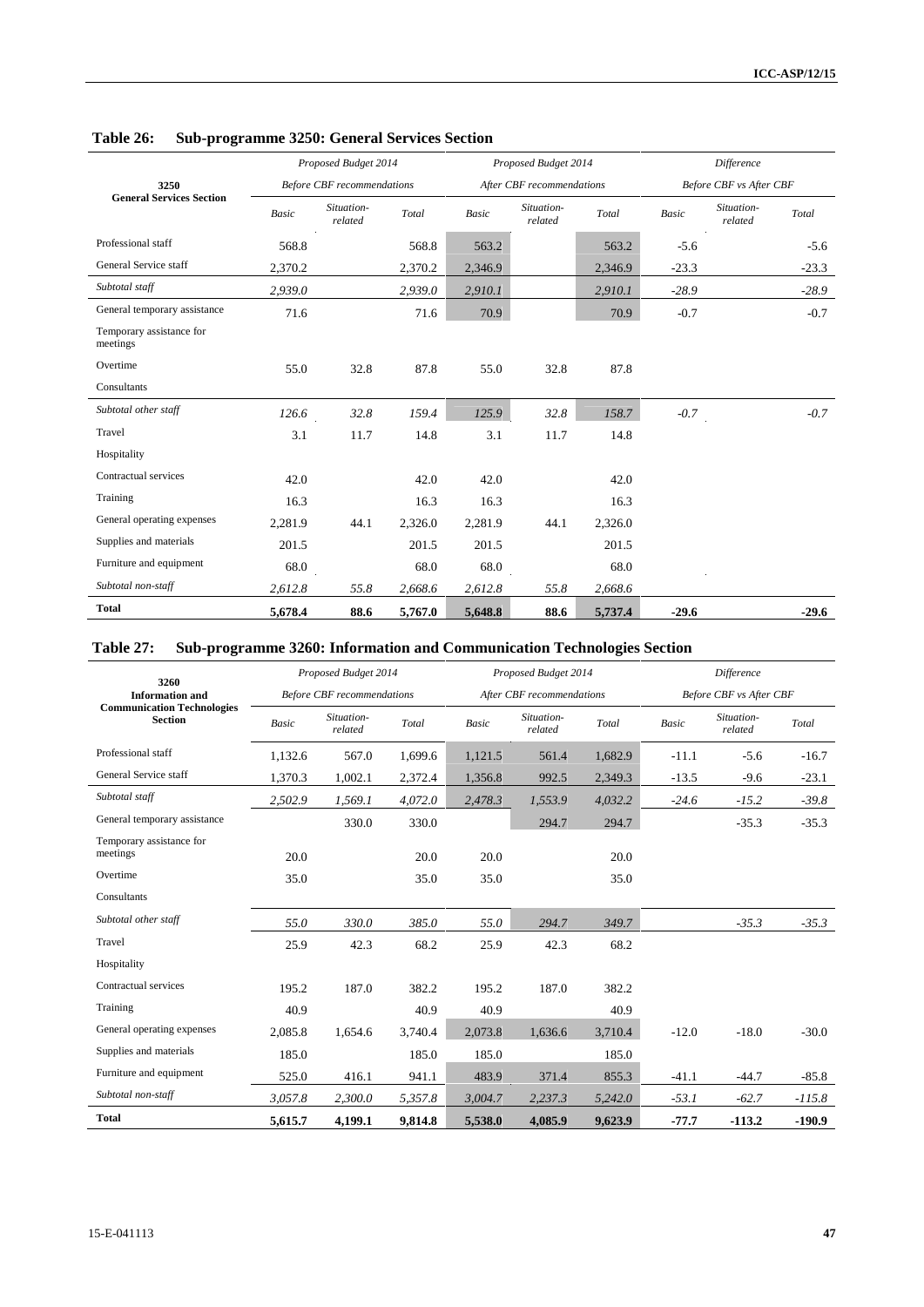|                                      |              | Proposed Budget 2014              |          |         | Proposed Budget 2014      |          | <b>Difference</b> |                                |            |  |
|--------------------------------------|--------------|-----------------------------------|----------|---------|---------------------------|----------|-------------------|--------------------------------|------------|--|
| 3300                                 |              | <b>Before CBF</b> recommendations |          |         | After CBF recommendations |          |                   | <b>Before CBF</b> vs After CBF |            |  |
| <b>Division of Court Services</b>    | <b>Basic</b> | Situation-<br>related             | Total    | Basic   | Situation-<br>related     | Total    | <b>Basic</b>      | Situation-<br>related          | Total      |  |
| Professional staff                   | 4,130.4      | 4,889.9                           | 9,020.3  | 4,089.9 | 4,842.6                   | 8,932.5  | $-40.5$           | $-47.3$                        | $-87.8$    |  |
| General Service staff                | 644.8        | 2,458.7                           | 3,103.5  | 638.2   | 2,438.9                   | 3,077.1  | $-6.6$            | $-19.8$                        | $-26.4$    |  |
| Subtotal staff                       | 4,775.2      | 7,348.6                           | 12,123.8 | 4,728.1 | 7,281.5                   | 12,009.6 | $-47.1$           | $-67.1$                        | $-114.2$   |  |
| General temporary assistance         |              | 2,775.6                           | 2,775.6  |         | 2,328.3                   | 2,328.3  |                   | $-447.3$                       | $-447.3$   |  |
| Temporary assistance for<br>meetings | 234.7        | 68.8                              | 303.5    | 234.7   | 68.8                      | 303.5    |                   |                                |            |  |
| Overtime                             |              | 58.5                              | 58.5     |         | 15.0                      | 15.0     |                   | $-43.5$                        | $-43.5$    |  |
| Consultants                          | 5.0          | 47.1                              | 52.1     | 3.8     | 43.4                      | 47.2     | $-1.2$            | $-3.7$                         | $-4.9$     |  |
| Subtotal other staff                 | 239.7        | 2,950.0                           | 3,189.7  | 238.5   | 2,455.5                   | 2.694.0  | $-1.2$            | $-494.5$                       | $-495.7$   |  |
| Travel                               | 55.6         | 1,357.4                           | 1,413.0  | 55.6    | 1,296.0                   | 1,351.6  |                   | $-61.4$                        | $-61.4$    |  |
| Hospitality                          |              |                                   |          |         |                           |          |                   |                                |            |  |
| Contractual services                 | 55.0         | 290.1                             | 345.1    | 55.0    | 290.1                     | 345.1    |                   |                                |            |  |
| Training                             | 16.1         | 64.1                              | 80.2     | 16.1    | 39.0                      | 55.1     |                   | $-25.1$                        | $-25.1$    |  |
| General operating expenses           | 1.385.9      | 3.135.6                           | 4,521.5  | 1.385.9 | 2.803.5                   | 4.189.4  |                   | $-332.1$                       | $-332.1$   |  |
| Supplies and materials               | 29.2         | 114.2                             | 143.4    | 29.2    | 114.2                     | 143.4    |                   |                                |            |  |
| Furniture and equipment              |              |                                   |          |         |                           |          |                   |                                |            |  |
| Subtotal non-staff                   | 1,541.8      | 4,961.4                           | 6,503.2  | 1,541.8 | 4,542.8                   | 6,084.6  |                   | $-418.6$                       | $-418.6$   |  |
| <b>Total</b>                         | 6.556.7      | 15,260.0                          | 21,816.7 | 6.508.4 | 14,279.8                  | 20,788.2 | $-48.3$           | $-980.2$                       | $-1,028.5$ |  |

## **Table 28: Programme 3300: Division of Court Services**

# **Table 29: Sub-programme 3310: Office of the Director DCS**

|                                      |       | Proposed Budget 2014              |       |              | Proposed Budget 2014      |       |              | Difference                     |         |
|--------------------------------------|-------|-----------------------------------|-------|--------------|---------------------------|-------|--------------|--------------------------------|---------|
| 3310                                 |       | <b>Before CBF</b> recommendations |       |              | After CBF recommendations |       |              | <b>Before CBF</b> vs After CBF |         |
| <b>Office of the Director DCS</b>    | Basic | Situation-<br>related             | Total | <b>Basic</b> | Situation-<br>related     | Total | <b>Basic</b> | Situation-<br>related          | Total   |
| Professional staff                   | 171.3 | 291.8                             | 463.1 | 169.6        | 288.9                     | 458.5 | $-1.7$       | $-2.9$                         | $-4.6$  |
| General Service staff                | 64.5  |                                   | 64.5  | 63.8         |                           | 63.8  | $-0.7$       |                                | $-0.7$  |
| Subtotal staff                       | 235.8 | 291.8                             | 527.6 | 233.4        | 288.9                     | 522.3 | $-2.4$       | $-2.9$                         | $-5.3$  |
| General temporary assistance         |       |                                   |       |              |                           |       |              |                                |         |
| Temporary assistance for<br>meetings |       |                                   |       |              |                           |       |              |                                |         |
| Overtime                             |       |                                   |       |              |                           |       |              |                                |         |
| Consultants                          | 5.0   | 15.0                              | 20.0  | 3.8          | 11.3                      | 15.1  | $-1.2$       | $-3.7$                         | $-4.9$  |
| Subtotal other staff                 | 5.0   | 15.0                              | 20.0  | 3.8          | 11.3                      | 15.1  | $-1.2$       | $-3.7$                         | $-4.9$  |
| Travel                               | 19.7  | 22.4                              | 42.1  | 19.7         | 22.4                      | 42.1  |              |                                |         |
| Hospitality                          |       |                                   |       |              |                           |       |              |                                |         |
| Contractual services                 |       |                                   |       |              |                           |       |              |                                |         |
| Training                             | 12.1  |                                   | 12.1  | 12.1         |                           | 12.1  |              |                                |         |
| General operating expenses           |       | 61.0                              | 61.0  |              | 46.0                      | 46.0  |              | $-15.0$                        | $-15.0$ |
| Supplies and materials               |       |                                   |       |              |                           |       |              |                                |         |
| Furniture and equipment              |       |                                   |       |              |                           |       |              |                                |         |
| Subtotal non-staff                   | 31.8  | 83.4                              | 115.2 | 31.8         | 68.4                      | 100.2 |              | $-15.0$                        | $-15.0$ |
| <b>Total</b>                         | 272.6 | 390.2                             | 662.8 | 269.0        | 368.6                     | 637.6 | $-3.6$       | $-21.6$                        | $-25.2$ |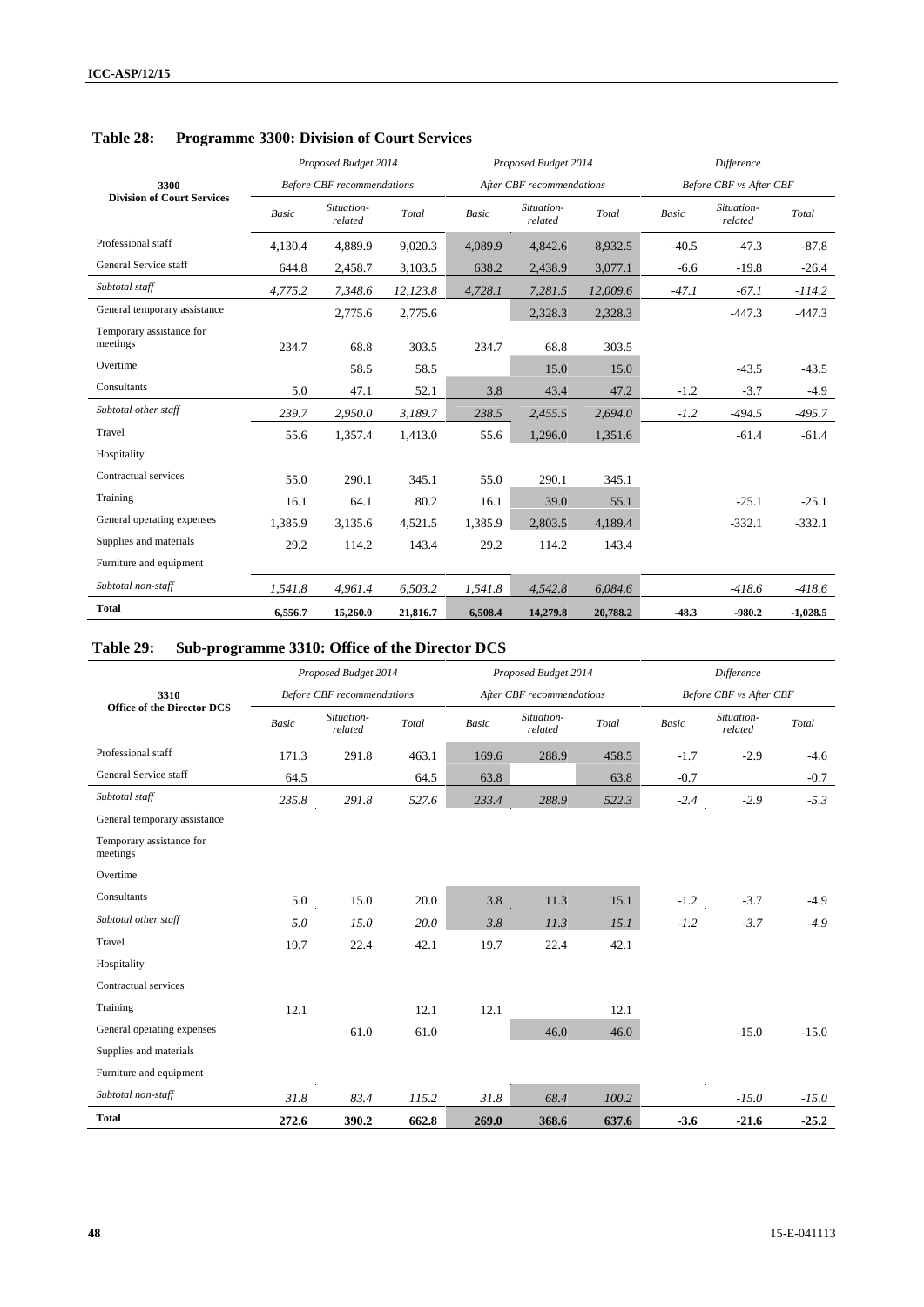|                                      |              | Proposed Budget 2014              |         |              | Proposed Budget 2014      |         |        | <b>Difference</b>       |         |
|--------------------------------------|--------------|-----------------------------------|---------|--------------|---------------------------|---------|--------|-------------------------|---------|
| 3320                                 |              | <b>Before CBF</b> recommendations |         |              | After CBF recommendations |         |        | Before CBF vs After CBF |         |
| <b>Court Management Section</b>      | <b>Basic</b> | Situation-<br>related             | Total   | <b>Basic</b> | Situation-<br>related     | Total   | Basic  | Situation-<br>related   | Total   |
| Professional staff                   | 421.3        | 776.7                             | 1,198.0 | 417.2        | 769.1                     | 1,186.3 | $-4.1$ | $-7.6$                  | $-11.7$ |
| General Service staff                | 128.9        | 725.6                             | 854.5   | 127.7        | 718.4                     | 846.1   | $-1.2$ | $-7.2$                  | $-8.4$  |
| Subtotal staff                       | 550.2        | 1,502.3                           | 2,052.5 | 544.9        | 1,487.5                   | 2,032.4 | $-5.3$ | $-14.8$                 | $-20.1$ |
| General temporary assistance         |              | 352.1                             | 352.1   |              | 325.3                     | 325.3   |        | $-26.8$                 | $-26.8$ |
| Temporary assistance for<br>meetings |              |                                   |         |              |                           |         |        |                         |         |
| Overtime                             |              | 15.0                              | 15.0    |              | 15.0                      | 15.0    |        |                         |         |
| Consultants                          |              |                                   |         |              |                           |         |        |                         |         |
| Subtotal other staff                 |              | 367.1                             | 367.1   |              | 340.3                     | 340.3   |        | $-26.8$                 | $-26.8$ |
| Travel                               |              |                                   |         |              |                           |         |        |                         |         |
| Hospitality                          |              |                                   |         |              |                           |         |        |                         |         |
| Contractual services                 |              | 56.3                              | 56.3    |              | 56.3                      | 56.3    |        |                         |         |
| Training                             | 4.0          | 15.0                              | 19.0    | 4.0          | 15.0                      | 19.0    |        |                         |         |
| General operating expenses           | 5.9          |                                   | 5.9     | 5.9          |                           | 5.9     |        |                         |         |
| Supplies and materials               | 13.0         | 88.0                              | 101.0   | 13.0         | 88.0                      | 101.0   |        |                         |         |
| Furniture and equipment              |              |                                   |         |              |                           |         |        |                         |         |
| Subtotal non-staff                   | 22.9         | 159.3                             | 182.2   | 22.9         | 159.3                     | 182.2   |        |                         |         |
| <b>Total</b>                         | 573.1        | 2,028.7                           | 2,601.8 | 567.8        | 1,987.1                   | 2,554.9 | $-5.3$ | $-41.6$                 | $-46.9$ |

**Table 30: Sub-programme 3320: Court Management Section**

# **Table 31: Sub-programme 3330: Detention Section**

|                                      |              | Proposed Budget 2014              |                                             |              | Proposed Budget 2014      |         | Difference |                         |        |
|--------------------------------------|--------------|-----------------------------------|---------------------------------------------|--------------|---------------------------|---------|------------|-------------------------|--------|
| 3330                                 |              | <b>Before CBF</b> recommendations |                                             |              | After CBF recommendations |         |            | Before CBF vs After CBF |        |
| <b>Detention Section</b>             | <b>Basic</b> | Situation-<br>related             | $\operatorname{\mathcal{T}\!\mathit{otal}}$ | <b>Basic</b> | Situation-<br>related     | Total   | Basic      | Situation-<br>related   | Total  |
| Professional staff                   | 211.9        | 84.1                              | 296.0                                       | 209.8        | 83.3                      | 293.1   | $-2.1$     | $-0.8$                  | $-2.9$ |
| General Service staff                | 64.5         | 64.5                              | 129.0                                       | 63.8         | 63.8                      | 127.6   | $-0.7$     | $-0.7$                  | $-1.4$ |
| Subtotal staff                       | 276.4        | 148.6                             | 425.0                                       | 273.6        | 147.1                     | 420.7   | $-2.8$     | $-1.5$                  | $-4.3$ |
| General temporary assistance         |              |                                   |                                             |              |                           |         |            |                         |        |
| Temporary assistance for<br>meetings |              |                                   |                                             |              |                           |         |            |                         |        |
| Overtime                             |              |                                   |                                             |              |                           |         |            |                         |        |
| Consultants                          |              | 6.0                               | 6.0                                         |              | 6.0                       | 6.0     |            |                         |        |
| Subtotal other staff                 |              | 6.0                               | 6.0                                         |              | 6.0                       | 6.0     |            |                         |        |
| Travel                               | 3.7          |                                   | 3.7                                         | 3.7          |                           | 3.7     |            |                         |        |
| Hospitality                          |              |                                   |                                             |              |                           |         |            |                         |        |
| Contractual services                 |              |                                   |                                             |              |                           |         |            |                         |        |
| Training                             |              | 17.0                              | 17.0                                        |              | 17.0                      | 17.0    |            |                         |        |
| General operating expenses           | 1,380.0      | 119.4                             | 1,499.4                                     | 1,380.0      | 119.4                     | 1,499.4 |            |                         |        |
| Supplies and materials               | 7.5          |                                   | 7.5                                         | 7.5          |                           | 7.5     |            |                         |        |
| Furniture and equipment              |              |                                   |                                             |              |                           |         |            |                         |        |
| Subtotal non-staff                   | 1,391.2      | 136.4                             | 1,527.6                                     | 1,391.2      | 136.4                     | 1,527.6 |            |                         |        |
| <b>Total</b>                         | 1,667.6      | 291.0                             | 1,958.6                                     | 1,664.8      | 289.5                     | 1,954.3 | $-2.8$     | $-1.5$                  | $-4.3$ |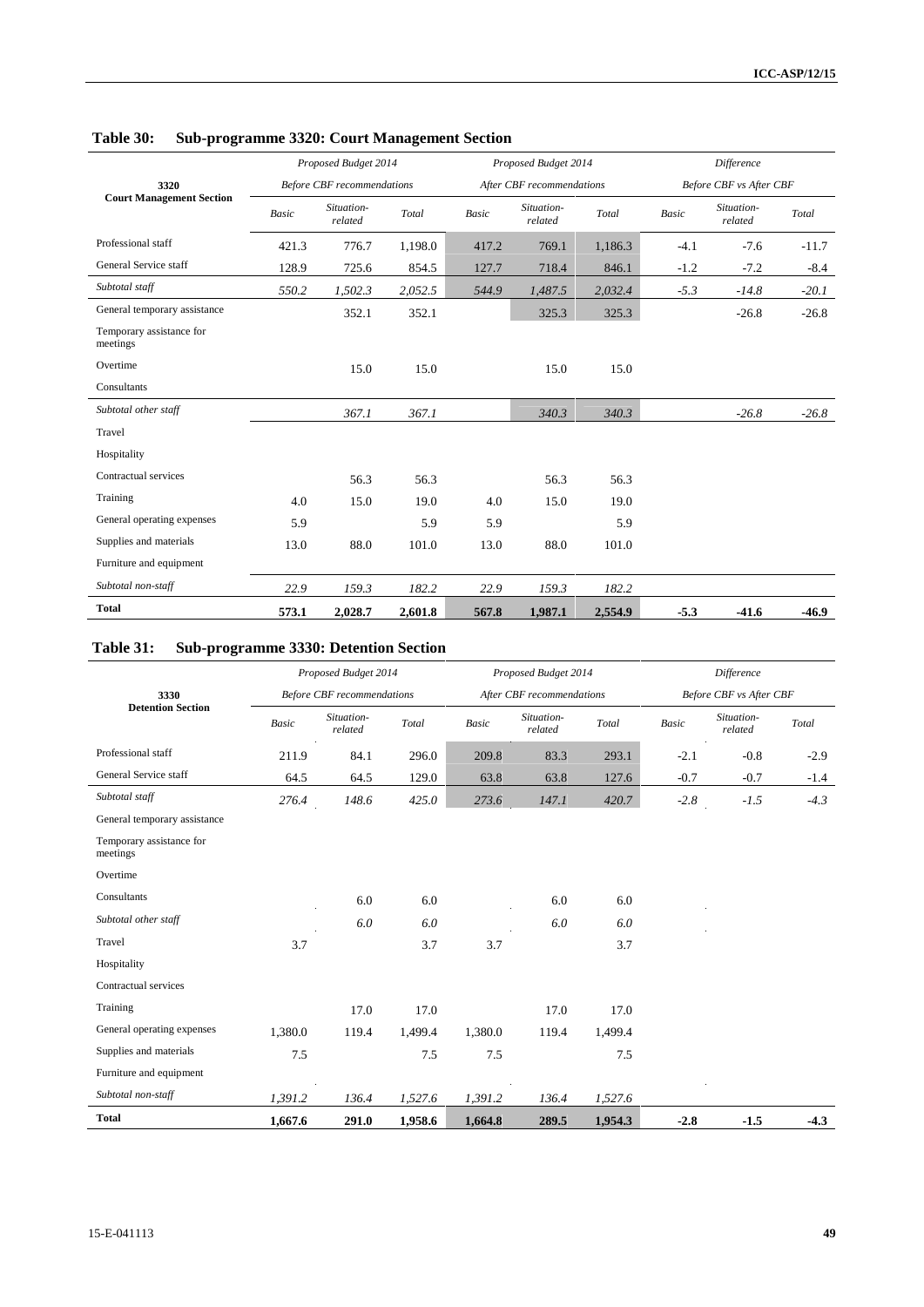|                                         |         | Proposed Budget 2014              |         |         | Proposed Budget 2014      |         | <b>Difference</b> |                                |          |  |
|-----------------------------------------|---------|-----------------------------------|---------|---------|---------------------------|---------|-------------------|--------------------------------|----------|--|
| 3340<br><b>Court Interpretation and</b> |         | <b>Before CBF</b> recommendations |         |         | After CBF recommendations |         |                   | <b>Before CBF</b> vs After CBF |          |  |
| <b>Translation Section</b>              | Basic   | Situation-<br>related             | Total   | Basic   | Situation-<br>related     | Total   | Basic             | Situation-<br>related          | Total    |  |
| Professional staff                      | 1,854.5 | 2,473.6                           | 4,328.1 | 1,836.2 | 2,449.3                   | 4,285.5 | $-18.3$           | $-24.3$                        | $-42.6$  |  |
| General Service staff                   | 257.9   | 274.3                             | 532.2   | 255.3   | 271.6                     | 526.9   | $-2.6$            | $-2.7$                         | $-5.3$   |  |
| Subtotal staff                          | 2,112.4 | 2,747.9                           | 4,860.3 | 2,091.5 | 2,720.9                   | 4,812.4 | $-20.9$           | $-27.0$                        | $-47.9$  |  |
| General temporary assistance            |         | 1,078.5                           | 1,078.5 |         | 932.1                     | 932.1   |                   | $-146.4$                       | $-146.4$ |  |
| Temporary assistance for<br>meetings    | 234.7   | 68.8                              | 303.5   | 234.7   | 68.8                      | 303.5   |                   |                                |          |  |
| Overtime                                |         |                                   |         |         |                           |         |                   |                                |          |  |
| Consultants                             |         | 16.1                              | 16.1    |         | 16.1                      | 16.1    |                   |                                |          |  |
| Subtotal other staff                    | 234.7   | 1,163.4                           | 1,398.1 | 234.7   | 1,017.0                   | 1,251.7 |                   | $-146.4$                       | $-146.4$ |  |
| Travel                                  | 5.2     | 139.2                             | 144.4   | 5.2     | 139.2                     | 144.4   |                   |                                |          |  |
| Hospitality                             |         |                                   |         |         |                           |         |                   |                                |          |  |
| Contractual services                    | 53.0    | 108.3                             | 161.3   | 53.0    | 108.3                     | 161.3   |                   |                                |          |  |
| Training                                |         | 2.7                               | 2.7     |         | 2.7                       | 2.7     |                   |                                |          |  |
| General operating expenses              |         |                                   |         |         |                           |         |                   |                                |          |  |
| Supplies and materials                  | 8.7     | 9.5                               | 18.2    | 8.7     | 9.5                       | 18.2    |                   |                                |          |  |
| Furniture and equipment                 |         |                                   |         |         |                           |         |                   |                                |          |  |
| Subtotal non-staff                      | 66.9    | 259.7                             | 326.6   | 66.9    | 259.7                     | 326.6   |                   |                                |          |  |
| <b>Total</b>                            | 2,414.0 | 4,171.0                           | 6,585.0 | 2,393.1 | 3,997.6                   | 6,390.7 | $-20.9$           | $-173.4$                       | $-194.3$ |  |

## **Table 32: Sub-programme 3340: Court Interpretation and Translation Section**

## **Table 33: Sub-programme 3350: Victims and Witnesses Unit**

|                                      |              | Proposed Budget 2014              |         |              | Proposed Budget 2014      |         | <b>Difference</b> |                                |          |  |
|--------------------------------------|--------------|-----------------------------------|---------|--------------|---------------------------|---------|-------------------|--------------------------------|----------|--|
| 3350                                 |              | <b>Before CBF</b> recommendations |         |              | After CBF recommendations |         |                   | <b>Before CBF</b> vs After CBF |          |  |
| <b>Victims and Witnesses Unit</b>    | <b>Basic</b> | Situation-<br>related             | Total   | <b>Basic</b> | Situation-<br>related     | Total   | Basic             | Situation-<br>related          | Total    |  |
| Professional staff                   | 715.4        | 1,076.6                           | 1,792.0 | 708.6        | 1,066.5                   | 1,775.1 | $-6.8$            | $-10.1$                        | $-16.9$  |  |
| General Service staff                | 64.5         | 1,208.8                           | 1,273.3 | 63.8         | 1,201.0                   | 1,264.8 | $-0.7$            | $-7.8$                         | $-8.5$   |  |
| Subtotal staff                       | 779.9        | 2,285.4                           | 3,065.3 | 772.4        | 2,267.5                   | 3,039.9 | $-7.5$            | $-17.9$                        | $-25.4$  |  |
| General temporary assistance         |              | 783.6                             | 783.6   |              | 514.5                     | 514.5   |                   | $-269.1$                       | $-269.1$ |  |
| Temporary assistance for<br>meetings |              |                                   |         |              |                           |         |                   |                                |          |  |
| Overtime                             |              | 43.5                              | 43.5    |              |                           |         |                   | $-43.5$                        | $-43.5$  |  |
| Consultants                          |              |                                   |         |              |                           |         |                   |                                |          |  |
| Subtotal other staff                 |              | 827.1                             | 827.1   |              | 514.5                     | 514.5   |                   | $-312.6$                       | $-312.6$ |  |
| Travel                               | 27.0         | 1,038.4                           | 1,065.4 | 27.0         | 977.0                     | 1,004.0 |                   | $-61.4$                        | $-61.4$  |  |
| Hospitality                          |              |                                   |         |              |                           |         |                   |                                |          |  |
| Contractual services                 |              |                                   |         |              |                           |         |                   |                                |          |  |
| Training                             |              | 25.1                              | 25.1    |              |                           |         |                   | $-25.1$                        | $-25.1$  |  |
| General operating expenses           |              | 2,955.2                           | 2,955.2 |              | 2.638.1                   | 2,638.1 |                   | $-317.1$                       | $-317.1$ |  |
| Supplies and materials               |              | 5.7                               | 5.7     |              | 5.7                       | 5.7     |                   |                                |          |  |
| Furniture and equipment              |              |                                   |         |              |                           |         |                   |                                |          |  |
| Subtotal non-staff                   | 27.0         | 4,024.4                           | 4,051.4 | 27.0         | 3,620.8                   | 3,647.8 |                   | $-403.6$                       | $-403.6$ |  |
| <b>Total</b>                         | 806.9        | 7,136.9                           | 7,943.8 | 799.4        | 6,402.8                   | 7,202.2 | $-7.5$            | $-734.1$                       | $-741.6$ |  |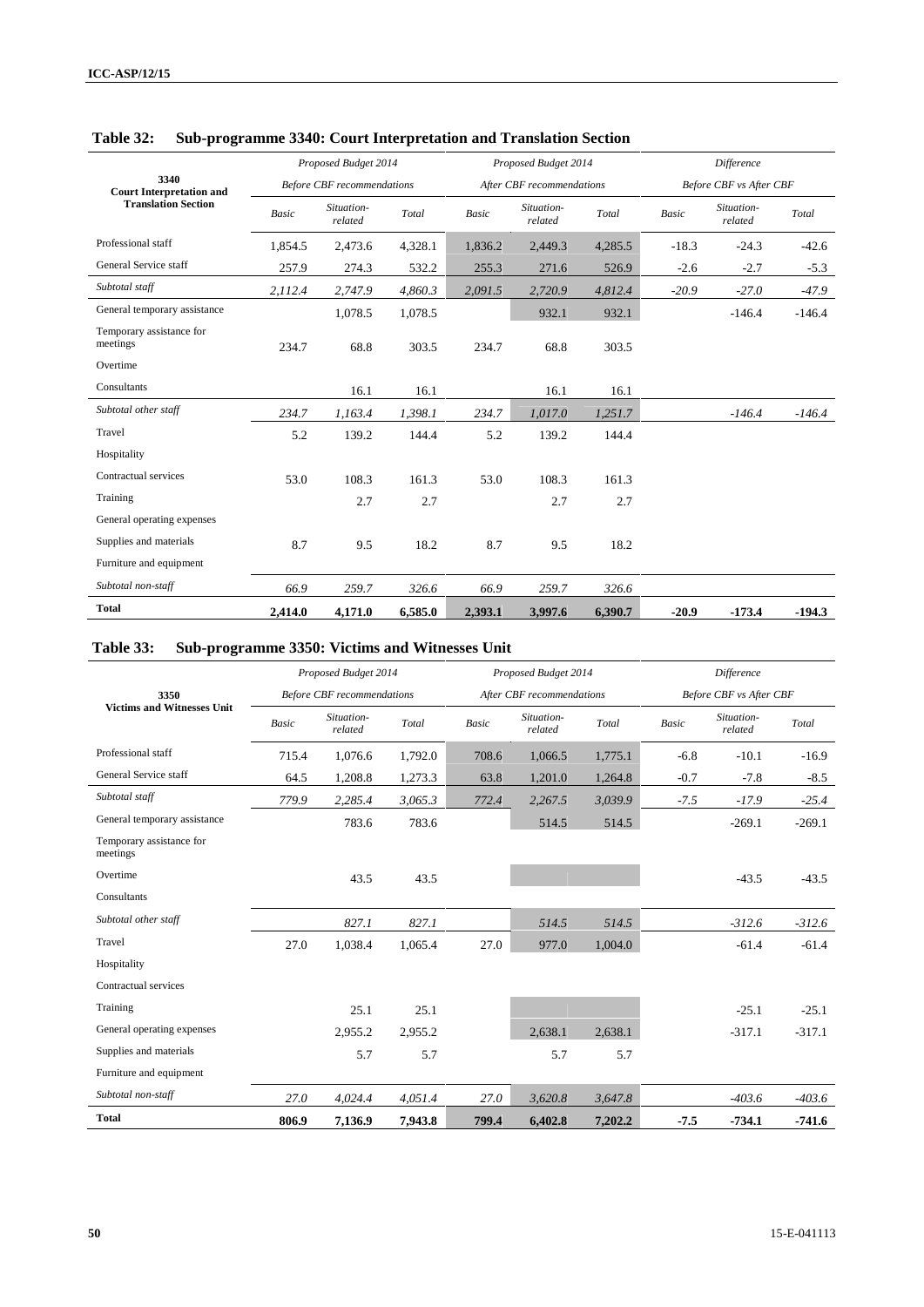|                                          |              | Proposed Budget 2014              |         |       | Proposed Budget 2014      |         | Difference   |                                |         |
|------------------------------------------|--------------|-----------------------------------|---------|-------|---------------------------|---------|--------------|--------------------------------|---------|
| 3360<br><b>Victims Participation and</b> |              | <b>Before CBF</b> recommendations |         |       | After CBF recommendations |         |              | <b>Before CBF</b> vs After CBF |         |
| <b>Reparations Section</b>               | <b>Basic</b> | Situation-<br>related             | Total   | Basic | Situation-<br>related     | Total   | <b>Basic</b> | Situation-<br>related          | Total   |
| Professional staff                       | 756.0        | 187.1                             | 943.1   | 748.5 | 185.5                     | 934.0   | $-7.5$       | $-1.6$                         | $-9.1$  |
| General Service staff                    | 64.5         | 185.5                             | 250.0   | 63.8  | 184.1                     | 247.9   | $-0.7$       | $-1.4$                         | $-2.1$  |
| Subtotal staff                           | 820.5        | 372.6                             | 1,193.1 | 812.3 | 369.6                     | 1,181.9 | $-8.2$       | $-3.0$                         | $-11.2$ |
| General temporary assistance             |              | 561.4                             | 561.4   |       | 556.4                     | 556.4   |              | $-5.0$                         | $-5.0$  |
| Temporary assistance for<br>meetings     |              |                                   |         |       |                           |         |              |                                |         |
| Overtime                                 |              |                                   |         |       |                           |         |              |                                |         |
| Consultants                              |              | 10.0                              | 10.0    |       | 10.0                      | 10.0    |              |                                |         |
| Subtotal other staff                     |              | 571.4                             | 571.4   |       | 566.4                     | 566.4   |              | $-5.0$                         | $-5.0$  |
| Travel                                   |              | 157.4                             | 157.4   |       | 157.4                     | 157.4   |              |                                |         |
| Hospitality                              |              |                                   |         |       |                           |         |              |                                |         |
| Contractual services                     | 2.0          | 125.5                             | 127.5   | 2.0   | 125.5                     | 127.5   |              |                                |         |
| Training                                 |              | 4.3                               | 4.3     |       | 4.3                       | 4.3     |              |                                |         |
| General operating expenses               |              |                                   |         |       |                           |         |              |                                |         |
| Supplies and materials                   |              | 11.0                              | 11.0    |       | 11.0                      | 11.0    |              |                                |         |
| Furniture and equipment                  |              |                                   |         |       |                           |         |              |                                |         |
| Subtotal non-staff                       | 2.0          | 298.2                             | 300.2   | 2.0   | 298.2                     | 300.2   |              |                                |         |
| <b>Total</b>                             | 822.5        | 1,242.2                           | 2,064.7 | 814.3 | 1,234.2                   | 2,048.5 | $-8.2$       | $-8.0$                         | $-16.2$ |

## **Table 34: Sub-programme 3360: Victims Participation and Reparations Section**

## **Table 35: Programme 3400: Public Information and Documentation Section**

|                                       |              | Proposed Budget 2014              |         |              | Proposed Budget 2014      |         |         | <b>Difference</b>              |         |
|---------------------------------------|--------------|-----------------------------------|---------|--------------|---------------------------|---------|---------|--------------------------------|---------|
| 3400<br><b>Public Information and</b> |              | <b>Before CBF</b> recommendations |         |              | After CBF recommendations |         |         | <b>Before CBF</b> vs After CBF |         |
| <b>Documentation Section</b>          | <b>Basic</b> | Situation-<br>related             | Total   | <b>Basic</b> | Situation-<br>related     | Total   | Basic   | Situation-<br>related          | Total   |
| Professional staff                    | 1,057.0      | 368.2                             | 1,425.2 | 1,046.6      | 365.1                     | 1,411.7 | $-10.4$ | $-3.1$                         | $-13.5$ |
| General Service staff                 | 596.7        | 239.5                             | 836.2   | 590.7        | 239.5                     | 830.2   | $-6.0$  |                                | $-6.0$  |
| Subtotal staff                        | 1,653.7      | 607.7                             | 2,261.4 | 1,637.3      | 604.6                     | 2,241.9 | $-16.4$ | $-3.1$                         | $-19.5$ |
| General temporary assistance          | 148.2        | 71.6                              | 219.8   | 146.8        | 70.9                      | 217.7   | $-1.4$  | $-0.7$                         | $-2.1$  |
| Temporary assistance for<br>meetings  |              |                                   |         |              |                           |         |         |                                |         |
| Overtime                              |              |                                   |         |              |                           |         |         |                                |         |
| Consultants                           |              |                                   |         |              |                           |         |         |                                |         |
| Subtotal other staff                  | 148.2        | 71.6                              | 219.8   | 146.8        | 70.9                      | 217.7   | $-1.4$  | $-0.7$                         | $-2.1$  |
| Travel                                | 19.8         | 86.6                              | 106.4   | 19.8         | 86.6                      | 106.4   |         |                                |         |
| Hospitality                           |              |                                   |         |              |                           |         |         |                                |         |
| Contractual services                  | 271.5        | 726.6                             | 998.1   | 271.5        | 726.6                     | 998.1   |         |                                |         |
| Training                              | 7.0          |                                   | 7.0     | 7.0          |                           | 7.0     |         |                                |         |
| General operating expenses            | 67.0         | 13.5                              | 80.5    | 67.0         | 13.5                      | 80.5    |         |                                |         |
| Supplies and materials                | 125.0        |                                   | 125.0   | 125.0        |                           | 125.0   |         |                                |         |
| Furniture and equipment               |              |                                   |         |              |                           |         |         |                                |         |
| Subtotal non-staff                    | 490.3        | 826.7                             | 1,317.0 | 490.3        | 826.7                     | 1,317.0 |         |                                |         |
| <b>Total</b>                          | 2,292.2      | 1,506.0                           | 3,798.2 | 2,274.4      | 1,502.2                   | 3,776.6 | $-17.8$ | $-3.8$                         | $-21.6$ |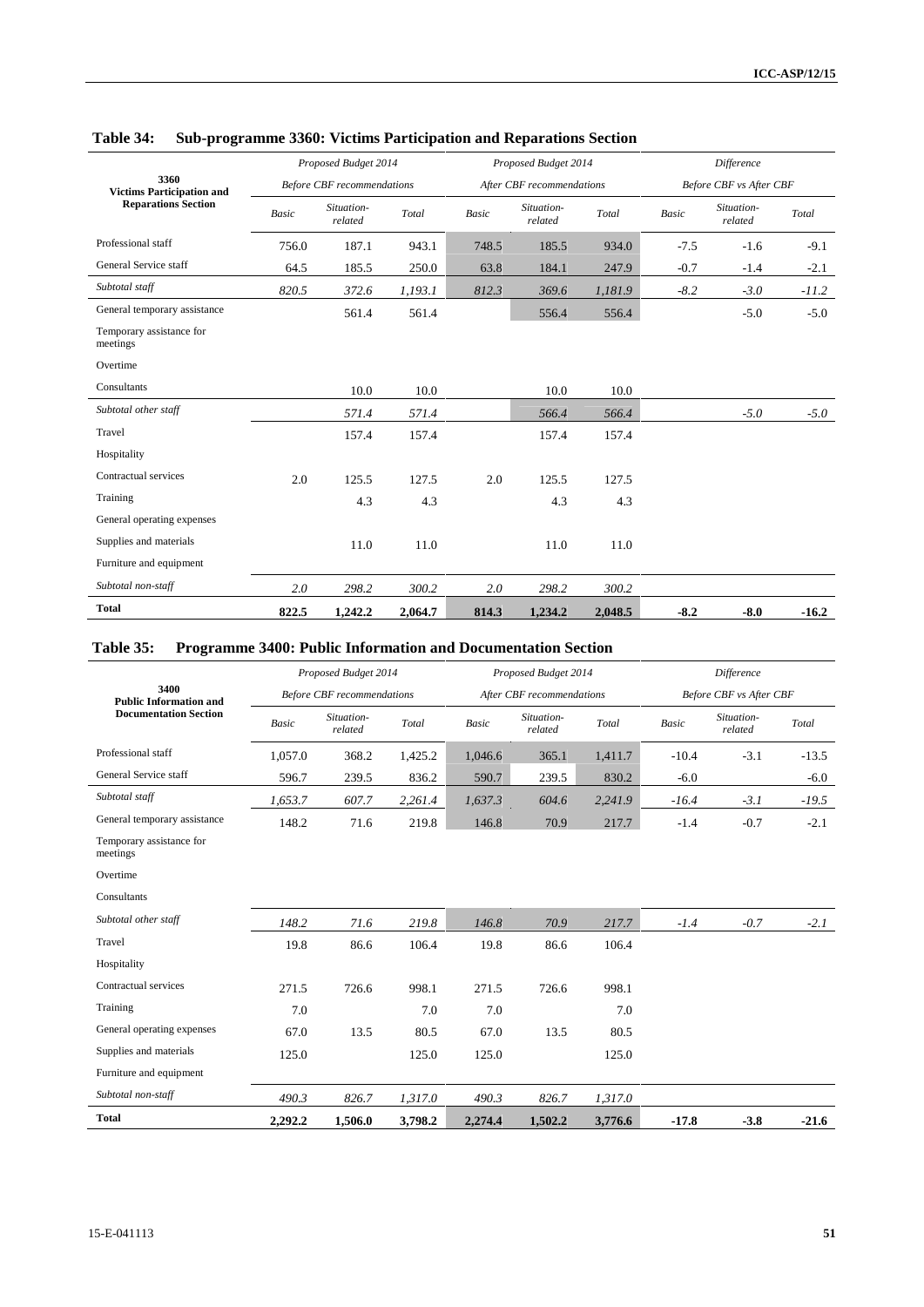|                                      |         | Proposed Budget 2014              |         |         | Proposed Budget 2014      |         | <b>Difference</b> |                                |         |  |
|--------------------------------------|---------|-----------------------------------|---------|---------|---------------------------|---------|-------------------|--------------------------------|---------|--|
| 3700                                 |         | <b>Before CBF</b> recommendations |         |         | After CBF recommendations |         |                   | <b>Before CBF</b> vs After CBF |         |  |
| <b>Registry Independent Offices</b>  | Basic   | Situation-<br>related             | Total   | Basic   | Situation-<br>related     | Total   | Basic             | Situation-<br>related          | Total   |  |
| Professional staff                   | 785.6   | 1,011.5                           | 1,797.1 | 777.8   | 1,001.6                   | 1,779.4 | $-7.8$            | $-9.9$                         | $-17.7$ |  |
| General Service staff                | 193.5   |                                   | 193.5   | 191.4   |                           | 191.4   | $-2.1$            |                                | $-2.1$  |  |
| Subtotal staff                       | 979.1   | 1,011.5                           | 1,990.6 | 969.2   | 1,001.6                   | 1,970.8 | $-9.9$            | $-9.9$                         | $-19.8$ |  |
| General temporary assistance         | 115.4   | 115.4                             | 230.8   | 114.2   | 114.2                     | 228.4   | $-1.2$            | $-1.2$                         | $-2.4$  |  |
| Temporary assistance for<br>meetings |         |                                   |         |         |                           |         |                   |                                |         |  |
| Overtime                             |         |                                   |         |         |                           |         |                   |                                |         |  |
| Consultants                          |         |                                   |         |         |                           |         |                   |                                |         |  |
| Subtotal other staff                 | 115.4   | 115.4                             | 230.8   | 114.2   | 114.2                     | 228.4   | $-1.2$            | $-1.2$                         | $-2.4$  |  |
| Travel                               | 8.2     | 105.8                             | 114.0   | 8.2     | 105.8                     | 114.0   |                   |                                |         |  |
| Hospitality                          |         |                                   |         |         |                           |         |                   |                                |         |  |
| Contractual services                 |         | 50.0                              | 50.0    |         | 50.0                      | 50.0    |                   |                                |         |  |
| Training                             | 21.8    | 2.2                               | 24.0    | 21.8    | 2.2                       | 24.0    |                   |                                |         |  |
| General operating expenses           |         | 9.0                               | 9.0     |         | 9.0                       | 9.0     |                   |                                |         |  |
| Supplies and materials               |         |                                   |         |         |                           |         |                   |                                |         |  |
| Furniture and equipment              |         |                                   |         |         |                           |         |                   |                                |         |  |
| Subtotal non-staff                   | 30.0    | 167.0                             | 197.0   | 30.0    | 167.0                     | 197.0   |                   |                                |         |  |
| <b>Total</b>                         | 1,124.5 | 1,293.9                           | 2,418.4 | 1,113.4 | 1,282.8                   | 2,396.2 | $-11.1$           | $-11.1$                        | $-22.2$ |  |

## **Table 36: Programme 3700: Registry Independent Offices**

## **Table 37: Sub-programme 3740: Office of Public Counsel for the Defence**

|                                         |       | Proposed Budget 2014              |       |       | Proposed Budget 2014      |       |        | Difference              |        |
|-----------------------------------------|-------|-----------------------------------|-------|-------|---------------------------|-------|--------|-------------------------|--------|
| 3740<br><b>Office of Public Counsel</b> |       | <b>Before CBF</b> recommendations |       |       | After CBF recommendations |       |        | Before CBF vs After CBF |        |
| for the Defence                         | Basic | Situation-<br>related             | Total | Basic | Situation-<br>related     | Total | Basic  | Situation-<br>related   | Total  |
| Professional staff                      | 149.3 | 296.0                             | 445.3 | 147.8 | 293.1                     | 440.9 | $-1.5$ | $-2.9$                  | $-4.4$ |
| General Service staff                   | 64.5  |                                   | 64.5  | 63.8  |                           | 63.8  | $-0.7$ |                         | $-0.7$ |
| Subtotal staff                          | 213.8 | 296.0                             | 509.8 | 211.6 | 293.1                     | 504.7 | $-2.2$ | $-2.9$                  | $-5.1$ |
| General temporary assistance            |       |                                   |       |       |                           |       |        |                         |        |
| Temporary assistance for<br>meetings    |       |                                   |       |       |                           |       |        |                         |        |
| Overtime                                |       |                                   |       |       |                           |       |        |                         |        |
| Consultants                             |       |                                   |       |       |                           |       |        |                         |        |
| Subtotal other staff                    |       |                                   |       |       |                           |       |        |                         |        |
| Travel                                  | 2.5   | 14.5                              | 17.0  | 2.5   | 14.5                      | 17.0  |        |                         |        |
| Hospitality                             |       |                                   |       |       |                           |       |        |                         |        |
| Contractual services                    |       | 20.0                              | 20.0  |       | 20.0                      | 20.0  |        |                         |        |
| Training                                | 2.5   | 2.2                               | 4.7   | 2.5   | 2.2                       | 4.7   |        |                         |        |
| General operating expenses              |       | 3.0                               | 3.0   |       | 3.0                       | 3.0   |        |                         |        |
| Supplies and materials                  |       |                                   |       |       |                           |       |        |                         |        |
| Furniture and equipment                 |       |                                   |       |       |                           |       |        |                         |        |
| Subtotal non-staff                      | 5.0   | 39.7                              | 44.7  | 5.0   | 39.7                      | 44.7  |        |                         |        |
| <b>Total</b>                            | 218.8 | 335.7                             | 554.5 | 216.6 | 332.8                     | 549.4 | $-2.2$ | $-2.9$                  | $-5.1$ |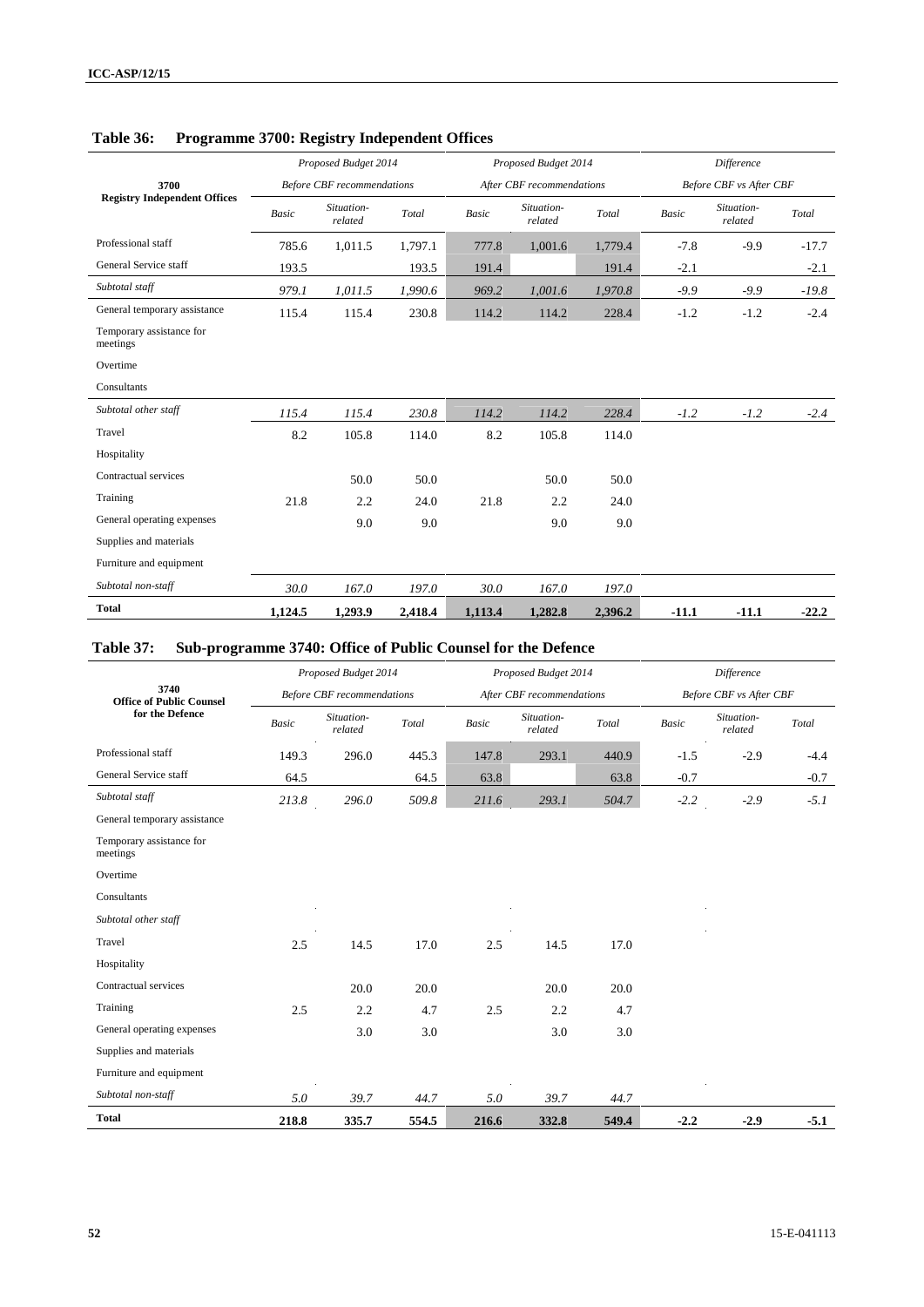|                                             |              | Proposed Budget 2014              |         |              | Proposed Budget 2014      |         |        | Difference                     |         |
|---------------------------------------------|--------------|-----------------------------------|---------|--------------|---------------------------|---------|--------|--------------------------------|---------|
| 3750<br><b>Office of Public Counsel for</b> |              | <b>Before CBF</b> recommendations |         |              | After CBF recommendations |         |        | <b>Before CBF</b> vs After CBF |         |
| <b>Victims</b>                              | <b>Basic</b> | Situation-<br>related             | Total   | <b>Basic</b> | Situation-<br>related     | Total   | Basic  | Situation-<br>related          | Total   |
| Professional staff                          | 233.4        | 715.5                             | 948.9   | 231.1        | 708.5                     | 939.6   | $-2.3$ | $-7.0$                         | $-9.3$  |
| General Service staff                       | 64.5         |                                   | 64.5    | 63.8         |                           | 63.8    | $-0.7$ |                                | $-0.7$  |
| Subtotal staff                              | 297.9        | 715.5                             | 1,013.4 | 294.9        | 708.5                     | 1,003.4 | $-3.0$ | $-7.0$                         | $-10.0$ |
| General temporary assistance                |              | 115.4                             | 115.4   |              | 114.2                     | 114.2   |        | $-1.2$                         | $-1.2$  |
| Temporary assistance for<br>meetings        |              |                                   |         |              |                           |         |        |                                |         |
| Overtime                                    |              |                                   |         |              |                           |         |        |                                |         |
| Consultants                                 |              |                                   |         |              |                           |         |        |                                |         |
| Subtotal other staff                        |              | 115.4                             | 115.4   |              | 114.2                     | 114.2   |        | $-1.2$                         | $-1.2$  |
| Travel                                      | 4.6          | 80.5                              | 85.1    | 4.6          | 80.5                      | 85.1    |        |                                |         |
| Hospitality                                 |              |                                   |         |              |                           |         |        |                                |         |
| Contractual services                        |              | 30.0                              | 30.0    |              | 30.0                      | 30.0    |        |                                |         |
| Training                                    |              |                                   |         |              |                           |         |        |                                |         |
| General operating expenses                  |              | 6.0                               | 6.0     |              | 6.0                       | 6.0     |        |                                |         |
| Supplies and materials                      |              |                                   |         |              |                           |         |        |                                |         |
| Furniture and equipment                     |              |                                   |         |              |                           |         |        |                                |         |
| Subtotal non-staff                          | 4.6          | 116.5                             | 121.1   | 4.6          | 116.5                     | 121.1   |        |                                |         |
| <b>Total</b>                                | 302.5        | 947.4                             | 1,249.9 | 299.5        | 939.2                     | 1,238.7 | $-3.0$ | $-8.2$                         | $-11.2$ |

## **Table 38: Sub-programme 3750: Office of Public Counsel for Victims**

## **Table 39: Sub-programme 3760: Office of Internal Audit**

|                                      |              | Proposed Budget 2014              |       |              | Proposed Budget 2014      |       |        | Difference                     |        |
|--------------------------------------|--------------|-----------------------------------|-------|--------------|---------------------------|-------|--------|--------------------------------|--------|
| 3760                                 |              | <b>Before CBF</b> recommendations |       |              | After CBF recommendations |       |        | <b>Before CBF</b> vs After CBF |        |
| <b>Office of Internal Audit</b>      | <b>Basic</b> | Situation-<br>related             | Total | <b>Basic</b> | Situation-<br>related     | Total | Basic  | Situation-<br>related          | Total  |
| Professional staff                   | 402.9        |                                   | 402.9 | 398.9        |                           | 398.9 | $-4.0$ |                                | $-4.0$ |
| General Service staff                | 64.5         |                                   | 64.5  | 63.8         |                           | 63.8  | $-0.7$ |                                | $-0.7$ |
| Subtotal staff                       | 467.4        |                                   | 467.4 | 462.7        |                           | 462.7 | $-4.7$ |                                | $-4.7$ |
| General temporary assistance         | 115.4        |                                   | 115.4 | 114.2        |                           | 114.2 | $-1.2$ |                                | $-1.2$ |
| Temporary assistance for<br>meetings |              |                                   |       |              |                           |       |        |                                |        |
| Overtime                             |              |                                   |       |              |                           |       |        |                                |        |
| Consultants                          |              |                                   |       |              |                           |       |        |                                |        |
| Subtotal other staff                 | 115.4        |                                   | 115.4 | 114.2        |                           | 114.2 | $-1.2$ |                                | $-1.2$ |
| Travel                               | 1.1          | 10.8                              | 11.9  | 1.1          | 10.8                      | 11.9  |        |                                |        |
| Hospitality                          |              |                                   |       |              |                           |       |        |                                |        |
| Contractual services                 |              |                                   |       |              |                           |       |        |                                |        |
| Training                             | 19.3         |                                   | 19.3  | 19.3         |                           | 19.3  |        |                                |        |
| General operating expenses           |              |                                   |       |              |                           |       |        |                                |        |
| Supplies and materials               |              |                                   |       |              |                           |       |        |                                |        |
| Furniture and equipment              |              |                                   |       |              |                           |       |        |                                |        |
| Subtotal non-staff                   | 20.4         | 10.8                              | 31.2  | 20.4         | 10.8                      | 31.2  |        |                                |        |
| <b>Total</b>                         | 603.2        | 10.8                              | 614.0 | 597.3        | 10.8                      | 608.1 | $-5.9$ |                                | $-5.9$ |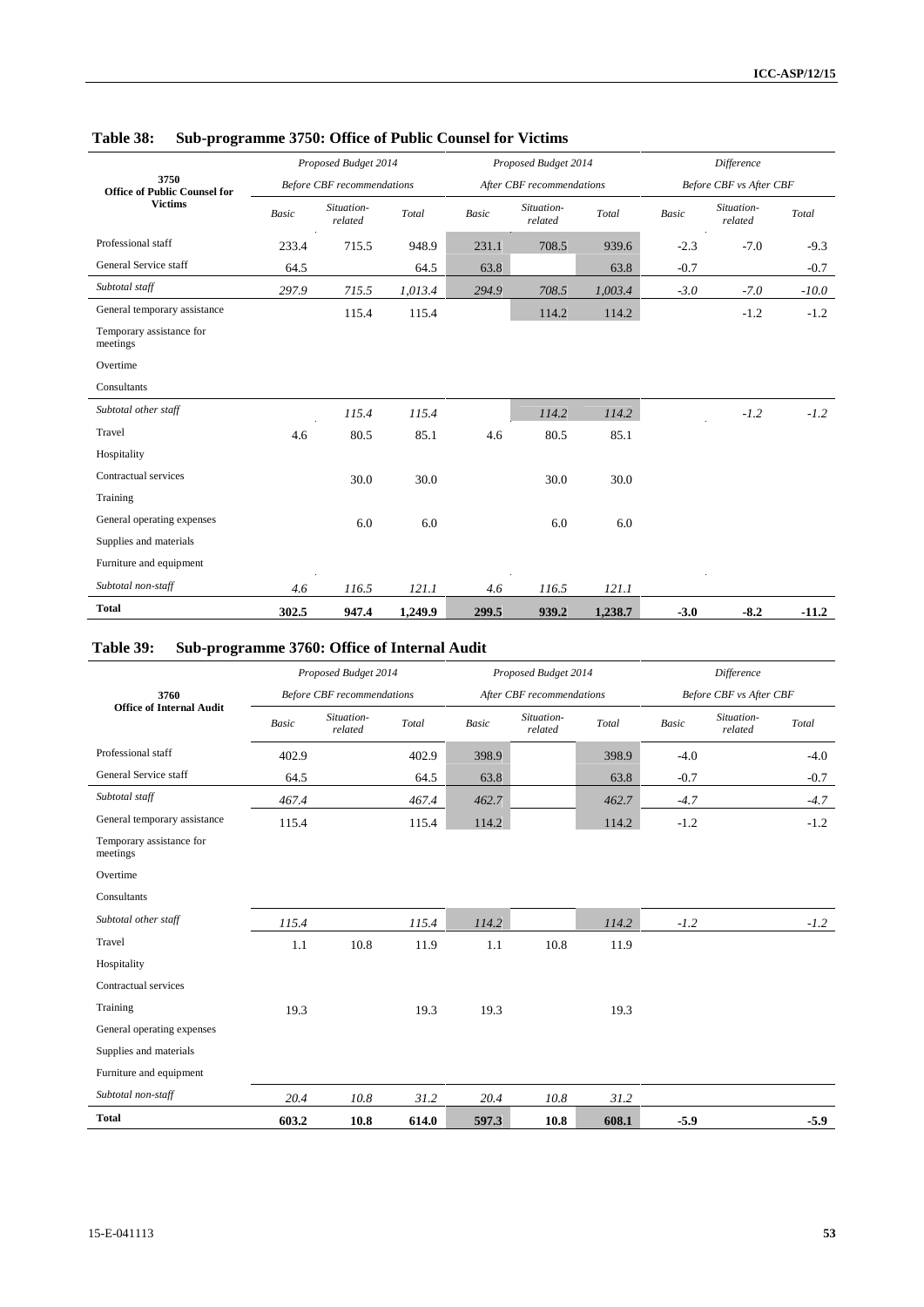|                                                             |              | Proposed Budget 2014              |         |              | Proposed Budget 2014      |         | <b>Difference</b> |                         |        |  |
|-------------------------------------------------------------|--------------|-----------------------------------|---------|--------------|---------------------------|---------|-------------------|-------------------------|--------|--|
| <b>Major Programme IV</b><br>Secretariat of the Assembly of |              | <b>Before CBF</b> recommendations |         |              | After CBF recommendations |         |                   | Before CBF vs After CBF |        |  |
| <b>States Parties</b>                                       | <b>Basic</b> | Situation-<br>related             | Total   | <b>Basic</b> | Situation-<br>related     | Total   | Basic             | Situation-<br>related   | Total  |  |
| Professional staff                                          | 636.2        |                                   | 636.2   | 630.0        |                           | 630.0   | $-6.2$            |                         | $-6.2$ |  |
| General Service staff                                       | 290.7        |                                   | 290.7   | 287.8        |                           | 287.8   | $-2.9$            |                         | $-2.9$ |  |
| Subtotal staff                                              | 926.9        |                                   | 926.9   | 917.8        |                           | 917.8   | $-9.1$            |                         | $-9.1$ |  |
| General temporary assistance                                | 544.5        |                                   | 544.5   | 539.1        |                           | 539.1   | $-5.4$            |                         | $-5.4$ |  |
| Temporary assistance for<br>meetings                        | 220.0        |                                   | 220.0   | 220.0        |                           | 220.0   |                   |                         |        |  |
| Overtime                                                    | 38.0         |                                   | 38.0    | 38.0         |                           | 38.0    |                   |                         |        |  |
| Consultants                                                 |              |                                   |         |              |                           |         |                   |                         |        |  |
| Subtotal other staff                                        | 802.5        |                                   | 802.5   | 797.1        |                           | 797.1   | $-5.4$            |                         | $-5.4$ |  |
| Travel                                                      | 363.9        |                                   | 363.9   | 386.7        |                           | 386.7   | 22.8              |                         | 22.8   |  |
| Hospitality                                                 | 6.0          |                                   | 6.0     | 5.0          |                           | 5.0     | $-1.0$            |                         | $-1.0$ |  |
| Contractual services                                        | 683.0        |                                   | 683.0   | 683.0        |                           | 683.0   |                   |                         |        |  |
| Training                                                    | 9.9          |                                   | 9.9     | 9.9          |                           | 9.9     |                   |                         |        |  |
| General operating expenses                                  | 24.4         |                                   | 24.4    | 24.4         |                           | 24.4    |                   |                         |        |  |
| Supplies and materials                                      | 14.7         |                                   | 14.7    | 14.7         |                           | 14.7    |                   |                         |        |  |
| Furniture and equipment                                     | 5.0          |                                   | 5.0     | 5.0          |                           | 5.0     |                   |                         |        |  |
| Subtotal non-staff                                          | 1,106.9      |                                   | 1,106.9 | 1,128.7      |                           | 1,128.7 | 21.8              |                         | 21.8   |  |
| <b>Total</b>                                                | 2,836.3      |                                   | 2,836.3 | 2,843.6      |                           | 2,843.6 | 7.3               |                         | 7.3    |  |

## **Table 40: Major Programme IV: Secretariat of the Assembly of States Parties**

# **Table 41: Sub-programme 4100: Conference**

|                                      |         | Proposed Budget 2014              |         |              | Proposed Budget 2014      |         |        | Difference                     |        |
|--------------------------------------|---------|-----------------------------------|---------|--------------|---------------------------|---------|--------|--------------------------------|--------|
| 4100                                 |         | <b>Before CBF</b> recommendations |         |              | After CBF recommendations |         |        | <b>Before CBF</b> vs After CBF |        |
| Conference                           | Basic   | Situation-<br>related             | Total   | <b>Basic</b> | Situation-<br>related     | Total   | Basic  | Situation-<br>related          | Total  |
| Professional staff                   |         |                                   |         |              |                           |         |        |                                |        |
| General Service staff                |         |                                   |         |              |                           |         |        |                                |        |
| Subtotal staff                       |         |                                   |         |              |                           |         |        |                                |        |
| General temporary assistance         | 274.5   |                                   | 274.5   | 271.9        |                           | 271.9   | $-2.6$ |                                | $-2.6$ |
| Temporary assistance for<br>meetings | 160.0   |                                   | 160.0   | 160.0        |                           | 160.0   |        |                                |        |
| Overtime                             | 20.0    |                                   | 20.0    | 20.0         |                           | 20.0    |        |                                |        |
| Consultants                          |         |                                   |         |              |                           |         |        |                                |        |
| Subtotal other staff                 | 454.5   |                                   | 454.5   | 451.9        |                           | 451.9   | $-2.6$ |                                | $-2.6$ |
| Travel                               |         |                                   |         |              |                           |         |        |                                |        |
| Hospitality                          |         |                                   |         |              |                           |         |        |                                |        |
| Contractual services                 | 591.0   |                                   | 591.0   | 591.0        |                           | 591.0   |        |                                |        |
| Training                             |         |                                   |         |              |                           |         |        |                                |        |
| General operating expenses           | 24.4    |                                   | 24.4    | 24.4         |                           | 24.4    |        |                                |        |
| Supplies and materials               | 10.0    |                                   | 10.0    | 10.0         |                           | 10.0    |        |                                |        |
| Furniture and equipment              |         |                                   |         |              |                           |         |        |                                |        |
| Subtotal non-staff                   | 625.4   |                                   | 625.4   | 625.4        |                           | 625.4   |        |                                |        |
| <b>Total</b>                         | 1,079.9 |                                   | 1,079.9 | 1,077.3      |                           | 1,077.3 | $-2.6$ |                                | $-2.6$ |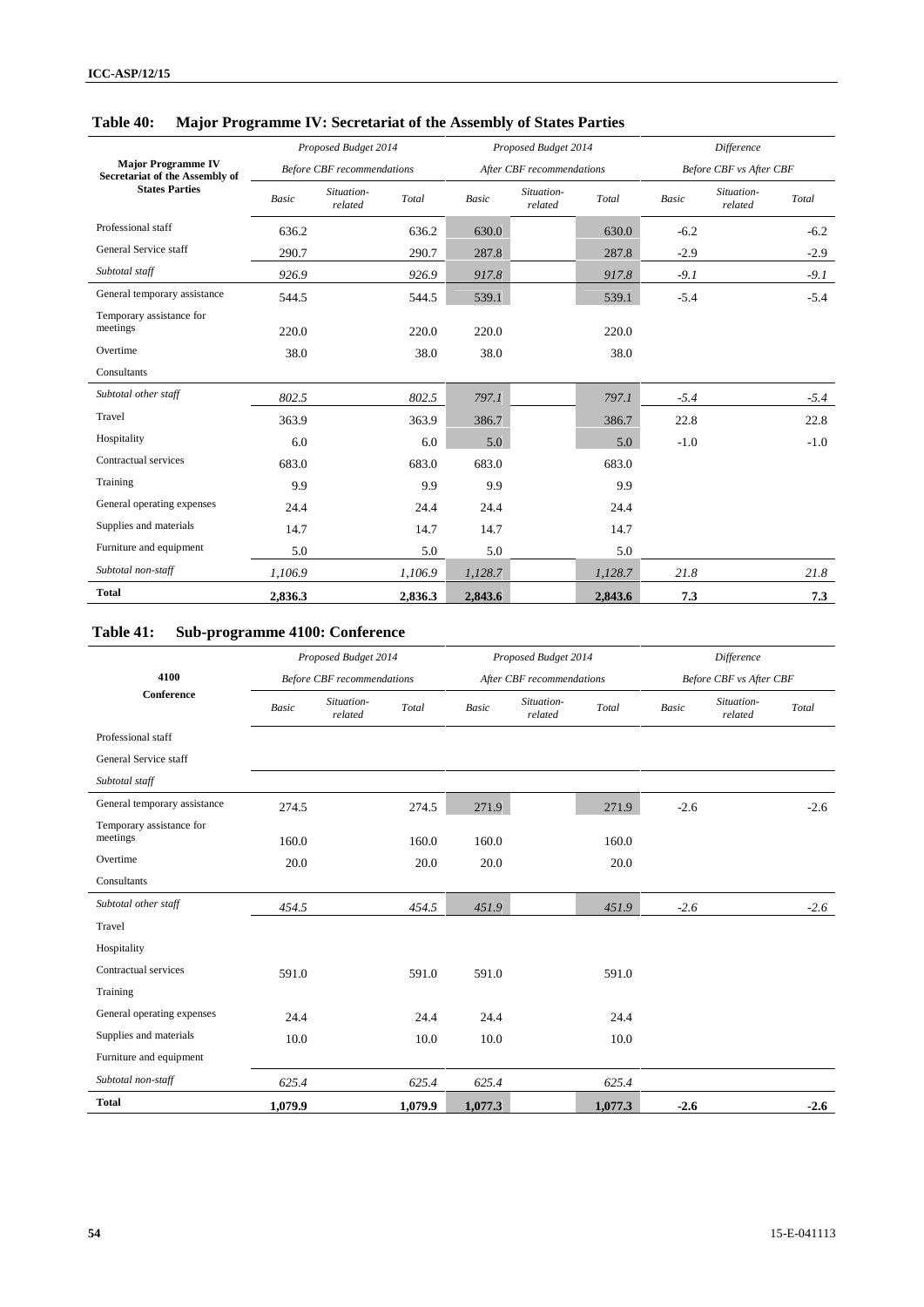|                                        |              | Proposed Budget 2014              |         |         | Proposed Budget 2014      |         |        | Difference              |        |
|----------------------------------------|--------------|-----------------------------------|---------|---------|---------------------------|---------|--------|-------------------------|--------|
| 4200<br>Secretariat of the Assembly of |              | <b>Before CBF</b> recommendations |         |         | After CBF recommendations |         |        | Before CBF vs After CBF |        |
| <b>States Parties</b>                  | <b>Basic</b> | Situation-<br>related             | Total   | Basic   | Situation-<br>related     | Total   | Basic  | Situation-<br>related   | Total  |
| Professional staff                     | 486.9        |                                   | 486.9   | 480.7   |                           | 480.7   | $-6.2$ |                         | $-6.2$ |
| General Service staff                  | 290.7        |                                   | 290.7   | 287.8   |                           | 287.8   | $-2.9$ |                         | $-2.9$ |
| Subtotal staff                         | 777.6        |                                   | 777.6   | 768.5   |                           | 768.5   | $-9.1$ |                         | $-9.1$ |
| General temporary assistance           | 165.1        |                                   | 165.1   | 162.3   |                           | 162.3   | $-2.8$ |                         | $-2.8$ |
| Temporary assistance for<br>meetings   |              |                                   |         |         |                           |         |        |                         |        |
| Overtime                               | 18.0         |                                   | 18.0    | 18.0    |                           | 18.0    |        |                         |        |
| Consultants                            |              |                                   |         |         |                           |         |        |                         |        |
| Subtotal other staff                   | 183.1        |                                   | 183.1   | 180.3   |                           | 180.3   | $-2.8$ |                         | $-2.8$ |
| Travel                                 | 67.2         |                                   | 67.2    | 90.0    |                           | 90.0    | 22.8   |                         | 22.8   |
| Hospitality                            | 6.0          |                                   | 6.0     | 5.0     |                           | 5.0     | $-1.0$ |                         | $-1.0$ |
| Contractual services                   |              |                                   |         |         |                           |         |        |                         |        |
| Training                               | 9.9          |                                   | 9.9     | 9.9     |                           | 9.9     |        |                         |        |
| General operating expenses             |              |                                   |         |         |                           |         |        |                         |        |
| Supplies and materials                 | 4.7          |                                   | 4.7     | 4.7     |                           | 4.7     |        |                         |        |
| Furniture and equipment                | 5.0          |                                   | 5.0     | 5.0     |                           | 5.0     |        |                         |        |
| Subtotal non-staff                     | 92.8         |                                   | 92.8    | 114.6   |                           | 114.6   | 21.8   |                         | 21.8   |
| <b>Total</b>                           | 1,053.5      |                                   | 1,053.5 | 1,063.4 |                           | 1,063.4 | 9.9    |                         | 9.9    |

# **Table 42: Sub-programme 4200: Secretariat of the Assembly of States Parties**

# **Table 43: Sub-programme 4400: Office of the President of the Assembly**

| 4400                                 |       | Proposed Budget 2014              |       |              | Proposed Budget 2014      |       |       | Difference              |       |
|--------------------------------------|-------|-----------------------------------|-------|--------------|---------------------------|-------|-------|-------------------------|-------|
| Office of the President of the       |       | <b>Before CBF</b> recommendations |       |              | After CBF recommendations |       |       | Before CBF vs After CBF |       |
| Assembly of<br><b>States Parties</b> | Basic | Situation-<br>related             | Total | <b>Basic</b> | Situation-<br>related     | Total | Basic | Situation-<br>related   | Total |
| Professional staff                   |       |                                   |       |              |                           |       |       |                         |       |
| General Service staff                |       |                                   |       |              |                           |       |       |                         |       |
| Subtotal staff                       |       |                                   |       |              |                           |       |       |                         |       |
| General temporary assistance         | 104.9 |                                   | 104.9 | 104.9        |                           | 104.9 |       |                         |       |
| Temporary assistance for<br>meetings |       |                                   |       |              |                           |       |       |                         |       |
| Overtime                             |       |                                   |       |              |                           |       |       |                         |       |
| Consultants                          |       |                                   |       |              |                           |       |       |                         |       |
| Subtotal other staff                 | 104.9 |                                   | 104.9 | 104.9        |                           | 104.9 |       |                         |       |
| Travel                               | 34.1  |                                   | 34.1  | 34.1         |                           | 34.1  |       |                         |       |
| Hospitality                          |       |                                   |       |              |                           |       |       |                         |       |
| Contractual services                 | 12.0  |                                   | 12.0  | 12.0         |                           | 12.0  |       |                         |       |
| Training                             |       |                                   |       |              |                           |       |       |                         |       |
| General operating expenses           |       |                                   |       |              |                           |       |       |                         |       |
| Supplies and materials               |       |                                   |       |              |                           |       |       |                         |       |
| Furniture and equipment              |       |                                   |       |              |                           |       |       |                         |       |
| Subtotal non-staff                   | 46.1  |                                   | 46.1  | 46.1         |                           | 46.1  |       |                         |       |
| <b>Total</b>                         | 151.0 |                                   | 151.0 | 151.0        |                           | 151.0 |       |                         |       |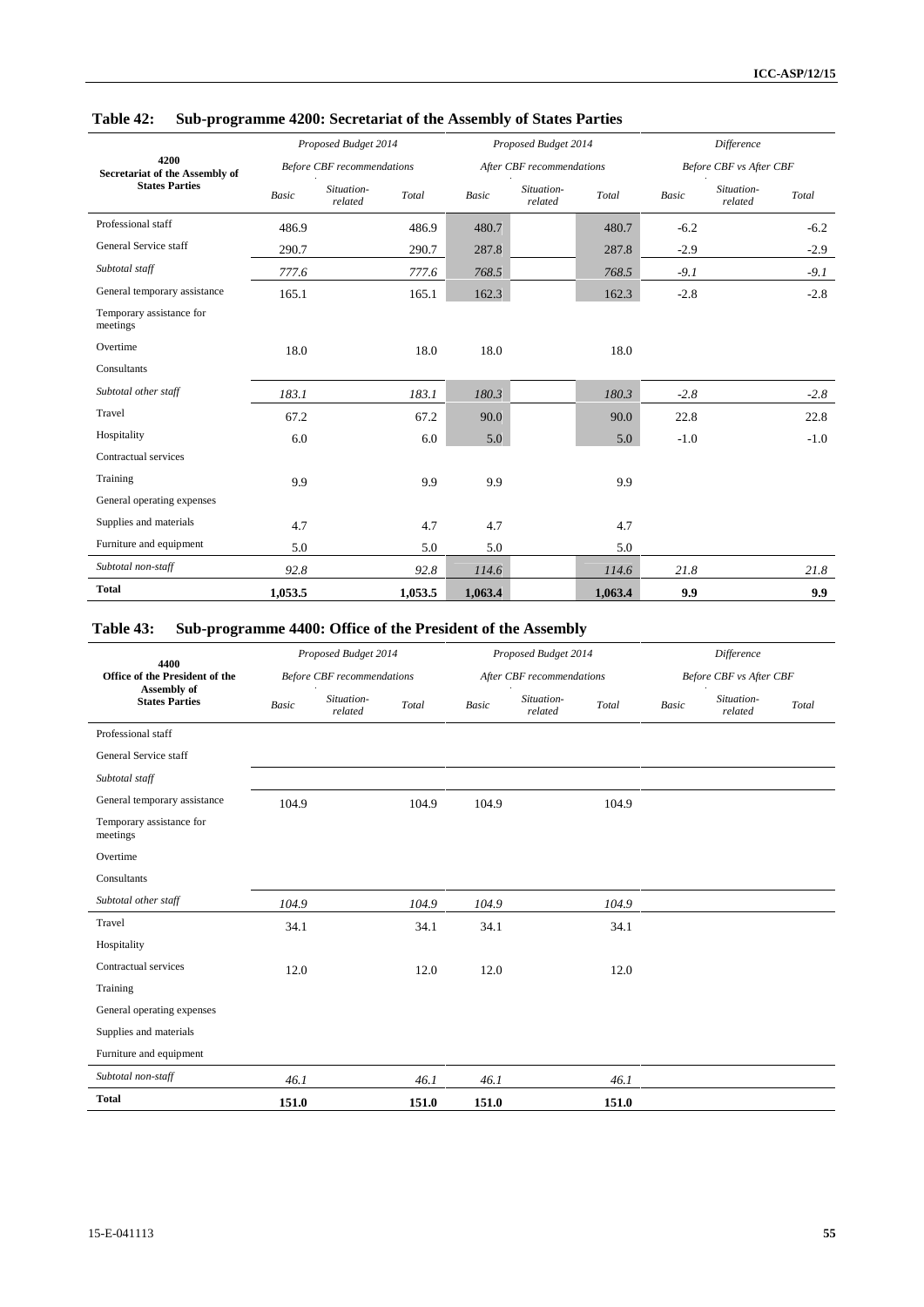|                                        |       | Proposed Budget 2014              |       |       | Proposed Budget 2014      |       |       | Difference                     |       |
|----------------------------------------|-------|-----------------------------------|-------|-------|---------------------------|-------|-------|--------------------------------|-------|
| 4500<br><b>Committee on Budget and</b> |       | <b>Before CBF</b> recommendations |       |       | After CBF recommendations |       |       | <b>Before CBF</b> vs After CBF |       |
| <b>Finance</b>                         | Basic | Situation-<br>related             | Total | Basic | Situation-<br>related     | Total | Basic | Situation-<br>related          | Total |
| Professional staff                     | 149.3 |                                   | 149.3 | 149.3 |                           | 149.3 |       |                                |       |
| General Service staff                  |       |                                   |       |       |                           |       |       |                                |       |
| Subtotal staff                         | 149.3 |                                   | 149.3 | 149.3 |                           | 149.3 |       |                                |       |
| General temporary assistance           |       |                                   |       |       |                           |       |       |                                |       |
| Temporary assistance for<br>meetings   | 60.0  |                                   | 60.0  | 60.0  |                           | 60.0  |       |                                |       |
| Overtime                               |       |                                   |       |       |                           |       |       |                                |       |
| Consultants                            |       |                                   |       |       |                           |       |       |                                |       |
| Subtotal other staff                   | 60.0  |                                   | 60.0  | 60.0  |                           | 60.0  |       |                                |       |
| Travel                                 | 262.6 |                                   | 262.6 | 262.6 |                           | 262.6 |       |                                |       |
| Hospitality                            |       |                                   |       |       |                           |       |       |                                |       |
| Contractual services                   | 80.0  |                                   | 80.0  | 80.0  |                           | 80.0  |       |                                |       |
| Training                               |       |                                   |       |       |                           |       |       |                                |       |
| General operating expenses             |       |                                   |       |       |                           |       |       |                                |       |
| Supplies and materials                 |       |                                   |       |       |                           |       |       |                                |       |
| Furniture and equipment                |       |                                   |       |       |                           |       |       |                                |       |
| Subtotal non-staff                     | 342.6 |                                   | 342.6 | 342.6 |                           | 342.6 |       |                                |       |
| <b>Total</b>                           | 551.9 |                                   | 551.9 | 551.9 |                           | 551.9 |       |                                |       |

## **Table 44: Sub-programme 4500: Committee on Budget and Finance**

# **Table 45: Major Programme V: Rent and Maintenance (Interim Premises)**

|                                                         |              | Proposed Budget 2014              |         |              | Proposed Budget 2014      |         |       | Difference              |       |
|---------------------------------------------------------|--------------|-----------------------------------|---------|--------------|---------------------------|---------|-------|-------------------------|-------|
| <b>Major Programme V</b><br><b>Rent and Maintenance</b> |              | <b>Before CBF</b> recommendations |         |              | After CBF recommendations |         |       | Before CBF vs After CBF |       |
| (Interim Premises)                                      | <b>Basic</b> | Situation-<br>related             | Total   | <b>Basic</b> | Situation-<br>related     | Total   | Basic | Situation-<br>related   | Total |
| Professional staff                                      |              |                                   |         |              |                           |         |       |                         |       |
| General Service staff                                   |              |                                   |         |              |                           |         |       |                         |       |
| Subtotal staff                                          |              |                                   |         |              |                           |         |       |                         |       |
| General temporary assistance                            |              |                                   |         |              |                           |         |       |                         |       |
| Temporary assistance for<br>meetings                    |              |                                   |         |              |                           |         |       |                         |       |
| Overtime                                                |              |                                   |         |              |                           |         |       |                         |       |
| Consultants                                             |              |                                   |         |              |                           |         |       |                         |       |
| Subtotal other staff                                    |              |                                   |         |              |                           |         |       |                         |       |
| Travel                                                  |              |                                   |         |              |                           |         |       |                         |       |
| Hospitality                                             |              |                                   |         |              |                           |         |       |                         |       |
| Contractual services                                    |              |                                   |         |              |                           |         |       |                         |       |
| Training                                                |              |                                   |         |              |                           |         |       |                         |       |
| General operating expenses                              | 5,900.7      |                                   | 5,900.7 | 5,900.7      |                           | 5,900.7 |       |                         |       |
| Supplies and materials                                  |              |                                   |         |              |                           |         |       |                         |       |
| Furniture and equipment                                 |              |                                   |         |              |                           |         |       |                         |       |
| Subtotal non-staff                                      | 5,900.7      |                                   | 5,900.7 | 5,900.7      |                           | 5,900.7 |       |                         |       |
| <b>Total</b>                                            | 5,900.7      |                                   | 5,900.7 | 5,900.7      |                           | 5,900.7 |       |                         |       |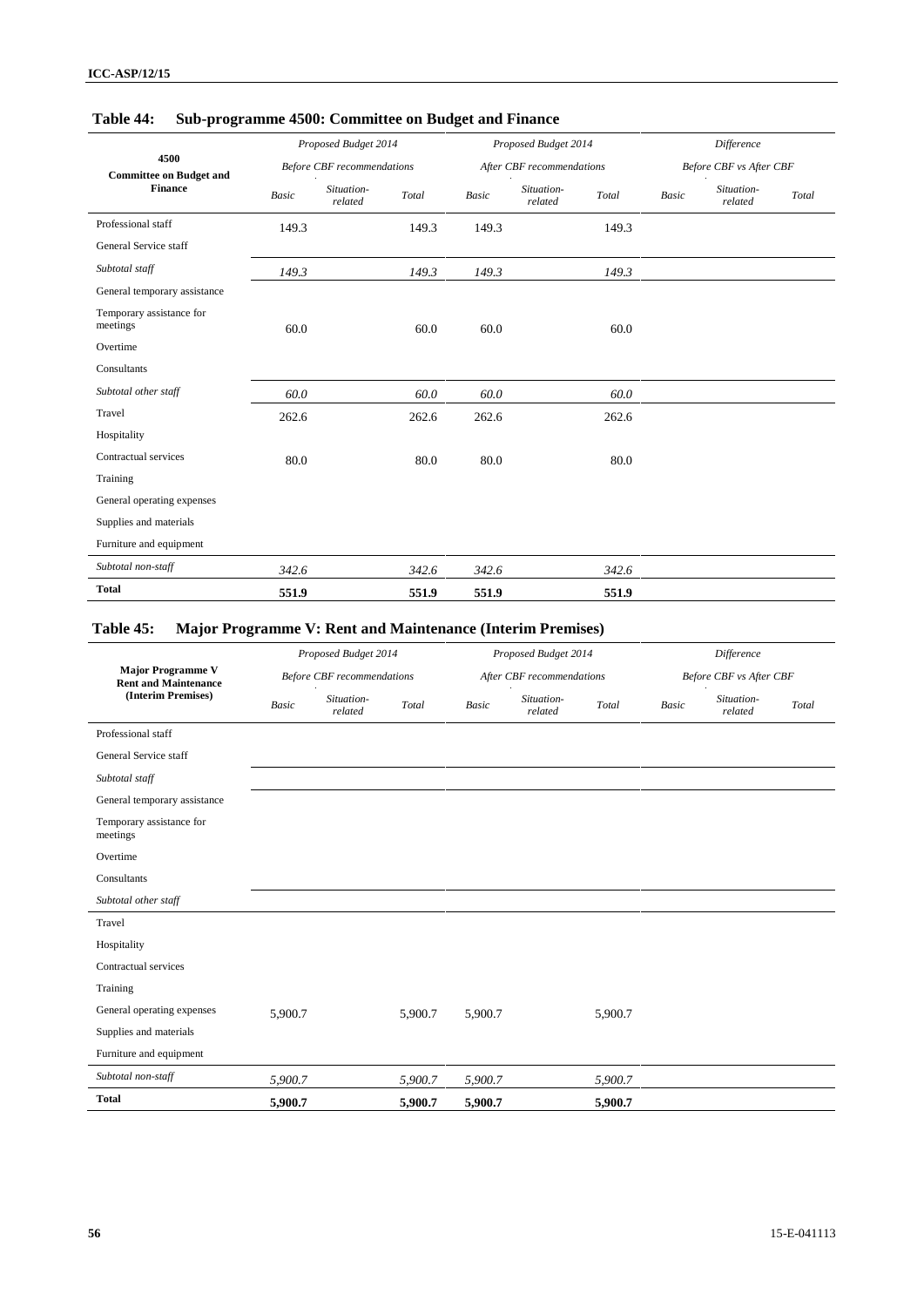|                                                                   |              | Proposed Budget 2014              |         |              | Proposed Budget 2014      |         |        | Difference                     |        |
|-------------------------------------------------------------------|--------------|-----------------------------------|---------|--------------|---------------------------|---------|--------|--------------------------------|--------|
| <b>Major Programme VI</b><br><b>Secretariat of the Trust Fund</b> |              | <b>Before CBF</b> recommendations |         |              | After CBF recommendations |         |        | <b>Before CBF</b> vs After CBF |        |
| for Victims                                                       | <b>Basic</b> | Situation-<br>related             | Total   | <b>Basic</b> | Situation-<br>related     | Total   | Basic  | Situation-<br>related          | Total  |
| Professional staff                                                | 171.3        | 437.5                             | 608.8   | 169.6        | 433.3                     | 602.9   | $-1.7$ | $-4.2$                         | $-5.9$ |
| General Service staff                                             | 64.5         | 64.5                              | 129.0   | 63.8         | 63.8                      | 127.6   | $-0.7$ | $-0.7$                         | $-1.4$ |
| Subtotal staff                                                    | 235.8        | 502.0                             | 737.8   | 233.4        | 497.1                     | 730.5   | $-2.4$ | $-4.9$                         | $-7.3$ |
| General temporary assistance                                      | 213.6        | 69.1                              | 282.7   | 211.5        | 69.1                      | 280.6   | $-2.1$ |                                | $-2.1$ |
| Temporary assistance for<br>meetings                              |              |                                   |         |              |                           |         |        |                                |        |
| Overtime                                                          |              |                                   |         |              |                           |         |        |                                |        |
| Consultants                                                       |              | 110.0                             | 110.0   |              | 110.0                     | 110.0   |        |                                |        |
| Subtotal other staff                                              | 213.6        | 179.1                             | 392.7   | 211.5        | 179.1                     | 390.6   | $-2.1$ |                                | $-2.1$ |
| Travel                                                            | 106.6        | 126.0                             | 232.6   | 106.6        | 126.0                     | 232.6   |        |                                |        |
| Hospitality                                                       | 2.5          |                                   | 2.5     | 2.5          |                           | 2.5     |        |                                |        |
| Contractual services                                              | 100.0        | 80.0                              | 180.0   | 100.0        | 80.0                      | 180.0   |        |                                |        |
| Training                                                          | 6.0          | 15.6                              | 21.6    | 6.0          | 15.6                      | 21.6    |        |                                |        |
| General operating expenses                                        | 5.0          | 10.0                              | 15.0    | 5.0          | 10.0                      | 15.0    |        |                                |        |
| Supplies and materials                                            | 3.0          |                                   | 3.0     | 3.0          |                           | 3.0     |        |                                |        |
| Furniture and equipment                                           | 5.0          | 5.0                               | 10.0    | 5.0          | 5.0                       | 10.0    |        |                                |        |
| Subtotal non-staff                                                | 228.1        | 236.6                             | 464.7   | 228.1        | 236.6                     | 464.7   |        |                                |        |
| <b>Total</b>                                                      | 677.5        | 917.7                             | 1,595.2 | 673.0        | 912.8                     | 1,585.8 | $-4.5$ | $-4.9$                         | $-9.4$ |

## **Table 46: Major Programme VI: Secretariat of the Trust Fund for Victims**

# **Table 47: Major Programme VII.1: Project Director's Office**

|                                      |              | Proposed Budget 2014              |                                             |              | Proposed Budget 2014      |         |        | <b>Difference</b>       |        |
|--------------------------------------|--------------|-----------------------------------|---------------------------------------------|--------------|---------------------------|---------|--------|-------------------------|--------|
| <b>Major Programme VII.1</b>         |              | <b>Before CBF</b> recommendations |                                             |              | After CBF recommendations |         |        | Before CBF vs After CBF |        |
| <b>Project Director's Office</b>     | <b>Basic</b> | Situation-<br>related             | $\operatorname{\mathcal{T}\!\mathit{otal}}$ | <b>Basic</b> | Situation-<br>related     | Total   | Basic  | Situation-<br>related   | Total  |
| Professional staff                   | 532.4        |                                   | 532.4                                       | 527.2        |                           | 527.2   | $-5.2$ |                         | $-5.2$ |
| General Service staff                | 64.5         |                                   | 64.5                                        | 63.8         |                           | 63.8    | $-0.7$ |                         | $-0.7$ |
| Subtotal staff                       | 596.9        |                                   | 596.9                                       | 591.0        |                           | 591.0   | $-5.9$ |                         | $-5.9$ |
| General temporary assistance         |              |                                   |                                             |              |                           |         |        |                         |        |
| Temporary assistance for<br>meetings |              |                                   |                                             |              |                           |         |        |                         |        |
| Overtime                             |              |                                   |                                             |              |                           |         |        |                         |        |
| Consultants                          |              |                                   |                                             |              |                           |         |        |                         |        |
| Subtotal other staff                 |              |                                   |                                             |              |                           |         |        |                         |        |
| Travel                               | 18.0         |                                   | 18.0                                        | 18.0         |                           | 18.0    |        |                         |        |
| Hospitality                          | 2.5          |                                   | 2.5                                         | 2.5          |                           | 2.5     |        |                         |        |
| Contractual services                 | 661.0        |                                   | 661.0                                       | 661.0        |                           | 661.0   |        |                         |        |
| Training                             | 3.2          |                                   | 3.2                                         | 3.2          |                           | 3.2     |        |                         |        |
| General operating expenses           | 4.0          |                                   | 4.0                                         | 4.0          |                           | 4.0     |        |                         |        |
| Supplies and materials               | 1.5          |                                   | 1.5                                         | 1.5          |                           | 1.5     |        |                         |        |
| Furniture and equipment              | 2.0          |                                   | 2.0                                         | 2.0          |                           | 2.0     |        |                         |        |
| Subtotal non-staff                   | 692.2        |                                   | 692.2                                       | 692.2        |                           | 692.2   |        |                         |        |
| <b>Total</b>                         | 1,289.1      |                                   | 1,289.1                                     | 1,283.2      |                           | 1,283.2 | $-5.9$ |                         | $-5.9$ |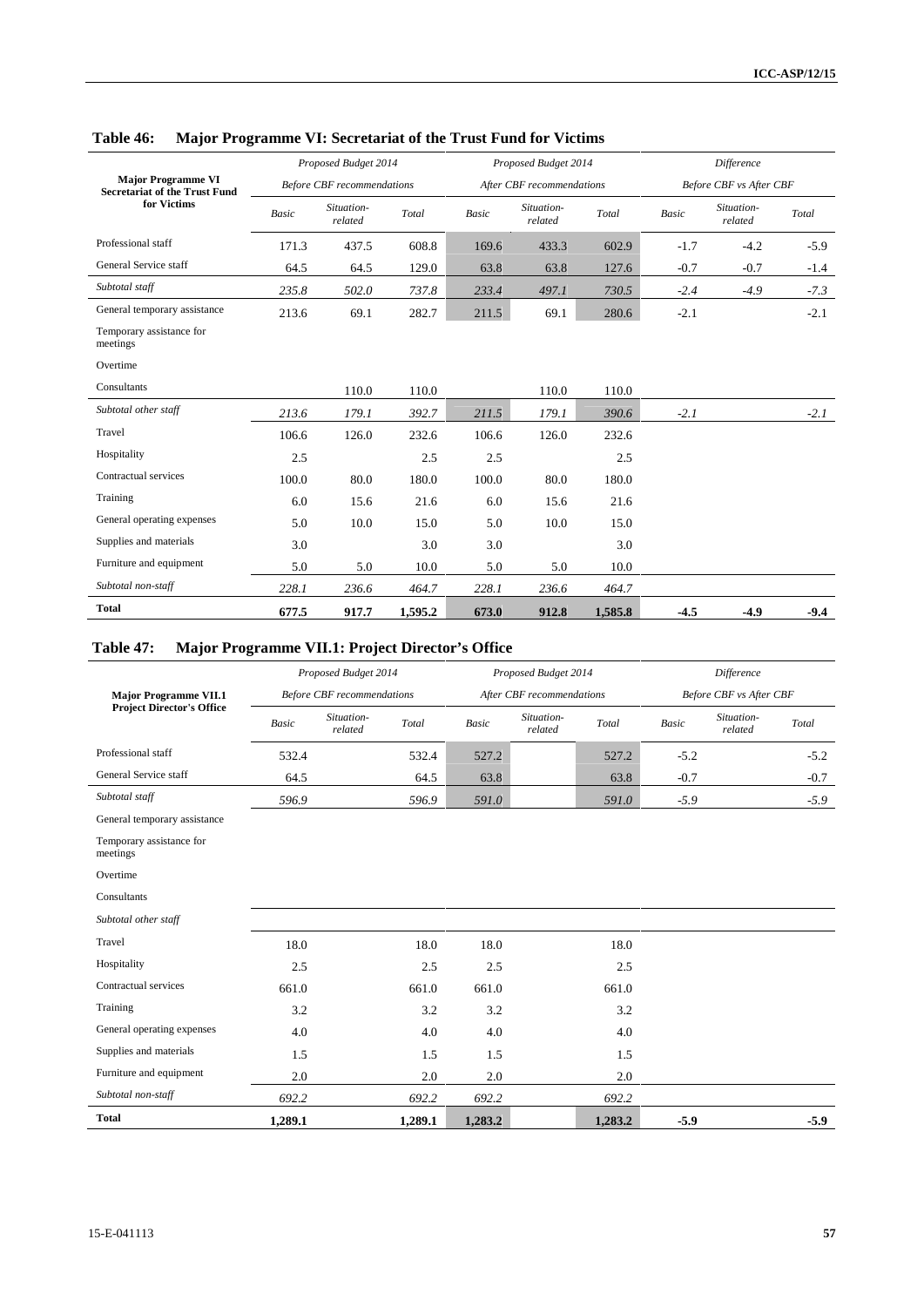|                                              |              | Proposed Budget 2014              |       |              | Proposed Budget 2014      |       |        | <b>Difference</b>              |        |
|----------------------------------------------|--------------|-----------------------------------|-------|--------------|---------------------------|-------|--------|--------------------------------|--------|
| 7110<br><b>Project Director's Office for</b> |              | <b>Before CBF</b> recommendations |       |              | After CBF recommendations |       |        | <b>Before CBF</b> vs After CBF |        |
| <b>Permanent Premises</b>                    | <b>Basic</b> | Situation-<br>related             | Total | <b>Basic</b> | Situation-<br>related     | Total | Basic  | Situation-<br>related          | Total  |
| Professional staff                           | 532.4        |                                   | 532.4 | 527.2        |                           | 527.2 | $-5.2$ |                                | $-5.2$ |
| General Service staff                        | 64.5         |                                   | 64.5  | 63.8         |                           | 63.8  | $-0.7$ |                                | $-0.7$ |
| Subtotal staff                               | 596.9        |                                   | 596.9 | 591.0        |                           | 591.0 | $-5.9$ |                                | $-5.9$ |
| General temporary assistance                 |              |                                   |       |              |                           |       |        |                                |        |
| Temporary assistance for<br>meetings         |              |                                   |       |              |                           |       |        |                                |        |
| Overtime                                     |              |                                   |       |              |                           |       |        |                                |        |
| Consultants                                  |              |                                   |       |              |                           |       |        |                                |        |
| Subtotal other staff                         |              |                                   |       |              |                           |       |        |                                |        |
| Travel                                       | 18.0         |                                   | 18.0  | 18.0         |                           | 18.0  |        |                                |        |
| Hospitality                                  | 2.5          |                                   | 2.5   | 2.5          |                           | 2.5   |        |                                |        |
| Contractual services                         | 65.5         |                                   | 65.5  | 65.5         |                           | 65.5  |        |                                |        |
| Training                                     | 3.2          |                                   | 3.2   | 3.2          |                           | 3.2   |        |                                |        |
| General operating expenses                   | 4.0          |                                   | 4.0   | 4.0          |                           | 4.0   |        |                                |        |
| Supplies and materials                       | 1.5          |                                   | 1.5   | 1.5          |                           | 1.5   |        |                                |        |
| Furniture and equipment                      | 2.0          |                                   | 2.0   | 2.0          |                           | 2.0   |        |                                |        |
| Subtotal non-staff                           | 96.7         |                                   | 96.7  | 96.7         |                           | 96.7  |        |                                |        |
| <b>Total</b>                                 | 693.6        |                                   | 693.6 | 687.7        |                           | 687.7 | $-5.9$ |                                | $-5.9$ |

## **Table 48: Programme 7110: Project Director's Office for Permanent Premises**

### **Table 49: Programme 7120: ICC Staff Resource and Management Support for the Permanent Premises**

| 7120                                                           |              | Proposed Budget 2014              |       |       | Proposed Budget 2014      |       |       | Difference              |       |
|----------------------------------------------------------------|--------------|-----------------------------------|-------|-------|---------------------------|-------|-------|-------------------------|-------|
| <b>ICC Staff Resource and</b>                                  |              | <b>Before CBF</b> recommendations |       |       | After CBF recommendations |       |       | Before CBF vs After CBF |       |
| <b>Management Support for the</b><br><b>Permanent Premises</b> | <b>Basic</b> | Situation-<br>related             | Total | Basic | Situation-<br>related     | Total | Basic | Situation-<br>related   | Total |
| Professional staff                                             |              |                                   |       |       |                           |       |       |                         |       |
| General Service staff                                          |              |                                   |       |       |                           |       |       |                         |       |
| Subtotal staff                                                 |              |                                   |       |       |                           |       |       |                         |       |
| General temporary assistance                                   |              |                                   |       |       |                           |       |       |                         |       |
| Temporary assistance for<br>meetings                           |              |                                   |       |       |                           |       |       |                         |       |
| Overtime                                                       |              |                                   |       |       |                           |       |       |                         |       |
| Consultants                                                    |              |                                   |       |       |                           |       |       |                         |       |
| Subtotal other staff                                           |              |                                   |       |       |                           |       |       |                         |       |
| Travel                                                         |              |                                   |       |       |                           |       |       |                         |       |
| Hospitality                                                    |              |                                   |       |       |                           |       |       |                         |       |
| Contractual services                                           | 595.5        |                                   | 595.5 | 595.5 |                           | 595.5 |       |                         |       |
| Training                                                       |              |                                   |       |       |                           |       |       |                         |       |
| General operating expenses                                     |              |                                   |       |       |                           |       |       |                         |       |
| Supplies and materials                                         |              |                                   |       |       |                           |       |       |                         |       |
| Furniture and equipment                                        |              |                                   |       |       |                           |       |       |                         |       |
| Subtotal non-staff                                             | 595.5        |                                   | 595.5 | 595.5 |                           | 595.5 |       |                         |       |
| <b>Total</b>                                                   | 595.5        |                                   | 595.5 | 595.5 |                           | 595.5 |       |                         |       |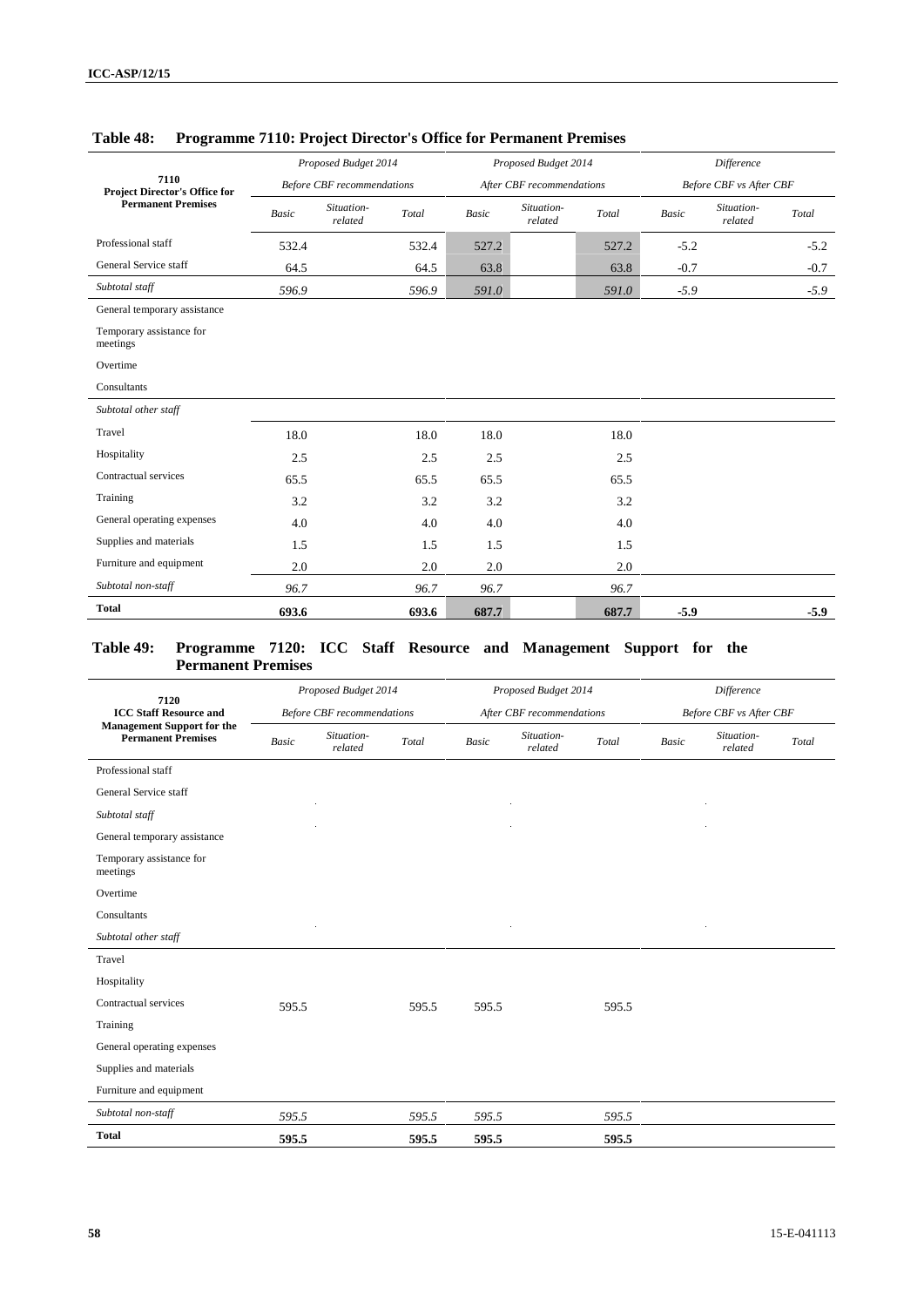| 7130<br>2gv Element (Non Integrated<br><b>User Equipment</b> ) | Proposed Budget 2014<br><b>Before CBF</b> recommendations |                       |                                             |       | Proposed Budget 2014      |       |              | Difference<br><b>Before CBF</b> vs After CBF |       |  |  |
|----------------------------------------------------------------|-----------------------------------------------------------|-----------------------|---------------------------------------------|-------|---------------------------|-------|--------------|----------------------------------------------|-------|--|--|
|                                                                |                                                           |                       |                                             |       | After CBF recommendations |       |              |                                              |       |  |  |
|                                                                | <b>Basic</b>                                              | Situation-<br>related | $\operatorname{\mathcal{T}\!\mathit{otal}}$ | Basic | Situation-<br>related     | Total | <b>Basic</b> | Situation-<br>related                        | Total |  |  |
| Professional staff                                             |                                                           |                       |                                             |       |                           |       |              |                                              |       |  |  |
| General Service staff                                          |                                                           |                       |                                             |       |                           |       |              |                                              |       |  |  |
| Subtotal staff                                                 |                                                           |                       |                                             |       |                           |       |              |                                              |       |  |  |
| General temporary assistance                                   |                                                           |                       |                                             |       |                           |       |              |                                              |       |  |  |
| Temporary assistance for<br>meetings                           |                                                           |                       |                                             |       |                           |       |              |                                              |       |  |  |
| Overtime                                                       |                                                           |                       |                                             |       |                           |       |              |                                              |       |  |  |
| Consultants                                                    |                                                           |                       |                                             |       |                           |       |              |                                              |       |  |  |
| Subtotal other staff                                           |                                                           |                       |                                             |       |                           |       |              |                                              |       |  |  |
| Travel                                                         |                                                           |                       |                                             |       |                           |       |              |                                              |       |  |  |
| Hospitality                                                    |                                                           |                       |                                             |       |                           |       |              |                                              |       |  |  |
| Contractual services                                           |                                                           |                       |                                             |       |                           |       |              |                                              |       |  |  |
| Training                                                       |                                                           |                       |                                             |       |                           |       |              |                                              |       |  |  |
| General operating expenses                                     |                                                           |                       |                                             |       |                           |       |              |                                              |       |  |  |
| Supplies and materials                                         |                                                           |                       |                                             |       |                           |       |              |                                              |       |  |  |
| Furniture and equipment                                        |                                                           |                       |                                             |       |                           |       |              |                                              |       |  |  |
| Subtotal non-staff                                             |                                                           |                       |                                             |       |                           |       |              |                                              |       |  |  |
| <b>Total</b>                                                   |                                                           |                       |                                             |       |                           |       |              |                                              |       |  |  |

# **Table 50: Programme 7130: 2gv Element (Non Integrated User Equipment)**

## **Table 51: Programme 7200: Accrued Interest, Host State**

|                                      | Proposed Budget 2014<br><b>Before CBF</b> recommendations |                       |       |              | Proposed Budget 2014      |       | Difference<br>Before CBF vs After CBF |                       |       |  |
|--------------------------------------|-----------------------------------------------------------|-----------------------|-------|--------------|---------------------------|-------|---------------------------------------|-----------------------|-------|--|
| 7200                                 |                                                           |                       |       |              | After CBF recommendations |       |                                       |                       |       |  |
| <b>Accrued Interest, Host State</b>  | <b>Basic</b>                                              | Situation-<br>related | Total | <b>Basic</b> | Situation-<br>related     | Total | Basic                                 | Situation-<br>related | Total |  |
| Professional staff                   |                                                           |                       |       |              |                           |       |                                       |                       |       |  |
| General Service staff                |                                                           |                       |       |              |                           |       |                                       |                       |       |  |
| Subtotal staff                       |                                                           |                       |       |              |                           |       |                                       |                       |       |  |
| General temporary assistance         |                                                           |                       |       |              |                           |       |                                       |                       |       |  |
| Temporary assistance for<br>meetings |                                                           |                       |       |              |                           |       |                                       |                       |       |  |
| Overtime                             |                                                           |                       |       |              |                           |       |                                       |                       |       |  |
| Consultants                          |                                                           |                       |       |              |                           |       |                                       |                       |       |  |
| Subtotal other staff                 |                                                           |                       |       |              |                           |       |                                       |                       |       |  |
| Travel                               |                                                           |                       |       |              |                           |       |                                       |                       |       |  |
| Hospitality                          |                                                           |                       |       |              |                           |       |                                       |                       |       |  |
| Contractual services                 |                                                           |                       |       |              |                           |       |                                       |                       |       |  |
| Training                             |                                                           |                       |       |              |                           |       |                                       |                       |       |  |
| General operating expenses           | 170.3                                                     |                       | 170.3 | 170.3        |                           | 170.3 |                                       |                       |       |  |
| Supplies and materials               |                                                           |                       |       |              |                           |       |                                       |                       |       |  |
| Furniture and equipment              |                                                           |                       |       |              |                           |       |                                       |                       |       |  |
| Subtotal non-staff                   | 170.3                                                     |                       | 170.3 | 170.3        |                           | 170.3 |                                       |                       |       |  |
| <b>Total</b>                         | 170.3                                                     |                       | 170.3 | 170.3        |                           | 170.3 |                                       |                       |       |  |